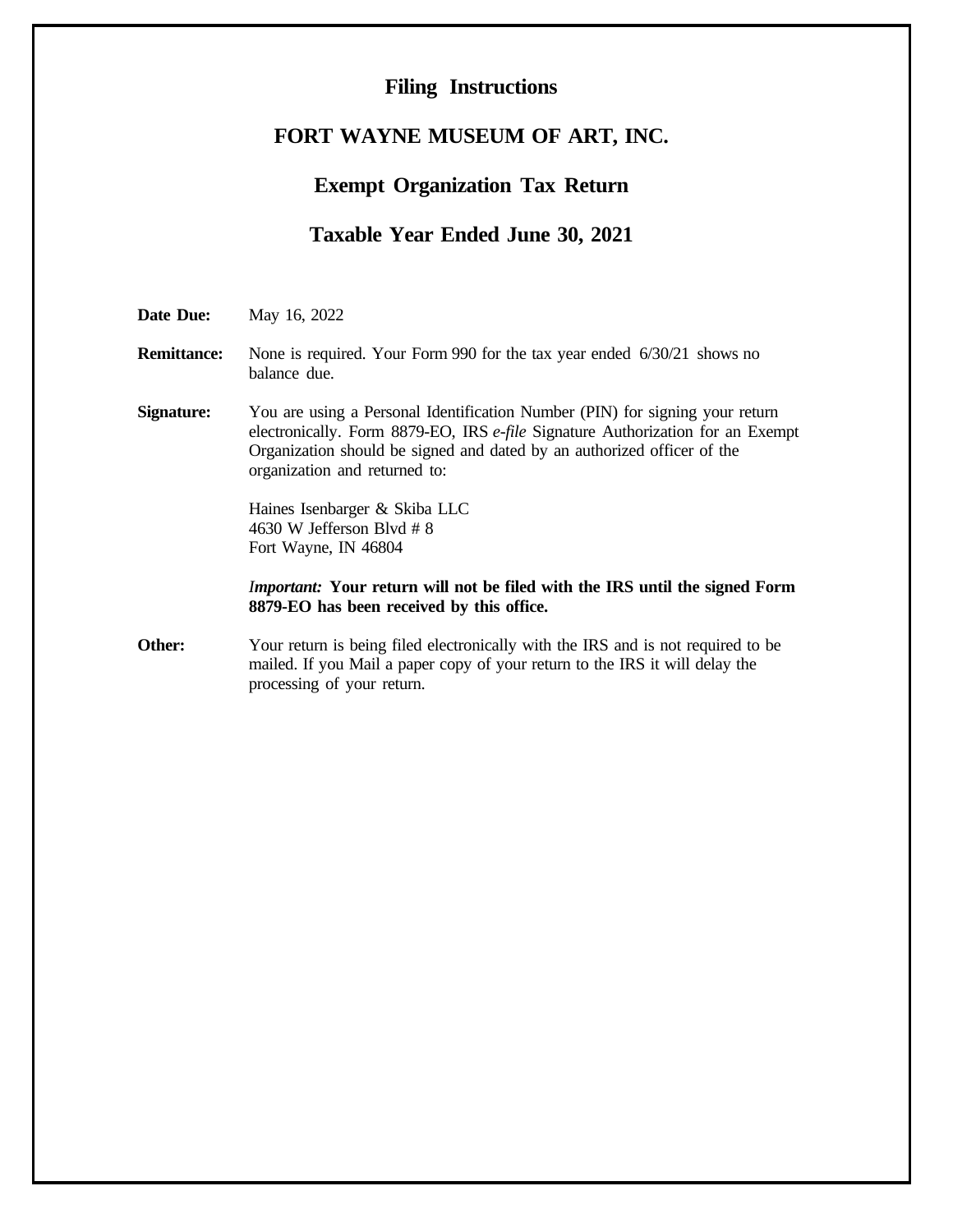| 8879-EO<br>Form                                        | <b>IRS</b> e-file Signature Authorization<br>for an Exempt Organization                                                                                                                                                                                            |                           |                                                              | OMB No. 1545-0047               |
|--------------------------------------------------------|--------------------------------------------------------------------------------------------------------------------------------------------------------------------------------------------------------------------------------------------------------------------|---------------------------|--------------------------------------------------------------|---------------------------------|
|                                                        | For calendar year 2020, or fiscal year beginning                                                                                                                                                                                                                   | $7/01$ , 2020, and ending | $6/30$ 21                                                    | 2020                            |
| Department of the Treasury<br>Internal Revenue Service | u Do not send to the IRS. Keep for your records.<br>u Go to www.irs.gov/Form8879EO for the latest information.                                                                                                                                                     |                           |                                                              |                                 |
| Name of exempt organization or person subject to tax   |                                                                                                                                                                                                                                                                    |                           | Taxpayer identification number                               |                                 |
|                                                        | FORT WAYNE MUSEUM OF ART, INC.                                                                                                                                                                                                                                     |                           | 35-0953440                                                   |                                 |
| Name and title of officer or person subject to tax     | CHARLES A. SHEPARD<br>III                                                                                                                                                                                                                                          |                           |                                                              |                                 |
|                                                        | PRESIDENT & CEO                                                                                                                                                                                                                                                    |                           |                                                              |                                 |
| Part I                                                 | Type of Return and Return Information (Whole Dollars Only)                                                                                                                                                                                                         |                           |                                                              |                                 |
|                                                        | Check the box for the return for which you are using this Form 8879-EO and enter the applicable amount, if any, from the return. If you                                                                                                                            |                           |                                                              |                                 |
|                                                        | check the box on line 1a, 2a, 3a, 4a, 5a, 6a, or 7a below, and the amount on that line for the return being filed with this form was                                                                                                                               |                           |                                                              |                                 |
|                                                        | blank, then leave line 1b, 2b, 3b, 4b, 5b, 6b, or 7b, whichever is applicable, blank (do not enter -0-). But, if you entered -0- on the                                                                                                                            |                           |                                                              |                                 |
|                                                        | return, then enter -0- on the applicable line below. Do not complete more than one line in Part I.                                                                                                                                                                 |                           |                                                              |                                 |
| 1a Form 990 check here $\blacktriangleright$           | $ {\bf X} $<br>b                                                                                                                                                                                                                                                   |                           |                                                              | 1b $\frac{2,838,599}{ }$        |
| 2a Form 990-EZ check here $\blacktriangleright$        |                                                                                                                                                                                                                                                                    |                           | 2b                                                           |                                 |
| 3a Form 1120-POL check here                            |                                                                                                                                                                                                                                                                    |                           | 3b                                                           |                                 |
| 4a Form 990-PF check here $\blacktriangleright$        | <b>b</b> Tax based on investment income (Form 990-PF, Part VI, line 5)                                                                                                                                                                                             |                           | 4b.                                                          |                                 |
| 5a Form 8868 check here ▶                              |                                                                                                                                                                                                                                                                    |                           |                                                              |                                 |
| 6a Form 990-T check here                               |                                                                                                                                                                                                                                                                    |                           | 5b                                                           |                                 |
|                                                        |                                                                                                                                                                                                                                                                    |                           | 6b                                                           |                                 |
| 7a Form 4720 check here<br>Part II                     | Declaration and Signature Authorization of Officer or Person Subject to Tax                                                                                                                                                                                        |                           |                                                              |                                 |
|                                                        | Under penalties of perjury, I declare that $\ X\ $ I am an officer of the above organization or                                                                                                                                                                    |                           |                                                              |                                 |
|                                                        |                                                                                                                                                                                                                                                                    |                           | $\vert \ \vert$ I am a person subject to tax with respect to |                                 |
| (name of organization)                                 | , (EIN)                                                                                                                                                                                                                                                            |                           |                                                              | and that I have examined a copy |
|                                                        | of the 2020 electronic return and accompanying schedules and statements, and, to the best of my knowledge and belief, they are                                                                                                                                     |                           |                                                              |                                 |
|                                                        | true, correct, and complete. I further declare that the amount in Part I above is the amount shown on the copy of the electronic return.                                                                                                                           |                           |                                                              |                                 |
|                                                        | I consent to allow my intermediate service provider, transmitter, or electronic return originator (ERO) to send the return to the IRS and                                                                                                                          |                           |                                                              |                                 |
|                                                        | to receive from the IRS (a) an acknowledgement of receipt or reason for rejection of the transmission, (b) the reason for any delay in                                                                                                                             |                           |                                                              |                                 |
|                                                        | processing the return or refund, and (c) the date of any refund. If applicable, I authorize the U.S. Treasury and its designated Financial                                                                                                                         |                           |                                                              |                                 |
|                                                        | Agent to initiate an electronic funds withdrawal (direct debit) entry to the financial institution account indicated in the tax preparation                                                                                                                        |                           |                                                              |                                 |
|                                                        | software for payment of the federal taxes owed on this return, and the financial institution to debit the entry to this account. To revoke                                                                                                                         |                           |                                                              |                                 |
|                                                        | a payment, I must contact the U.S. Treasury Financial Agent at 1-888-353-4537 no later than 2 business days prior to the payment                                                                                                                                   |                           |                                                              |                                 |
|                                                        | (settlement) date. I also authorize the financial institutions involved in the processing of the electronic payment of taxes to receive                                                                                                                            |                           |                                                              |                                 |
|                                                        | confidential information necessary to answer inquiries and resolve issues related to the payment. I have selected a personal                                                                                                                                       |                           |                                                              |                                 |
|                                                        | identification number (PIN) as my signature for the electronic return and, if applicable, the consent to electronic funds withdrawal.                                                                                                                              |                           |                                                              |                                 |
| PIN: check one box only                                |                                                                                                                                                                                                                                                                    |                           |                                                              |                                 |
|                                                        |                                                                                                                                                                                                                                                                    |                           |                                                              |                                 |
| X <br>I authorize                                      | HAINES ISENBARGER & SKIBA LLC                                                                                                                                                                                                                                      | to enter my PIN           | 46802                                                        | as my signature                 |
|                                                        | ERO firm name                                                                                                                                                                                                                                                      |                           | Enter five numbers, but                                      |                                 |
|                                                        |                                                                                                                                                                                                                                                                    |                           | do not enter all zeros                                       |                                 |
|                                                        | on the tax year 2020 electronically filed return. If I have indicated within this return that a copy of the return is being filed with a                                                                                                                           |                           |                                                              |                                 |
|                                                        | state agency(ies) regulating charities as part of the IRS Fed/State program, I also authorize the aforementioned ERO to enter my                                                                                                                                   |                           |                                                              |                                 |
|                                                        | PIN on the return's disclosure consent screen.                                                                                                                                                                                                                     |                           |                                                              |                                 |
|                                                        |                                                                                                                                                                                                                                                                    |                           |                                                              |                                 |
|                                                        | As an officer or person subject to tax with respect to the organization, I will enter my PIN as my signature on the tax year 2020                                                                                                                                  |                           |                                                              |                                 |
|                                                        | electronically filed return. If I have indicated within this return that a copy of the return is being filed with a state agency(ies)<br>regulating charities as part of the IRS Fed/State program, I will enter my PIN on the return's disclosure consent screen. |                           |                                                              |                                 |
|                                                        |                                                                                                                                                                                                                                                                    |                           |                                                              |                                 |
| Signature of officer or person subject to tax $\}$     |                                                                                                                                                                                                                                                                    | Date                      | 01/12/22                                                     |                                 |
| Part III                                               | <b>Certification and Authentication</b>                                                                                                                                                                                                                            |                           |                                                              |                                 |
|                                                        | <b>ERO's EFIN/PIN.</b> Enter your six-digit electronic filing identification                                                                                                                                                                                       |                           |                                                              |                                 |
|                                                        | number (EFIN) followed by your five-digit self-selected PIN.                                                                                                                                                                                                       |                           |                                                              | 35514762803                     |
|                                                        |                                                                                                                                                                                                                                                                    |                           |                                                              | Do not enter all zeros          |
|                                                        |                                                                                                                                                                                                                                                                    |                           |                                                              |                                 |
|                                                        | I certify that the above numeric entry is my PIN, which is my signature on the 2020 electronically filed return indicated above. I confirm                                                                                                                         |                           |                                                              |                                 |
|                                                        | that I am submitting this return in accordance with the requirements of <b>Pub. 4163</b> , Modernized e-File (MeF) Information for Authorized                                                                                                                      |                           |                                                              |                                 |
| IRS e-file Providers for Business Returns.             |                                                                                                                                                                                                                                                                    |                           |                                                              |                                 |
|                                                        |                                                                                                                                                                                                                                                                    |                           | 01/12/22                                                     |                                 |
| ERO's signature                                        | the control of the control of the control of the control of the control of the control of the control of the control of the control of the control of the control of the control of the control of the control of the control                                      | Date $\}$                 |                                                              |                                 |
|                                                        | <b>ERO Must Retain This Form - See Instructions</b>                                                                                                                                                                                                                |                           |                                                              |                                 |
|                                                        |                                                                                                                                                                                                                                                                    |                           |                                                              |                                 |
|                                                        | Do Not Submit This Form to the IRS Unless Requested To Do So                                                                                                                                                                                                       |                           |                                                              |                                 |
|                                                        | For Paperwork Reduction Act Notice, see back of form.                                                                                                                                                                                                              |                           |                                                              | Form 8879-EO (2020)             |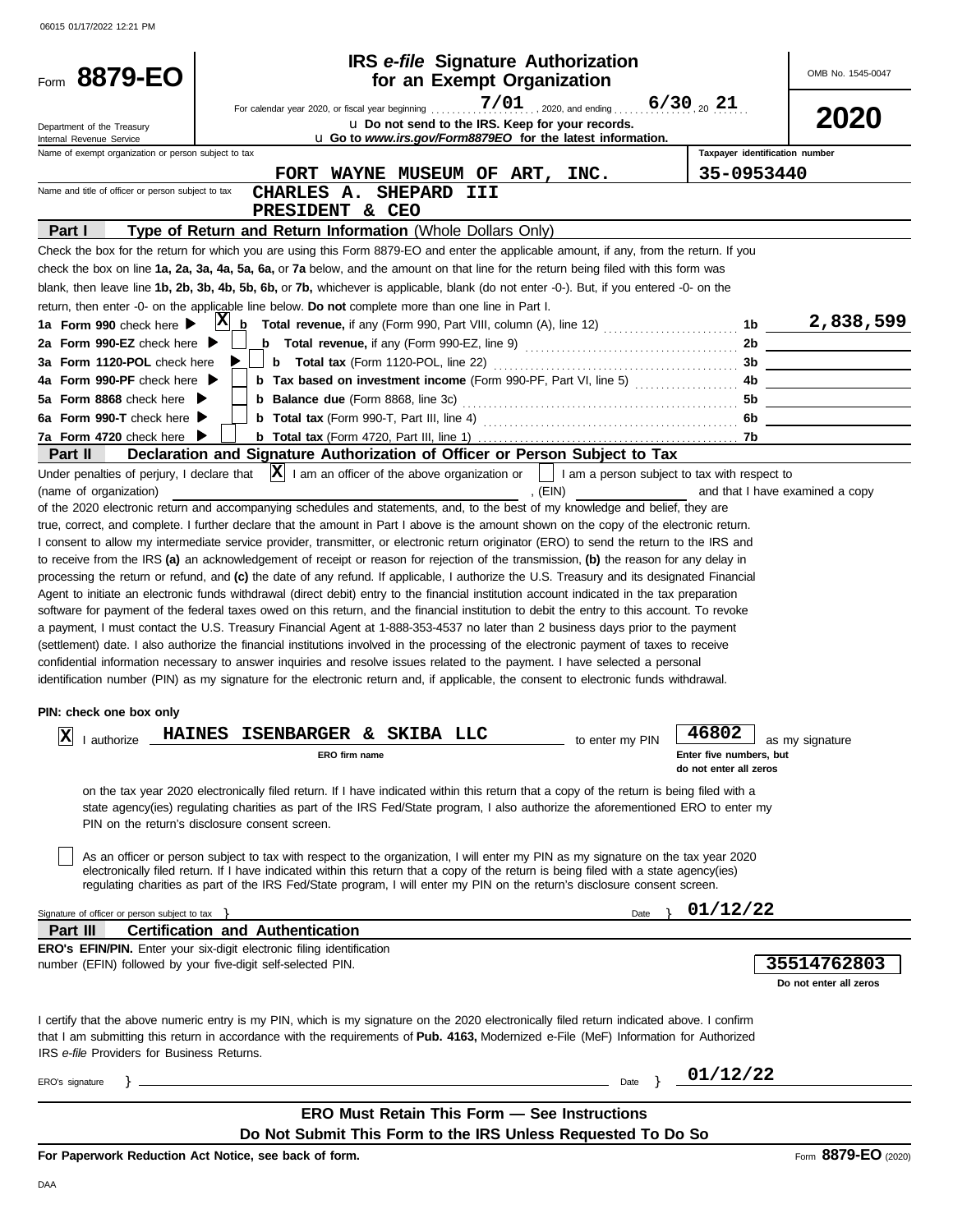Form 990

# **Return of Organization Exempt From Income Tax**  $\frac{\text{OMB No. 1545-00}}{2020}$

**u** Do not enter social security numbers on this form as it may be made public.<br> **Open to Public** COV/Form 000, for instructions and the latest information **Under section 501(c), 527, or 4947(a)(1) of the Internal Revenue Code (except private foundations)** OMB No. 1545-0047

| ZUZU                                       |  |  |  |  |  |  |  |
|--------------------------------------------|--|--|--|--|--|--|--|
| <b>Open to Public</b><br><b>Inspection</b> |  |  |  |  |  |  |  |
|                                            |  |  |  |  |  |  |  |

| <b>Let</b> Do not enter social security numbers on this form as it may be made public.<br>Department of the Treasury<br>Internal Revenue Service<br><b>u</b> Go to <i>www.irs.gov/Form990</i> for instructions and the latest information. |                             |                            |                                                                                                                                                                            |                  |                                               | <b>Open to Public</b><br><b>Inspection</b> |                                                |
|--------------------------------------------------------------------------------------------------------------------------------------------------------------------------------------------------------------------------------------------|-----------------------------|----------------------------|----------------------------------------------------------------------------------------------------------------------------------------------------------------------------|------------------|-----------------------------------------------|--------------------------------------------|------------------------------------------------|
|                                                                                                                                                                                                                                            |                             |                            | $07/01/20$ , and ending<br>For the 2020 calendar year, or tax year beginning                                                                                               | 06/30/21         |                                               |                                            |                                                |
| в                                                                                                                                                                                                                                          | Check if applicable:        | C Name of organization     |                                                                                                                                                                            |                  | D Employer identification number              |                                            |                                                |
|                                                                                                                                                                                                                                            | Address change              |                            | FORT WAYNE MUSEUM OF ART, INC.                                                                                                                                             |                  |                                               |                                            |                                                |
|                                                                                                                                                                                                                                            |                             |                            | Doing business as                                                                                                                                                          |                  |                                               |                                            | 35-0953440                                     |
|                                                                                                                                                                                                                                            | Name change                 |                            | Number and street (or P.O. box if mail is not delivered to street address)                                                                                                 |                  | Room/suite                                    | E Telephone number                         |                                                |
|                                                                                                                                                                                                                                            | Initial return              |                            | 311 E. MAIN ST.                                                                                                                                                            |                  |                                               |                                            | 260-422-6467                                   |
|                                                                                                                                                                                                                                            | Final return/<br>terminated |                            | City or town, state or province, country, and ZIP or foreign postal code                                                                                                   |                  |                                               |                                            |                                                |
|                                                                                                                                                                                                                                            | Amended return              |                            | IN 46802<br>FORT WAYNE                                                                                                                                                     |                  |                                               | G Gross receipts \$                        | 5,733,055                                      |
|                                                                                                                                                                                                                                            |                             |                            | Name and address of principal officer:                                                                                                                                     |                  | H(a) Is this a group return for subordinates? |                                            | $ \mathbf{X} $ No<br>Yes                       |
|                                                                                                                                                                                                                                            | Application pending         |                            | CHARLES A. SHEPARD III                                                                                                                                                     |                  |                                               |                                            |                                                |
|                                                                                                                                                                                                                                            |                             |                            | 311 EAST MAIN STREET                                                                                                                                                       |                  | H(b) Are all subordinates included?           |                                            | Yes<br>No                                      |
|                                                                                                                                                                                                                                            |                             |                            | IN 46802<br>FORT WAYNE                                                                                                                                                     |                  |                                               |                                            | If "No," attach a list. See instructions       |
|                                                                                                                                                                                                                                            | Tax-exempt status:          |                            | X<br>501(c)(3)<br>501(c)<br>$t$ (insert no.)<br>4947(a)(1) or<br>527                                                                                                       |                  |                                               |                                            |                                                |
|                                                                                                                                                                                                                                            | Website: U                  |                            | WWW.FWMOA.ORG                                                                                                                                                              |                  | H(c) Group exemption number LI                |                                            |                                                |
|                                                                                                                                                                                                                                            |                             | Form of organization:      | $ \mathbf{X} $ Corporation<br>Trust<br>Association<br>Other $\mathbf u$                                                                                                    |                  | L Year of formation: 1921                     |                                            | ΙN<br>M State of legal domicile:               |
|                                                                                                                                                                                                                                            | Part I                      | <b>Summary</b>             |                                                                                                                                                                            |                  |                                               |                                            |                                                |
|                                                                                                                                                                                                                                            |                             |                            | 1 Briefly describe the organization's mission or most significant activities:                                                                                              |                  |                                               |                                            |                                                |
|                                                                                                                                                                                                                                            |                             |                            | THE FORT WAYNE MUSEUM OF ART WILL COLLECT, PRESERVE AND PRESENT AMERICAN                                                                                                   |                  |                                               |                                            |                                                |
|                                                                                                                                                                                                                                            |                             |                            | AND RELATED ART TO ENGAGE AND EDUCATE BROAD AND DIVERSE AUDIENCES                                                                                                          |                  |                                               |                                            |                                                |
|                                                                                                                                                                                                                                            |                             |                            | THROUGHOUT THE REGION AND ADD VALUE TO THEIR LIVES.                                                                                                                        |                  |                                               |                                            |                                                |
| Governance                                                                                                                                                                                                                                 |                             |                            | 2 Check this box $\mathbf{u}$   if the organization discontinued its operations or disposed of more than 25% of its net assets.                                            |                  |                                               |                                            |                                                |
| ೲ                                                                                                                                                                                                                                          |                             |                            | 3 Number of voting members of the governing body (Part VI, line 1a)                                                                                                        |                  |                                               | 3                                          | 32                                             |
|                                                                                                                                                                                                                                            |                             |                            |                                                                                                                                                                            |                  |                                               | $\overline{\mathbf{4}}$                    | 32                                             |
| Activities                                                                                                                                                                                                                                 |                             |                            |                                                                                                                                                                            |                  |                                               | 5                                          | 35                                             |
|                                                                                                                                                                                                                                            |                             |                            | 6 Total number of volunteers (estimate if necessary)                                                                                                                       |                  |                                               | 6                                          | 100                                            |
|                                                                                                                                                                                                                                            |                             |                            |                                                                                                                                                                            |                  |                                               | 7a                                         | 0                                              |
|                                                                                                                                                                                                                                            |                             |                            |                                                                                                                                                                            |                  |                                               | 7b                                         | 0                                              |
|                                                                                                                                                                                                                                            |                             |                            |                                                                                                                                                                            |                  | Prior Year                                    | 1,547,454                                  | Current Year<br>2,011,296                      |
|                                                                                                                                                                                                                                            |                             |                            |                                                                                                                                                                            |                  |                                               | 66,008                                     | 62,367                                         |
| Revenue                                                                                                                                                                                                                                    |                             |                            |                                                                                                                                                                            |                  |                                               | 450,589                                    | 759,405                                        |
|                                                                                                                                                                                                                                            |                             |                            |                                                                                                                                                                            |                  |                                               | 23,997                                     | 5,531                                          |
|                                                                                                                                                                                                                                            |                             |                            | 11 Other revenue (Part VIII, column (A), lines 5, 6d, 8c, 9c, 10c, and 11e)<br>12 Total revenue – add lines 8 through 11 (must equal Part VIII, column (A), line 12)       |                  |                                               | 2,088,048                                  | 2,838,599                                      |
|                                                                                                                                                                                                                                            |                             |                            | 13 Grants and similar amounts paid (Part IX, column (A), lines 1-3)                                                                                                        |                  |                                               | 0                                          |                                                |
|                                                                                                                                                                                                                                            |                             |                            |                                                                                                                                                                            |                  |                                               | 0                                          |                                                |
|                                                                                                                                                                                                                                            |                             |                            | 15 Salaries, other compensation, employee benefits (Part IX, column (A), lines 5-10)                                                                                       |                  |                                               | 1,376,030                                  | 1,396,097                                      |
| w<br>9S                                                                                                                                                                                                                                    |                             |                            | 16a Professional fundraising fees (Part IX, column (A), line 11e)                                                                                                          |                  |                                               | 0                                          | <sup>0</sup>                                   |
|                                                                                                                                                                                                                                            |                             |                            | <b>b</b> Total fundraising expenses (Part IX, column (D), line 25) <b>u</b> 272, 063                                                                                       |                  |                                               |                                            |                                                |
| Exper                                                                                                                                                                                                                                      |                             |                            |                                                                                                                                                                            |                  |                                               | 1, 141, 775                                | 1,205,826                                      |
|                                                                                                                                                                                                                                            |                             |                            | 18 Total expenses. Add lines 13-17 (must equal Part IX, column (A), line 25) [                                                                                             |                  |                                               | 2,517,805                                  | 2,601,923                                      |
|                                                                                                                                                                                                                                            |                             |                            |                                                                                                                                                                            |                  |                                               | $-429,757$                                 | 236,676                                        |
|                                                                                                                                                                                                                                            |                             |                            |                                                                                                                                                                            |                  | Beginning of Current Year                     |                                            | End of Year                                    |
| Net Assets or<br>Fund Balances                                                                                                                                                                                                             |                             |                            |                                                                                                                                                                            |                  | 12,752,143                                    |                                            | 13,868,779                                     |
|                                                                                                                                                                                                                                            |                             |                            |                                                                                                                                                                            |                  |                                               | 476,774                                    | 413,502                                        |
|                                                                                                                                                                                                                                            |                             |                            |                                                                                                                                                                            |                  | 12,275,369                                    |                                            | 13,455,277                                     |
|                                                                                                                                                                                                                                            | Part II                     |                            | <b>Signature Block</b>                                                                                                                                                     |                  |                                               |                                            |                                                |
|                                                                                                                                                                                                                                            |                             |                            | Under penalties of perjury, I declare that I have examined this return, including accompanying schedules and statements, and to the best of my knowledge and belief, it is |                  |                                               |                                            |                                                |
|                                                                                                                                                                                                                                            |                             |                            | true, correct, and complete. Declaration of preparer (other than officer) is based on all information of which preparer has any knowledge.                                 |                  |                                               |                                            |                                                |
|                                                                                                                                                                                                                                            |                             |                            |                                                                                                                                                                            |                  |                                               |                                            |                                                |
| Sign                                                                                                                                                                                                                                       |                             |                            | Signature of officer                                                                                                                                                       |                  |                                               | Date                                       |                                                |
| Here                                                                                                                                                                                                                                       |                             |                            | SHEPARD III<br>CHARLES A.                                                                                                                                                  | <b>PRESIDENT</b> | &.                                            | CEO                                        |                                                |
|                                                                                                                                                                                                                                            |                             |                            | Type or print name and title                                                                                                                                               |                  |                                               |                                            |                                                |
|                                                                                                                                                                                                                                            |                             | Print/Type preparer's name | Preparer's signature                                                                                                                                                       |                  | Date                                          | Check                                      | PTIN                                           |
| Paid                                                                                                                                                                                                                                       |                             | <b>CASSIE J. DUNN</b>      |                                                                                                                                                                            |                  |                                               | self-employed                              | P02181011                                      |
|                                                                                                                                                                                                                                            | Preparer                    | Firm's name                | HAINES ISENBARGER & SKIBA<br>LLC                                                                                                                                           |                  |                                               | Firm's $EIN$ }                             | 52-2127371                                     |
|                                                                                                                                                                                                                                            | <b>Use Only</b>             |                            | 4630 W JEFFERSON BLVD # 8                                                                                                                                                  |                  |                                               |                                            |                                                |
|                                                                                                                                                                                                                                            |                             | Firm's address             | 46804<br>FORT WAYNE, IN                                                                                                                                                    |                  |                                               | Phone no.                                  | 260-436-9500                                   |
|                                                                                                                                                                                                                                            |                             |                            | May the IRS discuss this return with the preparer shown above? See instructions [[11][11] May the IRS discuss this return with the preparer shown above? See instructions  |                  |                                               |                                            | $ \overline{\mathrm{\textbf{X}}} \,$ Yes<br>No |

| Sign<br>Here | Signature of officer<br>CHARLES A.<br><b>SHEPARD</b><br>III<br>Type or print name and title      | Date<br><b>CEO</b><br><b>PRESIDENT</b><br>δc. |                 |  |  |  |  |  |
|--------------|--------------------------------------------------------------------------------------------------|-----------------------------------------------|-----------------|--|--|--|--|--|
|              | Print/Type preparer's name<br>Preparer's signature                                               | Date<br>PTIN<br>Check                         |                 |  |  |  |  |  |
| Paid         | CASSIE J. DUNN                                                                                   | self-employed                                 | P02181011       |  |  |  |  |  |
| Preparer     | <b>ISENBARGER</b><br>SKIBA<br><b>HAINES</b><br>LLC<br>&.<br>Firm's name                          | Firm's $EIN$                                  | 52-2127371      |  |  |  |  |  |
| Use Only     | <b>JEFFERSON</b><br>BLVD # 8<br>4630<br>W                                                        |                                               |                 |  |  |  |  |  |
|              | 46804<br>WAYNE,<br>ΙN<br><b>FORT</b><br>Firm's address                                           | Phone no.                                     | 260-436-9500    |  |  |  |  |  |
|              | X Yes<br>May the IRS discuss this return with the preparer shown above? See instructions<br>  No |                                               |                 |  |  |  |  |  |
|              | For Paperwork Reduction Act Notice, see the separate instructions.                               |                                               | Form 990 (2020) |  |  |  |  |  |

DAA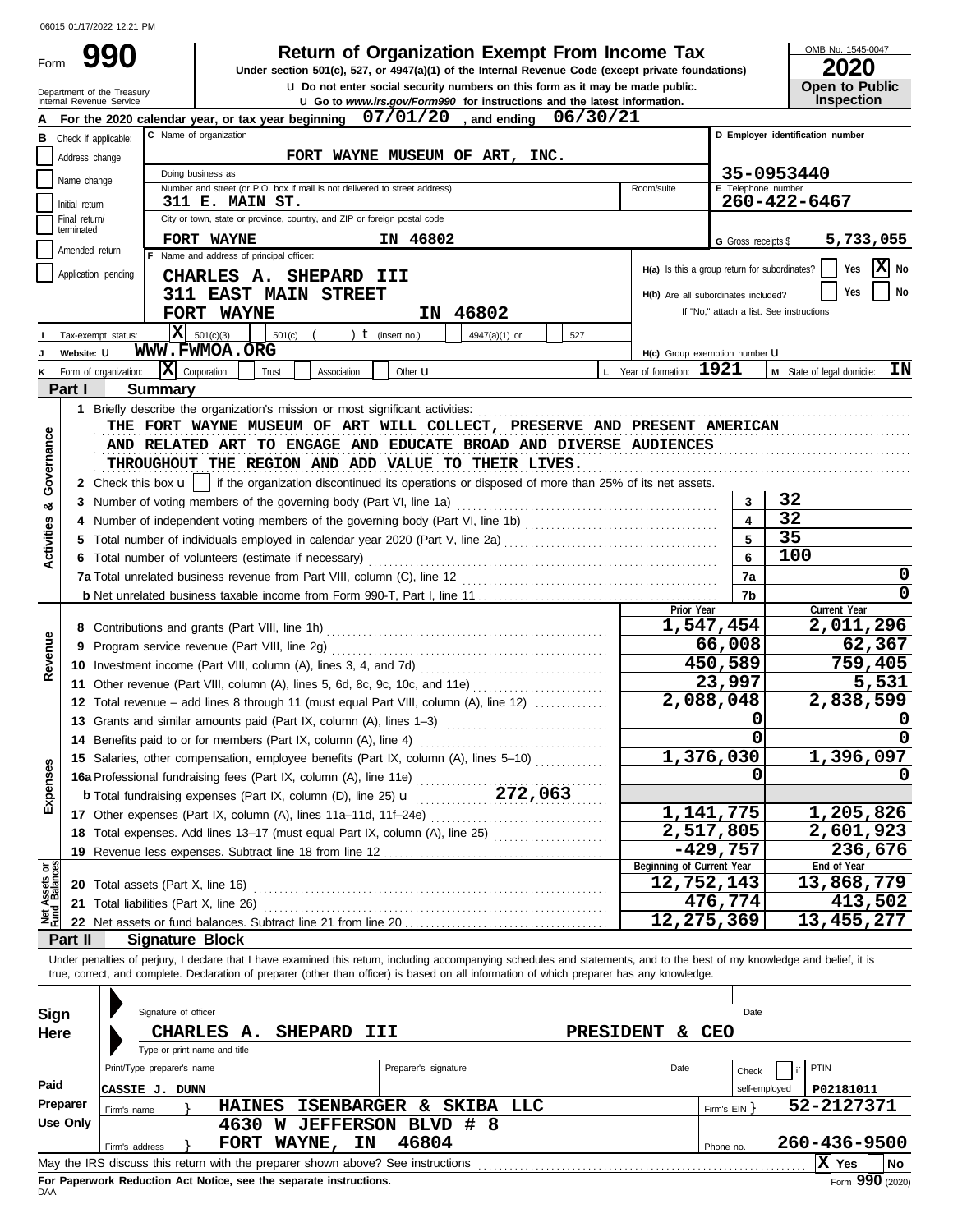| Form 990 (2020) FORT WAYNE MUSEUM OF ART, INC.                                                                                                |                                                                                                                                | 35-0953440  | Page 2                   |
|-----------------------------------------------------------------------------------------------------------------------------------------------|--------------------------------------------------------------------------------------------------------------------------------|-------------|--------------------------|
| Part III                                                                                                                                      | <b>Statement of Program Service Accomplishments</b>                                                                            |             |                          |
|                                                                                                                                               | Check if Schedule O contains a response or note to any line in this Part III                                                   |             |                          |
| 1 Briefly describe the organization's mission:                                                                                                |                                                                                                                                |             |                          |
| THE FORT WAYNE MUSEUM OF ART WILL COLLECT, PRESERVE AND PRESENT AMERICAN<br>AND RELATED ART TO ENGAGE AND EDUCATE BROAD AND DIVERSE AUDIENCES |                                                                                                                                |             |                          |
| THROUGHOUT THE REGION AND ADD VALUE TO THEIR LIVES.                                                                                           |                                                                                                                                |             |                          |
|                                                                                                                                               |                                                                                                                                |             |                          |
| $\mathbf{2}$                                                                                                                                  | Did the organization undertake any significant program services during the year which were not listed on the                   |             |                          |
| prior Form 990 or 990-EZ?                                                                                                                     |                                                                                                                                |             | Yes $ X $ No             |
| If "Yes," describe these new services on Schedule O.                                                                                          |                                                                                                                                |             |                          |
| 3                                                                                                                                             | Did the organization cease conducting, or make significant changes in how it conducts, any program                             |             |                          |
| services?<br>If "Yes," describe these changes on Schedule O.                                                                                  |                                                                                                                                |             | Yes $ \mathbf{X} $ No    |
| 4                                                                                                                                             | Describe the organization's program service accomplishments for each of its three largest program services, as measured by     |             |                          |
|                                                                                                                                               | expenses. Section 501(c)(3) and 501(c)(4) organizations are required to report the amount of grants and allocations to others, |             |                          |
| the total expenses, and revenue, if any, for each program service reported.                                                                   |                                                                                                                                |             |                          |
|                                                                                                                                               |                                                                                                                                |             |                          |
| 4a (Code:                                                                                                                                     | ) (Expenses $$1,177,347$ including grants of \$                                                                                |             | 48,194<br>) (Revenue \$  |
| CURATORIAL - FOR THE EDUCATION AND ENJOYMENT OF OUR CONSTITUENTS, WE                                                                          |                                                                                                                                |             |                          |
| ACQUIRE, CARE FOR AND PRESENT WORKS OF ART DRAWN FROM THE PERMANENT<br>COLLECTION, COMBINED WITH EXHIBITS WE HAVE DEVELOPED OURSELVES, AND    |                                                                                                                                |             |                          |
| EXHIBITS CREATED BY OTHER INSTITUTIONS.                                                                                                       |                                                                                                                                |             |                          |
|                                                                                                                                               |                                                                                                                                |             |                          |
|                                                                                                                                               |                                                                                                                                |             |                          |
|                                                                                                                                               |                                                                                                                                |             |                          |
|                                                                                                                                               |                                                                                                                                |             |                          |
|                                                                                                                                               |                                                                                                                                |             |                          |
|                                                                                                                                               |                                                                                                                                |             |                          |
|                                                                                                                                               |                                                                                                                                |             |                          |
| 4b (Code:<br>) (Expenses \$                                                                                                                   | 283, 180 including grants of \$                                                                                                |             | 14, 173<br>) (Revenue \$ |
| EDUCATION - WE PRESENT ADULT, COLLEGE, AND CHILDREN'S K-12 ONSITE AND                                                                         |                                                                                                                                |             |                          |
| OUTREACH PROGRAMS, EXHIBITIONS, WORKSHOPS, LECTURES, PANEL DISCUSSIONS,                                                                       |                                                                                                                                |             |                          |
| TOURS, SEMINARS AND SPECIAL EVENTS.                                                                                                           |                                                                                                                                |             |                          |
|                                                                                                                                               |                                                                                                                                |             |                          |
|                                                                                                                                               |                                                                                                                                |             |                          |
|                                                                                                                                               |                                                                                                                                |             |                          |
|                                                                                                                                               |                                                                                                                                |             |                          |
|                                                                                                                                               |                                                                                                                                |             |                          |
|                                                                                                                                               |                                                                                                                                |             |                          |
|                                                                                                                                               |                                                                                                                                |             |                          |
| 4c (Code:                                                                                                                                     |                                                                                                                                |             |                          |
| MARKETING & DEVELOPMENT - WE DEVELOP AND PROMOTE AN INTEGRATED STRATEGY                                                                       |                                                                                                                                |             |                          |
| INCREASE OUR AUDIENCES' INTEREST, APPRECIATION AND UNDERSTANDING OF                                                                           |                                                                                                                                |             |                          |
| AMERICA'S HISTORICAL AND CONTEMPORARY ART.                                                                                                    |                                                                                                                                |             |                          |
|                                                                                                                                               |                                                                                                                                |             |                          |
|                                                                                                                                               |                                                                                                                                |             |                          |
|                                                                                                                                               |                                                                                                                                |             |                          |
|                                                                                                                                               |                                                                                                                                |             |                          |
|                                                                                                                                               |                                                                                                                                |             |                          |
|                                                                                                                                               |                                                                                                                                |             |                          |
|                                                                                                                                               |                                                                                                                                |             |                          |
|                                                                                                                                               |                                                                                                                                |             |                          |
| 4d Other program services (Describe on Schedule O.)<br>(Expenses \$                                                                           |                                                                                                                                | (Revenue \$ |                          |
| 4e Total program service expenses u                                                                                                           | including grants of \$<br>1,660,897                                                                                            |             |                          |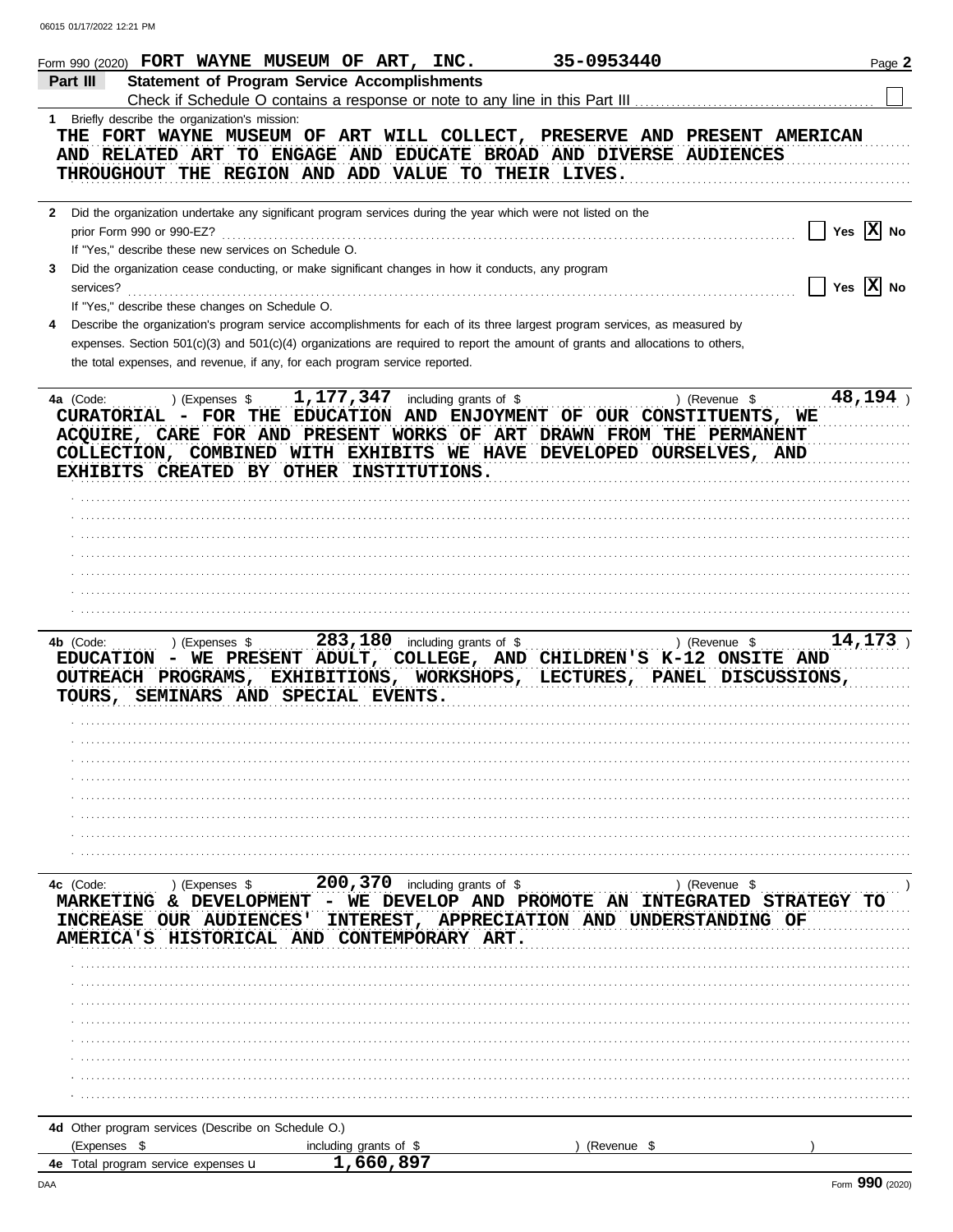|    | 35-0953440<br>Form 990 (2020) FORT WAYNE MUSEUM OF ART, INC.                                                                                                                                                                      |                 |                         | Page 3 |
|----|-----------------------------------------------------------------------------------------------------------------------------------------------------------------------------------------------------------------------------------|-----------------|-------------------------|--------|
|    | Part IV<br><b>Checklist of Required Schedules</b>                                                                                                                                                                                 |                 |                         |        |
| 1  | Is the organization described in section $501(c)(3)$ or $4947(a)(1)$ (other than a private foundation)? If "Yes,"                                                                                                                 |                 | Yes                     | No     |
|    |                                                                                                                                                                                                                                   | $\mathbf{1}$    | $\mathbf x$             |        |
| 2  | complete Schedule A example of the schedule A example the Schedule A example text schedule A example text schedule A                                                                                                              | $\overline{2}$  | $\overline{\mathbf{x}}$ |        |
| 3  | Did the organization engage in direct or indirect political campaign activities on behalf of or in opposition to                                                                                                                  |                 |                         |        |
|    |                                                                                                                                                                                                                                   | 3               |                         | x      |
| 4  | Section 501(c)(3) organizations. Did the organization engage in lobbying activities, or have a section 501(h)                                                                                                                     |                 |                         |        |
|    |                                                                                                                                                                                                                                   | 4               |                         | X      |
| 5  | Is the organization a section $501(c)(4)$ , $501(c)(5)$ , or $501(c)(6)$ organization that receives membership dues,                                                                                                              |                 |                         |        |
|    | assessments, or similar amounts as defined in Revenue Procedure 98-19? If "Yes," complete Schedule C, Part III                                                                                                                    | 5               |                         | x      |
| 6  | Did the organization maintain any donor advised funds or any similar funds or accounts for which donors                                                                                                                           |                 |                         |        |
|    | have the right to provide advice on the distribution or investment of amounts in such funds or accounts? If                                                                                                                       |                 |                         |        |
|    | "Yes," complete Schedule D, Part I                                                                                                                                                                                                | 6               |                         | X      |
| 7  | Did the organization receive or hold a conservation easement, including easements to preserve open space,                                                                                                                         |                 |                         |        |
|    |                                                                                                                                                                                                                                   | $\overline{7}$  |                         | x      |
| 8  | Did the organization maintain collections of works of art, historical treasures, or other similar assets? If "Yes,"                                                                                                               |                 |                         |        |
|    | complete Schedule D, Part III et al. (2008) and the complete Schedule D, Part III et al. (2009) and the complete schedule D, Part III et al. (2009) and the complete schedule D, Part III et al. (2009) and the complete sched    | 8               | х                       |        |
| 9  | Did the organization report an amount in Part X, line 21, for escrow or custodial account liability, serve as a                                                                                                                   |                 |                         |        |
|    | custodian for amounts not listed in Part X; or provide credit counseling, debt management, credit repair, or                                                                                                                      |                 |                         |        |
|    |                                                                                                                                                                                                                                   | 9               |                         | x      |
| 10 | Did the organization, directly or through a related organization, hold assets in donor-restricted endowments                                                                                                                      |                 |                         |        |
|    | or in quasi endowments? If "Yes," complete Schedule D, Part V                                                                                                                                                                     | 10              | x                       |        |
| 11 | If the organization's answer to any of the following questions is "Yes," then complete Schedule D, Parts VI,                                                                                                                      |                 |                         |        |
|    | VII, VIII, IX, or X as applicable.                                                                                                                                                                                                |                 |                         |        |
| a  | Did the organization report an amount for land, buildings, and equipment in Part X, line 10? If "Yes,"                                                                                                                            |                 |                         |        |
|    | complete Schedule D, Part VI et al. (2008) and the complete Schedule D, Part VI et al. (2009) and the complete $S$ chedule D, Part VI et al. (2009) and the complete $S$ chedule D, Part VI et al. (2009) and the complete $S$ ch | 11a             | $\mathbf x$             |        |
| b  | Did the organization report an amount for investments—other securities in Part X, line 12, that is 5% or more                                                                                                                     |                 |                         |        |
|    |                                                                                                                                                                                                                                   | 11 <sub>b</sub> |                         | X      |
| c  | Did the organization report an amount for investments—program related in Part X, line 13, that is 5% or more                                                                                                                      |                 |                         |        |
|    |                                                                                                                                                                                                                                   | 11c             |                         | x      |
| d  | Did the organization report an amount for other assets in Part X, line 15, that is 5% or more of its total assets                                                                                                                 |                 |                         |        |
|    | reported in Part X, line 16? If "Yes," complete Schedule D, Part IX [[CONDERGANDIDIDED] reported in Part X, line 16? If "Yes," complete Schedule D, Part IX                                                                       | 11d             |                         | x      |
| е  |                                                                                                                                                                                                                                   | 11e             | х                       |        |
| f  | Did the organization's separate or consolidated financial statements for the tax year include a footnote that addresses                                                                                                           |                 |                         |        |
|    |                                                                                                                                                                                                                                   | 11f             | $\mathbf x$             |        |
|    | 12a Did the organization obtain separate, independent audited financial statements for the tax year? If "Yes," complete                                                                                                           |                 |                         |        |
|    |                                                                                                                                                                                                                                   | 12a             | $\mathbf x$             |        |
| b  | Was the organization included in consolidated, independent audited financial statements for the tax year? If                                                                                                                      |                 |                         |        |

|     | "Yes," and if the organization answered "No" to line 12a, then completing Schedule D, Parts XI and XII is optional                         | 12 <sub>b</sub> |   | х  |
|-----|--------------------------------------------------------------------------------------------------------------------------------------------|-----------------|---|----|
| 13  | Is the organization a school described in section $170(b)(1)(A)(ii)$ ? If "Yes," complete Schedule E                                       | 13              |   | x  |
| 14a | Did the organization maintain an office, employees, or agents outside of the United States?                                                | 14a             |   | X  |
| b   | Did the organization have aggregate revenues or expenses of more than \$10,000 from grantmaking,                                           |                 |   |    |
|     | fundraising, business, investment, and program service activities outside the United States, or aggregate                                  |                 |   |    |
|     | foreign investments valued at \$100,000 or more? If "Yes," complete Schedule F, Parts I and IV                                             | 14b             |   | x  |
| 15  | Did the organization report on Part IX, column (A), line 3, more than \$5,000 of grants or other assistance to or                          |                 |   |    |
|     | for any foreign organization? If "Yes," complete Schedule F, Parts II and IV                                                               | 15              |   | X. |
| 16  | Did the organization report on Part IX, column (A), line 3, more than \$5,000 of aggregate grants or other                                 |                 |   |    |
|     | assistance to or for foreign individuals? If "Yes," complete Schedule F, Parts III and IV                                                  | 16              |   | x  |
| 17  | Did the organization report a total of more than \$15,000 of expenses for professional fundraising services on                             |                 |   |    |
|     | Part IX, column (A), lines 6 and 11e? If "Yes," complete Schedule G, Part I See instructions                                               | 17              |   | x  |
| 18  | Did the organization report more than \$15,000 total of fundraising event gross income and contributions on                                |                 |   |    |
|     | Part VIII, lines 1c and 8a? If "Yes," complete Schedule G, Part II                                                                         | 18              | x |    |
| 19  | Did the organization report more than \$15,000 of gross income from gaming activities on Part VIII, line 9a?                               |                 |   |    |
|     | If "Yes," complete Schedule G, Part III $\ldots$ $\ldots$ $\ldots$ $\ldots$ $\ldots$ $\ldots$ $\ldots$ $\ldots$ $\ldots$ $\ldots$ $\ldots$ | 19              |   | х  |
| 20a | Did the organization operate one or more hospital facilities? If "Yes," complete Schedule H                                                | 20a             |   | x  |
|     | If "Yes" to line 20a, did the organization attach a copy of its audited financial statements to this return?                               | 20b             |   |    |

| <b>b</b> If "Yes" to line 20a, did the organization attach a copy of its audited financial statements to this return? |
|-----------------------------------------------------------------------------------------------------------------------|
| Did the organization report more than \$5,000 of grants or other assistance to any domestic organization or           |
|                                                                                                                       |

**X**

**X**

**X**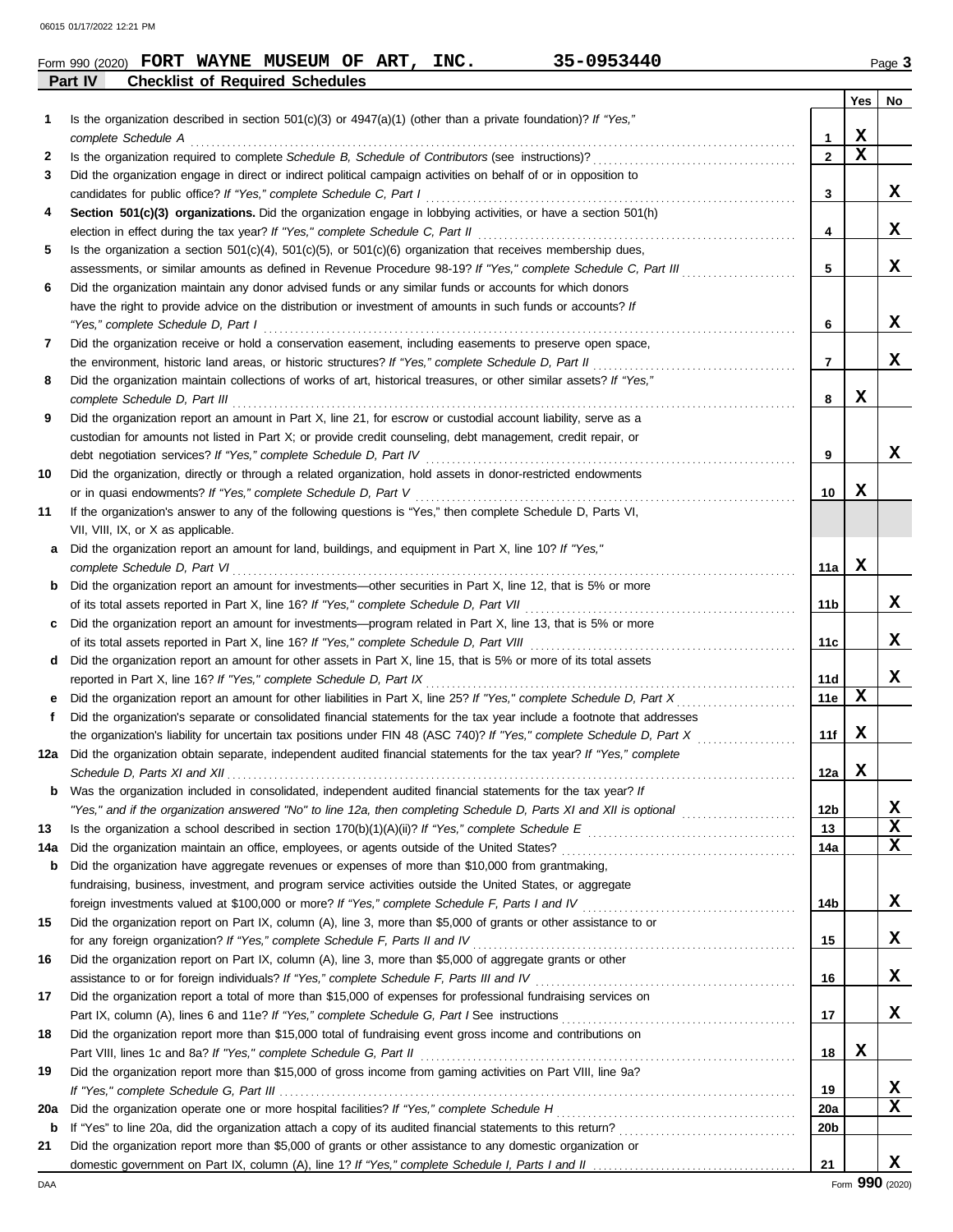|     | Part IV<br><b>Checklist of Required Schedules (continued)</b>                                                                                              |     |                         |
|-----|------------------------------------------------------------------------------------------------------------------------------------------------------------|-----|-------------------------|
|     |                                                                                                                                                            | Yes | No                      |
| 22  | Did the organization report more than \$5,000 of grants or other assistance to or for domestic individuals on                                              |     |                         |
|     | Part IX, column (A), line 2? If "Yes," complete Schedule I, Parts I and III<br>22                                                                          |     | x                       |
| 23  | Did the organization answer "Yes" to Part VII, Section A, line 3, 4, or 5 about compensation of the                                                        |     |                         |
|     | organization's current and former officers, directors, trustees, key employees, and highest compensated                                                    |     |                         |
|     | 23<br>employees? If "Yes," complete Schedule J                                                                                                             | X   |                         |
| 24a | Did the organization have a tax-exempt bond issue with an outstanding principal amount of more than                                                        |     |                         |
|     | \$100,000 as of the last day of the year, that was issued after December 31, 2002? If "Yes," answer lines 24b                                              |     |                         |
|     | through 24d and complete Schedule K. If "No," go to line 25a<br>24a                                                                                        |     | X,                      |
| b   | 24b                                                                                                                                                        |     |                         |
| c   | Did the organization maintain an escrow account other than a refunding escrow at any time during the year                                                  |     |                         |
|     | 24c<br>to defease any tax-exempt bonds?                                                                                                                    |     |                         |
| d   | 24d                                                                                                                                                        |     |                         |
| 25а | Section 501(c)(3), 501(c)(4), and 501(c)(29) organizations. Did the organization engage in an excess benefit                                               |     |                         |
|     | 25a<br>transaction with a disqualified person during the year? If "Yes," complete Schedule L, Part I                                                       |     | X,                      |
| b   | Is the organization aware that it engaged in an excess benefit transaction with a disqualified person in a prior                                           |     |                         |
|     | year, and that the transaction has not been reported on any of the organization's prior Forms 990 or 990-EZ?                                               |     |                         |
|     | If "Yes," complete Schedule L, Part I<br>25 <sub>b</sub>                                                                                                   |     | x                       |
| 26  | Did the organization report any amount on Part X, line 5 or 22, for receivables from or payables to any current                                            |     |                         |
|     | or former officer, director, trustee, key employee, creator or founder, substantial contributor, or 35%                                                    |     |                         |
|     | controlled entity or family member of any of these persons? If "Yes," complete Schedule L, Part II<br>26                                                   |     | x                       |
| 27  | Did the organization provide a grant or other assistance to any current or former officer, director, trustee, key                                          |     |                         |
|     | employee, creator or founder, substantial contributor or employee thereof, a grant selection committee                                                     |     |                         |
|     | member, or to a 35% controlled entity (including an employee thereof) or family member of any of these                                                     |     |                         |
|     | persons? If "Yes," complete Schedule L, Part III<br>27                                                                                                     |     | x                       |
| 28  | Was the organization a party to a business transaction with one of the following parties (see Schedule L, Part                                             |     |                         |
|     | IV instructions, for applicable filing thresholds, conditions, and exceptions):                                                                            |     |                         |
| а   | A current or former officer, director, trustee, key employee, creator or founder, or substantial contributor? If                                           |     |                         |
|     | "Yes," complete Schedule L, Part IV<br>28a                                                                                                                 |     | X,                      |
| b   | A family member of any individual described in line 28a? If "Yes," complete Schedule L, Part IV<br>28 <sub>b</sub>                                         |     | $\overline{\mathbf{x}}$ |
| c   | A 35% controlled entity of one or more individuals and/or organizations described in lines 28a or 28b? If                                                  |     |                         |
|     | "Yes," complete Schedule L, Part IV<br>28c                                                                                                                 |     | x                       |
| 29  | 29                                                                                                                                                         | x   |                         |
| 30  | Did the organization receive contributions of art, historical treasures, or other similar assets, or qualified                                             |     |                         |
|     | conservation contributions? If "Yes," complete Schedule M<br>30                                                                                            |     | X                       |
| 31  | Did the organization liquidate, terminate, or dissolve and cease operations? If "Yes," complete Schedule N, Part I<br>31                                   |     | $\overline{\mathbf{x}}$ |
| 32  | Did the organization sell, exchange, dispose of, or transfer more than 25% of its net assets? If "Yes,"                                                    |     |                         |
|     | complete Schedule N, Part II<br>32                                                                                                                         |     | X                       |
| 33  | Did the organization own 100% of an entity disregarded as separate from the organization under Regulations                                                 |     |                         |
|     | sections 301.7701-2 and 301.7701-3? If "Yes," complete Schedule R, Part I<br>33                                                                            |     | X,                      |
| 34  | Was the organization related to any tax-exempt or taxable entity? If "Yes," complete Schedule R, Part II, III,                                             |     |                         |
|     | or IV, and Part V, line 1<br>34                                                                                                                            |     | X                       |
| 35a | 35a                                                                                                                                                        |     | $\overline{\mathbf{x}}$ |
| b   | If "Yes" to line 35a, did the organization receive any payment from or engage in any transaction with a                                                    |     |                         |
|     | 35 <sub>b</sub><br>controlled entity within the meaning of section 512(b)(13)? If "Yes," complete Schedule R, Part V, line 2                               |     |                         |
| 36  | Section 501(c)(3) organizations. Did the organization make any transfers to an exempt non-charitable                                                       |     |                         |
|     | related organization? If "Yes," complete Schedule R, Part V, line 2<br>36                                                                                  |     | X,                      |
| 37  | Did the organization conduct more than 5% of its activities through an entity that is not a related organization                                           |     |                         |
|     | and that is treated as a partnership for federal income tax purposes? If "Yes," complete Schedule R, Part VI<br>37                                         |     | X,                      |
| 38  | Did the organization complete Schedule O and provide explanations in Schedule O for Part VI, lines 11b and                                                 |     |                         |
|     | 38<br>19? Note: All Form 990 filers are required to complete Schedule O.                                                                                   | X   |                         |
|     | Statements Regarding Other IRS Filings and Tax Compliance<br>Part V                                                                                        |     |                         |
|     | Check if Schedule O contains a response or note to any line in this Part V [11] Check if Schedule O contains a response or note to any line in this Part V |     |                         |
|     |                                                                                                                                                            | Yes | No                      |
| 1a  | 23<br>Enter the number reported in Box 3 of Form 1096. Enter -0- if not applicable <i>mummummmmmmm</i><br>1a                                               |     |                         |
| b   | $\mathbf 0$<br>1 <sub>b</sub><br>Enter the number of Forms W-2G included in line 1a. Enter -0- if not applicable                                           |     |                         |
| c   | Did the organization comply with backup withholding rules for reportable payments to vendors and                                                           |     |                         |
|     | 1 <sub>c</sub>                                                                                                                                             | X   |                         |
| DAA |                                                                                                                                                            |     | Form 990 (2020)         |
|     |                                                                                                                                                            |     |                         |

 $F$ orm 990 (2020) **FORT WAYNE MUSEUM OF ART, INC.**  $35-0953440$   $P_{\text{age}}4$ **FORT WAYNE MUSEUM OF ART, INC. 35-0953440**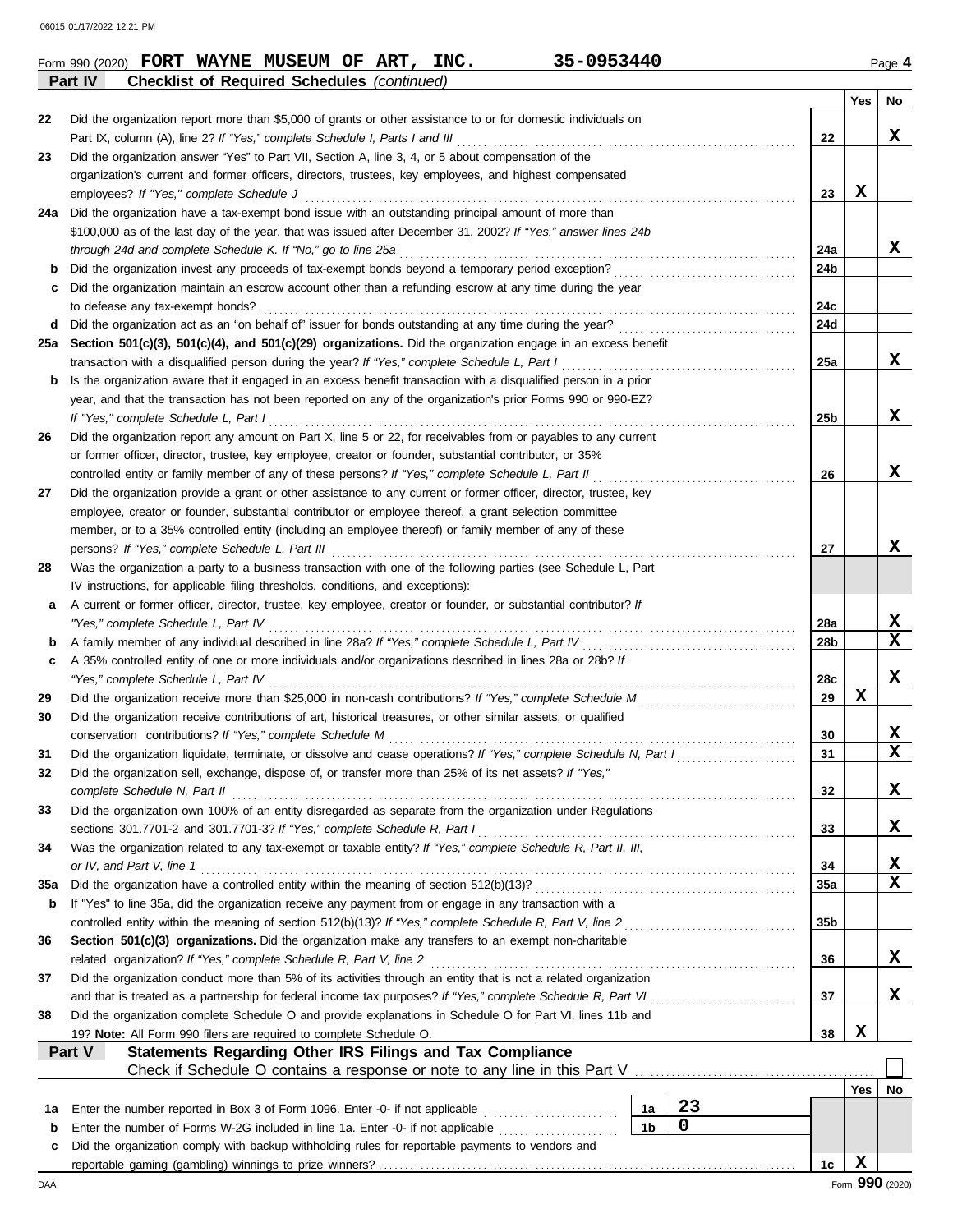|     |                                                                                                                                                           |                 |    |                | <b>Yes</b>                    | No                      |  |
|-----|-----------------------------------------------------------------------------------------------------------------------------------------------------------|-----------------|----|----------------|-------------------------------|-------------------------|--|
| 2a  | Enter the number of employees reported on Form W-3, Transmittal of Wage and Tax                                                                           |                 |    |                |                               |                         |  |
|     | Statements, filed for the calendar year ending with or within the year covered by this return                                                             | 2a              | 35 |                |                               |                         |  |
| b   |                                                                                                                                                           |                 |    | 2 <sub>b</sub> | X                             |                         |  |
|     | Note: If the sum of lines 1a and 2a is greater than 250, you may be required to e-file (see instructions)                                                 |                 |    |                |                               |                         |  |
| За  | Did the organization have unrelated business gross income of \$1,000 or more during the year?                                                             |                 |    | За             |                               | X                       |  |
| b   |                                                                                                                                                           |                 |    | 3 <sub>b</sub> |                               |                         |  |
| 4a  | At any time during the calendar year, did the organization have an interest in, or a signature or other authority over,                                   |                 |    |                |                               |                         |  |
|     | a financial account in a foreign country (such as a bank account, securities account, or other financial account)?                                        |                 |    | 4a             |                               | X                       |  |
| b   | If "Yes," enter the name of the foreign country <b>u</b>                                                                                                  |                 |    |                |                               |                         |  |
|     | See instructions for filing requirements for FinCEN Form 114, Report of Foreign Bank and Financial Accounts (FBAR).                                       |                 |    |                |                               |                         |  |
| 5a  |                                                                                                                                                           |                 |    | 5a             |                               | X                       |  |
| b   |                                                                                                                                                           |                 |    | 5 <sub>b</sub> |                               | $\overline{\mathbf{x}}$ |  |
| c   |                                                                                                                                                           |                 |    |                |                               |                         |  |
| 6а  | Does the organization have annual gross receipts that are normally greater than \$100,000, and did the                                                    |                 |    |                |                               |                         |  |
|     |                                                                                                                                                           |                 |    |                |                               |                         |  |
| b   | If "Yes," did the organization include with every solicitation an express statement that such contributions or                                            |                 |    |                |                               |                         |  |
|     | gifts were not tax deductible?                                                                                                                            |                 |    |                |                               |                         |  |
| 7   | Organizations that may receive deductible contributions under section 170(c).                                                                             |                 |    |                |                               |                         |  |
| а   | Did the organization receive a payment in excess of \$75 made partly as a contribution and partly for goods                                               |                 |    |                |                               |                         |  |
|     | and services provided to the payor?                                                                                                                       |                 |    | 7a             | X                             |                         |  |
| b   |                                                                                                                                                           |                 |    | 7b             | X                             |                         |  |
| c   | Did the organization sell, exchange, or otherwise dispose of tangible personal property for which it was                                                  |                 |    |                |                               |                         |  |
|     |                                                                                                                                                           |                 |    | 7с             |                               | X                       |  |
| d   |                                                                                                                                                           | <b>7d</b>       |    |                |                               |                         |  |
| е   |                                                                                                                                                           |                 |    | 7e             |                               | x                       |  |
| f   |                                                                                                                                                           |                 |    | 7f<br>7g       |                               | $\mathbf x$             |  |
| g   |                                                                                                                                                           |                 |    |                |                               |                         |  |
| h   | If the organization received a contribution of cars, boats, airplanes, or other vehicles, did the organization file a Form 1098-C?                        |                 |    | 7 <sub>h</sub> |                               |                         |  |
| 8   | Sponsoring organizations maintaining donor advised funds. Did a donor advised fund maintained by the                                                      |                 |    |                |                               |                         |  |
|     |                                                                                                                                                           |                 |    | 8              |                               |                         |  |
| 9   | Sponsoring organizations maintaining donor advised funds.                                                                                                 |                 |    |                |                               |                         |  |
| а   |                                                                                                                                                           |                 |    | 9a             |                               |                         |  |
| b   |                                                                                                                                                           |                 |    | 9 <sub>b</sub> |                               |                         |  |
| 10  | Section 501(c)(7) organizations. Enter:                                                                                                                   |                 |    |                |                               |                         |  |
| а   |                                                                                                                                                           | 10a             |    |                |                               |                         |  |
| b   | Gross receipts, included on Form 990, Part VIII, line 12, for public use of club facilities                                                               | 10 <sub>b</sub> |    |                |                               |                         |  |
| 11  | Section 501(c)(12) organizations. Enter:                                                                                                                  |                 |    |                |                               |                         |  |
| а   | Gross income from members or shareholders<br>Gross income from other sources (Do not net amounts due or paid to other sources                             | 11a             |    |                |                               |                         |  |
| b   |                                                                                                                                                           | 11 <sub>b</sub> |    |                |                               |                         |  |
| 12a | against amounts due or received from them.)<br>Section 4947(a)(1) non-exempt charitable trusts. Is the organization filing Form 990 in lieu of Form 1041? |                 |    | 12a            |                               |                         |  |
| b   | If "Yes," enter the amount of tax-exempt interest received or accrued during the year                                                                     | 12 <sub>b</sub> |    |                |                               |                         |  |
| 13  | Section 501(c)(29) qualified nonprofit health insurance issuers.                                                                                          |                 |    |                |                               |                         |  |
| a   | Is the organization licensed to issue qualified health plans in more than one state?                                                                      |                 |    | 13a            |                               |                         |  |
|     | Note: See the instructions for additional information the organization must report on Schedule O.                                                         |                 |    |                |                               |                         |  |
| b   | Enter the amount of reserves the organization is required to maintain by the states in which                                                              |                 |    |                |                               |                         |  |
|     |                                                                                                                                                           | 13 <sub>b</sub> |    |                |                               |                         |  |
| c   | Enter the amount of reserves on hand                                                                                                                      | 13 <sub>c</sub> |    |                |                               |                         |  |
| 14a |                                                                                                                                                           |                 |    | 14a            |                               | X                       |  |
| b   |                                                                                                                                                           |                 |    | 14b            |                               |                         |  |
| 15  | Is the organization subject to the section 4960 tax on payment(s) of more than \$1,000,000 in remuneration or                                             |                 |    |                |                               |                         |  |
|     | excess parachute payment(s) during the year?                                                                                                              |                 |    | 15             |                               | x                       |  |
|     | If "Yes," see instructions and file Form 4720, Schedule N.                                                                                                |                 |    |                |                               |                         |  |
| 16  | Is the organization an educational institution subject to the section 4968 excise tax on net investment income?                                           |                 |    | 16             |                               | x                       |  |
|     | If "Yes," complete Form 4720, Schedule O.                                                                                                                 |                 |    |                |                               |                         |  |
|     |                                                                                                                                                           |                 |    |                | $\alpha \alpha \wedge \alpha$ |                         |  |

**Part V Statements Regarding Other IRS Filings and Tax Compliance** *(continued)* **Form 990 (2020) FORT WAYNE MUSEUM OF ART, INC.** 35-0953440 **Page 5**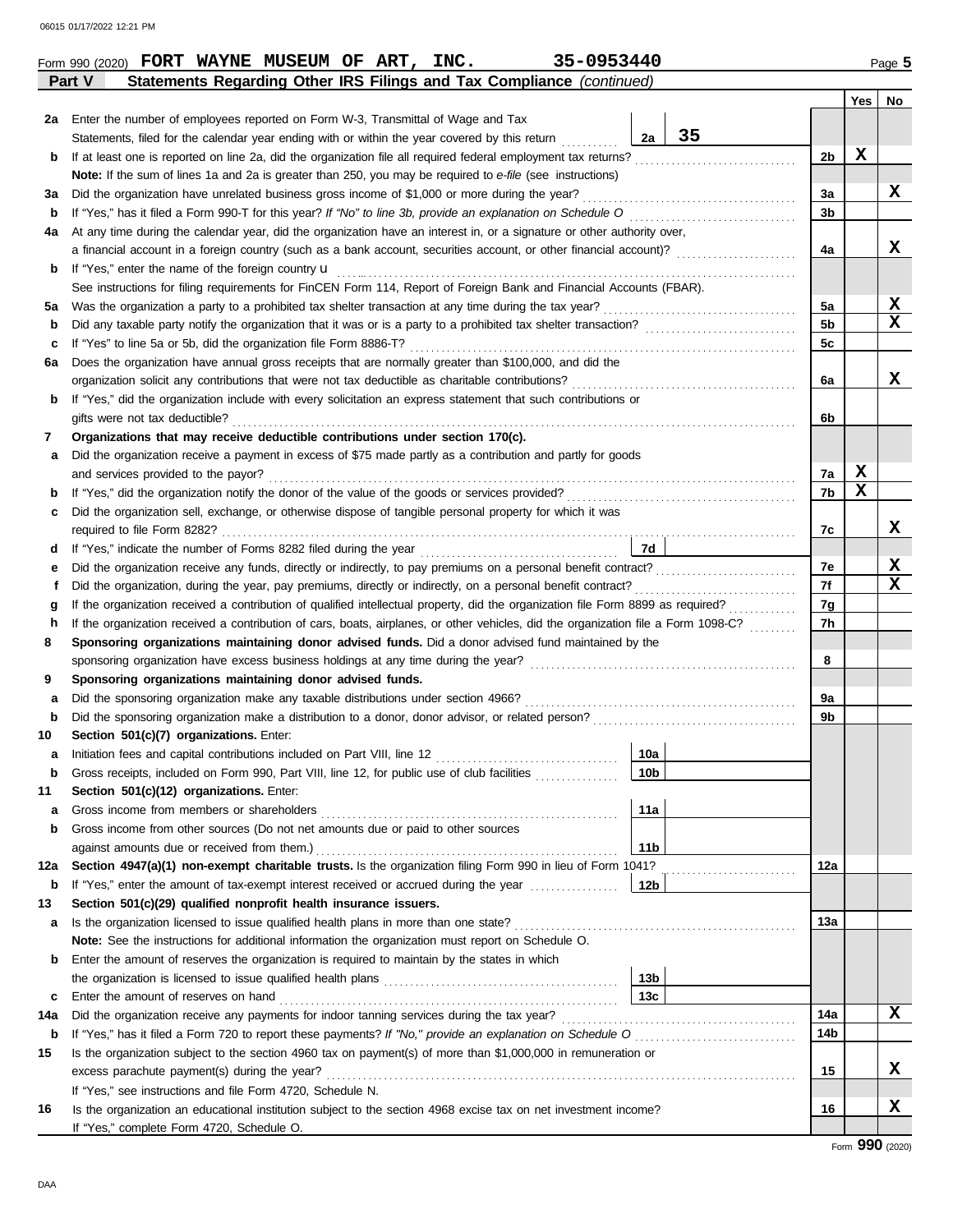|        | Part VI<br>Governance, Management, and Disclosure For each "Yes" response to lines 2 through 7b below, and for a "No"<br>response to line 8a, 8b, or 10b below, describe the circumstances, processes, or changes on Schedule O. See instructions. |    |    |                         |                 |    |
|--------|----------------------------------------------------------------------------------------------------------------------------------------------------------------------------------------------------------------------------------------------------|----|----|-------------------------|-----------------|----|
|        | Section A. Governing Body and Management                                                                                                                                                                                                           |    |    |                         |                 | X  |
|        |                                                                                                                                                                                                                                                    |    |    |                         | Yes             | No |
| 1а     | Enter the number of voting members of the governing body at the end of the tax year                                                                                                                                                                | 1a | 32 |                         |                 |    |
|        | If there are material differences in voting rights among members of the governing body, or                                                                                                                                                         |    |    |                         |                 |    |
|        | if the governing body delegated broad authority to an executive committee or similar                                                                                                                                                               |    |    |                         |                 |    |
|        | committee, explain on Schedule O.                                                                                                                                                                                                                  |    |    |                         |                 |    |
| b      | Enter the number of voting members included on line 1a, above, who are independent                                                                                                                                                                 | 1b | 32 |                         |                 |    |
| 2      | Did any officer, director, trustee, or key employee have a family relationship or a business relationship with                                                                                                                                     |    |    |                         |                 |    |
|        | any other officer, director, trustee, or key employee?                                                                                                                                                                                             |    |    | 2                       |                 | X  |
| 3      | Did the organization delegate control over management duties customarily performed by or under the direct                                                                                                                                          |    |    |                         |                 |    |
|        | supervision of officers, directors, trustees, or key employees to a management company or other person?                                                                                                                                            |    |    | 3                       |                 | X  |
| 4      |                                                                                                                                                                                                                                                    |    |    | $\overline{\mathbf{4}}$ |                 | X  |
| 5      |                                                                                                                                                                                                                                                    |    |    | 5                       |                 | X  |
| 6      | Did the organization have members or stockholders?                                                                                                                                                                                                 |    |    | 6                       |                 | x  |
| 7a     | Did the organization have members, stockholders, or other persons who had the power to elect or appoint                                                                                                                                            |    |    |                         |                 | X  |
|        | one or more members of the governing body?                                                                                                                                                                                                         |    |    | 7a                      |                 |    |
| b      | Are any governance decisions of the organization reserved to (or subject to approval by) members,<br>stockholders, or persons other than the governing body?                                                                                       |    |    | 7b                      |                 | x  |
| 8      | Did the organization contemporaneously document the meetings held or written actions undertaken during the year by the following:                                                                                                                  |    |    |                         |                 |    |
| a      | The governing body?                                                                                                                                                                                                                                |    |    | 8а                      | X               |    |
| b      | Each committee with authority to act on behalf of the governing body?                                                                                                                                                                              |    |    | 8b                      | х               |    |
| 9      | Is there any officer, director, trustee, or key employee listed in Part VII, Section A, who cannot be reached at                                                                                                                                   |    |    |                         |                 |    |
|        |                                                                                                                                                                                                                                                    |    |    | 9                       |                 | x  |
|        | Section B. Policies (This Section B requests information about policies not required by the Internal Revenue Code.)                                                                                                                                |    |    |                         |                 |    |
|        |                                                                                                                                                                                                                                                    |    |    |                         | Yes             | No |
| 10a    | Did the organization have local chapters, branches, or affiliates?                                                                                                                                                                                 |    |    | 10a                     |                 | x  |
| b      | If "Yes," did the organization have written policies and procedures governing the activities of such chapters,                                                                                                                                     |    |    |                         |                 |    |
|        | affiliates, and branches to ensure their operations are consistent with the organization's exempt purposes?                                                                                                                                        |    |    | 10b                     |                 |    |
| 11a    | Has the organization provided a complete copy of this Form 990 to all members of its governing body before filing the form?                                                                                                                        |    |    | 11a                     | x               |    |
| b      | Describe in Schedule O the process, if any, used by the organization to review this Form 990.                                                                                                                                                      |    |    |                         |                 |    |
| 12a    | Did the organization have a written conflict of interest policy? If "No," go to line 13                                                                                                                                                            |    |    | 12a                     | X               |    |
| b      | Were officers, directors, or trustees, and key employees required to disclose annually interests that could give rise to conflicts?                                                                                                                |    |    | 12 <sub>b</sub>         | х               |    |
| c      | Did the organization regularly and consistently monitor and enforce compliance with the policy? If "Yes,"                                                                                                                                          |    |    |                         |                 |    |
|        | describe in Schedule O how this was done                                                                                                                                                                                                           |    |    | 12c                     | X               |    |
| 13     | Did the organization have a written whistleblower policy?                                                                                                                                                                                          |    |    | 13                      | X               |    |
| 14     | Did the organization have a written document retention and destruction policy?                                                                                                                                                                     |    |    | 14                      | х               |    |
| 15     | Did the process for determining compensation of the following persons include a review and approval by                                                                                                                                             |    |    |                         |                 |    |
|        | independent persons, comparability data, and contemporaneous substantiation of the deliberation and decision?                                                                                                                                      |    |    |                         | X               |    |
| а<br>b | Other officers or key employees of the organization                                                                                                                                                                                                |    |    | 15a<br>15b              | х               |    |
|        | If "Yes" to line 15a or 15b, describe the process in Schedule O (see instructions).                                                                                                                                                                |    |    |                         |                 |    |
| 16a    | Did the organization invest in, contribute assets to, or participate in a joint venture or similar arrangement                                                                                                                                     |    |    |                         |                 |    |
|        | with a taxable entity during the year?                                                                                                                                                                                                             |    |    | 16a                     |                 | X  |
| b      | If "Yes," did the organization follow a written policy or procedure requiring the organization to evaluate its                                                                                                                                     |    |    |                         |                 |    |
|        | participation in joint venture arrangements under applicable federal tax law, and take steps to safeguard the                                                                                                                                      |    |    |                         |                 |    |
|        |                                                                                                                                                                                                                                                    |    |    | 16b                     |                 |    |
|        | <b>Section C. Disclosure</b>                                                                                                                                                                                                                       |    |    |                         |                 |    |
| 17     | List the states with which a copy of this Form 990 is required to be filed $\mathbf u$<br>ΙN                                                                                                                                                       |    |    |                         |                 |    |
| 18     | Section 6104 requires an organization to make its Forms 1023 (1024 or 1024-A, if applicable), 990, and 990-T (Section 501(c)                                                                                                                       |    |    |                         |                 |    |
|        | (3)s only) available for public inspection. Indicate how you made these available. Check all that apply.                                                                                                                                           |    |    |                         |                 |    |
|        | $ \mathbf{X} $ Another's website $ \mathbf{X} $ Upon request<br>Other (explain on Schedule O)<br>Own website                                                                                                                                       |    |    |                         |                 |    |
| 19     | Describe on Schedule O whether (and if so, how) the organization made its governing documents, conflict of interest policy, and                                                                                                                    |    |    |                         |                 |    |
|        | financial statements available to the public during the tax year.                                                                                                                                                                                  |    |    |                         |                 |    |
| 20     | State the name, address, and telephone number of the person who possesses the organization's books and records u                                                                                                                                   |    |    |                         |                 |    |
|        | 311 E. MAIN ST.<br>LON R. BRAUN                                                                                                                                                                                                                    |    |    |                         |                 |    |
|        | 46802<br>IN<br>FORT WAYNE                                                                                                                                                                                                                          |    |    | 260-422-6467            |                 |    |
| DAA    |                                                                                                                                                                                                                                                    |    |    |                         | Form 990 (2020) |    |

**Form 990 (2020) FORT WAYNE MUSEUM OF ART, INC.** 35-0953440 **Page 6** 

|  | ۰. |  |  |
|--|----|--|--|
|  |    |  |  |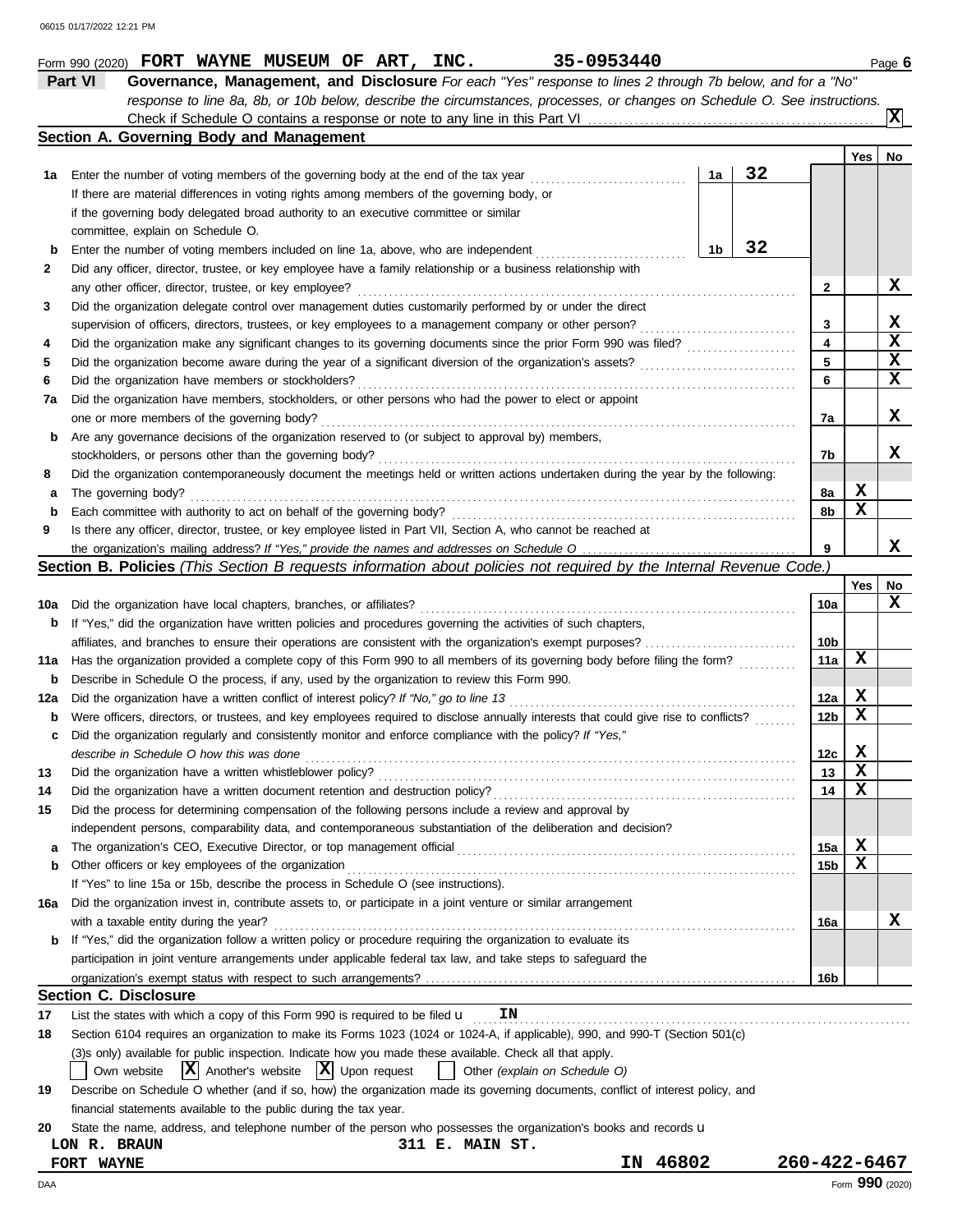| Form 990 (2020) FORT WAYNE MUSEUM OF ART, INC.                                                                                                                                                                                                                                                                    | 35-0953440<br>Page 7 |
|-------------------------------------------------------------------------------------------------------------------------------------------------------------------------------------------------------------------------------------------------------------------------------------------------------------------|----------------------|
| Compensation of Officers, Directors, Trustees, Key Employees, Highest Compensated Employees, and<br><b>Part VII</b>                                                                                                                                                                                               |                      |
| <b>Independent Contractors</b>                                                                                                                                                                                                                                                                                    |                      |
| Check if Schedule O contains a response or note to any line in this Part VII                                                                                                                                                                                                                                      |                      |
| Officers, Directors, Trustees, Key Employees, and Highest Compensated Employees<br>Section A.                                                                                                                                                                                                                     |                      |
| 1a Complete this table for all persons required to be listed. Report compensation for the calendar year ending with or within the<br>organization's tax year.                                                                                                                                                     |                      |
| • List all of the organization's <b>current</b> officers, directors, trustees (whether individuals or organizations), regardless of amount of<br>compensation. Enter -0- in columns (D), (E), and (F) if no compensation was paid.                                                                                |                      |
| • List all of the organization's <b>current</b> key employees, if any. See instructions for definition of "key employee."                                                                                                                                                                                         |                      |
| • List the organization's five <b>current</b> highest compensated employees (other than an officer, director, trustee, or key employee)<br>who received reportable compensation (Box 5 of Form W-2 and/or Box 7 of Form 1099-MISC) of more than \$100,000 from the<br>organization and any related organizations. |                      |

List all of the organization's **former** officers, key employees, and highest compensated employees who received more than • List all of the organization's **former** officers, key employees, and highest compensate \$100,000 of reportable compensation from the organization and any related organizations.

List all of the organization's **former directors or trustees** that received, in the capacity as a former director or trustee of the organization, more than \$10,000 of reportable compensation from the organization and any related organizations. See instructions for the order in which to list the persons above. **•**

Constructions to this box if neither the organization nor any related organization compensated any current officer, director, or trustee.

| (A)<br>Name and title            | (B)<br>Average<br>hours<br>per week<br>(list any<br>hours for |                                      | (C)<br>Position<br>(do not check more than one<br>box, unless person is both an<br>officer and a director/trustee) |             | (D)<br>Reportable<br>compensation<br>from the<br>organization<br>(W-2/1099-MISC) | (E)<br>Reportable<br>compensation<br>from related<br>organizations<br>(W-2/1099-MISC) | (F)<br>Estimated amount<br>of other<br>compensation<br>from the<br>organization and |   |             |                       |
|----------------------------------|---------------------------------------------------------------|--------------------------------------|--------------------------------------------------------------------------------------------------------------------|-------------|----------------------------------------------------------------------------------|---------------------------------------------------------------------------------------|-------------------------------------------------------------------------------------|---|-------------|-----------------------|
|                                  | related<br>organizations<br>below<br>dotted line)             | Individual<br>or director<br>trustee | Institutional<br>trustee                                                                                           | Officer     | Ķey<br>employee                                                                  | Highest compensated<br>employee                                                       | Former                                                                              |   |             | related organizations |
| (1) ELLEN CUTTER                 | 1.00                                                          |                                      |                                                                                                                    |             |                                                                                  |                                                                                       |                                                                                     |   |             |                       |
| <b>CHAIR</b>                     | 0.00                                                          | X                                    |                                                                                                                    | $\mathbf x$ |                                                                                  |                                                                                       |                                                                                     | 0 | 0           | 0                     |
| $(2)$ RYAN FOX                   |                                                               |                                      |                                                                                                                    |             |                                                                                  |                                                                                       |                                                                                     |   |             |                       |
|                                  | 1.00                                                          |                                      |                                                                                                                    |             |                                                                                  |                                                                                       |                                                                                     |   |             |                       |
| <b>VICE CHAIR</b>                | 0.00                                                          | X                                    |                                                                                                                    | $\mathbf x$ |                                                                                  |                                                                                       |                                                                                     | 0 | 0           | $\mathbf 0$           |
| (3) JEFF RADKE                   |                                                               |                                      |                                                                                                                    |             |                                                                                  |                                                                                       |                                                                                     |   |             |                       |
|                                  | 1.00                                                          |                                      |                                                                                                                    |             |                                                                                  |                                                                                       |                                                                                     |   |             |                       |
| <b>SECRETARY</b>                 | 0.00                                                          | $\mathbf x$                          |                                                                                                                    | $\mathbf x$ |                                                                                  |                                                                                       |                                                                                     | 0 | 0           | 0                     |
| (4) JUDY ROY                     |                                                               |                                      |                                                                                                                    |             |                                                                                  |                                                                                       |                                                                                     |   |             |                       |
|                                  | 1.00                                                          |                                      |                                                                                                                    |             |                                                                                  |                                                                                       |                                                                                     |   |             |                       |
| <b>TREASURER</b>                 | 0.00                                                          | $\mathbf x$                          |                                                                                                                    | $\mathbf x$ |                                                                                  |                                                                                       |                                                                                     | 0 | 0           | $\mathbf 0$           |
| (5) MICHAEL BARRANDA             |                                                               |                                      |                                                                                                                    |             |                                                                                  |                                                                                       |                                                                                     |   |             |                       |
|                                  | 1.00                                                          |                                      |                                                                                                                    |             |                                                                                  |                                                                                       |                                                                                     |   |             |                       |
| <b>TRUSTEE</b>                   | 0.00                                                          | $\mathbf x$                          |                                                                                                                    |             |                                                                                  |                                                                                       |                                                                                     | 0 | 0           | $\mathbf 0$           |
| (6) KATHY CALLEN                 |                                                               |                                      |                                                                                                                    |             |                                                                                  |                                                                                       |                                                                                     |   |             |                       |
|                                  | 1.00                                                          |                                      |                                                                                                                    |             |                                                                                  |                                                                                       |                                                                                     |   |             |                       |
| <b>TRUSTEE</b>                   | 0.00                                                          | X                                    |                                                                                                                    |             |                                                                                  |                                                                                       |                                                                                     | 0 | 0           | 0                     |
| (7) RICK<br><b>CARTWRIGHT</b>    |                                                               |                                      |                                                                                                                    |             |                                                                                  |                                                                                       |                                                                                     |   |             |                       |
|                                  | 1.00                                                          |                                      |                                                                                                                    |             |                                                                                  |                                                                                       |                                                                                     |   |             |                       |
| <b>TRUSTEE</b>                   | 0.00                                                          | $\mathbf x$                          |                                                                                                                    |             |                                                                                  |                                                                                       |                                                                                     | 0 | 0           | 0                     |
| (8) BRITTAINY<br><b>CHAFFEE</b>  |                                                               |                                      |                                                                                                                    |             |                                                                                  |                                                                                       |                                                                                     |   |             |                       |
|                                  | 1.00                                                          |                                      |                                                                                                                    |             |                                                                                  |                                                                                       |                                                                                     |   |             |                       |
| <b>TRUSTEE</b>                   | 0.00                                                          | $\mathbf x$                          |                                                                                                                    |             |                                                                                  |                                                                                       |                                                                                     | 0 | $\mathbf 0$ | 0                     |
| (9) EVE-LYNN<br><b>CLARKE</b>    |                                                               |                                      |                                                                                                                    |             |                                                                                  |                                                                                       |                                                                                     |   |             |                       |
|                                  | 1.00                                                          |                                      |                                                                                                                    |             |                                                                                  |                                                                                       |                                                                                     |   |             |                       |
| <b>TRUSTEE</b>                   | 0.00                                                          | X                                    |                                                                                                                    |             |                                                                                  |                                                                                       |                                                                                     | 0 | 0           | 0                     |
| <b>EARLY-ADEN</b><br>(10) SHERRY |                                                               |                                      |                                                                                                                    |             |                                                                                  |                                                                                       |                                                                                     |   |             |                       |
|                                  | 1.00                                                          |                                      |                                                                                                                    |             |                                                                                  |                                                                                       |                                                                                     |   |             |                       |
| <b>TRUSTEE</b>                   | 0.00                                                          | $\mathbf x$                          |                                                                                                                    |             |                                                                                  |                                                                                       |                                                                                     | 0 | 0           | 0                     |
| (11) SHARON<br><b>EISBART</b>    |                                                               |                                      |                                                                                                                    |             |                                                                                  |                                                                                       |                                                                                     |   |             |                       |
|                                  | 1.00                                                          |                                      |                                                                                                                    |             |                                                                                  |                                                                                       |                                                                                     |   |             |                       |
| <b>TRUSTEE</b>                   | 0.00                                                          | $\mathbf x$                          |                                                                                                                    |             |                                                                                  |                                                                                       |                                                                                     | 0 | 0           | 0                     |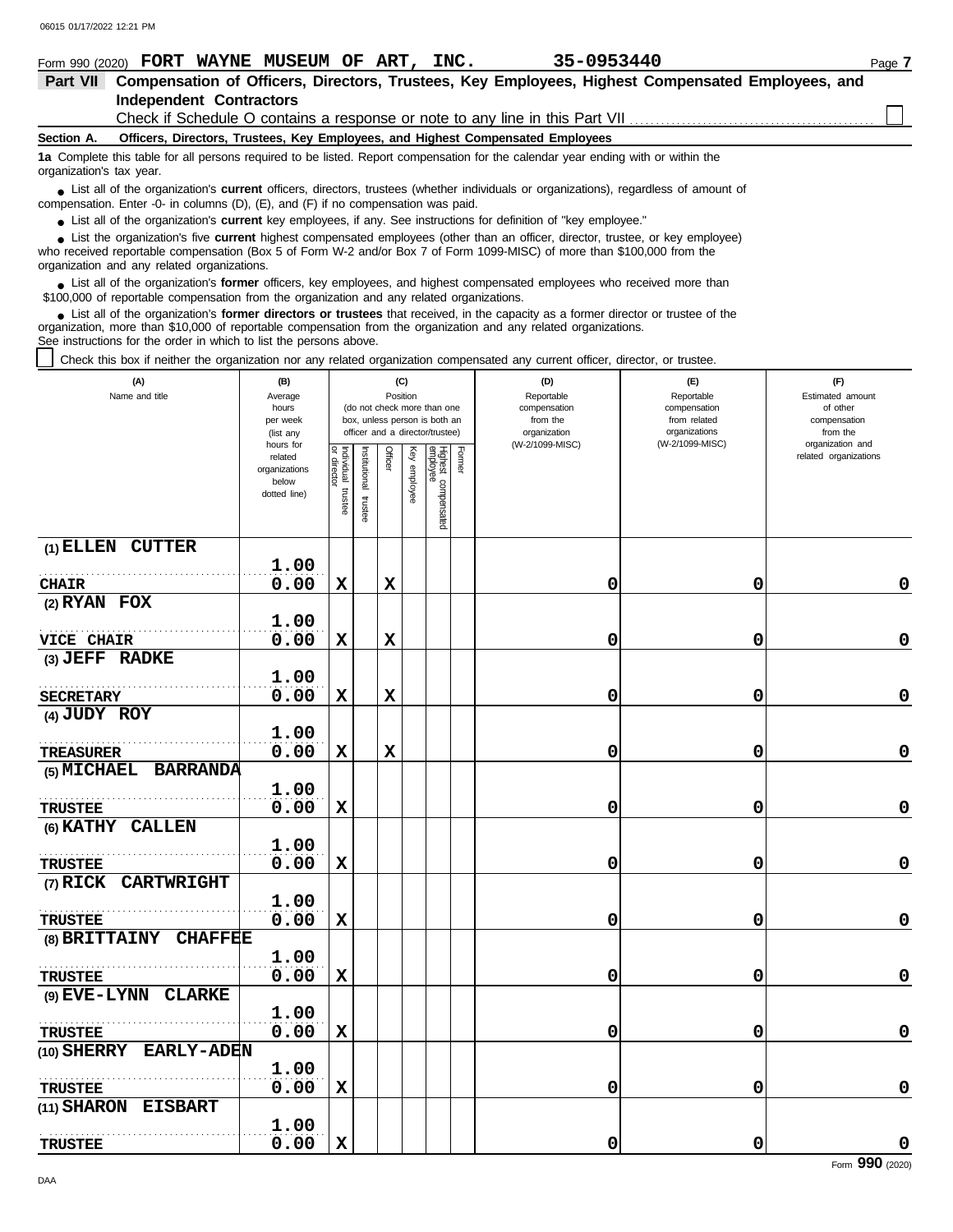| 06015 01/17/2022 12:21 PM<br>Form 990 (2020) FORT WAYNE MUSEUM OF ART, INC.                                                                                                                                                                                                                                                                          |                                                                |                                      |                         |                 |                 |                                                                                                 |        | 35-0953440                                                                                                                                                              |                                                                    |                                                                 |                     | Page 8 |
|------------------------------------------------------------------------------------------------------------------------------------------------------------------------------------------------------------------------------------------------------------------------------------------------------------------------------------------------------|----------------------------------------------------------------|--------------------------------------|-------------------------|-----------------|-----------------|-------------------------------------------------------------------------------------------------|--------|-------------------------------------------------------------------------------------------------------------------------------------------------------------------------|--------------------------------------------------------------------|-----------------------------------------------------------------|---------------------|--------|
| Part VII<br>(A)<br>Name and title                                                                                                                                                                                                                                                                                                                    | (B)<br>Average<br>hours<br>per week<br>(list any               |                                      |                         | (C)<br>Position |                 | (do not check more than one<br>box, unless person is both an<br>officer and a director/trustee) |        | Section A. Officers, Directors, Trustees, Key Employees, and Highest Compensated Employees (continued)<br>(D)<br>Reportable<br>compensation<br>from the<br>organization | (E)<br>Reportable<br>compensation<br>from related<br>organizations | (F)<br>Estimated amount<br>of other<br>compensation<br>from the |                     |        |
|                                                                                                                                                                                                                                                                                                                                                      | hours for<br>related<br>organizations<br>below<br>dotted line) | Individual<br>or director<br>trustee | nstitutional<br>trustee | Officer         | Ķey<br>employee | Highest compensated<br>employee                                                                 | Former | (W-2/1099-MISC)                                                                                                                                                         | (W-2/1099-MISC)                                                    | organization and<br>related organizations                       |                     |        |
| KRISTIN GIANT<br>(12)                                                                                                                                                                                                                                                                                                                                |                                                                |                                      |                         |                 |                 |                                                                                                 |        |                                                                                                                                                                         |                                                                    |                                                                 |                     |        |
| <b>TRUSTEE</b>                                                                                                                                                                                                                                                                                                                                       | 1.00<br>0.00                                                   | X                                    |                         |                 |                 |                                                                                                 |        | 0                                                                                                                                                                       | 0                                                                  |                                                                 |                     | 0      |
| <b>SEA GRANDON</b><br>(13)                                                                                                                                                                                                                                                                                                                           |                                                                |                                      |                         |                 |                 |                                                                                                 |        |                                                                                                                                                                         |                                                                    |                                                                 |                     |        |
| <b>TRUSTEE</b>                                                                                                                                                                                                                                                                                                                                       | 1.00<br>0.00                                                   | х                                    |                         |                 |                 |                                                                                                 |        | 0                                                                                                                                                                       | 0                                                                  |                                                                 |                     | 0      |
| <b>MELANIE HALL</b><br>(14)                                                                                                                                                                                                                                                                                                                          |                                                                |                                      |                         |                 |                 |                                                                                                 |        |                                                                                                                                                                         |                                                                    |                                                                 |                     |        |
| <b>TRUSTEE</b>                                                                                                                                                                                                                                                                                                                                       | 1.00<br>0.00                                                   | X                                    |                         |                 |                 |                                                                                                 |        | 0                                                                                                                                                                       | 0                                                                  |                                                                 |                     | 0      |
| TOM HERR<br>(15)                                                                                                                                                                                                                                                                                                                                     | 1.00                                                           |                                      |                         |                 |                 |                                                                                                 |        |                                                                                                                                                                         |                                                                    |                                                                 |                     |        |
| <b>TRUSTEE</b>                                                                                                                                                                                                                                                                                                                                       | 0.00                                                           | X                                    |                         |                 |                 |                                                                                                 |        | 0                                                                                                                                                                       | 0                                                                  |                                                                 |                     | 0      |
| <b>CATHERINE HILL</b><br>(16)                                                                                                                                                                                                                                                                                                                        | 1.00                                                           |                                      |                         |                 |                 |                                                                                                 |        |                                                                                                                                                                         |                                                                    |                                                                 |                     |        |
| <b>TRUSTEE</b>                                                                                                                                                                                                                                                                                                                                       | 0.00                                                           | х                                    |                         |                 |                 |                                                                                                 |        | 0                                                                                                                                                                       | 0                                                                  |                                                                 |                     | 0      |
| TERRA HIPP<br>(17)                                                                                                                                                                                                                                                                                                                                   | 1.00                                                           |                                      |                         |                 |                 |                                                                                                 |        |                                                                                                                                                                         |                                                                    |                                                                 |                     |        |
| <b>TRUSTEE</b>                                                                                                                                                                                                                                                                                                                                       | 0.00                                                           | X                                    |                         |                 |                 |                                                                                                 |        | 0                                                                                                                                                                       | 0                                                                  |                                                                 |                     | 0      |
| <b>ALEC JOHNSON</b><br>(18)                                                                                                                                                                                                                                                                                                                          |                                                                |                                      |                         |                 |                 |                                                                                                 |        |                                                                                                                                                                         |                                                                    |                                                                 |                     |        |
| <b>TRUSTEE</b>                                                                                                                                                                                                                                                                                                                                       | 1.00<br>0.00                                                   | X                                    |                         |                 |                 |                                                                                                 |        | 0                                                                                                                                                                       | 0                                                                  |                                                                 |                     | 0      |
| (19)<br><b>RAQUEL KLINE</b>                                                                                                                                                                                                                                                                                                                          |                                                                |                                      |                         |                 |                 |                                                                                                 |        |                                                                                                                                                                         |                                                                    |                                                                 |                     |        |
| <b>TRUSTEE</b>                                                                                                                                                                                                                                                                                                                                       | 1.00<br>0.00                                                   | X                                    |                         |                 |                 |                                                                                                 |        | 0                                                                                                                                                                       | 0                                                                  |                                                                 |                     | 0      |
| 1b Subtotal                                                                                                                                                                                                                                                                                                                                          |                                                                |                                      |                         |                 |                 |                                                                                                 | u      |                                                                                                                                                                         |                                                                    |                                                                 |                     |        |
| c Total from continuation sheets to Part VII. Section A<br>d                                                                                                                                                                                                                                                                                         |                                                                |                                      |                         |                 |                 |                                                                                                 | u      | 275,743<br>275,743                                                                                                                                                      |                                                                    |                                                                 | 20,540<br>20,540    |        |
| Total number of individuals (including but not limited to those listed above) who received more than \$100,000 of<br>2                                                                                                                                                                                                                               |                                                                |                                      |                         |                 |                 |                                                                                                 |        |                                                                                                                                                                         |                                                                    |                                                                 |                     |        |
| reportable compensation from the organization u                                                                                                                                                                                                                                                                                                      |                                                                |                                      | <b>L</b>                |                 |                 |                                                                                                 |        |                                                                                                                                                                         |                                                                    |                                                                 | Yes                 | No     |
| Did the organization list any former officer, director, trustee, key employee, or highest compensated<br>3<br>employee on line 1a? If "Yes," complete Schedule J for such individual [11] contains the success on line 1a? If "Yes," complete Schedule J for such individual [11] [12] contains the success of the success of the success of         |                                                                |                                      |                         |                 |                 |                                                                                                 |        |                                                                                                                                                                         |                                                                    | 3                                                               |                     | X      |
| For any individual listed on line 1a, is the sum of reportable compensation and other compensation from the<br>4<br>organization and related organizations greater than \$150,000? If "Yes," complete Schedule J for such                                                                                                                            |                                                                |                                      |                         |                 |                 |                                                                                                 |        |                                                                                                                                                                         |                                                                    |                                                                 |                     |        |
| individual communications and contact the contract of the contract of the contract of the contract of the contract of the contract of the contract of the contract of the contract of the contract of the contract of the cont<br>Did any person listed on line 1a receive or accrue compensation from any unrelated organization or individual<br>5 |                                                                |                                      |                         |                 |                 |                                                                                                 |        |                                                                                                                                                                         |                                                                    | 4                                                               | X                   |        |
|                                                                                                                                                                                                                                                                                                                                                      |                                                                |                                      |                         |                 |                 |                                                                                                 |        |                                                                                                                                                                         |                                                                    | 5                                                               |                     | X      |
| Section B. Independent Contractors<br>Complete this table for your five highest compensated independent contractors that received more than \$100,000 of<br>1                                                                                                                                                                                        |                                                                |                                      |                         |                 |                 |                                                                                                 |        |                                                                                                                                                                         |                                                                    |                                                                 |                     |        |
| compensation from the organization. Report compensation for the calendar year ending with or within the organization's tax year.                                                                                                                                                                                                                     |                                                                |                                      |                         |                 |                 |                                                                                                 |        |                                                                                                                                                                         |                                                                    |                                                                 |                     |        |
|                                                                                                                                                                                                                                                                                                                                                      | (A)<br>Name and business address                               |                                      |                         |                 |                 |                                                                                                 |        |                                                                                                                                                                         | (B)<br>Description of services                                     |                                                                 | (C)<br>Compensation |        |
|                                                                                                                                                                                                                                                                                                                                                      |                                                                |                                      |                         |                 |                 |                                                                                                 |        |                                                                                                                                                                         |                                                                    |                                                                 |                     |        |
|                                                                                                                                                                                                                                                                                                                                                      |                                                                |                                      |                         |                 |                 |                                                                                                 |        |                                                                                                                                                                         |                                                                    |                                                                 |                     |        |
|                                                                                                                                                                                                                                                                                                                                                      |                                                                |                                      |                         |                 |                 |                                                                                                 |        |                                                                                                                                                                         |                                                                    |                                                                 |                     |        |
|                                                                                                                                                                                                                                                                                                                                                      |                                                                |                                      |                         |                 |                 |                                                                                                 |        |                                                                                                                                                                         |                                                                    |                                                                 |                     |        |
|                                                                                                                                                                                                                                                                                                                                                      |                                                                |                                      |                         |                 |                 |                                                                                                 |        |                                                                                                                                                                         |                                                                    |                                                                 |                     |        |
|                                                                                                                                                                                                                                                                                                                                                      |                                                                |                                      |                         |                 |                 |                                                                                                 |        |                                                                                                                                                                         |                                                                    |                                                                 |                     |        |
| Total number of independent contractors (including but not limited to those listed above) who<br>2                                                                                                                                                                                                                                                   |                                                                |                                      |                         |                 |                 |                                                                                                 |        |                                                                                                                                                                         |                                                                    |                                                                 |                     |        |
| received more than \$100,000 of compensation from the organization u                                                                                                                                                                                                                                                                                 |                                                                |                                      |                         |                 |                 |                                                                                                 |        |                                                                                                                                                                         | 0                                                                  |                                                                 |                     |        |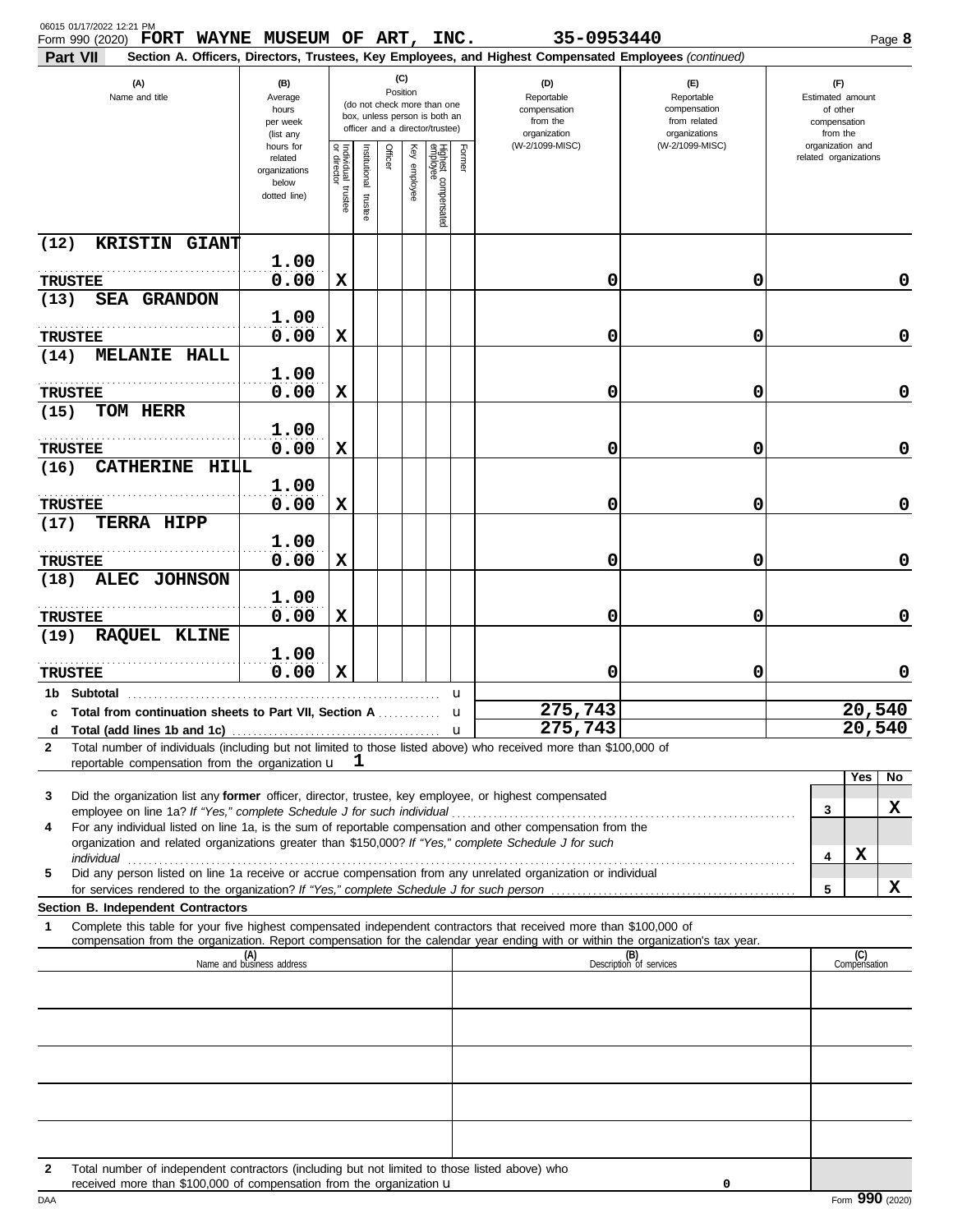## **Form 990 (2020) FORT WAYNE MUSEUM OF ART, INC.** 35-0953440 **Page 9** Page 9

### **Part VIII Statement of Revenue**

|                                                                  |     |                                                                                     |    |                             |                 |                      | (A)<br>Total revenue | (B)<br>Related or exempt<br>function revenue | (C)<br>Unrelated<br>business revenue | (D)<br>Revenue excluded<br>from tax under<br>sections 512-514 |
|------------------------------------------------------------------|-----|-------------------------------------------------------------------------------------|----|-----------------------------|-----------------|----------------------|----------------------|----------------------------------------------|--------------------------------------|---------------------------------------------------------------|
|                                                                  |     | 1a Federated campaigns                                                              |    |                             | 1a              |                      |                      |                                              |                                      |                                                               |
| <b>Contributions, Gifts, Grants</b><br>and Other Similar Amounts |     | <b>b</b> Membership dues                                                            |    |                             | 1 <sub>b</sub>  | 110,831              |                      |                                              |                                      |                                                               |
|                                                                  |     | c Fundraising events                                                                |    | .                           | 1c              | 237,024              |                      |                                              |                                      |                                                               |
|                                                                  |     |                                                                                     |    | .                           | 1 <sub>d</sub>  |                      |                      |                                              |                                      |                                                               |
|                                                                  |     | d Related organizations                                                             |    | .                           |                 | 515,961              |                      |                                              |                                      |                                                               |
|                                                                  |     | Government grants (contributions)                                                   |    |                             | 1e              |                      |                      |                                              |                                      |                                                               |
|                                                                  |     | f All other contributions, gifts, grants,<br>and similar amounts not included above |    |                             |                 |                      |                      |                                              |                                      |                                                               |
|                                                                  |     |                                                                                     |    |                             | 1f              | 1,147,480            |                      |                                              |                                      |                                                               |
|                                                                  |     | Noncash contributions included in lines 1a-1f                                       |    |                             | $1g \sqrt{3}$   | 98,409               |                      |                                              |                                      |                                                               |
|                                                                  |     |                                                                                     |    |                             |                 | $\mathbf u$          | 2,011,296            |                                              |                                      |                                                               |
|                                                                  |     |                                                                                     |    |                             |                 | <b>Business Code</b> |                      |                                              |                                      |                                                               |
|                                                                  | 2a  | <b>ADMISSION FEES</b>                                                               |    |                             |                 | 712110               | 48,194               | 48,194                                       |                                      |                                                               |
|                                                                  | b   |                                                                                     |    | EXHIBITION PARTICIPANT FEES |                 | 712110               | 12,173               | 12,173                                       |                                      |                                                               |
|                                                                  | c   | EXHIBITION RENTAL FEES                                                              |    |                             |                 | 712110               | 2,000                | 2,000                                        |                                      |                                                               |
| Program Service<br>Revenue                                       | d   |                                                                                     |    |                             |                 |                      |                      |                                              |                                      |                                                               |
|                                                                  |     |                                                                                     |    |                             |                 |                      |                      |                                              |                                      |                                                               |
|                                                                  |     | f All other program service revenue                                                 |    |                             |                 |                      |                      |                                              |                                      |                                                               |
|                                                                  |     |                                                                                     |    |                             |                 |                      | 62,367               |                                              |                                      |                                                               |
|                                                                  | 3   | Investment income (including dividends, interest, and                               |    |                             |                 |                      |                      |                                              |                                      |                                                               |
|                                                                  |     |                                                                                     |    |                             |                 | u                    | 212,847              |                                              |                                      | 212,847                                                       |
|                                                                  | 4   | Income from investment of tax-exempt bond proceeds                                  |    |                             |                 | u                    |                      |                                              |                                      |                                                               |
|                                                                  | 5   |                                                                                     |    |                             |                 | u                    |                      |                                              |                                      |                                                               |
|                                                                  |     |                                                                                     |    | (i) Real                    |                 | (ii) Personal        |                      |                                              |                                      |                                                               |
|                                                                  | 6a  | Gross rents                                                                         | 6a |                             | 3,120           |                      |                      |                                              |                                      |                                                               |
|                                                                  | b   | Less: rental expenses                                                               | 6b |                             |                 |                      |                      |                                              |                                      |                                                               |
|                                                                  | с   | Rental inc. or (loss)                                                               | 6c |                             | 3,120           |                      |                      |                                              |                                      |                                                               |
|                                                                  | d   | Net rental income or (loss)                                                         |    |                             |                 | u                    | 3,120                |                                              |                                      | 3,120                                                         |
|                                                                  |     | <b>7a</b> Gross amount from                                                         |    | (i) Securities              |                 | (ii) Other           |                      |                                              |                                      |                                                               |
|                                                                  |     | sales of assets<br>other than inventory                                             | 7a | 3,263,761                   |                 |                      |                      |                                              |                                      |                                                               |
|                                                                  |     | <b>b</b> Less: cost or other                                                        |    |                             |                 |                      |                      |                                              |                                      |                                                               |
|                                                                  |     | basis and sales exps.                                                               | 7b | 2,717,203                   |                 |                      |                      |                                              |                                      |                                                               |
| Revenue                                                          |     | c Gain or (loss)                                                                    | 7c | 546,558                     |                 |                      |                      |                                              |                                      |                                                               |
|                                                                  | d   |                                                                                     |    |                             |                 |                      | 546,558              |                                              |                                      | 546,558                                                       |
| <b>Other</b>                                                     |     | 8a Gross income from fundraising events                                             |    |                             |                 | u                    |                      |                                              |                                      |                                                               |
|                                                                  |     | (not including \$                                                                   |    | 237,024                     |                 |                      |                      |                                              |                                      |                                                               |
|                                                                  |     |                                                                                     |    |                             |                 |                      |                      |                                              |                                      |                                                               |
|                                                                  |     | of contributions reported on line 1c).                                              |    |                             |                 |                      |                      |                                              |                                      |                                                               |
|                                                                  |     | See Part IV, line 18                                                                |    |                             | 8a              | 63,060               |                      |                                              |                                      |                                                               |
|                                                                  |     | <b>b</b> Less: direct expenses                                                      |    |                             | 8b              | 111,304              |                      |                                              |                                      |                                                               |
|                                                                  | c   | Net income or (loss) from fundraising events                                        |    |                             |                 | u                    | $-48, 244$           |                                              |                                      | $-48,244$                                                     |
|                                                                  |     | 9a Gross income from gaming activities.                                             |    |                             |                 |                      |                      |                                              |                                      |                                                               |
|                                                                  |     | See Part IV, line 19                                                                |    | .                           | 9а              |                      |                      |                                              |                                      |                                                               |
|                                                                  |     | <b>b</b> Less: direct expenses                                                      |    |                             | 9 <sub>b</sub>  |                      |                      |                                              |                                      |                                                               |
|                                                                  | c   | Net income or (loss) from gaming activities                                         |    |                             |                 | u                    |                      |                                              |                                      |                                                               |
|                                                                  |     | 10a Gross sales of inventory, less                                                  |    |                             |                 |                      |                      |                                              |                                      |                                                               |
|                                                                  |     | returns and allowances                                                              |    | a sa sa sa                  | 10a             | 110,358              |                      |                                              |                                      |                                                               |
|                                                                  |     | <b>b</b> Less: cost of goods sold                                                   |    |                             | 10 <sub>b</sub> | 65,949               |                      |                                              |                                      |                                                               |
|                                                                  |     | c Net income or (loss) from sales of inventory                                      |    |                             |                 | u                    | 44,409               | 44,409                                       |                                      |                                                               |
|                                                                  |     |                                                                                     |    |                             |                 | <b>Business Code</b> |                      |                                              |                                      |                                                               |
|                                                                  | 11a | MISCELLANEOUS                                                                       |    |                             |                 | 900099               | 6,246                | 6,246                                        |                                      |                                                               |
|                                                                  | b   |                                                                                     |    |                             |                 |                      |                      |                                              |                                      |                                                               |
|                                                                  |     |                                                                                     |    |                             |                 |                      |                      |                                              |                                      |                                                               |
| Miscellaneous<br>Revenue                                         | d   |                                                                                     |    |                             |                 |                      |                      |                                              |                                      |                                                               |
|                                                                  |     |                                                                                     |    |                             |                 | $\mathbf u$          | 6,246                |                                              |                                      |                                                               |
|                                                                  | 12  |                                                                                     |    |                             |                 | $\mathbf{u}$         | 2,838,599            | 113,022                                      | 0                                    | 714,281                                                       |
|                                                                  |     |                                                                                     |    |                             |                 |                      |                      |                                              |                                      | Form 990 (2020)                                               |

Check if Schedule O contains a response or note to any line in this Part VIII . . . . . . . . . . . . . . . . . . . . . . . . . . . . . . . . . . . . . . . . . . . .

ヿ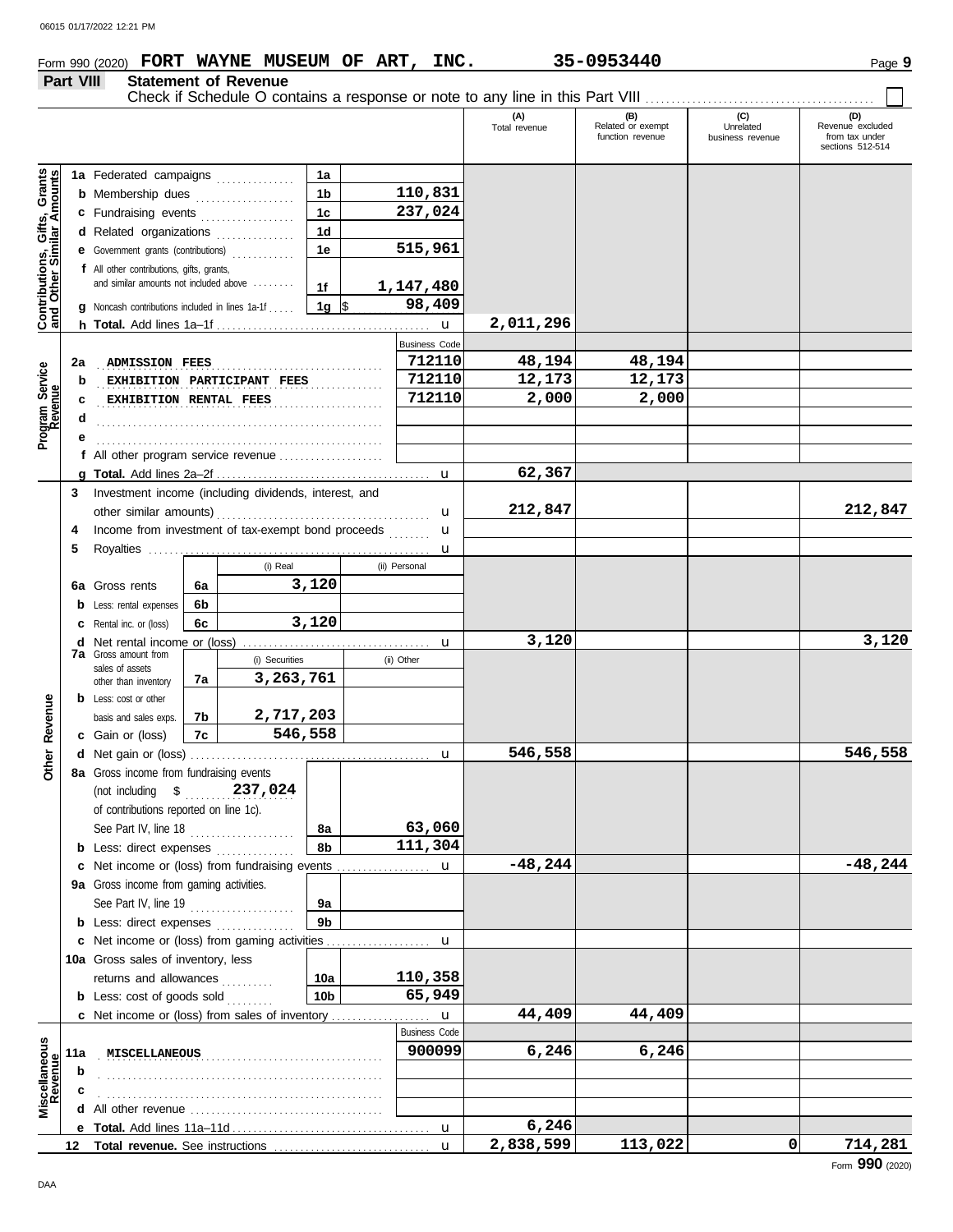## **Form 990 (2020) • FORT WAYNE MUSEUM OF ART, INC. 35-0953440** • Page 10

|              | Part IX<br><b>Statement of Functional Expenses</b>                                                                                                                                                                                                                                                                                                                                                                                                                                                       |                     |                             |                                    |                         |
|--------------|----------------------------------------------------------------------------------------------------------------------------------------------------------------------------------------------------------------------------------------------------------------------------------------------------------------------------------------------------------------------------------------------------------------------------------------------------------------------------------------------------------|---------------------|-----------------------------|------------------------------------|-------------------------|
|              | Section 501(c)(3) and 501(c)(4) organizations must complete all columns. All other organizations must complete column (A).                                                                                                                                                                                                                                                                                                                                                                               |                     |                             |                                    |                         |
|              | Check if Schedule O contains a response or note to any line in this Part IX                                                                                                                                                                                                                                                                                                                                                                                                                              | (A)                 | (B)                         | (C)                                | (D)                     |
|              | Do not include amounts reported on lines 6b,<br>7b, 8b, 9b, and 10b of Part VIII.                                                                                                                                                                                                                                                                                                                                                                                                                        | Total expenses      | Program service<br>expenses | Management and<br>general expenses | Fundraising<br>expenses |
| 1            | Grants and other assistance to domestic organizations                                                                                                                                                                                                                                                                                                                                                                                                                                                    |                     |                             |                                    |                         |
|              | and domestic governments. See Part IV, line 21                                                                                                                                                                                                                                                                                                                                                                                                                                                           |                     |                             |                                    |                         |
| $\mathbf{2}$ | Grants and other assistance to domestic                                                                                                                                                                                                                                                                                                                                                                                                                                                                  |                     |                             |                                    |                         |
|              | individuals. See Part IV, line 22                                                                                                                                                                                                                                                                                                                                                                                                                                                                        |                     |                             |                                    |                         |
| 3            | Grants and other assistance to foreign                                                                                                                                                                                                                                                                                                                                                                                                                                                                   |                     |                             |                                    |                         |
|              | organizations, foreign governments, and foreign                                                                                                                                                                                                                                                                                                                                                                                                                                                          |                     |                             |                                    |                         |
|              | individuals. See Part IV, lines 15 and 16                                                                                                                                                                                                                                                                                                                                                                                                                                                                |                     |                             |                                    |                         |
| 4            | Benefits paid to or for members<br>.                                                                                                                                                                                                                                                                                                                                                                                                                                                                     |                     |                             |                                    |                         |
| 5            | Compensation of current officers, directors,                                                                                                                                                                                                                                                                                                                                                                                                                                                             | 299,081             | 150,115                     | 104,537                            | 44,429                  |
| 6            | trustees, and key employees<br>Compensation not included above to disqualified                                                                                                                                                                                                                                                                                                                                                                                                                           |                     |                             |                                    |                         |
|              | persons (as defined under section 4958(f)(1)) and                                                                                                                                                                                                                                                                                                                                                                                                                                                        |                     |                             |                                    |                         |
|              | persons described in section 4958(c)(3)(B)                                                                                                                                                                                                                                                                                                                                                                                                                                                               |                     |                             |                                    |                         |
| 7            | Other salaries and wages                                                                                                                                                                                                                                                                                                                                                                                                                                                                                 | 886,557             | 444,979                     | 309,875                            | 131,703                 |
| 8            | Pension plan accruals and contributions (include                                                                                                                                                                                                                                                                                                                                                                                                                                                         |                     |                             |                                    |                         |
|              | section 401(k) and 403(b) employer contributions)                                                                                                                                                                                                                                                                                                                                                                                                                                                        | <u>11,491</u>       | 6,377                       | 3,387                              |                         |
| 9            | Other employee benefits                                                                                                                                                                                                                                                                                                                                                                                                                                                                                  | 113,996             | 62, 431                     | 34,461                             | $\frac{1,727}{17,104}$  |
| 10           | Payroll taxes                                                                                                                                                                                                                                                                                                                                                                                                                                                                                            | 84,972              | 44,085                      | 27,734                             | 13,153                  |
| 11           | Fees for services (nonemployees):                                                                                                                                                                                                                                                                                                                                                                                                                                                                        |                     |                             |                                    |                         |
| а            | Management                                                                                                                                                                                                                                                                                                                                                                                                                                                                                               | 15,850              |                             | 15,850                             |                         |
| b            | Legal                                                                                                                                                                                                                                                                                                                                                                                                                                                                                                    | 38                  |                             | 38                                 |                         |
| c            |                                                                                                                                                                                                                                                                                                                                                                                                                                                                                                          |                     |                             |                                    |                         |
| d            | Lobbying                                                                                                                                                                                                                                                                                                                                                                                                                                                                                                 |                     |                             |                                    |                         |
| е            | Professional fundraising services. See Part IV, line 17                                                                                                                                                                                                                                                                                                                                                                                                                                                  |                     |                             |                                    |                         |
| f            |                                                                                                                                                                                                                                                                                                                                                                                                                                                                                                          | 71,721              |                             | 71,721                             |                         |
| a            | Other. (If line 11g amount exceeds 10% of line 25, column                                                                                                                                                                                                                                                                                                                                                                                                                                                |                     |                             |                                    |                         |
| 12           | (A) amount, list line 11g expenses on Schedule O.)                                                                                                                                                                                                                                                                                                                                                                                                                                                       | 24,114              | 19,291                      | 2,412                              | 2,411                   |
| 13           | Advertising and promotion                                                                                                                                                                                                                                                                                                                                                                                                                                                                                | $\overline{53,323}$ | 28,930                      | 17,739                             | 6,654                   |
| 14           |                                                                                                                                                                                                                                                                                                                                                                                                                                                                                                          |                     |                             |                                    |                         |
| 15           | Royalties                                                                                                                                                                                                                                                                                                                                                                                                                                                                                                |                     |                             |                                    |                         |
| 16           |                                                                                                                                                                                                                                                                                                                                                                                                                                                                                                          | 203,587             | 183,183                     | 10,202                             | 10,202                  |
|              | 17 Travel                                                                                                                                                                                                                                                                                                                                                                                                                                                                                                | 487                 | 487                         |                                    |                         |
| 18           | Payments of travel or entertainment expenses                                                                                                                                                                                                                                                                                                                                                                                                                                                             |                     |                             |                                    |                         |
|              | for any federal, state, or local public officials                                                                                                                                                                                                                                                                                                                                                                                                                                                        |                     |                             |                                    |                         |
| 19           | Conferences, conventions, and meetings                                                                                                                                                                                                                                                                                                                                                                                                                                                                   |                     |                             |                                    |                         |
| 20           |                                                                                                                                                                                                                                                                                                                                                                                                                                                                                                          |                     |                             |                                    |                         |
| 21           | Payments to affiliates                                                                                                                                                                                                                                                                                                                                                                                                                                                                                   |                     |                             |                                    |                         |
| 22           | Depreciation, depletion, and amortization                                                                                                                                                                                                                                                                                                                                                                                                                                                                | 209,158             | 127,053                     | 54,288                             | 27,817                  |
| 23           | $In \textbf{surance} \begin{tabular}{@{}l@{}} \hline \textbf{unsum} & \textbf{unsum} \\ \hline \textbf{unsum} & \textbf{unsum} \\ \hline \textbf{unsum} & \textbf{unsum} \\ \hline \textbf{unsum} & \textbf{unsum} \\ \hline \textbf{unsum} & \textbf{unsum} \\ \hline \textbf{unsum} & \textbf{unsum} \\ \hline \textbf{unsum} & \textbf{unsum} \\ \hline \textbf{unsum} & \textbf{unsum} \\ \hline \textbf{unsum} & \textbf{unsum} \\ \hline \textbf{unsum} & \textbf{unsum} \\ \hline \textbf{unsum}$ | 30,754              | 26,486                      | 2,134                              | 2,134                   |
| 24           | Other expenses. Itemize expenses not covered<br>above (List miscellaneous expenses on line 24e. If                                                                                                                                                                                                                                                                                                                                                                                                       |                     |                             |                                    |                         |
|              | line 24e amount exceeds 10% of line 25, column                                                                                                                                                                                                                                                                                                                                                                                                                                                           |                     |                             |                                    |                         |
|              | (A) amount, list line 24e expenses on Schedule O.)                                                                                                                                                                                                                                                                                                                                                                                                                                                       |                     |                             |                                    |                         |
| a            | COLLECTION ITEMS                                                                                                                                                                                                                                                                                                                                                                                                                                                                                         | 323,756             | 323,756                     |                                    |                         |
| b            | PRODUCTION AND EXHIBIT                                                                                                                                                                                                                                                                                                                                                                                                                                                                                   | 200,569             | 200,569                     |                                    |                         |
| c            | SUPPLIES                                                                                                                                                                                                                                                                                                                                                                                                                                                                                                 | 27,901              | 8,882                       | 13,095                             | 5,924                   |
| d            | EQUIPMENT LEASING                                                                                                                                                                                                                                                                                                                                                                                                                                                                                        | 16,208              | 13,778                      | 810                                | 1,620                   |
| е            | All other expenses                                                                                                                                                                                                                                                                                                                                                                                                                                                                                       | 28,360              | 20,495                      | 680                                | 7,185                   |
| 25           | Total functional expenses. Add lines 1 through 24e                                                                                                                                                                                                                                                                                                                                                                                                                                                       | 2,601,923           | 1,660,897                   | 668,963                            | 272,063                 |
| 26           | Joint costs. Complete this line only if the<br>organization reported in column (B) joint costs                                                                                                                                                                                                                                                                                                                                                                                                           |                     |                             |                                    |                         |
|              | from a combined educational campaign and                                                                                                                                                                                                                                                                                                                                                                                                                                                                 |                     |                             |                                    |                         |
|              | fundraising solicitation. Check here u<br>lif                                                                                                                                                                                                                                                                                                                                                                                                                                                            |                     |                             |                                    |                         |
|              | following SOP 98-2 (ASC 958-720)                                                                                                                                                                                                                                                                                                                                                                                                                                                                         |                     |                             |                                    |                         |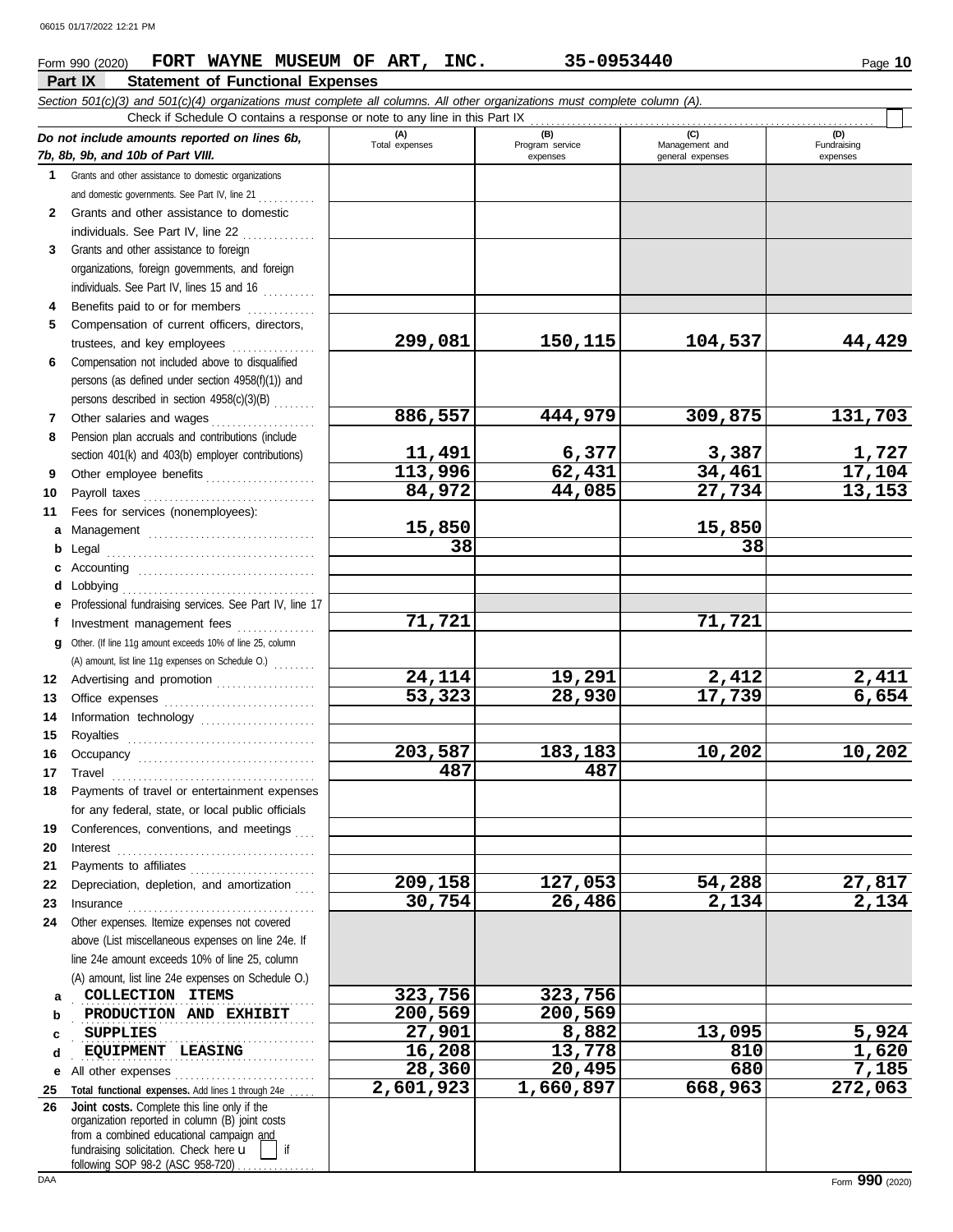|                         |        | FORT WAYNE MUSEUM OF ART, INC.<br>Form 990 (2020)                                       |                 |                                                          | 35-0953440              |                         | Page 11      |
|-------------------------|--------|-----------------------------------------------------------------------------------------|-----------------|----------------------------------------------------------|-------------------------|-------------------------|--------------|
|                         | Part X | <b>Balance Sheet</b>                                                                    |                 |                                                          |                         |                         |              |
|                         |        |                                                                                         |                 |                                                          |                         |                         |              |
|                         |        |                                                                                         |                 |                                                          | (A)                     |                         | (B)          |
|                         |        |                                                                                         |                 |                                                          | Beginning of year       |                         | End of year  |
|                         | 1      | Cash-non-interest-bearing                                                               |                 |                                                          | 897,649                 | $\mathbf{1}$            | 1,147,618    |
|                         | 2      |                                                                                         |                 |                                                          | 92,438                  | $\overline{2}$          | 92,803       |
|                         | 3      |                                                                                         |                 |                                                          | 185,000                 | $\mathbf{3}$            | 242,500      |
|                         | 4      | Accounts receivable, net                                                                |                 |                                                          | 24,021                  | $\overline{\mathbf{4}}$ | 9,252        |
|                         | 5      | Loans and other receivables from any current or former officer, director,               |                 |                                                          |                         |                         |              |
|                         |        | trustee, key employee, creator or founder, substantial contributor, or 35%              |                 |                                                          |                         |                         |              |
|                         |        |                                                                                         |                 |                                                          |                         | 5                       |              |
|                         | 6      | Loans and other receivables from other disqualified persons (as defined                 |                 |                                                          |                         |                         |              |
|                         |        | under section $4958(f)(1)$ ), and persons described in section $4958(c)(3)(B)$          |                 |                                                          |                         | 6                       |              |
| Assets                  | 7      |                                                                                         |                 |                                                          | 7,220                   | $\overline{7}$          | 6,413        |
|                         | 8      | Inventories for sale or use                                                             |                 |                                                          | 18,118                  | 8                       | 22,628       |
|                         | 9      | Prepaid expenses and deferred charges                                                   |                 |                                                          | 84,482                  | 9                       | 77,801       |
|                         |        | 10a Land, buildings, and equipment: cost or other                                       |                 |                                                          |                         |                         |              |
|                         |        |                                                                                         |                 | 9,396,370                                                |                         |                         |              |
|                         |        | <b>b</b> Less: accumulated depreciation                                                 | 10 <sub>b</sub> | 4,740,491                                                | 4,771,936               | 10 <sub>c</sub>         | 4,655,879    |
|                         | 11     | Investments-publicly traded securities                                                  |                 |                                                          | $\sqrt{6,443,981}$      | 11                      | 7,352,995    |
|                         | 12     |                                                                                         |                 |                                                          | 197,348                 | 12                      | 260,890      |
|                         | 13     |                                                                                         |                 |                                                          |                         | 13                      |              |
|                         | 14     | Intangible assets                                                                       |                 |                                                          |                         | 14                      |              |
|                         | 15     |                                                                                         |                 |                                                          | 29,950                  | 15                      |              |
|                         | 16     |                                                                                         |                 |                                                          | 12,752,143              | 16                      | 13,868,779   |
|                         | 17     |                                                                                         |                 |                                                          | 106,038                 | 17                      | 126,949      |
|                         | 18     | Grants payable                                                                          |                 | 18                                                       |                         |                         |              |
|                         | 19     | Deferred revenue                                                                        |                 |                                                          | 110,604                 | 19                      | 38,878       |
|                         | 20     |                                                                                         |                 |                                                          |                         | 20                      |              |
|                         | 21     | Escrow or custodial account liability. Complete Part IV of Schedule D                   |                 | <u> 1999 - Johann Stoff, martin Amerikaansk kanton (</u> |                         | 21                      |              |
|                         | 22     | Loans and other payables to any current or former officer, director,                    |                 |                                                          |                         |                         |              |
| Liabilities             |        | trustee, key employee, creator or founder, substantial contributor, or 35%              |                 |                                                          |                         |                         |              |
|                         |        |                                                                                         |                 |                                                          |                         | 22                      |              |
|                         | 23     |                                                                                         |                 |                                                          |                         | 23                      |              |
|                         | 24     | Unsecured notes and loans payable to unrelated third parties                            |                 |                                                          | 40,200                  | 24                      | 30,200       |
|                         | 25     | Other liabilities (including federal income tax, payables to related third              |                 |                                                          |                         |                         |              |
|                         |        | parties, and other liabilities not included on lines 17-24). Complete Part X            |                 |                                                          |                         |                         |              |
|                         |        | of Schedule D                                                                           |                 |                                                          | 219,932                 | 25                      | 217, 475     |
|                         | 26     |                                                                                         |                 |                                                          | $\overline{476, 774}$   | 26                      | 413,502      |
|                         |        | Organizations that follow FASB ASC 958, check here $\mathbf{u}$ $\overline{\mathbf{X}}$ |                 |                                                          |                         |                         |              |
|                         |        | and complete lines 27, 28, 32, and 33.                                                  |                 |                                                          |                         |                         |              |
|                         | 27     | Net assets without donor restrictions                                                   |                 |                                                          | 8,110,464               | 27                      | 9,545,825    |
|                         | 28     | Net assets with donor restrictions                                                      |                 |                                                          | 4,164,905               | 28                      | 3,909,452    |
|                         |        | Organizations that do not follow FASB ASC 958, check here u                             |                 |                                                          |                         |                         |              |
|                         |        | and complete lines 29 through 33.                                                       |                 |                                                          |                         |                         |              |
|                         | 29     | Capital stock or trust principal, or current funds                                      |                 |                                                          |                         | 29                      |              |
| Assets or Fund Balances | 30     | Paid-in or capital surplus, or land, building, or equipment fund                        |                 |                                                          |                         | 30                      |              |
|                         | 31     | Retained earnings, endowment, accumulated income, or other funds                        |                 |                                                          | $\overline{12,275,369}$ | 31<br>32                | 13, 455, 277 |
| ğ                       | 32     | Total net assets or fund balances                                                       |                 |                                                          | 12,752,143              | 33                      | 13,868,779   |
|                         | 33     |                                                                                         |                 |                                                          |                         |                         |              |

Form **990** (2020)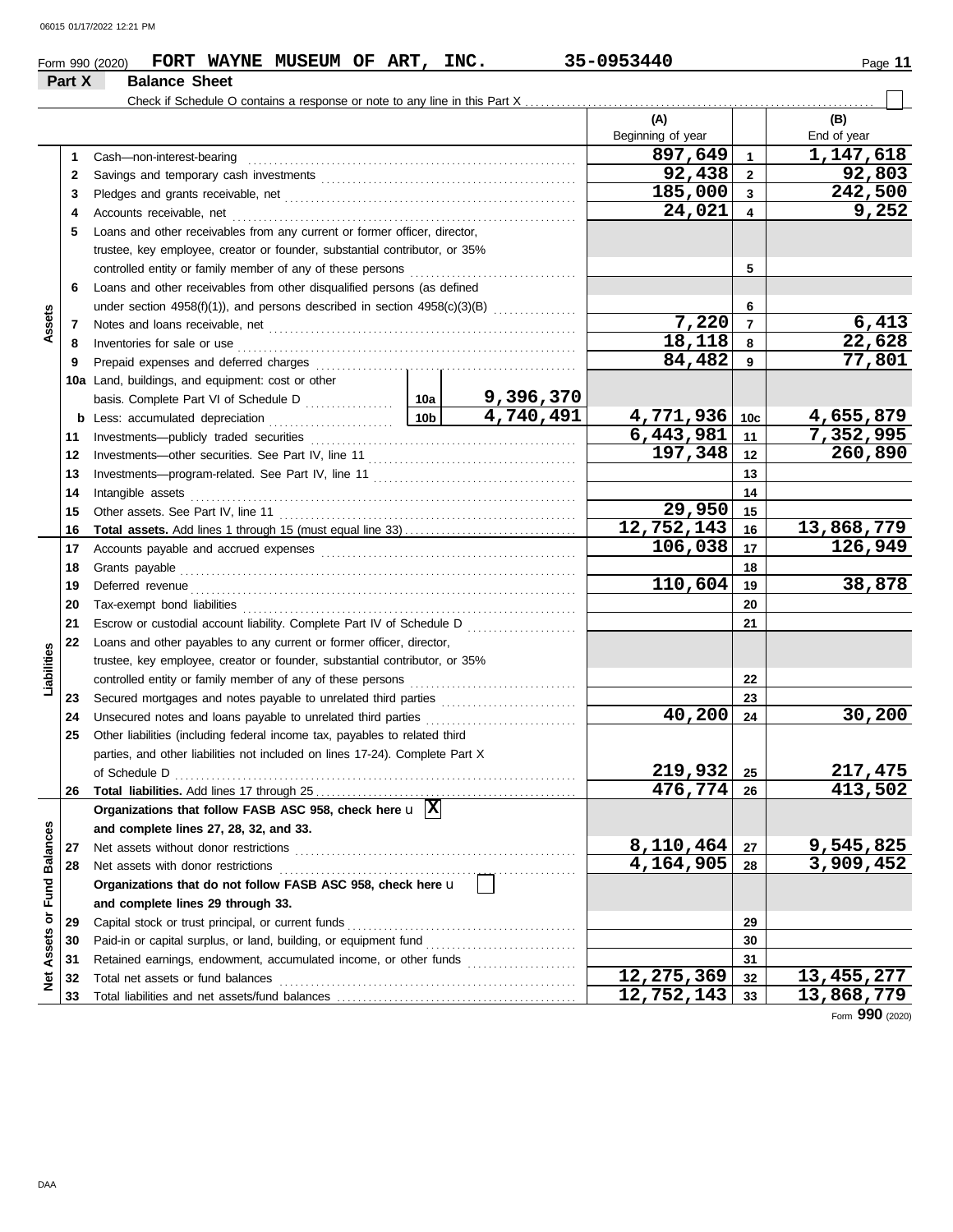|    | 35-0953440<br>Form 990 (2020) FORT WAYNE MUSEUM OF ART, INC.                                                                                                                                                                         |                         |              |         | Page 12 |
|----|--------------------------------------------------------------------------------------------------------------------------------------------------------------------------------------------------------------------------------------|-------------------------|--------------|---------|---------|
|    | Part XI<br><b>Reconciliation of Net Assets</b>                                                                                                                                                                                       |                         |              |         |         |
|    |                                                                                                                                                                                                                                      |                         |              |         |         |
| 1  |                                                                                                                                                                                                                                      | $\mathbf{1}$            | 2,838,599    |         |         |
| 2  |                                                                                                                                                                                                                                      | $\overline{2}$          | 2,601,923    |         |         |
| 3  | Revenue less expenses. Subtract line 2 from line 1                                                                                                                                                                                   | 3                       |              | 236,676 |         |
| 4  |                                                                                                                                                                                                                                      | $\overline{\mathbf{4}}$ | 12, 275, 369 |         |         |
| 5  |                                                                                                                                                                                                                                      | 5                       |              | 943,232 |         |
| 6  | Donated services and use of facilities <b>constant of the constant of the constant of the constant of the constant of the constant of the constant of the constant of the constant of the constant of the constant of the consta</b> | 6                       |              |         |         |
| 7  | Investment expenses <b>constant expenses</b>                                                                                                                                                                                         | $\overline{7}$          |              |         |         |
| 8  |                                                                                                                                                                                                                                      | 8                       |              |         |         |
| 9  |                                                                                                                                                                                                                                      | 9                       |              |         |         |
| 10 | Net assets or fund balances at end of year. Combine lines 3 through 9 (must equal Part X, line                                                                                                                                       |                         |              |         |         |
|    |                                                                                                                                                                                                                                      | 10                      | 13,455,277   |         |         |
|    | <b>Financial Statements and Reporting</b><br><b>Part XII</b>                                                                                                                                                                         |                         |              |         |         |
|    |                                                                                                                                                                                                                                      |                         |              |         |         |
|    |                                                                                                                                                                                                                                      |                         |              | Yes     | No      |
| 1  | X<br>Accounting method used to prepare the Form 990:<br>Cash<br>Accrual<br>Other                                                                                                                                                     |                         |              |         |         |
|    | If the organization changed its method of accounting from a prior year or checked "Other," explain in                                                                                                                                |                         |              |         |         |
|    | Schedule O.                                                                                                                                                                                                                          |                         |              |         |         |
|    | 2a Were the organization's financial statements compiled or reviewed by an independent accountant?                                                                                                                                   |                         | 2a           |         | х       |
|    | If "Yes," check a box below to indicate whether the financial statements for the year were compiled or                                                                                                                               |                         |              |         |         |
|    | reviewed on a separate basis, consolidated basis, or both:                                                                                                                                                                           |                         |              |         |         |
|    | Separate basis<br>Consolidated basis<br>Both consolidated and separate basis<br>$\mathsf{L}$                                                                                                                                         |                         |              |         |         |
|    | <b>b</b> Were the organization's financial statements audited by an independent accountant?                                                                                                                                          |                         | 2b           | x       |         |
|    | If "Yes," check a box below to indicate whether the financial statements for the year were audited on a                                                                                                                              |                         |              |         |         |
|    | separate basis, consolidated basis, or both:                                                                                                                                                                                         |                         |              |         |         |
|    | $ \mathbf{\bar{X}} $<br>Separate basis<br>Consolidated basis<br>Both consolidated and separate basis                                                                                                                                 |                         |              |         |         |
|    | c If "Yes" to line 2a or 2b, does the organization have a committee that assumes responsibility for oversight of                                                                                                                     |                         |              |         |         |
|    | the audit, review, or compilation of its financial statements and selection of an independent accountant?                                                                                                                            |                         | 2c           | X       |         |
|    | If the organization changed either its oversight process or selection process during the tax year, explain on                                                                                                                        |                         |              |         |         |
|    | Schedule O.                                                                                                                                                                                                                          |                         |              |         |         |
|    | 3a As a result of a federal award, was the organization required to undergo an audit or audits as set forth in the                                                                                                                   |                         |              |         |         |
|    | Single Audit Act and OMB Circular A-133?                                                                                                                                                                                             |                         | За           |         | x       |
|    | b If "Yes," did the organization undergo the required audit or audits? If the organization did not undergo the                                                                                                                       |                         |              |         |         |
|    | required audit or audits, explain why on Schedule O and describe any steps taken to undergo such audits                                                                                                                              |                         | 3b           |         |         |

Form **990** (2020)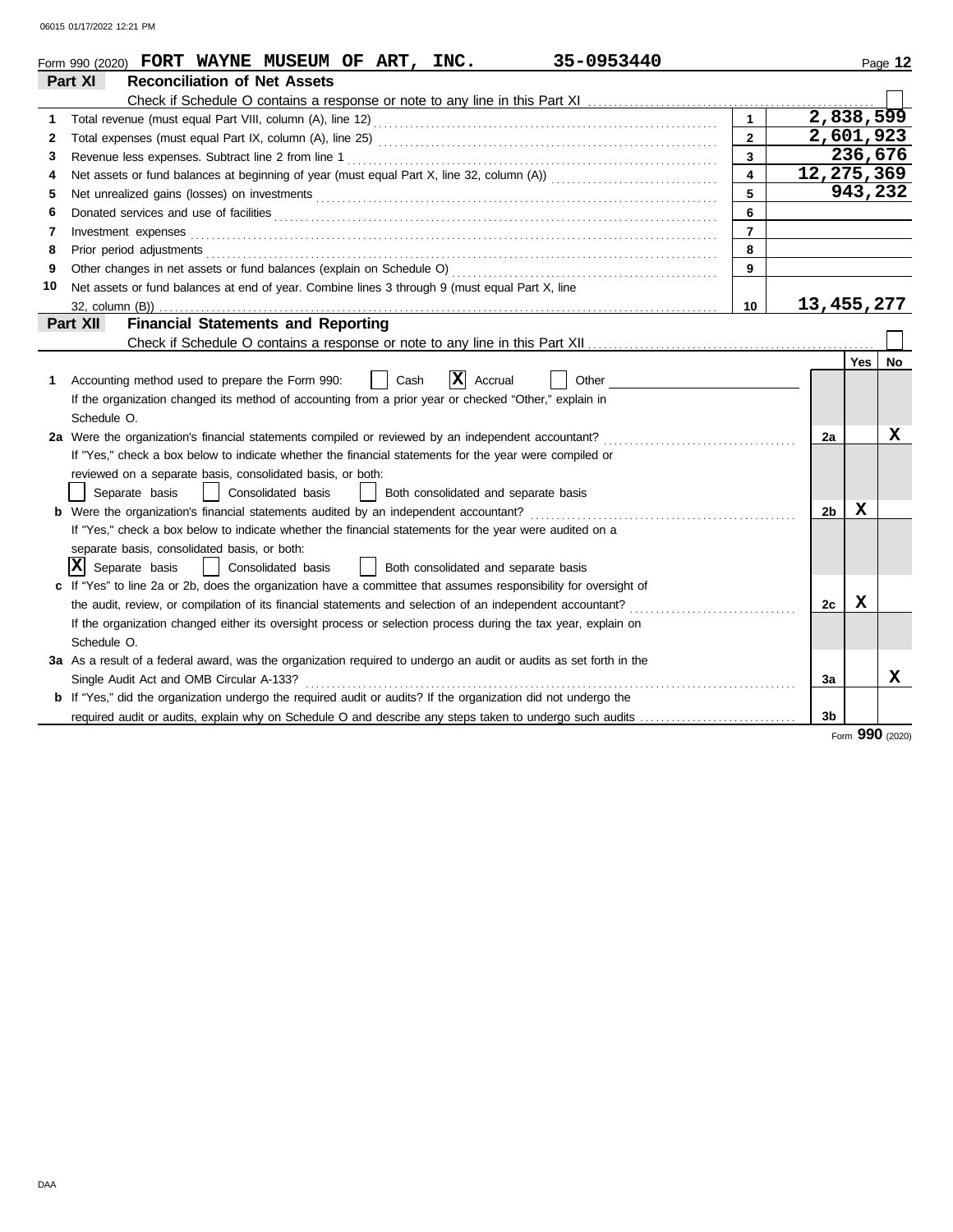| 06015 01/17/2022 12:21 PM<br>Form 990 (2020) FORT WAYNE MUSEUM OF ART, INC.                                                                                                                                                                                                                                                                          |                                                                |                       |                         |         |                 |                                                                                                 |        | 35-0953440<br>Section A. Officers, Directors, Trustees, Key Employees, and Highest Compensated Employees (continued) |                                                                    | Page 8                                                          |
|------------------------------------------------------------------------------------------------------------------------------------------------------------------------------------------------------------------------------------------------------------------------------------------------------------------------------------------------------|----------------------------------------------------------------|-----------------------|-------------------------|---------|-----------------|-------------------------------------------------------------------------------------------------|--------|----------------------------------------------------------------------------------------------------------------------|--------------------------------------------------------------------|-----------------------------------------------------------------|
| Part VII<br>(A)<br>Name and title                                                                                                                                                                                                                                                                                                                    | (B)<br>Average<br>hours<br>per week<br>(list any               |                       |                         |         | (C)<br>Position | (do not check more than one<br>box, unless person is both an<br>officer and a director/trustee) |        | (D)<br>Reportable<br>compensation<br>from the<br>organization                                                        | (E)<br>Reportable<br>compensation<br>from related<br>organizations | (F)<br>Estimated amount<br>of other<br>compensation<br>from the |
|                                                                                                                                                                                                                                                                                                                                                      | hours for<br>related<br>organizations<br>below<br>dotted line) | Individual<br>trustee | hstitutional<br>trustee | Officer | Key employee    | Highest compensated<br>employee                                                                 | Former | (W-2/1099-MISC)                                                                                                      | (W-2/1099-MISC)                                                    | organization and<br>related organizations                       |
| A.T. KOHOUT<br>(20)                                                                                                                                                                                                                                                                                                                                  |                                                                |                       |                         |         |                 |                                                                                                 |        |                                                                                                                      |                                                                    |                                                                 |
| <b>TRUSTEE</b>                                                                                                                                                                                                                                                                                                                                       | 1.00<br>0.00                                                   | X                     |                         |         |                 |                                                                                                 |        | 0                                                                                                                    | 0                                                                  | 0                                                               |
| BARBARA NOHINEK<br>(21)                                                                                                                                                                                                                                                                                                                              | <b>ZEE-CHENG</b><br>1.00                                       |                       |                         |         |                 |                                                                                                 |        |                                                                                                                      |                                                                    |                                                                 |
| <b>TRUSTEE</b>                                                                                                                                                                                                                                                                                                                                       | 0.00                                                           | х                     |                         |         |                 |                                                                                                 |        | 0                                                                                                                    | 0                                                                  | 0                                                               |
| MARITA O'NEIL<br>(22)                                                                                                                                                                                                                                                                                                                                | <b>MALOLEY</b><br>1.00                                         |                       |                         |         |                 |                                                                                                 |        |                                                                                                                      |                                                                    |                                                                 |
| <b>TRUSTEE</b><br>PAT PASTERICK<br>(23)                                                                                                                                                                                                                                                                                                              | 0.00                                                           | X                     |                         |         |                 |                                                                                                 |        | 0                                                                                                                    | 0                                                                  | 0                                                               |
|                                                                                                                                                                                                                                                                                                                                                      | 1.00                                                           |                       |                         |         |                 |                                                                                                 |        |                                                                                                                      |                                                                    |                                                                 |
| <b>TRUSTEE</b>                                                                                                                                                                                                                                                                                                                                       | 0.00                                                           | $\mathbf x$           |                         |         |                 |                                                                                                 |        | 0                                                                                                                    | 0                                                                  | 0                                                               |
| <b>JANET</b><br><b>GREENLEE</b><br>(24)                                                                                                                                                                                                                                                                                                              | <b>ROE</b><br>1.00                                             |                       |                         |         |                 |                                                                                                 |        |                                                                                                                      |                                                                    |                                                                 |
| <b>TRUSTEE</b>                                                                                                                                                                                                                                                                                                                                       | 0.00                                                           | X                     |                         |         |                 |                                                                                                 |        | 0                                                                                                                    | 0                                                                  | 0                                                               |
| <b>MATTHEW ROWAN</b><br>(25)                                                                                                                                                                                                                                                                                                                         |                                                                |                       |                         |         |                 |                                                                                                 |        |                                                                                                                      |                                                                    |                                                                 |
| <b>TRUSTEE</b>                                                                                                                                                                                                                                                                                                                                       | 1.00<br>0.00                                                   | X                     |                         |         |                 |                                                                                                 |        | 0                                                                                                                    | 0                                                                  | 0                                                               |
| HEATHER SCHOEGLER<br>(26)                                                                                                                                                                                                                                                                                                                            |                                                                |                       |                         |         |                 |                                                                                                 |        |                                                                                                                      |                                                                    |                                                                 |
|                                                                                                                                                                                                                                                                                                                                                      | 1.00                                                           |                       |                         |         |                 |                                                                                                 |        |                                                                                                                      | 0                                                                  | 0                                                               |
| <b>TRUSTEE</b><br>STEVE SNODGRASS<br>(27)                                                                                                                                                                                                                                                                                                            | 0.00                                                           | х                     |                         |         |                 |                                                                                                 |        | 0                                                                                                                    |                                                                    |                                                                 |
| <b>TRUSTEE</b>                                                                                                                                                                                                                                                                                                                                       | 1.00<br>0.00                                                   | X                     |                         |         |                 |                                                                                                 |        | 0                                                                                                                    | 0                                                                  | 0                                                               |
|                                                                                                                                                                                                                                                                                                                                                      |                                                                |                       |                         |         |                 |                                                                                                 | u      |                                                                                                                      |                                                                    |                                                                 |
| c Total from continuation sheets to Part VII, Section A                                                                                                                                                                                                                                                                                              |                                                                |                       |                         |         |                 |                                                                                                 | u      |                                                                                                                      |                                                                    |                                                                 |
| Total number of individuals (including but not limited to those listed above) who received more than \$100,000 of<br>2                                                                                                                                                                                                                               |                                                                |                       |                         |         |                 |                                                                                                 |        |                                                                                                                      |                                                                    |                                                                 |
| reportable compensation from the organization u                                                                                                                                                                                                                                                                                                      |                                                                |                       |                         |         |                 |                                                                                                 |        |                                                                                                                      |                                                                    |                                                                 |
| Did the organization list any former officer, director, trustee, key employee, or highest compensated<br>3                                                                                                                                                                                                                                           |                                                                |                       |                         |         |                 |                                                                                                 |        |                                                                                                                      |                                                                    | Yes<br>No                                                       |
| For any individual listed on line 1a, is the sum of reportable compensation and other compensation from the<br>4<br>organization and related organizations greater than \$150,000? If "Yes," complete Schedule J for such                                                                                                                            |                                                                |                       |                         |         |                 |                                                                                                 |        |                                                                                                                      |                                                                    | 3<br>4                                                          |
| individual with a construction of the construction of the construction of the construction of the construction of the construction of the construction of the construction of the construction of the construction of the cons<br>Did any person listed on line 1a receive or accrue compensation from any unrelated organization or individual<br>5 |                                                                |                       |                         |         |                 |                                                                                                 |        |                                                                                                                      |                                                                    |                                                                 |
| <b>Section B. Independent Contractors</b>                                                                                                                                                                                                                                                                                                            |                                                                |                       |                         |         |                 |                                                                                                 |        |                                                                                                                      |                                                                    | 5                                                               |
| 1<br>Complete this table for your five highest compensated independent contractors that received more than \$100,000 of                                                                                                                                                                                                                              |                                                                |                       |                         |         |                 |                                                                                                 |        |                                                                                                                      |                                                                    |                                                                 |
| compensation from the organization. Report compensation for the calendar year ending with or within the organization's tax year.                                                                                                                                                                                                                     | (A)<br>Name and business address                               |                       |                         |         |                 |                                                                                                 |        |                                                                                                                      | (B)<br>Description of services                                     | (C)<br>Compensation                                             |
|                                                                                                                                                                                                                                                                                                                                                      |                                                                |                       |                         |         |                 |                                                                                                 |        |                                                                                                                      |                                                                    |                                                                 |
|                                                                                                                                                                                                                                                                                                                                                      |                                                                |                       |                         |         |                 |                                                                                                 |        |                                                                                                                      |                                                                    |                                                                 |
|                                                                                                                                                                                                                                                                                                                                                      |                                                                |                       |                         |         |                 |                                                                                                 |        |                                                                                                                      |                                                                    |                                                                 |
|                                                                                                                                                                                                                                                                                                                                                      |                                                                |                       |                         |         |                 |                                                                                                 |        |                                                                                                                      |                                                                    |                                                                 |
|                                                                                                                                                                                                                                                                                                                                                      |                                                                |                       |                         |         |                 |                                                                                                 |        |                                                                                                                      |                                                                    |                                                                 |
|                                                                                                                                                                                                                                                                                                                                                      |                                                                |                       |                         |         |                 |                                                                                                 |        |                                                                                                                      |                                                                    |                                                                 |
| Total number of independent contractors (including but not limited to those listed above) who<br>$\mathbf{2}$                                                                                                                                                                                                                                        |                                                                |                       |                         |         |                 |                                                                                                 |        |                                                                                                                      |                                                                    |                                                                 |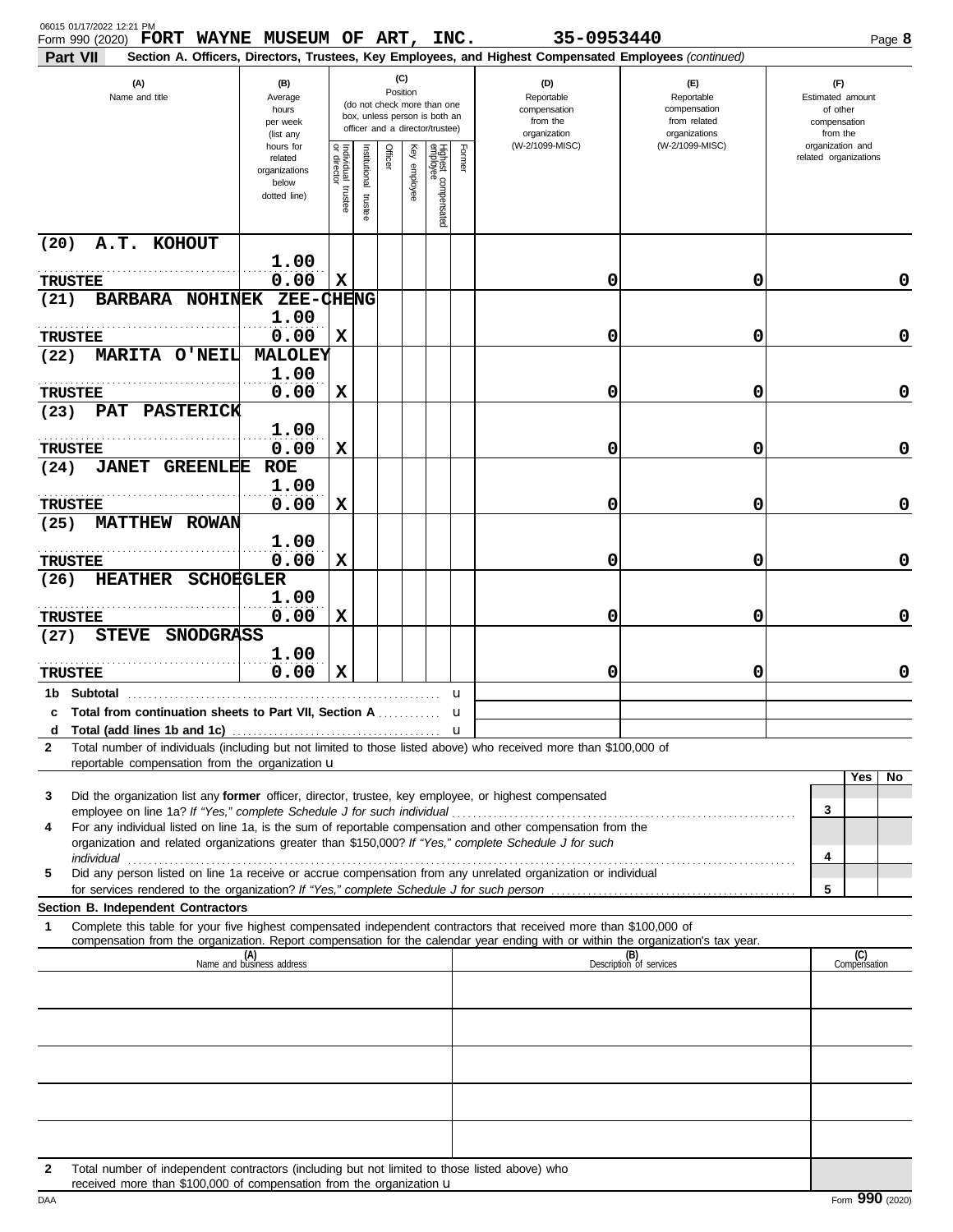| 06015 01/17/2022 12:21 PM<br>Form 990 (2020) FORT WAYNE MUSEUM OF ART, INC.                                   |                                                                             |                                   |                          |             |              |                                                                                                 |        | 35-0953440                                                                                                                                                                                                                                                                                                                                                                                                                                             |                                                                    | Page 8                                                |
|---------------------------------------------------------------------------------------------------------------|-----------------------------------------------------------------------------|-----------------------------------|--------------------------|-------------|--------------|-------------------------------------------------------------------------------------------------|--------|--------------------------------------------------------------------------------------------------------------------------------------------------------------------------------------------------------------------------------------------------------------------------------------------------------------------------------------------------------------------------------------------------------------------------------------------------------|--------------------------------------------------------------------|-------------------------------------------------------|
| Part VII                                                                                                      |                                                                             |                                   |                          |             | (C)          |                                                                                                 |        | Section A. Officers, Directors, Trustees, Key Employees, and Highest Compensated Employees (continued)                                                                                                                                                                                                                                                                                                                                                 |                                                                    |                                                       |
| (A)<br>Name and title                                                                                         | (B)<br>Average<br>hours<br>per week                                         |                                   |                          | Position    |              | (do not check more than one<br>box, unless person is both an<br>officer and a director/trustee) |        | (D)<br>Reportable<br>compensation<br>from the                                                                                                                                                                                                                                                                                                                                                                                                          | (E)<br>Reportable<br>compensation<br>from related<br>organizations | (F)<br>Estimated amount<br>of other<br>compensation   |
|                                                                                                               | (list any<br>hours for<br>related<br>organizations<br>below<br>dotted line) | Individual trustee<br>or director | Institutional<br>trustee | Officer     | Key employee | Highest compensated<br>employee                                                                 | Former | organization<br>(W-2/1099-MISC)                                                                                                                                                                                                                                                                                                                                                                                                                        | (W-2/1099-MISC)                                                    | from the<br>organization and<br>related organizations |
| LEXI STRABALA<br>(28)                                                                                         |                                                                             |                                   |                          |             |              |                                                                                                 |        |                                                                                                                                                                                                                                                                                                                                                                                                                                                        |                                                                    |                                                       |
| <b>TRUSTEE</b>                                                                                                | 1.00<br>0.00                                                                | X                                 |                          |             |              |                                                                                                 |        | 0                                                                                                                                                                                                                                                                                                                                                                                                                                                      | 0                                                                  | 0                                                     |
| NANCY STEWART<br>(29)                                                                                         |                                                                             |                                   |                          |             |              |                                                                                                 |        |                                                                                                                                                                                                                                                                                                                                                                                                                                                        |                                                                    |                                                       |
| <b>TRUSTEE</b>                                                                                                | 1.00<br>0.00                                                                | X                                 |                          |             |              |                                                                                                 |        | 0                                                                                                                                                                                                                                                                                                                                                                                                                                                      | 0                                                                  | 0                                                     |
| <b>CARMEN TSE</b><br>(30)                                                                                     | 1.00                                                                        |                                   |                          |             |              |                                                                                                 |        |                                                                                                                                                                                                                                                                                                                                                                                                                                                        |                                                                    |                                                       |
| <b>TRUSTEE</b><br><b>JASON WAGNER</b><br>(31)                                                                 | 0.00                                                                        | X                                 |                          |             |              |                                                                                                 |        | 0                                                                                                                                                                                                                                                                                                                                                                                                                                                      | 0                                                                  | 0                                                     |
| <b>TRUSTEE</b>                                                                                                | 1.00<br>0.00                                                                | X                                 |                          |             |              |                                                                                                 |        | 0                                                                                                                                                                                                                                                                                                                                                                                                                                                      | 0                                                                  | 0                                                     |
| <b>SETH WHICKER</b><br>(32)                                                                                   | 1.00                                                                        |                                   |                          |             |              |                                                                                                 |        |                                                                                                                                                                                                                                                                                                                                                                                                                                                        |                                                                    |                                                       |
| <b>TRUSTEE</b>                                                                                                | 0.00                                                                        | $\mathbf x$                       |                          |             |              |                                                                                                 |        | 0                                                                                                                                                                                                                                                                                                                                                                                                                                                      | 0                                                                  | 0                                                     |
| CHARLES A.<br>(33)                                                                                            | SHEPARD III<br>40.00                                                        |                                   |                          |             |              |                                                                                                 |        |                                                                                                                                                                                                                                                                                                                                                                                                                                                        |                                                                    |                                                       |
| PRESIDENT & CEO<br>LON BRAUN<br>(34)                                                                          | 0.00                                                                        |                                   |                          | $\mathbf x$ |              |                                                                                                 |        | 183,797                                                                                                                                                                                                                                                                                                                                                                                                                                                | 0                                                                  | 12,234                                                |
| VICE PRESIDENT & CFO                                                                                          | 40.00<br>0.00                                                               |                                   |                          | $\mathbf x$ |              |                                                                                                 |        | 91,946                                                                                                                                                                                                                                                                                                                                                                                                                                                 | 0                                                                  | 8,306                                                 |
|                                                                                                               |                                                                             |                                   |                          |             |              |                                                                                                 |        |                                                                                                                                                                                                                                                                                                                                                                                                                                                        |                                                                    |                                                       |
|                                                                                                               |                                                                             |                                   |                          |             |              |                                                                                                 | u      | 275,743                                                                                                                                                                                                                                                                                                                                                                                                                                                |                                                                    | 20,540                                                |
| c Total from continuation sheets to Part VII, Section A                                                       |                                                                             |                                   |                          |             |              |                                                                                                 | u      |                                                                                                                                                                                                                                                                                                                                                                                                                                                        |                                                                    |                                                       |
| 2<br>reportable compensation from the organization u                                                          |                                                                             |                                   |                          |             |              |                                                                                                 |        | Total number of individuals (including but not limited to those listed above) who received more than \$100,000 of                                                                                                                                                                                                                                                                                                                                      |                                                                    |                                                       |
|                                                                                                               |                                                                             |                                   |                          |             |              |                                                                                                 |        |                                                                                                                                                                                                                                                                                                                                                                                                                                                        |                                                                    | Yes<br>No                                             |
| Did the organization list any former officer, director, trustee, key employee, or highest compensated<br>3    |                                                                             |                                   |                          |             |              |                                                                                                 |        |                                                                                                                                                                                                                                                                                                                                                                                                                                                        |                                                                    | 3                                                     |
| 4                                                                                                             |                                                                             |                                   |                          |             |              |                                                                                                 |        | For any individual listed on line 1a, is the sum of reportable compensation and other compensation from the<br>organization and related organizations greater than \$150,000? If "Yes," complete Schedule J for such<br>individual commutation and construction of the construction of the construction of the construction of the construction of the construction of the construction of the construction of the construction of the construction of |                                                                    | 4                                                     |
| 5                                                                                                             |                                                                             |                                   |                          |             |              |                                                                                                 |        | Did any person listed on line 1a receive or accrue compensation from any unrelated organization or individual                                                                                                                                                                                                                                                                                                                                          |                                                                    | 5                                                     |
| Section B. Independent Contractors                                                                            |                                                                             |                                   |                          |             |              |                                                                                                 |        |                                                                                                                                                                                                                                                                                                                                                                                                                                                        |                                                                    |                                                       |
| 1                                                                                                             |                                                                             |                                   |                          |             |              |                                                                                                 |        | Complete this table for your five highest compensated independent contractors that received more than \$100,000 of<br>compensation from the organization. Report compensation for the calendar year ending with or within the organization's tax year.                                                                                                                                                                                                 |                                                                    |                                                       |
|                                                                                                               | (A)<br>Name and business address                                            |                                   |                          |             |              |                                                                                                 |        |                                                                                                                                                                                                                                                                                                                                                                                                                                                        | (B)<br>Description of services                                     | (C)<br>Compensation                                   |
|                                                                                                               |                                                                             |                                   |                          |             |              |                                                                                                 |        |                                                                                                                                                                                                                                                                                                                                                                                                                                                        |                                                                    |                                                       |
|                                                                                                               |                                                                             |                                   |                          |             |              |                                                                                                 |        |                                                                                                                                                                                                                                                                                                                                                                                                                                                        |                                                                    |                                                       |
|                                                                                                               |                                                                             |                                   |                          |             |              |                                                                                                 |        |                                                                                                                                                                                                                                                                                                                                                                                                                                                        |                                                                    |                                                       |
|                                                                                                               |                                                                             |                                   |                          |             |              |                                                                                                 |        |                                                                                                                                                                                                                                                                                                                                                                                                                                                        |                                                                    |                                                       |
| Total number of independent contractors (including but not limited to those listed above) who<br>$\mathbf{2}$ |                                                                             |                                   |                          |             |              |                                                                                                 |        |                                                                                                                                                                                                                                                                                                                                                                                                                                                        |                                                                    |                                                       |

received more than  $$100,000$  of compensation from the organization  $\mathbf u$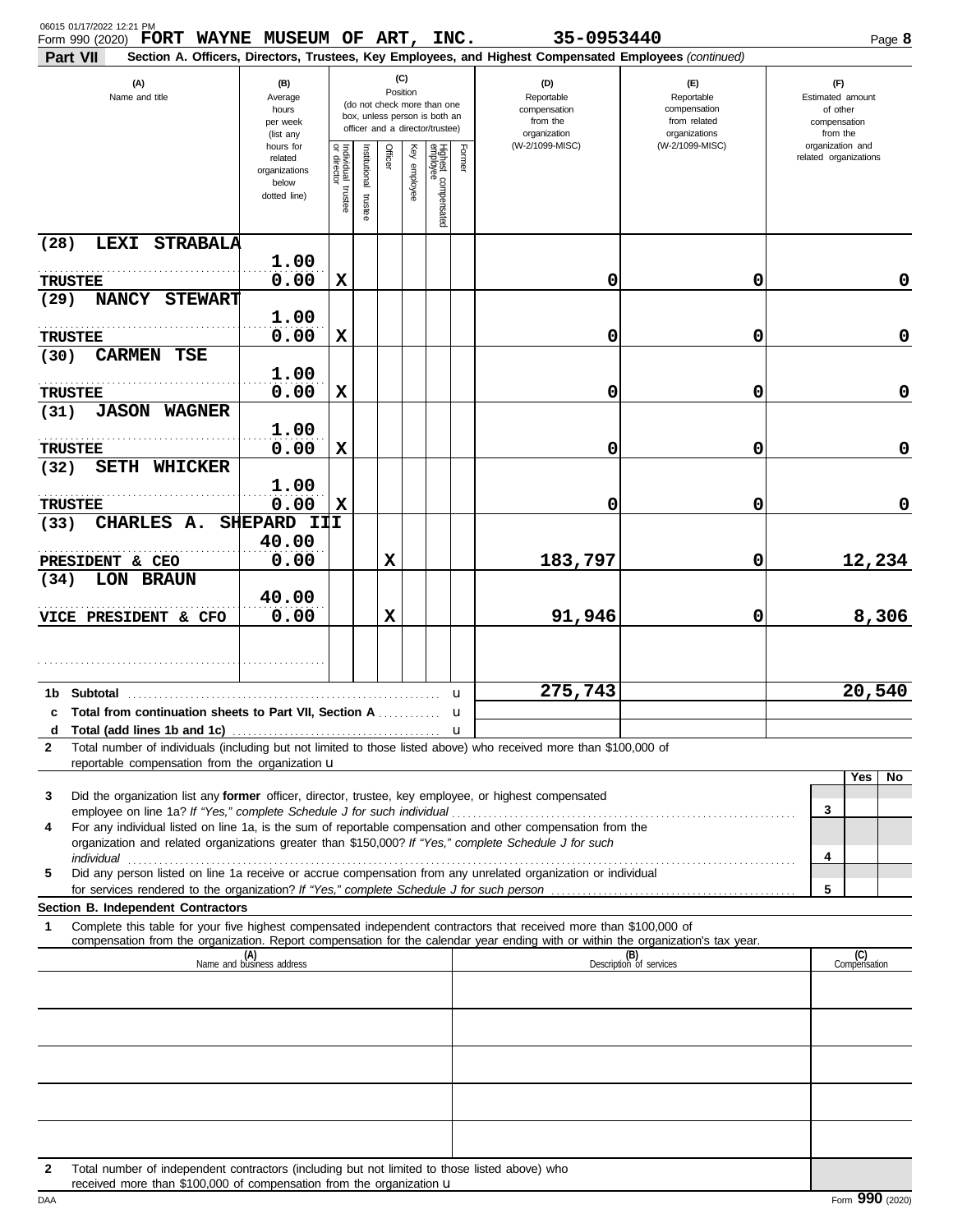|       | <b>SCHEDULE A</b>                                                                                                              |             |                                                                                                                       | <b>Public Charity Status and Public Support</b>                                                                                                                                                                                                                 |     |                          |                                | OMB No. 1545-0047                    |  |  |  |
|-------|--------------------------------------------------------------------------------------------------------------------------------|-------------|-----------------------------------------------------------------------------------------------------------------------|-----------------------------------------------------------------------------------------------------------------------------------------------------------------------------------------------------------------------------------------------------------------|-----|--------------------------|--------------------------------|--------------------------------------|--|--|--|
|       | (Form 990 or 990-EZ)                                                                                                           |             |                                                                                                                       | Complete if the organization is a section 501(c)(3) organization or a section 4947(a)(1) nonexempt charitable trust.                                                                                                                                            |     |                          |                                | <b>2020</b>                          |  |  |  |
|       | Department of the Treasury                                                                                                     |             |                                                                                                                       | La Attach to Form 990 or Form 990-EZ.                                                                                                                                                                                                                           |     |                          |                                | Open to Public                       |  |  |  |
|       | Internal Revenue Service                                                                                                       |             |                                                                                                                       | <b>u</b> Go to <i>www.irs.gov/Form990</i> for instructions and the latest information.                                                                                                                                                                          |     |                          |                                | <b>Inspection</b>                    |  |  |  |
|       | Name of the organization                                                                                                       |             |                                                                                                                       |                                                                                                                                                                                                                                                                 |     |                          | Employer identification number |                                      |  |  |  |
|       | Part I                                                                                                                         |             |                                                                                                                       | FORT WAYNE MUSEUM OF ART, INC.<br>Reason for Public Charity Status. (All organizations must complete this part.) See instructions.                                                                                                                              |     |                          | 35-0953440                     |                                      |  |  |  |
|       |                                                                                                                                |             |                                                                                                                       | The organization is not a private foundation because it is: (For lines 1 through 12, check only one box.)                                                                                                                                                       |     |                          |                                |                                      |  |  |  |
| 1     |                                                                                                                                |             |                                                                                                                       | A church, convention of churches, or association of churches described in section 170(b)(1)(A)(i).                                                                                                                                                              |     |                          |                                |                                      |  |  |  |
| 2     |                                                                                                                                |             |                                                                                                                       | A school described in section 170(b)(1)(A)(ii). (Attach Schedule E (Form 990 or 990-EZ).)                                                                                                                                                                       |     |                          |                                |                                      |  |  |  |
| 3     |                                                                                                                                |             |                                                                                                                       | A hospital or a cooperative hospital service organization described in section 170(b)(1)(A)(iii).                                                                                                                                                               |     |                          |                                |                                      |  |  |  |
| 4     |                                                                                                                                |             |                                                                                                                       | A medical research organization operated in conjunction with a hospital described in section 170(b)(1)(A)(iii). Enter the hospital's name,                                                                                                                      |     |                          |                                |                                      |  |  |  |
|       | city, and state:                                                                                                               |             |                                                                                                                       |                                                                                                                                                                                                                                                                 |     |                          |                                |                                      |  |  |  |
|       | An organization operated for the benefit of a college or university owned or operated by a governmental unit described in<br>5 |             |                                                                                                                       |                                                                                                                                                                                                                                                                 |     |                          |                                |                                      |  |  |  |
| 6     |                                                                                                                                |             | section $170(b)(1)(A)(iv)$ . (Complete Part II.)                                                                      | A federal, state, or local government or governmental unit described in section 170(b)(1)(A)(v).                                                                                                                                                                |     |                          |                                |                                      |  |  |  |
| 7     | x                                                                                                                              |             |                                                                                                                       | An organization that normally receives a substantial part of its support from a governmental unit or from the general public                                                                                                                                    |     |                          |                                |                                      |  |  |  |
|       |                                                                                                                                |             | described in section 170(b)(1)(A)(vi). (Complete Part II.)                                                            |                                                                                                                                                                                                                                                                 |     |                          |                                |                                      |  |  |  |
| 8     |                                                                                                                                |             |                                                                                                                       | A community trust described in section 170(b)(1)(A)(vi). (Complete Part II.)                                                                                                                                                                                    |     |                          |                                |                                      |  |  |  |
| 9     |                                                                                                                                | university: |                                                                                                                       | An agricultural research organization described in section 170(b)(1)(A)(ix) operated in conjunction with a land-grant college<br>or university or a non-land-grant college of agriculture (see instructions). Enter the name, city, and state of the college or |     |                          |                                |                                      |  |  |  |
| 10    |                                                                                                                                |             |                                                                                                                       | An organization that normally receives: (1) more than 33 1/3% of its support from contributions, membership fees, and gross                                                                                                                                     |     |                          |                                |                                      |  |  |  |
|       |                                                                                                                                |             |                                                                                                                       | receipts from activities related to its exempt functions, subject to certain exceptions; and (2) no more than 331/3% of its                                                                                                                                     |     |                          |                                |                                      |  |  |  |
|       |                                                                                                                                |             |                                                                                                                       | support from gross investment income and unrelated business taxable income (less section 511 tax) from businesses<br>acquired by the organization after June 30, 1975. See section 509(a)(2). (Complete Part III.)                                              |     |                          |                                |                                      |  |  |  |
| 11    |                                                                                                                                |             |                                                                                                                       | An organization organized and operated exclusively to test for public safety. See section 509(a)(4).                                                                                                                                                            |     |                          |                                |                                      |  |  |  |
| 12    |                                                                                                                                |             |                                                                                                                       | An organization organized and operated exclusively for the benefit of, to perform the functions of, or to carry out the purposes                                                                                                                                |     |                          |                                |                                      |  |  |  |
|       |                                                                                                                                |             |                                                                                                                       | of one or more publicly supported organizations described in section 509(a)(1) or section 509(a)(2). See section 509(a)(3).                                                                                                                                     |     |                          |                                |                                      |  |  |  |
|       | а                                                                                                                              |             |                                                                                                                       | Check the box in lines 12a through 12d that describes the type of supporting organization and complete lines 12e, 12f, and 12g.<br>Type I. A supporting organization operated, supervised, or controlled by its supported organization(s), typically by giving  |     |                          |                                |                                      |  |  |  |
|       |                                                                                                                                |             |                                                                                                                       | the supported organization(s) the power to regularly appoint or elect a majority of the directors or trustees of the<br>supporting organization. You must complete Part IV, Sections A and B.                                                                   |     |                          |                                |                                      |  |  |  |
|       | b                                                                                                                              |             |                                                                                                                       | Type II. A supporting organization supervised or controlled in connection with its supported organization(s), by having                                                                                                                                         |     |                          |                                |                                      |  |  |  |
|       |                                                                                                                                |             |                                                                                                                       | control or management of the supporting organization vested in the same persons that control or manage the supported                                                                                                                                            |     |                          |                                |                                      |  |  |  |
|       |                                                                                                                                |             | organization(s). You must complete Part IV, Sections A and C.                                                         |                                                                                                                                                                                                                                                                 |     |                          |                                |                                      |  |  |  |
|       | с                                                                                                                              |             |                                                                                                                       | Type III functionally integrated. A supporting organization operated in connection with, and functionally integrated with,<br>its supported organization(s) (see instructions). You must complete Part IV, Sections A, D, and E.                                |     |                          |                                |                                      |  |  |  |
|       | d                                                                                                                              |             |                                                                                                                       | Type III non-functionally integrated. A supporting organization operated in connection with its supported organization(s)<br>that is not functionally integrated. The organization generally must satisfy a distribution requirement and an attentiveness       |     |                          |                                |                                      |  |  |  |
|       |                                                                                                                                |             |                                                                                                                       | requirement (see instructions). You must complete Part IV, Sections A and D, and Part V.                                                                                                                                                                        |     |                          |                                |                                      |  |  |  |
|       | е                                                                                                                              |             |                                                                                                                       | Check this box if the organization received a written determination from the IRS that it is a Type I, Type II, Type III<br>functionally integrated, or Type III non-functionally integrated supporting organization.                                            |     |                          |                                |                                      |  |  |  |
|       | f                                                                                                                              |             | Enter the number of supported organizations<br>Provide the following information about the supported organization(s). |                                                                                                                                                                                                                                                                 |     |                          |                                |                                      |  |  |  |
|       | g<br>(i) Name of supported                                                                                                     |             | (ii) EIN                                                                                                              | (iii) Type of organization                                                                                                                                                                                                                                      |     | (iv) Is the organization | (v) Amount of monetary         | (vi) Amount of                       |  |  |  |
|       | organization                                                                                                                   |             |                                                                                                                       | (described on lines 1-10                                                                                                                                                                                                                                        |     | listed in your governing | support (see                   | other support (see                   |  |  |  |
|       |                                                                                                                                |             |                                                                                                                       | above (see instructions))                                                                                                                                                                                                                                       |     | document?                | instructions)                  | instructions)                        |  |  |  |
| (A)   |                                                                                                                                |             |                                                                                                                       |                                                                                                                                                                                                                                                                 | Yes | No                       |                                |                                      |  |  |  |
|       |                                                                                                                                |             |                                                                                                                       |                                                                                                                                                                                                                                                                 |     |                          |                                |                                      |  |  |  |
| (B)   |                                                                                                                                |             |                                                                                                                       |                                                                                                                                                                                                                                                                 |     |                          |                                |                                      |  |  |  |
| (C)   |                                                                                                                                |             |                                                                                                                       |                                                                                                                                                                                                                                                                 |     |                          |                                |                                      |  |  |  |
| (D)   |                                                                                                                                |             |                                                                                                                       |                                                                                                                                                                                                                                                                 |     |                          |                                |                                      |  |  |  |
| (E)   |                                                                                                                                |             |                                                                                                                       |                                                                                                                                                                                                                                                                 |     |                          |                                |                                      |  |  |  |
|       |                                                                                                                                |             |                                                                                                                       |                                                                                                                                                                                                                                                                 |     |                          |                                |                                      |  |  |  |
| Total |                                                                                                                                |             | For Paperwork Reduction Act Notice, see the Instructions for Form 990 or 990-EZ.                                      |                                                                                                                                                                                                                                                                 |     |                          |                                | Schedule A (Form 990 or 990-EZ) 2020 |  |  |  |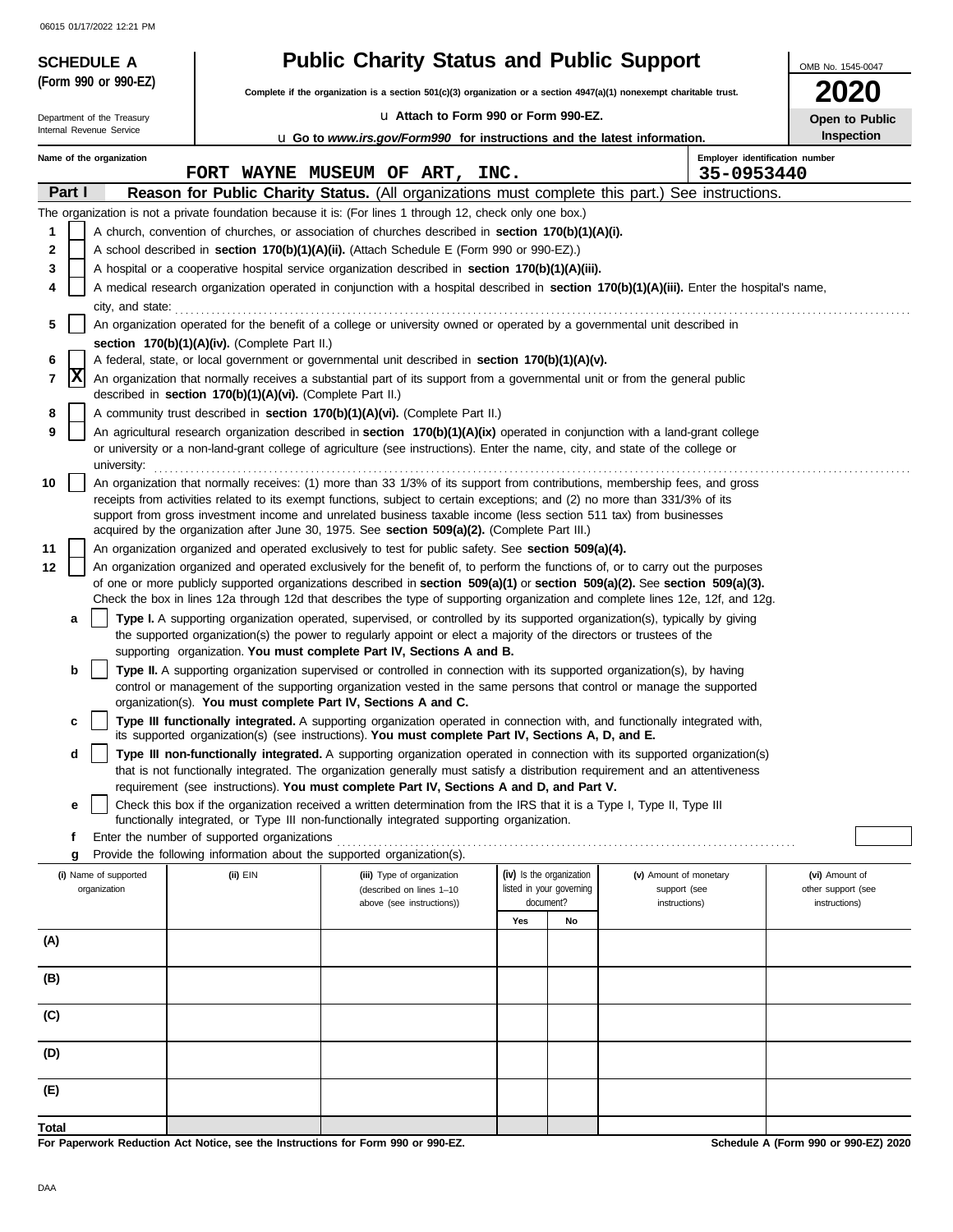#### Schedule A (Form 990 or 990-EZ) 2020 **FORT WAYNE MUSEUM OF ART, INC.** 35-0953440 Page 2 **Part II Support Schedule for Organizations Described in Sections 170(b)(1)(A)(iv) and 170(b)(1)(A)(vi)** (Complete only if you checked the box on line 5, 7, or 8 of Part I or if the organization failed to qualify under Part III. If the organization fails to qualify under the tests listed below, please complete Part III.) **Section A. Public Support Calendar year (or fiscal year beginning in) (f)** Total u **(a)** 2016 **(b)** 2017 **(c)** 2018 **(d)** 2019 **(e)** 2020 Gifts, grants, contributions, and **1** membership fees received. (Do not include any "unusual grants.") . . . . . . . . . . . **1,254,653 1,315,657 2,341,532 1,547,454 2,011,296 8,470,592 2** Tax revenues levied for the organization's benefit and either paid to or expended on its behalf ............ **3** The value of services or facilities furnished by a governmental unit to the organization without charge ............. **4 Total.** Add lines 1 through 3 **1,254,653 1,315,657 2,341,532 1,547,454 2,011,296 8,470,592 5** The portion of total contributions by each person (other than a governmental unit or publicly supported organization) included on line 1 that exceeds 2% of the amount **1,440,964** shown on line 11, column (f)  $\ldots$ Public support. Subtract line 5 from line 4... **7,029,628 6 Section B. Total Support Calendar year (or fiscal year beginning in) (f)** Total u **(b)** 2017 **(c)** 2018 **(d)** 2019 **(e)** 2020 **(a)** 2016 Amounts from line 4 . . . . . . . . . . . . . . . . . . . . . **7 1,254,653 1,315,657 2,341,532 1,547,454 2,011,296 8,470,592** Gross income from interest, dividends, **8** payments received on securities loans. rents, royalties, and income from similar sources . . . . . . . . . . . . . . . . . . . . . . . . . . **200,358 197,610 256,084 241,263 215,967 1,111,282 9** Net income from unrelated business activities, whether or not the business **68,741 68,741** is regularly carried on ................... Other income. Do not include gain or **10** loss from the sale of capital assets (Explain in Part VI.) . . . . . . . . . . . . . . . . . . . . . . **11 Total support.** Add lines 7 through 10 **9,650,615 12 12 1,705,277** Gross receipts from related activities, etc. (see instructions) . . . . . . . . . . . . . . . . . . . . . . . . . . . . . . . . . . . . . . . . . . . . . . . . . . . . . . . . . . . . . . . . . . . . . . **13** First 5 years. If the Form 990 is for the organization's first, second, third, fourth, or fifth tax year as a section 501(c)(3) organization, check this box and stop here ь **Section C. Computation of Public Support Percentage 14** Public support percentage for 2020 (line 6, column (f) divided by line 11, column (f)) . . . . . . . . . . . . . . . . . . . . . . . . . . . . . . . . . . . . . . . . . . . . . . **14** % **72.84 15** Public support percentage from 2019 Schedule A, Part II, line 14 . . . . . . . . . . . . . . . . . . . . . . . . . . . . . . . . . . . . . . . . . . . . . . . . . . . . . . . . . . . . . . . . . **15** % **71.31 16a 33 1/3% support test—2020.** If the organization did not check the box on line 13, and line 14 is 33 1/3% or more, check this box and **stop here.** The organization qualifies as a publicly supported organization . . . . . . . . . . . . . . . . . . . . . . . . . . . . . . . . . . . . . . . . . . . . . . . . . . . . . . . . . . . . . . . . . . . **X b 33 1/3% support test—2019.** If the organization did not check a box on line 13 or 16a, and line 15 is 33 1/3% or more, check this box and **stop here.** The organization qualifies as a publicly supported organization . . . . . . . . . . . . . . . . . . . . . . . . . . . . . . . . . . . . . . . . . . . . . . . . . . . . . . . . . . . . . . . **17a 10%-facts-and-circumstances test—2020.** If the organization did not check a box on line 13, 16a, or 16b, and line 14 is 10% or more, and if the organization meets the "facts-and-circumstances" test, check this box and **stop here.** Explain in Part VI how the organization meets the "facts-and-circumstances" test. The organization qualifies as a publicly supported organization www.commutation.com/www.commutation.com/www.commutation.com/www.commutation.com/www.commutation.com **b 10%-facts-and-circumstances test—2019.** If the organization did not check a box on line 13, 16a, 16b, or 17a, and line 15 is 10% or more, and if the organization meets the "facts-and-circumstances" test, check this box and **stop here.** Explain in Part VI how the organization meets the "facts-and-circumstances" test. The organization qualifies as a publicly supported organization www.commutation.com/www.commutation.com/www.commutation.com/www.commutation.com/www.commutation.com

**18 Private foundation.** If the organization did not check a box on line 13, 16a, 16b, 17a, or 17b, check this box and see instructions . . . . . . . . . . . . . . . . . . . . . . . . . . . . . . . . . . . . . . . . . . . . . . . . . . . . . . . . . . . . . . . . . . . . . . . . . . . . . . . . . . . . . . . . . . . . . . . . . . . . . . . . . . . . . . . . . . . . . . . . . . . . . . . . . . . . . . . . . . . .

**Schedule A (Form 990 or 990-EZ) 2020**

DAA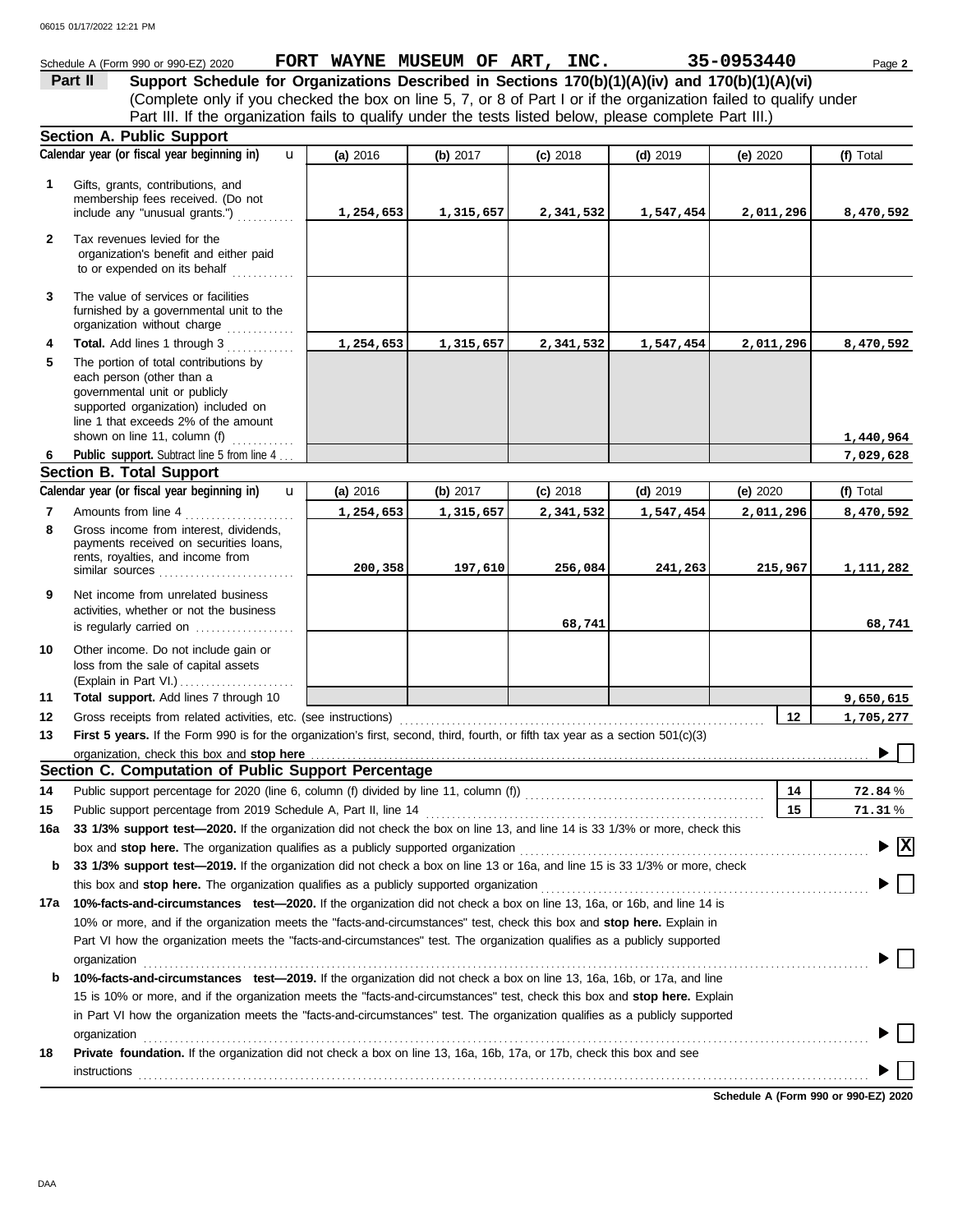|              | Schedule A (Form 990 or 990-EZ) 2020                                                                                                                                              |          |          | FORT WAYNE MUSEUM OF ART, INC. |            | 35-0953440 | Page 3    |
|--------------|-----------------------------------------------------------------------------------------------------------------------------------------------------------------------------------|----------|----------|--------------------------------|------------|------------|-----------|
|              | Support Schedule for Organizations Described in Section 509(a)(2)<br>Part III                                                                                                     |          |          |                                |            |            |           |
|              | (Complete only if you checked the box on line 10 of Part I or if the organization failed to qualify under Part II.                                                                |          |          |                                |            |            |           |
|              | If the organization fails to qualify under the tests listed below, please complete Part II.)                                                                                      |          |          |                                |            |            |           |
|              | <b>Section A. Public Support</b>                                                                                                                                                  |          |          |                                |            |            |           |
|              | Calendar year (or fiscal year beginning in)<br>$\mathbf{u}$                                                                                                                       | (a) 2016 | (b) 2017 | $(c)$ 2018                     | $(d)$ 2019 | (e) $2020$ | (f) Total |
| 1            | Gifts, grants, contributions, and membership fees<br>received. (Do not include any "unusual grants.")                                                                             |          |          |                                |            |            |           |
| $\mathbf{2}$ | Gross receipts from admissions, merchandise<br>sold or services performed, or facilities<br>furnished in any activity that is related to the<br>organization's tax-exempt purpose |          |          |                                |            |            |           |
| 3            | Gross receipts from activities that are not an<br>unrelated trade or business under section 513                                                                                   |          |          |                                |            |            |           |
| 4            | Tax revenues levied for the                                                                                                                                                       |          |          |                                |            |            |           |
|              | organization's benefit and either paid                                                                                                                                            |          |          |                                |            |            |           |
| 5            | The value of services or facilities<br>furnished by a governmental unit to the<br>organization without charge                                                                     |          |          |                                |            |            |           |
| 6            | Total. Add lines 1 through 5                                                                                                                                                      |          |          |                                |            |            |           |
| 7a           | Amounts included on lines 1, 2, and 3<br>received from disqualified persons                                                                                                       |          |          |                                |            |            |           |
| b            | Amounts included on lines 2 and 3<br>received from other than disqualified<br>persons that exceed the greater of \$5,000<br>or 1% of the amount on line 13 for the year $\ldots$  |          |          |                                |            |            |           |
| c            | Add lines 7a and 7b                                                                                                                                                               |          |          |                                |            |            |           |
| 8            | Public support. (Subtract line 7c from<br>line 6.)                                                                                                                                |          |          |                                |            |            |           |
|              | <b>Section B. Total Support</b>                                                                                                                                                   |          |          |                                |            |            |           |
|              | Calendar year (or fiscal year beginning in)<br>$\mathbf{u}$                                                                                                                       | (a) 2016 | (b) 2017 | $(c)$ 2018                     | $(d)$ 2019 | (e) $2020$ | (f) Total |
| 9            | Amounts from line 6                                                                                                                                                               |          |          |                                |            |            |           |
| 10a          | Gross income from interest, dividends,<br>payments received on securities loans, rents,<br>royalties, and income from similar sources                                             |          |          |                                |            |            |           |
| b            | Unrelated business taxable income (less<br>section 511 taxes) from businesses<br>acquired after June 30, 1975                                                                     |          |          |                                |            |            |           |
| c            | Add lines 10a and 10b                                                                                                                                                             |          |          |                                |            |            |           |
| 11           | Net income from unrelated business<br>activities not included in line 10b, whether<br>or not the business is regularly carried on                                                 |          |          |                                |            |            |           |
| 12           | Other income. Do not include gain or<br>loss from the sale of capital assets<br>(Explain in Part VI.)                                                                             |          |          |                                |            |            |           |
| 13           | Total support. (Add lines 9, 10c, 11,                                                                                                                                             |          |          |                                |            |            |           |
| 14           | First 5 years. If the Form 990 is for the organization's first, second, third, fourth, or fifth tax year as a section 501(c)(3)                                                   |          |          |                                |            |            |           |
|              | organization, check this box and stop here <b>constant and all and all and all and all and all and all and all and a</b>                                                          |          |          |                                |            |            |           |
|              | Section C. Computation of Public Support Percentage                                                                                                                               |          |          |                                |            |            |           |
| 15           |                                                                                                                                                                                   |          |          |                                |            | 15         | %         |
| 16           |                                                                                                                                                                                   |          |          |                                |            | 16         | %         |
|              | Section D. Computation of Investment Income Percentage                                                                                                                            |          |          |                                |            |            |           |
| 17           |                                                                                                                                                                                   |          |          |                                |            | 17         | %         |
| 18           | Investment income percentage from 2019 Schedule A, Part III, line 17                                                                                                              |          |          |                                |            | 18         | %         |
| 19a          | 33 1/3% support tests-2020. If the organization did not check the box on line 14, and line 15 is more than 33 1/3%, and line                                                      |          |          |                                |            |            |           |
| b            | 33 1/3% support tests—2019. If the organization did not check a box on line 14 or line 19a, and line 16 is more than 33 1/3%, and                                                 |          |          |                                |            |            |           |
|              |                                                                                                                                                                                   |          |          |                                |            |            |           |

 $\overline{\phantom{0}}$  $\blacktriangleright$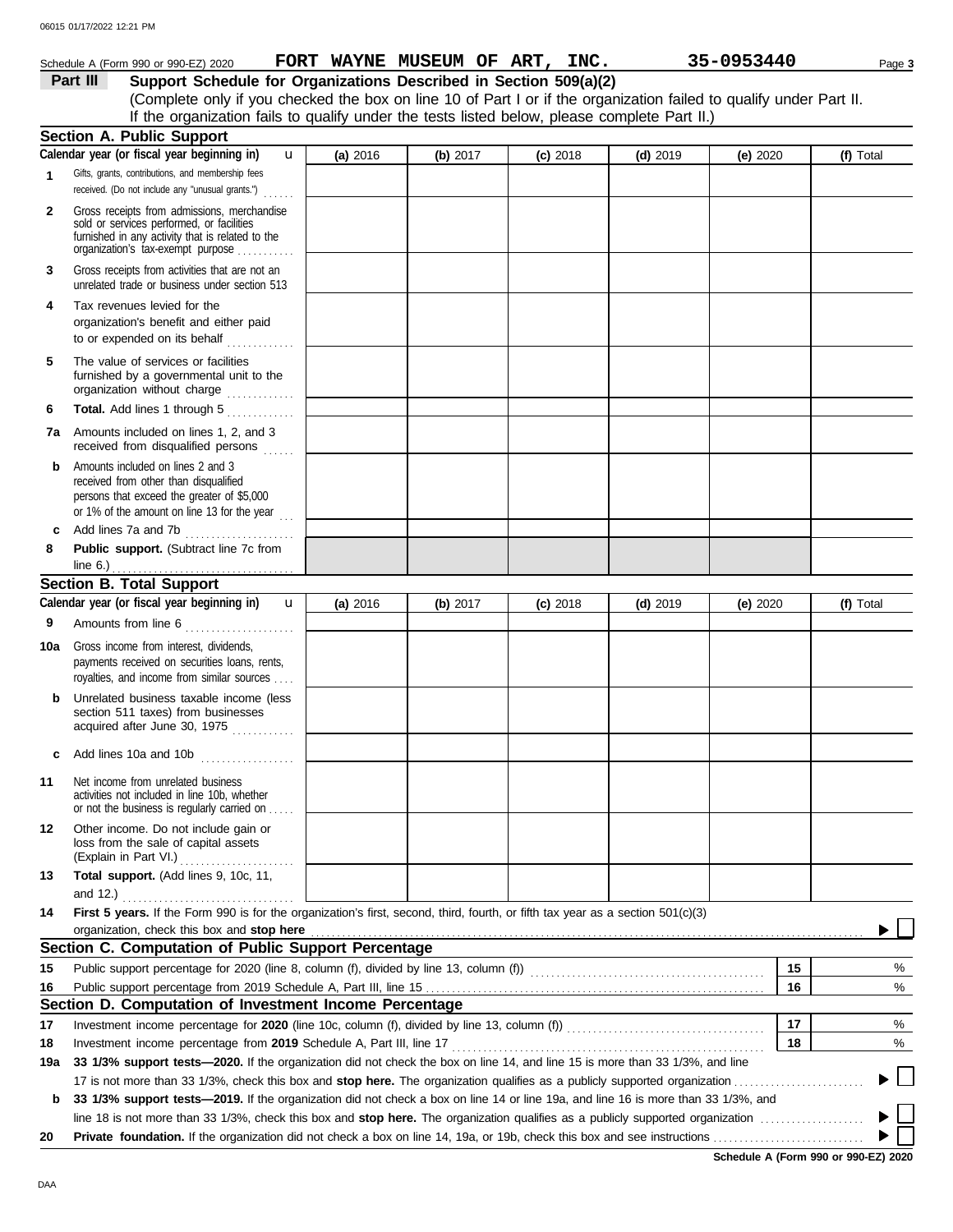|     | 35-0953440<br>FORT WAYNE MUSEUM OF ART, INC.<br>Schedule A (Form 990 or 990-EZ) 2020                                  |                 |            | Page 4 |
|-----|-----------------------------------------------------------------------------------------------------------------------|-----------------|------------|--------|
|     | Part IV<br><b>Supporting Organizations</b>                                                                            |                 |            |        |
|     | (Complete only if you checked a box in line 12 on Part I. If you checked box 12a, Part I, complete Sections A         |                 |            |        |
|     | and B. If you checked box 12b, Part I, complete Sections A and C. If you checked box 12c, Part I, complete            |                 |            |        |
|     | Sections A, D, and E. If you checked box 12d, Part I, complete Sections A and D, and complete Part V.)                |                 |            |        |
|     | Section A. All Supporting Organizations                                                                               |                 |            |        |
|     |                                                                                                                       |                 | <b>Yes</b> | No     |
| 1   | Are all of the organization's supported organizations listed by name in the organization's governing                  |                 |            |        |
|     | documents? If "No," describe in Part VI how the supported organizations are designated. If designated by              |                 |            |        |
|     | class or purpose, describe the designation. If historic and continuing relationship, explain.                         | $\mathbf{1}$    |            |        |
| 2   | Did the organization have any supported organization that does not have an IRS determination of status                |                 |            |        |
|     | under section $509(a)(1)$ or (2)? If "Yes," explain in Part VI how the organization determined that the supported     |                 |            |        |
|     | organization was described in section 509(a)(1) or (2).                                                               | $\mathbf{2}$    |            |        |
| За  | Did the organization have a supported organization described in section $501(c)(4)$ , (5), or (6)? If "Yes," answer   |                 |            |        |
|     | lines 3b and 3c below.                                                                                                | 3a              |            |        |
| b   | Did the organization confirm that each supported organization qualified under section 501(c)(4), (5), or (6) and      |                 |            |        |
|     | satisfied the public support tests under section $509(a)(2)$ ? If "Yes," describe in Part VI when and how the         |                 |            |        |
|     | organization made the determination.                                                                                  | 3b              |            |        |
| c   | Did the organization ensure that all support to such organizations was used exclusively for section $170(c)(2)(B)$    |                 |            |        |
|     | purposes? If "Yes," explain in Part VI what controls the organization put in place to ensure such use.                | 3c              |            |        |
| 4a  | Was any supported organization not organized in the United States ("foreign supported organization")? If              |                 |            |        |
|     | "Yes," and if you checked 12a or 12b in Part I, answer (b) and (c) below.                                             | 4a              |            |        |
| b   | Did the organization have ultimate control and discretion in deciding whether to make grants to the foreign           |                 |            |        |
|     | supported organization? If "Yes," describe in Part VI how the organization had such control and discretion            |                 |            |        |
|     | despite being controlled or supervised by or in connection with its supported organizations.                          | 4b              |            |        |
| c   | Did the organization support any foreign supported organization that does not have an IRS determination               |                 |            |        |
|     | under sections $501(c)(3)$ and $509(a)(1)$ or $(2)?$ If "Yes," explain in Part VI what controls the organization used |                 |            |        |
|     | to ensure that all support to the foreign supported organization was used exclusively for section $170(c)(2)(B)$      |                 |            |        |
|     | purposes.                                                                                                             | 4c              |            |        |
|     | Did the organization add, substitute, or remove any supported organizations during the tax year? If "Yes,"            |                 |            |        |
| 5a  |                                                                                                                       |                 |            |        |
|     | answer lines 5b and 5c below (if applicable). Also, provide detail in Part VI, including (i) the names and EIN        |                 |            |        |
|     | numbers of the supported organizations added, substituted, or removed; (ii) the reasons for each such action;         |                 |            |        |
|     | (iii) the authority under the organization's organizing document authorizing such action; and (iv) how the action     |                 |            |        |
|     | was accomplished (such as by amendment to the organizing document).                                                   | 5а              |            |        |
| b   | Type I or Type II only. Was any added or substituted supported organization part of a class already                   |                 |            |        |
|     | designated in the organization's organizing document?                                                                 | 5b              |            |        |
|     | Substitutions only. Was the substitution the result of an event beyond the organization's control?                    | 5c              |            |        |
|     | Did the organization provide support (whether in the form of grants or the provision of services or facilities) to    |                 |            |        |
|     | anyone other than (i) its supported organizations, (ii) individuals that are part of the charitable class benefited   |                 |            |        |
|     | by one or more of its supported organizations, or (iii) other supporting organizations that also support or           |                 |            |        |
|     | benefit one or more of the filing organization's supported organizations? If "Yes," provide detail in Part VI.        | 6               |            |        |
| 7   | Did the organization provide a grant, loan, compensation, or other similar payment to a substantial contributor       |                 |            |        |
|     | (as defined in section 4958(c)(3)(C)), a family member of a substantial contributor, or a 35% controlled entity       |                 |            |        |
|     | with regard to a substantial contributor? If "Yes," complete Part I of Schedule L (Form 990 or 990-EZ).               | 7               |            |        |
| 8   | Did the organization make a loan to a disqualified person (as defined in section 4958) not described in line 7?       |                 |            |        |
|     | If "Yes," complete Part I of Schedule L (Form 990 or 990-EZ).                                                         | 8               |            |        |
| 9a  | Was the organization controlled directly or indirectly at any time during the tax year by one or more                 |                 |            |        |
|     | disqualified persons, as defined in section 4946 (other than foundation managers and organizations                    |                 |            |        |
|     | described in section 509(a)(1) or (2))? If "Yes," provide detail in Part VI.                                          | 9а              |            |        |
| b   | Did one or more disqualified persons (as defined in line 9a) hold a controlling interest in any entity in which       |                 |            |        |
|     | the supporting organization had an interest? If "Yes," provide detail in Part VI.                                     | 9b              |            |        |
| c   | Did a disqualified person (as defined in line 9a) have an ownership interest in, or derive any personal benefit       |                 |            |        |
|     | from, assets in which the supporting organization also had an interest? If "Yes," provide detail in Part VI.          | 9c              |            |        |
| 10a | Was the organization subject to the excess business holdings rules of section 4943 because of section                 |                 |            |        |
|     | 4943(f) (regarding certain Type II supporting organizations, and all Type III non-functionally integrated             |                 |            |        |
|     | supporting organizations)? If "Yes," answer line 10b below.                                                           | 10a             |            |        |
| b   | Did the organization have any excess business holdings in the tax year? (Use Schedule C, Form 4720, to                |                 |            |        |
|     | determine whether the organization had excess business holdings.)                                                     | 10 <sub>b</sub> |            |        |

**Schedule A (Form 990 or 990-EZ) 2020**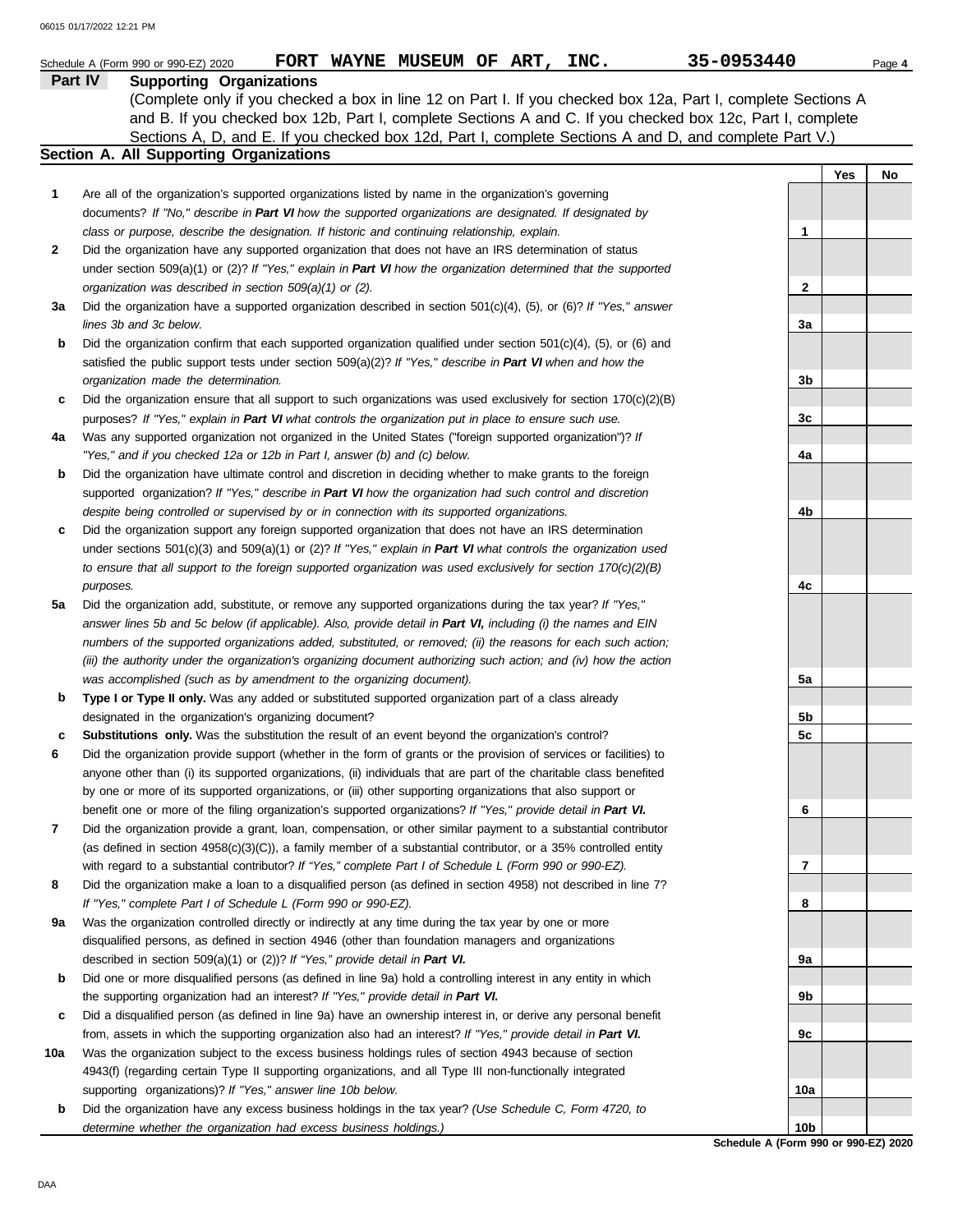|    | 06015 01/17/2022 12:21 PM                                                                                                      |                 |     |           |
|----|--------------------------------------------------------------------------------------------------------------------------------|-----------------|-----|-----------|
|    | 35-0953440<br>FORT WAYNE MUSEUM OF ART, INC.<br>Schedule A (Form 990 or 990-EZ) 2020                                           |                 |     | Page 5    |
|    | <b>Supporting Organizations (continued)</b><br><b>Part IV</b>                                                                  |                 |     |           |
|    |                                                                                                                                |                 | Yes | No        |
| 11 | Has the organization accepted a gift or contribution from any of the following persons?                                        |                 |     |           |
| a  | A person who directly or indirectly controls, either alone or together with persons described in lines 11b and                 |                 |     |           |
|    | 11c below, the governing body of a supported organization?                                                                     | 11a             |     |           |
| b  | A family member of a person described in line 11a above?                                                                       | 11 <sub>b</sub> |     |           |
| с  | A 35% controlled entity of a person described in line 11a or 11b above? If "Yes" to line 11a, 11b, or 11c, provide             |                 |     |           |
|    | detail in Part VI.                                                                                                             | 11 <sub>c</sub> |     |           |
|    | <b>Section B. Type I Supporting Organizations</b>                                                                              |                 |     |           |
|    |                                                                                                                                |                 | Yes | <b>No</b> |
| 1  | Did the governing body, members of the governing body, officers acting in their official capacity, or membership of one or     |                 |     |           |
|    | more supported organizations have the power to regularly appoint or elect at least a majority of the organization's officers,  |                 |     |           |
|    | directors, or trustees at all times during the tax year? If "No," describe in Part VI how the supported organization(s)        |                 |     |           |
|    | effectively operated, supervised, or controlled the organization's activities. If the organization had more than one supported |                 |     |           |
|    | organization, describe how the powers to appoint and/or remove officers, directors, or trustees were allocated among the       |                 |     |           |
|    | supported organizations and what conditions or restrictions, if any, applied to such powers during the tax year.               | 1               |     |           |
| 2  | Did the organization operate for the benefit of any supported organization other than the supported                            |                 |     |           |
|    | organization(s) that operated, supervised, or controlled the supporting organization? If "Yes," explain in Part                |                 |     |           |
|    | VI how providing such benefit carried out the purposes of the supported organization(s) that operated,                         |                 |     |           |
|    | supervised, or controlled the supporting organization.                                                                         | $\mathbf{2}$    |     |           |
|    | Section C. Type II Supporting Organizations                                                                                    |                 |     |           |
|    |                                                                                                                                |                 | Yes | No        |
| 1  | Were a majority of the organization's directors or trustees during the tax year also a majority of the directors               |                 |     |           |
|    | or trustees of each of the organization's supported organization(s)? If "No," describe in Part VI how control                  |                 |     |           |
|    | or management of the supporting organization was vested in the same persons that controlled or managed                         |                 |     |           |
|    | the supported organization(s).                                                                                                 | 1               |     |           |

### **Section D. All Type III Supporting Organizations**

|              |                                                                                                                        |          | Yes | No |
|--------------|------------------------------------------------------------------------------------------------------------------------|----------|-----|----|
| 1            | Did the organization provide to each of its supported organizations, by the last day of the fifth month of the         |          |     |    |
|              | organization's tax year, (i) a written notice describing the type and amount of support provided during the prior tax  |          |     |    |
|              | year, (ii) a copy of the Form 990 that was most recently filed as of the date of notification, and (iii) copies of the |          |     |    |
|              | organization's governing documents in effect on the date of notification, to the extent not previously provided?       |          |     |    |
| $\mathbf{2}$ | Were any of the organization's officers, directors, or trustees either (i) appointed or elected by the supported       |          |     |    |
|              | organization(s) or (ii) serving on the governing body of a supported organization? If "No," explain in Part VI how     |          |     |    |
|              | the organization maintained a close and continuous working relationship with the supported organization(s).            | <u>ົ</u> |     |    |
| $\mathbf{3}$ | By reason of the relationship described in line 2, above, did the organization's supported organizations have          |          |     |    |
|              | a significant voice in the organization's investment policies and in directing the use of the organization's           |          |     |    |
|              | income or assets at all times during the tax year? If "Yes," describe in Part VI the role the organization's           |          |     |    |
|              | supported organizations played in this regard.                                                                         | 3        |     |    |

### **Section E. Type III Functionally-Integrated Supporting Organizations**

|  |  |  |  | Check the box next to the method that the organization used to satisfy the Integral Part Test during the year (see instructions). |  |
|--|--|--|--|-----------------------------------------------------------------------------------------------------------------------------------|--|
|--|--|--|--|-----------------------------------------------------------------------------------------------------------------------------------|--|

The organization satisfied the Activities Test. *Complete line 2 below.* **a**

The organization is the parent of each of its supported organizations. *Complete line 3 below.* **b**

The organization supported a governmental entity. *Describe in Part VI how you supported a governmental entity (see instructions).* **c**

- **2** Activities Test. *Answer lines 2a and 2b below.*
- **a** Did substantially all of the organization's activities during the tax year directly further the exempt purposes of the supported organization(s) to which the organization was responsive? *If "Yes," then in Part VI identify those supported organizations and explain how these activities directly furthered their exempt purposes,*  how the organization was responsive to those supported organizations, and how the organization determined *that these activities constituted substantially all of its activities.*
- **b** Did the activities described in line 2a, above, constitute activities that, but for the organization's involvement, one or more of the organization's supported organization(s) would have been engaged in? If "Yes," explain in *Part VI the reasons for the organization's position that its supported organization(s) would have engaged in these activities but for the organization's involvement.*
- **3** Parent of Supported Organizations. *Answer lines 3a and 3b below.*
- **a** Did the organization have the power to regularly appoint or elect a majority of the officers, directors, or trustees of each of the supported organizations? *If "Yes" or "No," provide details in Part VI.*
- **b** Did the organization exercise a substantial degree of direction over the policies, programs, and activities of each of its supported organizations? *If "Yes," describe in Part VI the role played by the organization in this regard.*

**Yes No 2a 2b 3a 3b**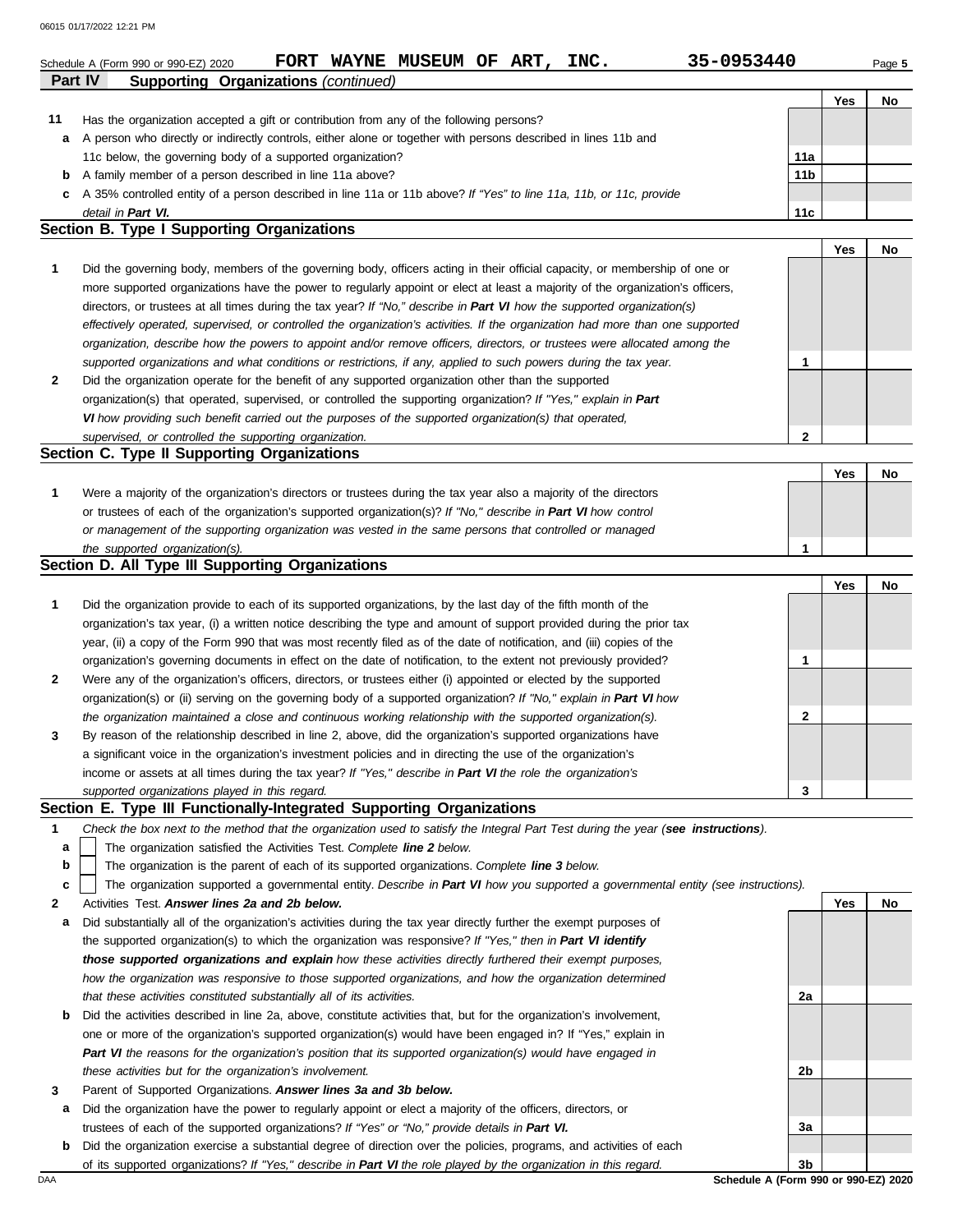|               | FORT WAYNE MUSEUM OF ART, INC.<br>Schedule A (Form 990 or 990-EZ) 2020                                                           |                         | 35-0953440     | Page 6                         |
|---------------|----------------------------------------------------------------------------------------------------------------------------------|-------------------------|----------------|--------------------------------|
| <b>Part V</b> | Type III Non-Functionally Integrated 509(a)(3) Supporting Organizations                                                          |                         |                |                                |
| 1             | Check here if the organization satisfied the Integral Part Test as a qualifying trust on Nov. 20, 1970 (explain in Part VI). See |                         |                |                                |
|               | instructions. All other Type III non-functionally integrated supporting organizations must complete Sections A through E.        |                         |                |                                |
|               | Section A - Adjusted Net Income                                                                                                  |                         | (A) Prior Year | (B) Current Year<br>(optional) |
| 1             | Net short-term capital gain                                                                                                      | 1                       |                |                                |
| $\mathbf{2}$  | Recoveries of prior-year distributions                                                                                           | $\mathbf{2}$            |                |                                |
| 3             | Other gross income (see instructions)                                                                                            | $\overline{\mathbf{3}}$ |                |                                |
| 4             | Add lines 1 through 3.                                                                                                           | $\overline{\mathbf{4}}$ |                |                                |
| 5             | Depreciation and depletion                                                                                                       | 5                       |                |                                |
| 6             | Portion of operating expenses paid or incurred for production or collection of                                                   |                         |                |                                |
|               | gross income or for management, conservation, or maintenance of property                                                         |                         |                |                                |
|               | held for production of income (see instructions)                                                                                 | 6                       |                |                                |
| $\mathbf{7}$  | Other expenses (see instructions)                                                                                                | 7                       |                |                                |
| 8             | Adjusted Net Income (subtract lines 5, 6, and 7 from line 4)                                                                     | 8                       |                |                                |
|               | Section B - Minimum Asset Amount                                                                                                 |                         | (A) Prior Year | (B) Current Year<br>(optional) |
| 1.            | Aggregate fair market value of all non-exempt-use assets (see                                                                    |                         |                |                                |
|               | instructions for short tax year or assets held for part of year):                                                                |                         |                |                                |
|               | a Average monthly value of securities                                                                                            | 1a                      |                |                                |
|               | <b>b</b> Average monthly cash balances                                                                                           | 1b                      |                |                                |
|               | c Fair market value of other non-exempt-use assets                                                                               | 1c                      |                |                                |
|               | <b>d Total</b> (add lines 1a, 1b, and 1c)                                                                                        | 1d                      |                |                                |
|               | <b>e</b> Discount claimed for blockage or other factors                                                                          |                         |                |                                |
|               | (explain in detail in Part VI):                                                                                                  |                         |                |                                |
| $\mathbf{2}$  | Acquisition indebtedness applicable to non-exempt-use assets                                                                     | $\mathbf{2}$            |                |                                |
| 3             | Subtract line 2 from line 1d.                                                                                                    | 3                       |                |                                |
| 4             | Cash deemed held for exempt use. Enter 0.015 of line 3 (for greater amount,                                                      |                         |                |                                |
|               | see instructions).                                                                                                               | 4                       |                |                                |
| 5.            | Net value of non-exempt-use assets (subtract line 4 from line 3)                                                                 | 5                       |                |                                |
| 6             | Multiply line 5 by 0.035.                                                                                                        | 6                       |                |                                |
| 7             | Recoveries of prior-year distributions                                                                                           | $\overline{7}$          |                |                                |
| 8             | Minimum Asset Amount (add line 7 to line 6)                                                                                      | 8                       |                |                                |
|               | Section C - Distributable Amount                                                                                                 |                         |                | <b>Current Year</b>            |
| 1             | Adjusted net income for prior year (from Section A, line 8, column A)                                                            | 1                       |                |                                |
| $\mathbf{2}$  | Enter 0.85 of line 1.                                                                                                            | $\mathbf{2}$            |                |                                |
| 3             | Minimum asset amount for prior year (from Section B, line 8, column A)                                                           | 3                       |                |                                |
| 4             | Enter greater of line 2 or line 3.                                                                                               | 4                       |                |                                |
| 5             | Income tax imposed in prior year                                                                                                 | 5                       |                |                                |
| 6             | <b>Distributable Amount.</b> Subtract line 5 from line 4, unless subject to                                                      |                         |                |                                |
|               | emergency temporary reduction (see instructions).                                                                                | 6                       |                |                                |
|               |                                                                                                                                  |                         |                |                                |

**7** (see instructions). Check here if the current year is the organization's first as a non-functionally integrated Type III supporting organization

**Schedule A (Form 990 or 990-EZ) 2020**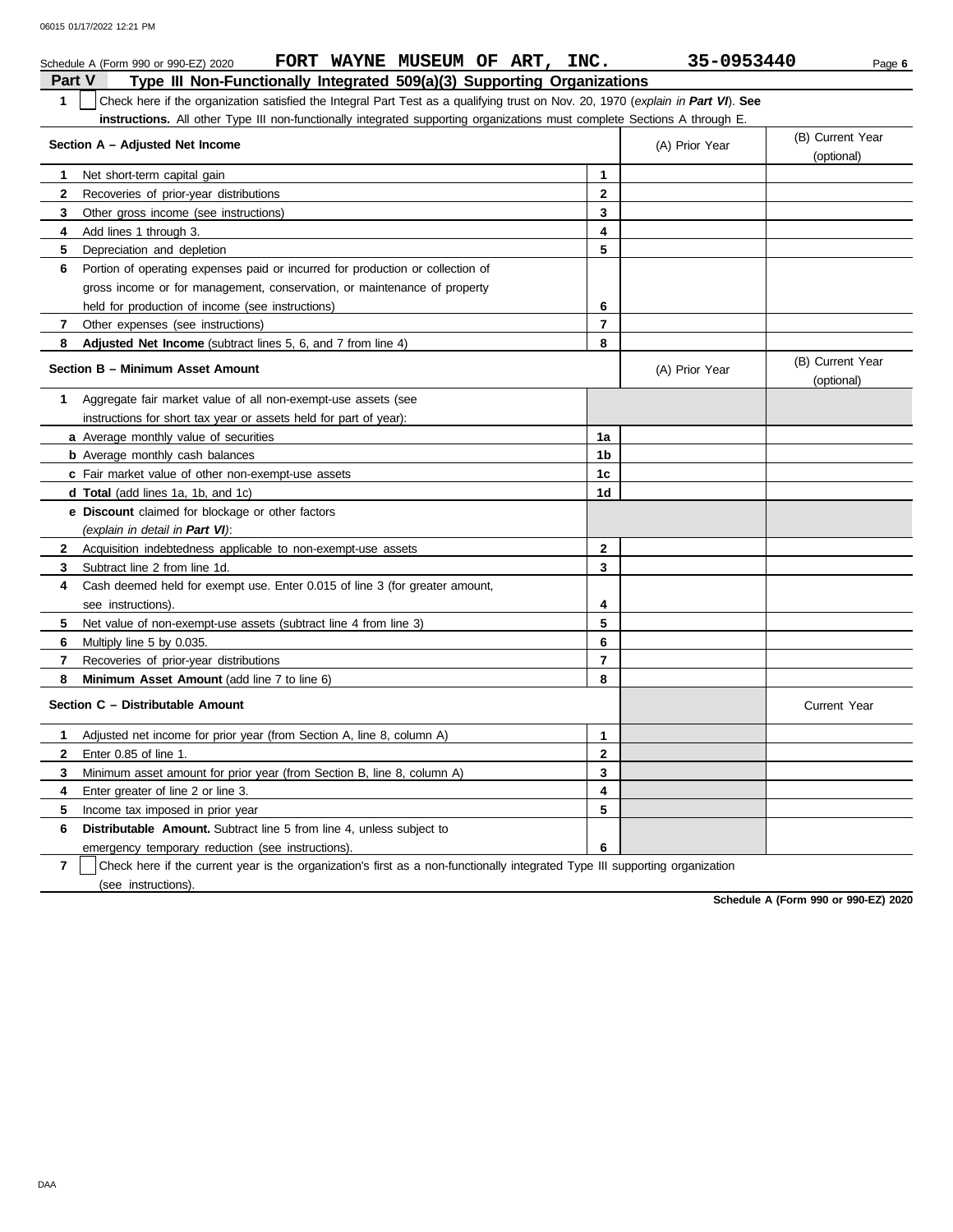|                | FORT WAYNE MUSEUM OF ART, INC.<br>Schedule A (Form 990 or 990-EZ) 2020                        |                                    | 35-0953440                                    | Page 7                                           |
|----------------|-----------------------------------------------------------------------------------------------|------------------------------------|-----------------------------------------------|--------------------------------------------------|
| <b>Part V</b>  | Type III Non-Functionally Integrated 509(a)(3) Supporting Organizations (continued)           |                                    |                                               |                                                  |
|                | Section D - Distributions                                                                     |                                    |                                               | <b>Current Year</b>                              |
| 1              | Amounts paid to supported organizations to accomplish exempt purposes                         |                                    |                                               |                                                  |
| $\mathbf{2}$   | Amounts paid to perform activity that directly furthers exempt purposes of supported          |                                    |                                               |                                                  |
|                | organizations, in excess of income from activity                                              |                                    |                                               |                                                  |
| 3              | Administrative expenses paid to accomplish exempt purposes of supported organizations         |                                    |                                               |                                                  |
| 4              | Amounts paid to acquire exempt-use assets                                                     |                                    |                                               |                                                  |
| 5              | Qualified set-aside amounts (prior IRS approval required— <i>provide details in Part VI</i> ) |                                    |                                               |                                                  |
| 6              | Other distributions ( <i>describe in Part VI</i> ). See instructions.                         |                                    |                                               |                                                  |
| 7              | Total annual distributions. Add lines 1 through 6.                                            |                                    |                                               |                                                  |
| 8              | Distributions to attentive supported organizations to which the organization is responsive    |                                    |                                               |                                                  |
|                | (provide details in Part VI). See instructions.                                               |                                    |                                               |                                                  |
| 9              | Distributable amount for 2020 from Section C, line 6                                          |                                    |                                               |                                                  |
| 10             | Line 8 amount divided by line 9 amount                                                        |                                    |                                               |                                                  |
|                | <b>Section E – Distribution Allocations (see instructions)</b>                                | (i)<br><b>Excess Distributions</b> | (ii)<br><b>Underdistributions</b><br>Pre-2020 | (iii)<br><b>Distributable</b><br>Amount for 2020 |
| 1              | Distributable amount for 2020 from Section C, line 6                                          |                                    |                                               |                                                  |
| $\mathbf{2}$   | Underdistributions, if any, for years prior to 2020                                           |                                    |                                               |                                                  |
|                | (reasonable cause required-explain in Part VI). See                                           |                                    |                                               |                                                  |
|                | instructions.                                                                                 |                                    |                                               |                                                  |
| 3              | Excess distributions carryover, if any, to 2020                                               |                                    |                                               |                                                  |
|                |                                                                                               |                                    |                                               |                                                  |
|                |                                                                                               |                                    |                                               |                                                  |
|                |                                                                                               |                                    |                                               |                                                  |
|                |                                                                                               |                                    |                                               |                                                  |
|                |                                                                                               |                                    |                                               |                                                  |
|                | f Total of lines 3a through 3e                                                                |                                    |                                               |                                                  |
|                | <b>g</b> Applied to underdistributions of prior years                                         |                                    |                                               |                                                  |
|                | h Applied to 2020 distributable amount                                                        |                                    |                                               |                                                  |
| L              | Carryover from 2015 not applied (see instructions)                                            |                                    |                                               |                                                  |
| 4              | Remainder. Subtract lines 3g, 3h, and 3i from line 3f.<br>Distributions for 2020 from         |                                    |                                               |                                                  |
|                | \$<br>Section D, line 7:                                                                      |                                    |                                               |                                                  |
|                | a Applied to underdistributions of prior years                                                |                                    |                                               |                                                  |
|                | <b>b</b> Applied to 2020 distributable amount                                                 |                                    |                                               |                                                  |
|                | c Remainder. Subtract lines 4a and 4b from line 4.                                            |                                    |                                               |                                                  |
| 5              | Remaining underdistributions for years prior to 2020, if                                      |                                    |                                               |                                                  |
|                | any. Subtract lines 3g and 4a from line 2. For result                                         |                                    |                                               |                                                  |
|                | greater than zero, explain in Part VI. See instructions.                                      |                                    |                                               |                                                  |
| 6              | Remaining underdistributions for 2020 Subtract lines 3h                                       |                                    |                                               |                                                  |
|                | and 4b from line 1. For result greater than zero, explain in                                  |                                    |                                               |                                                  |
|                | Part VI. See instructions.                                                                    |                                    |                                               |                                                  |
| $\overline{7}$ | Excess distributions carryover to 2021. Add lines 3j                                          |                                    |                                               |                                                  |
|                | and 4c.                                                                                       |                                    |                                               |                                                  |
| 8              | Breakdown of line 7:                                                                          |                                    |                                               |                                                  |
|                |                                                                                               |                                    |                                               |                                                  |
|                |                                                                                               |                                    |                                               |                                                  |
|                |                                                                                               |                                    |                                               |                                                  |
|                |                                                                                               |                                    |                                               |                                                  |
|                | e Excess from 2020                                                                            |                                    |                                               |                                                  |
|                |                                                                                               |                                    |                                               | <b>Cahadule A (Ferm 000 er 000 EZ) 2020</b>      |

**Schedule A (Form 990 or 990-EZ) 2020**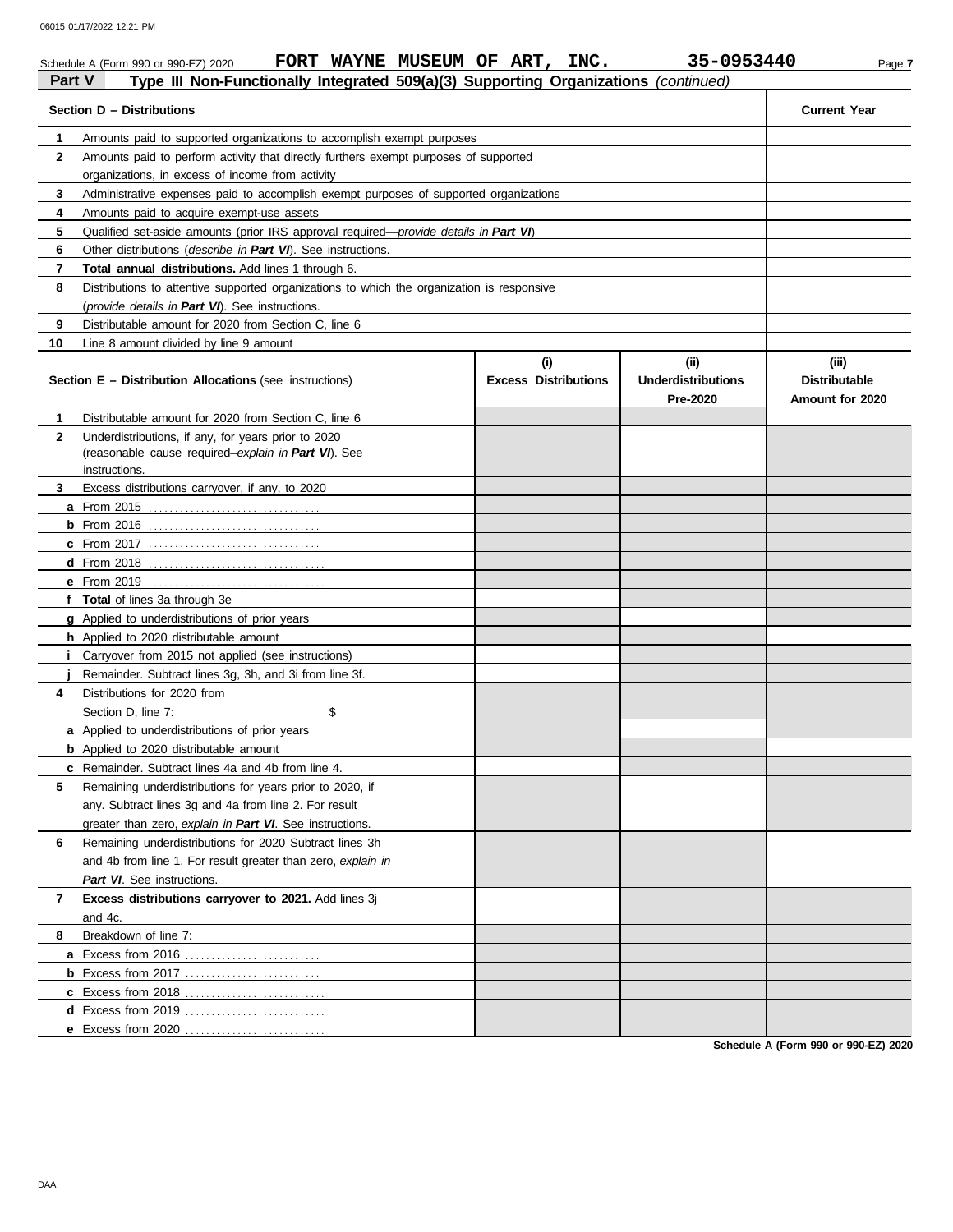|         | Schedule A (Form 990 or 990-EZ) 2020 |  | FORT WAYNE MUSEUM OF ART, INC. |  | 35-0953440                                                                                                                                                                                                                                                                                                                                                                                                                                                                                                                                                                                  | Page 8 |
|---------|--------------------------------------|--|--------------------------------|--|---------------------------------------------------------------------------------------------------------------------------------------------------------------------------------------------------------------------------------------------------------------------------------------------------------------------------------------------------------------------------------------------------------------------------------------------------------------------------------------------------------------------------------------------------------------------------------------------|--------|
| Part VI |                                      |  |                                |  | Supplemental Information. Provide the explanations required by Part II, line 10; Part II, line 17a or 17b; Part<br>III, line 12; Part IV, Section A, lines 1, 2, 3b, 3c, 4b, 4c, 5a, 6, 9a, 9b, 9c, 11a, 11b, and 11c; Part IV, Section<br>B, lines 1 and 2; Part IV, Section C, line 1; Part IV, Section D, lines 2 and 3; Part IV, Section E, lines 1c, 2a, 2b,<br>3a, and 3b; Part V, line 1; Part V, Section B, line 1e; Part V, Section D, lines 5, 6, and 8; and Part V, Section E,<br>lines 2, 5, and 6. Also complete this part for any additional information. (See instructions.) |        |
|         |                                      |  |                                |  |                                                                                                                                                                                                                                                                                                                                                                                                                                                                                                                                                                                             |        |
|         |                                      |  |                                |  |                                                                                                                                                                                                                                                                                                                                                                                                                                                                                                                                                                                             |        |
|         |                                      |  |                                |  |                                                                                                                                                                                                                                                                                                                                                                                                                                                                                                                                                                                             |        |
|         |                                      |  |                                |  |                                                                                                                                                                                                                                                                                                                                                                                                                                                                                                                                                                                             |        |
|         |                                      |  |                                |  |                                                                                                                                                                                                                                                                                                                                                                                                                                                                                                                                                                                             |        |
|         |                                      |  |                                |  |                                                                                                                                                                                                                                                                                                                                                                                                                                                                                                                                                                                             |        |
|         |                                      |  |                                |  |                                                                                                                                                                                                                                                                                                                                                                                                                                                                                                                                                                                             |        |
|         |                                      |  |                                |  |                                                                                                                                                                                                                                                                                                                                                                                                                                                                                                                                                                                             |        |
|         |                                      |  |                                |  |                                                                                                                                                                                                                                                                                                                                                                                                                                                                                                                                                                                             |        |
|         |                                      |  |                                |  |                                                                                                                                                                                                                                                                                                                                                                                                                                                                                                                                                                                             |        |
|         |                                      |  |                                |  |                                                                                                                                                                                                                                                                                                                                                                                                                                                                                                                                                                                             |        |
|         |                                      |  |                                |  |                                                                                                                                                                                                                                                                                                                                                                                                                                                                                                                                                                                             |        |
|         |                                      |  |                                |  |                                                                                                                                                                                                                                                                                                                                                                                                                                                                                                                                                                                             |        |
|         |                                      |  |                                |  |                                                                                                                                                                                                                                                                                                                                                                                                                                                                                                                                                                                             |        |
|         |                                      |  |                                |  |                                                                                                                                                                                                                                                                                                                                                                                                                                                                                                                                                                                             |        |
|         |                                      |  |                                |  |                                                                                                                                                                                                                                                                                                                                                                                                                                                                                                                                                                                             |        |
|         |                                      |  |                                |  |                                                                                                                                                                                                                                                                                                                                                                                                                                                                                                                                                                                             |        |
|         |                                      |  |                                |  |                                                                                                                                                                                                                                                                                                                                                                                                                                                                                                                                                                                             |        |
|         |                                      |  |                                |  |                                                                                                                                                                                                                                                                                                                                                                                                                                                                                                                                                                                             |        |
|         |                                      |  |                                |  |                                                                                                                                                                                                                                                                                                                                                                                                                                                                                                                                                                                             |        |
|         |                                      |  |                                |  |                                                                                                                                                                                                                                                                                                                                                                                                                                                                                                                                                                                             |        |
|         |                                      |  |                                |  |                                                                                                                                                                                                                                                                                                                                                                                                                                                                                                                                                                                             |        |
|         |                                      |  |                                |  |                                                                                                                                                                                                                                                                                                                                                                                                                                                                                                                                                                                             |        |
|         |                                      |  |                                |  |                                                                                                                                                                                                                                                                                                                                                                                                                                                                                                                                                                                             |        |
|         |                                      |  |                                |  |                                                                                                                                                                                                                                                                                                                                                                                                                                                                                                                                                                                             |        |
|         |                                      |  |                                |  |                                                                                                                                                                                                                                                                                                                                                                                                                                                                                                                                                                                             |        |
|         |                                      |  |                                |  |                                                                                                                                                                                                                                                                                                                                                                                                                                                                                                                                                                                             |        |
|         |                                      |  |                                |  |                                                                                                                                                                                                                                                                                                                                                                                                                                                                                                                                                                                             |        |
|         |                                      |  |                                |  |                                                                                                                                                                                                                                                                                                                                                                                                                                                                                                                                                                                             |        |
|         |                                      |  |                                |  |                                                                                                                                                                                                                                                                                                                                                                                                                                                                                                                                                                                             |        |
|         |                                      |  |                                |  |                                                                                                                                                                                                                                                                                                                                                                                                                                                                                                                                                                                             |        |
|         |                                      |  |                                |  |                                                                                                                                                                                                                                                                                                                                                                                                                                                                                                                                                                                             |        |
|         |                                      |  |                                |  |                                                                                                                                                                                                                                                                                                                                                                                                                                                                                                                                                                                             |        |
|         |                                      |  |                                |  |                                                                                                                                                                                                                                                                                                                                                                                                                                                                                                                                                                                             |        |
|         |                                      |  |                                |  |                                                                                                                                                                                                                                                                                                                                                                                                                                                                                                                                                                                             |        |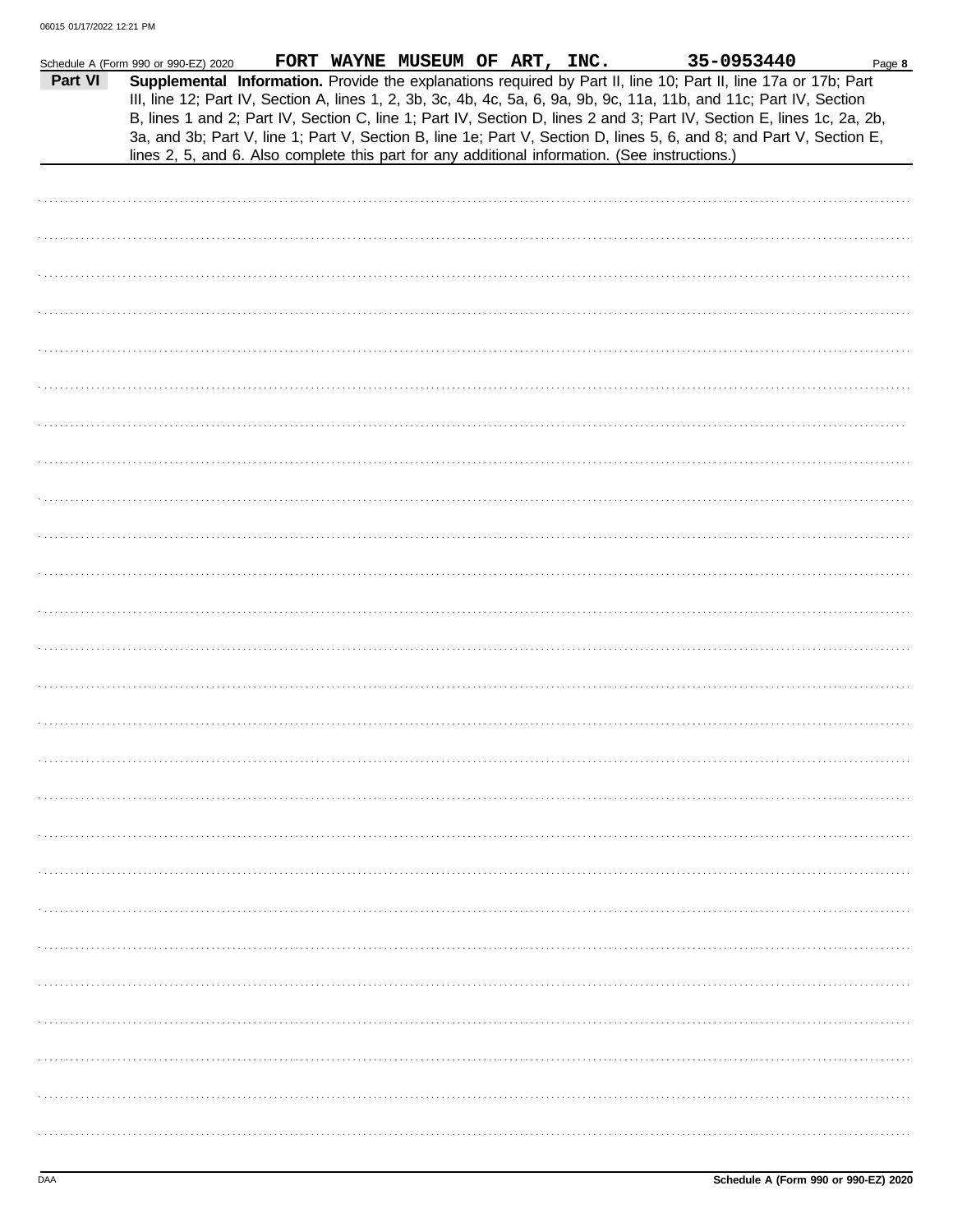#### OMB No. 1545-0047 Department of the Treasury Internal Revenue Service Name of the organization **2020 Schedule of Contributors Schedule B (Form 990, 990-EZ, or 990-PF)** u **Attach to Form 990, Form 990-EZ, or Form 990-PF. Employer identification number Organization type** (check one): **Filers of: Section:** Form 990 or 990-EZ  $|\mathbf{X}|$  501(c)( 3) (enter number) organization 4947(a)(1) nonexempt charitable trust **not** treated as a private foundation 527 political organization u **Go to** *www.irs.gov/Form990* **for the latest information. FORT WAYNE MUSEUM OF ART, INC. 35-0953440**  $|\mathbf{X}|$  501(c)(

Check if your organization is covered by the **General Rule** or a **Special Rule. Note:** Only a section 501(c)(7), (8), or (10) organization can check boxes for both the General Rule and a Special Rule. See instructions.

501(c)(3) taxable private foundation

Form 990-PF 1501(c)(3) exempt private foundation

#### **General Rule**

For an organization filing Form 990, 990-EZ, or 990-PF that received, during the year, contributions totaling \$5,000 or more (in money or property) from any one contributor. Complete Parts I and II. See instructions for determining a contributor's total contributions.

4947(a)(1) nonexempt charitable trust treated as a private foundation

#### **Special Rules**

| X For an organization described in section 501(c)(3) filing Form 990 or 990-EZ that met the 33 <sup>1</sup> /3% support test of the |
|-------------------------------------------------------------------------------------------------------------------------------------|
| regulations under sections 509(a)(1) and 170(b)(1)(A)(vi), that checked Schedule A (Form 990 or 990-EZ), Part II, line              |
| 13, 16a, or 16b, and that received from any one contributor, during the year, total contributions of the greater of (1)             |
| \$5,000; or (2) 2% of the amount on (i) Form 990, Part VIII, line 1h; or (ii) Form 990-EZ, line 1. Complete Parts I and II.         |

literary, or educational purposes, or for the prevention of cruelty to children or animals. Complete Parts I (entering For an organization described in section 501(c)(7), (8), or (10) filing Form 990 or 990-EZ that received from any one contributor, during the year, total contributions of more than \$1,000 *exclusively* for religious, charitable, scientific, "N/A" in column (b) instead of the contributor name and address), II, and III.

For an organization described in section 501(c)(7), (8), or (10) filing Form 990 or 990-EZ that received from any one contributor, during the year, contributions *exclusively* for religious, charitable, etc., purposes, but no such contributions totaled more than \$1,000. If this box is checked, enter here the total contributions that were received during the year for an *exclusively* religious, charitable, etc., purpose. Don't complete any of the parts unless the **General Rule** applies to this organization because it received *nonexclusively* religious, charitable, etc., contributions totaling \$5,000 or more during the year . . . . . . . . . . . . . . . . . . . . . . . . . . . . . . . . . . . . . . . . . . . . . . . . . . . . . . . . . . . . . . . . . . . . . . . . . . . . . . . . .

990-EZ, or 990-PF), but it **must** answer "No" on Part IV, line 2, of its Form 990; or check the box on line H of its Form 990-EZ or on its Form 990-PF, Part I, line 2, to certify that it doesn't meet the filing requirements of Schedule B (Form 990, 990-EZ, or 990-PF). **Caution:** An organization that isn't covered by the General Rule and/or the Special Rules doesn't file Schedule B (Form 990,

**For Paperwork Reduction Act Notice, see the instructions for Form 990, 990-EZ, or 990-PF.**

 $\blacktriangleright$  \$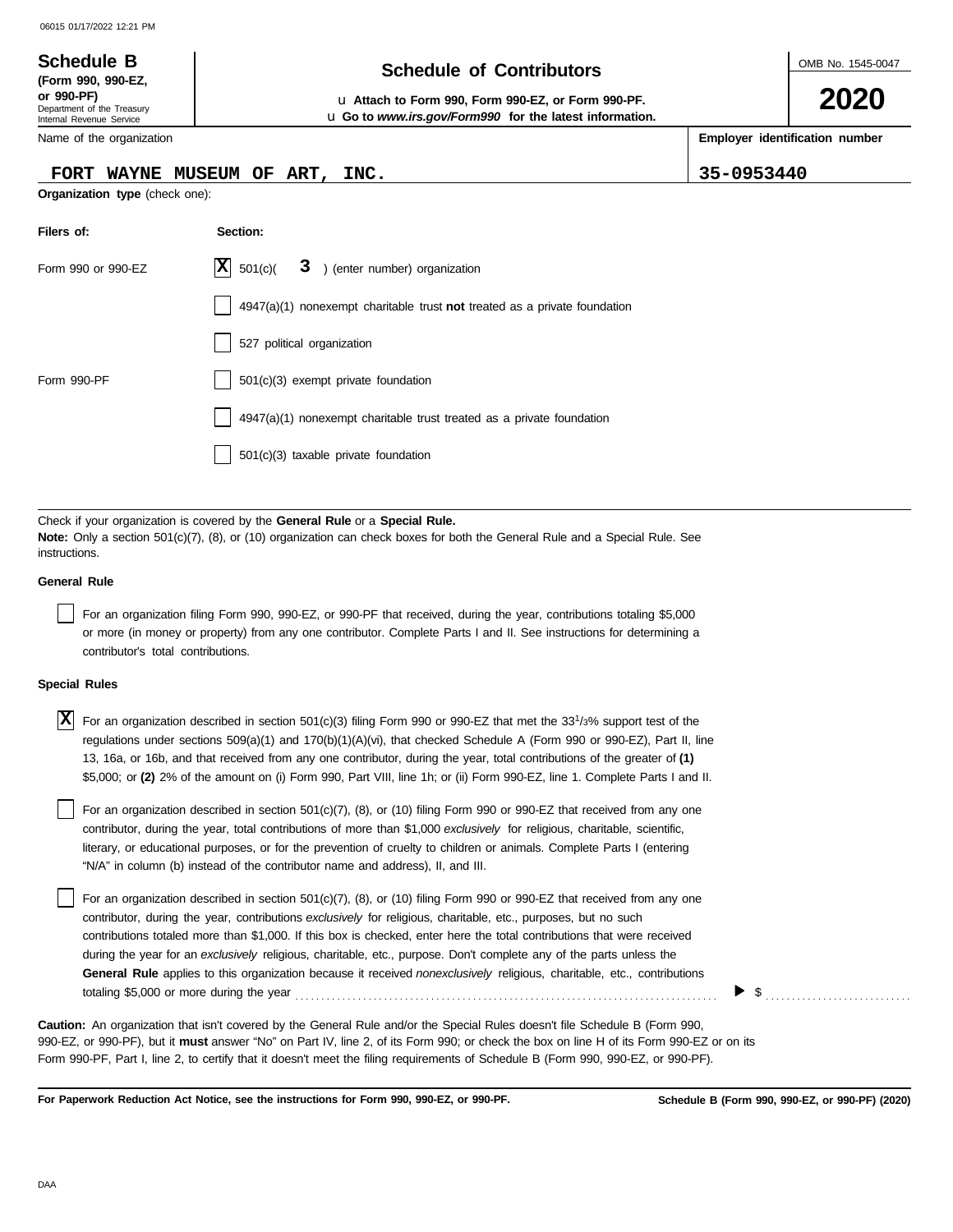Schedule B (Form 990, 990-EZ, or 990-PF) (2020) Name of organization **Employer identification number** Page **2 FORT WAYNE MUSEUM OF ART, INC. PAGE 1 OF 2 35-0953440**

**Part I Contributors** (see instructions). Use duplicate copies of Part I if additional space is needed.

| (a)                     | (b)                                                                                   | (c)                               | (d)                                                                                          |
|-------------------------|---------------------------------------------------------------------------------------|-----------------------------------|----------------------------------------------------------------------------------------------|
| No.                     | Name, address, and ZIP + 4                                                            | <b>Total contributions</b>        | Type of contribution                                                                         |
| 1                       | ARTS UNITED OF GREATER FORT WAYNE<br>300 E. MAIN STREET<br>IN 46802<br>FORT WAYNE     | 257,737<br>$\sim$                 | Person<br>Payroll<br><b>Noncash</b><br>(Complete Part II for<br>noncash contributions.)      |
| (a)<br>No.              | (b)<br>Name, address, and ZIP + 4                                                     | (c)<br><b>Total contributions</b> | (d)<br>Type of contribution                                                                  |
| $\mathbf{2}$            | EDWARD D. & IONE AUER FOUNDATION<br>127 W. BERRY STREET<br>IN 46802<br>FORT WAYNE     | 50,000<br>$\mathsf{\$}$           | Person<br>Payroll<br><b>Noncash</b><br>(Complete Part II for<br>noncash contributions.)      |
| (a)<br>No.              | (b)<br>Name, address, and ZIP + 4                                                     | (c)<br><b>Total contributions</b> | (d)<br>Type of contribution                                                                  |
| 3                       | EAST ALLEN COUNTY SCHOOLS<br>1240 STATE ROAD 930 EAST<br>IN 46774<br><b>NEW HAVEN</b> | 45,000<br>$\frac{1}{2}$           | Person<br>Payroll<br><b>Noncash</b><br>(Complete Part II for<br>noncash contributions.)      |
| (a)<br>No.              | (b)<br>Name, address, and ZIP + 4                                                     | (c)<br><b>Total contributions</b> | (d)<br>Type of contribution                                                                  |
| 4                       | ENGLISH, BONTER, MITCHELL FOUNDATION<br>110 W. BERRY STREET<br>IN 46802<br>FORT WAYNE | 100,000<br>$\sim$                 | Person<br>Payroll<br><b>Noncash</b><br>(Complete Part II for<br>noncash contributions.)      |
| (a)<br>No.              | (b)<br>Name, address, and ZIP + 4                                                     | (c)<br><b>Total contributions</b> | (d)<br>Type of contribution                                                                  |
| $\overline{5}$          | THE JUNE E. ENOCH FOUNDATION<br>116 E. BERRY STREET<br>IN 46802<br>FORT WAYNE         | 100,000<br>$\sim$                 | х<br>Person<br>Payroll<br><b>Noncash</b><br>(Complete Part II for<br>noncash contributions.) |
| (a)                     | (b)                                                                                   | (c)                               | (d)                                                                                          |
| No.<br>$6 \overline{6}$ | Name, address, and ZIP + 4                                                            | <b>Total contributions</b>        | Type of contribution                                                                         |

**Schedule B (Form 990, 990-EZ, or 990-PF) (2020)**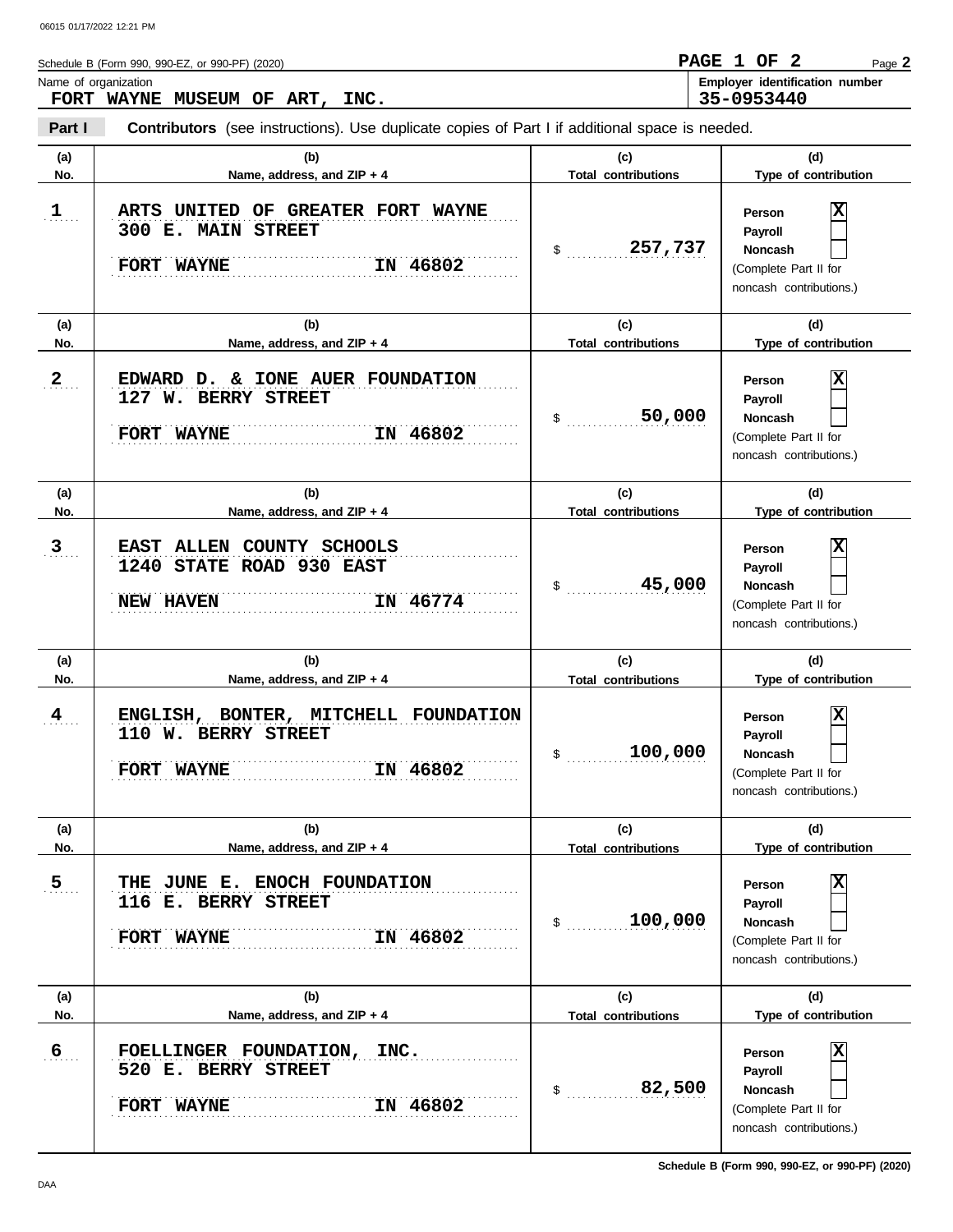| Schedule B (Form 990, 990-EZ, or 990-PF) (2020) | PAGE 2 OF 2 |  | Page 2                         |
|-------------------------------------------------|-------------|--|--------------------------------|
| Name of organization                            |             |  | Employer identification number |
| FORT WAYNE MUSEUM OF ART,<br>INC.               | 35-0953440  |  |                                |

**Part I Contributors** (see instructions). Use duplicate copies of Part I if additional space is needed.

| (a)<br>No.     | (b)<br>Name, address, and ZIP + 4                                                        | (c)<br><b>Total contributions</b> | (d)<br>Type of contribution                                                                  |
|----------------|------------------------------------------------------------------------------------------|-----------------------------------|----------------------------------------------------------------------------------------------|
| $\overline{7}$ | FORT WAYNE COMMUNITY SCHOOLS<br>1200 S. CLINTON STREET<br>IN 46802<br>FORT WAYNE         | 160,000<br>$\mathsf{\$}$          | Person<br>Payroll<br>Noncash<br>(Complete Part II for<br>noncash contributions.)             |
| (a)<br>No.     | (b)<br>Name, address, and ZIP + 4                                                        | (c)<br><b>Total contributions</b> | (d)<br>Type of contribution                                                                  |
| 8              | INDIANA ARTS COMMISSION<br>100 N. SENATE AVENUE<br>IN 46204<br>INDIANAPOLIS              | 81,029<br>$\mathsf{\$}$           | Person<br>Payroll<br><b>Noncash</b><br>(Complete Part II for<br>noncash contributions.)      |
| (a)<br>No.     | (b)<br>Name, address, and ZIP + 4                                                        | (c)<br><b>Total contributions</b> | (d)<br>Type of contribution                                                                  |
| 9              | U.S. SMALL BUSINESS ADMINISTRATION<br>409 3RD STREET SW<br>DC 20416<br><b>WASHINGTON</b> | 219,932<br>\$                     | х<br>Person<br>Payroll<br><b>Noncash</b><br>(Complete Part II for<br>noncash contributions.) |
| (a)<br>No.     | (b)<br>Name, address, and ZIP + 4                                                        | (c)<br><b>Total contributions</b> | (d)<br>Type of contribution                                                                  |
|                |                                                                                          | \$                                | Person<br>Payroll<br><b>Noncash</b><br>(Complete Part II for<br>noncash contributions.)      |
| (a)<br>No.     | (b)<br>Name, address, and ZIP + 4                                                        | (c)<br><b>Total contributions</b> | (d)<br>Type of contribution                                                                  |
| .              |                                                                                          | \$                                | Person<br>Payroll<br><b>Noncash</b>                                                          |
|                |                                                                                          |                                   | (Complete Part II for<br>noncash contributions.)                                             |
| (a)<br>No.     | (b)<br>Name, address, and ZIP + 4                                                        | (c)<br><b>Total contributions</b> | (d)<br>Type of contribution                                                                  |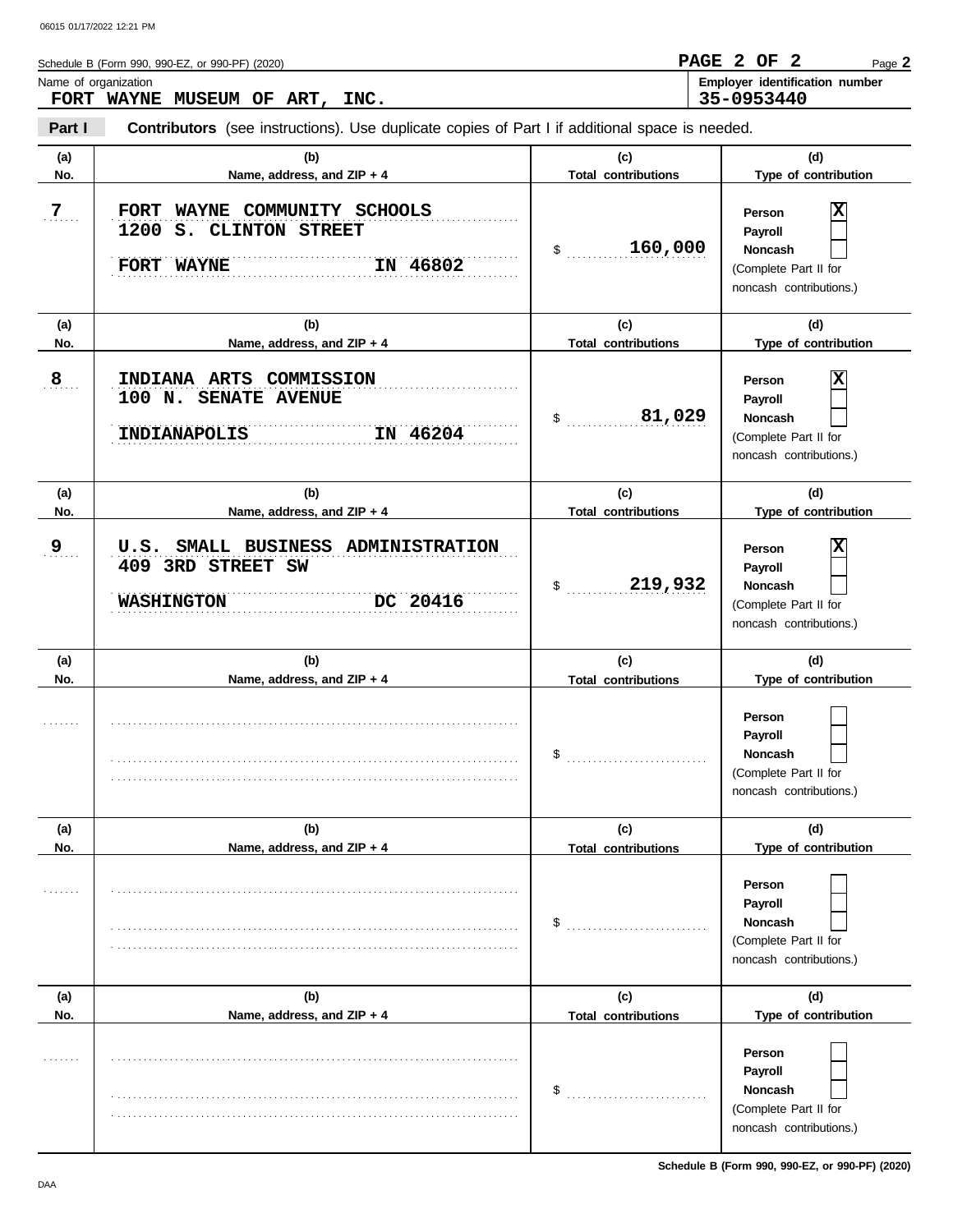Department of the Treasury Internal Revenue Service

**(Form 990)**

# **SCHEDULE D Supplemental Financial Statements**

**Part IV, line 6, 7, 8, 9, 10, 11a, 11b, 11c, 11d, 11e, 11f, 12a, or 12b.** u **Complete if the organization answered "Yes" on Form 990,**

u **Attach to Form 990.** 

u **Go to** *www.irs.gov/Form990* **for instructions and the latest information.**

**2020 Open to Public Inspection**

OMB No. 1545-0047

|              | Name of the organization                                                                                                                                                                                                     |  |                                                    |    | Employer identification number  |  |  |  |
|--------------|------------------------------------------------------------------------------------------------------------------------------------------------------------------------------------------------------------------------------|--|----------------------------------------------------|----|---------------------------------|--|--|--|
|              | WAYNE MUSEUM OF ART, INC.<br><b>FORT</b>                                                                                                                                                                                     |  |                                                    |    | 35-0953440                      |  |  |  |
|              | Organizations Maintaining Donor Advised Funds or Other Similar Funds or Accounts.<br>Part I<br>Complete if the organization answered "Yes" on Form 990, Part IV, line 6.                                                     |  |                                                    |    |                                 |  |  |  |
|              |                                                                                                                                                                                                                              |  | (a) Donor advised funds                            |    | (b) Funds and other accounts    |  |  |  |
|              |                                                                                                                                                                                                                              |  |                                                    |    |                                 |  |  |  |
| 1            | Aggregate value of contributions to (during year)                                                                                                                                                                            |  |                                                    |    |                                 |  |  |  |
| 2<br>З       |                                                                                                                                                                                                                              |  |                                                    |    |                                 |  |  |  |
| 4            |                                                                                                                                                                                                                              |  |                                                    |    |                                 |  |  |  |
| 5            | Did the organization inform all donors and donor advisors in writing that the assets held in donor advised                                                                                                                   |  |                                                    |    |                                 |  |  |  |
|              |                                                                                                                                                                                                                              |  |                                                    |    | <b>Yes</b><br>No                |  |  |  |
|              |                                                                                                                                                                                                                              |  |                                                    |    |                                 |  |  |  |
| 6            | Did the organization inform all grantees, donors, and donor advisors in writing that grant funds can be used<br>only for charitable purposes and not for the benefit of the donor or donor advisor, or for any other purpose |  |                                                    |    |                                 |  |  |  |
|              | conferring impermissible private benefit?                                                                                                                                                                                    |  |                                                    |    | <b>Yes</b><br><b>No</b>         |  |  |  |
|              | Part II<br><b>Conservation Easements.</b>                                                                                                                                                                                    |  |                                                    |    |                                 |  |  |  |
|              | Complete if the organization answered "Yes" on Form 990, Part IV, line 7.                                                                                                                                                    |  |                                                    |    |                                 |  |  |  |
| 1.           | Purpose(s) of conservation easements held by the organization (check all that apply).                                                                                                                                        |  |                                                    |    |                                 |  |  |  |
|              | Preservation of land for public use (for example, recreation or education)                                                                                                                                                   |  | Preservation of a historically important land area |    |                                 |  |  |  |
|              | Protection of natural habitat                                                                                                                                                                                                |  | Preservation of a certified historic structure     |    |                                 |  |  |  |
|              | Preservation of open space                                                                                                                                                                                                   |  |                                                    |    |                                 |  |  |  |
| 2            | Complete lines 2a through 2d if the organization held a qualified conservation contribution in the form of a conservation                                                                                                    |  |                                                    |    |                                 |  |  |  |
|              | easement on the last day of the tax year.                                                                                                                                                                                    |  |                                                    |    | Held at the End of the Tax Year |  |  |  |
| a            |                                                                                                                                                                                                                              |  |                                                    | 2a |                                 |  |  |  |
| b            |                                                                                                                                                                                                                              |  |                                                    | 2b |                                 |  |  |  |
|              | Number of conservation easements on a certified historic structure included in (a) [11] Number of conservation easements on a certified historic structure included in (a)                                                   |  |                                                    | 2c |                                 |  |  |  |
|              | Number of conservation easements included in (c) acquired after 7/25/06, and not on a                                                                                                                                        |  |                                                    |    |                                 |  |  |  |
|              | historic structure listed in the National Register                                                                                                                                                                           |  |                                                    | 2d |                                 |  |  |  |
| 3            | Number of conservation easements modified, transferred, released, extinguished, or terminated by the organization during the                                                                                                 |  |                                                    |    |                                 |  |  |  |
|              | tax year $\mathbf u$                                                                                                                                                                                                         |  |                                                    |    |                                 |  |  |  |
|              | Number of states where property subject to conservation easement is located $\mathbf u$                                                                                                                                      |  |                                                    |    |                                 |  |  |  |
| 5            | Does the organization have a written policy regarding the periodic monitoring, inspection, handling of                                                                                                                       |  |                                                    |    |                                 |  |  |  |
|              |                                                                                                                                                                                                                              |  |                                                    |    | Yes<br>No                       |  |  |  |
| 6            | Staff and volunteer hours devoted to monitoring, inspecting, handling of violations, and enforcing conservation easements during the year                                                                                    |  |                                                    |    |                                 |  |  |  |
|              | .                                                                                                                                                                                                                            |  |                                                    |    |                                 |  |  |  |
| 7            | Amount of expenses incurred in monitoring, inspecting, handling of violations, and enforcing conservation easements during the year                                                                                          |  |                                                    |    |                                 |  |  |  |
|              | u \$                                                                                                                                                                                                                         |  |                                                    |    |                                 |  |  |  |
|              | Does each conservation easement reported on line 2(d) above satisfy the requirements of section 170(h)(4)(B)(i)                                                                                                              |  |                                                    |    |                                 |  |  |  |
|              | and section $170(h)(4)(B)(ii)?$                                                                                                                                                                                              |  |                                                    |    | <b>No</b><br>Yes                |  |  |  |
| 9            | In Part XIII, describe how the organization reports conservation easements in its revenue and expense statement and                                                                                                          |  |                                                    |    |                                 |  |  |  |
|              | balance sheet, and include, if applicable, the text of the footnote to the organization's financial statements that describes the                                                                                            |  |                                                    |    |                                 |  |  |  |
|              | organization's accounting for conservation easements.                                                                                                                                                                        |  |                                                    |    |                                 |  |  |  |
|              | Organizations Maintaining Collections of Art, Historical Treasures, or Other Similar Assets.<br>Part III                                                                                                                     |  |                                                    |    |                                 |  |  |  |
|              | Complete if the organization answered "Yes" on Form 990, Part IV, line 8.                                                                                                                                                    |  |                                                    |    |                                 |  |  |  |
|              | 1a If the organization elected, as permitted under FASB ASC 958, not to report in its revenue statement and balance sheet works                                                                                              |  |                                                    |    |                                 |  |  |  |
|              | of art, historical treasures, or other similar assets held for public exhibition, education, or research in furtherance of public                                                                                            |  |                                                    |    |                                 |  |  |  |
|              | service, provide in Part XIII the text of the footnote to its financial statements that describes these items.                                                                                                               |  |                                                    |    |                                 |  |  |  |
| b            | If the organization elected, as permitted under FASB ASC 958, to report in its revenue statement and balance sheet works of                                                                                                  |  |                                                    |    |                                 |  |  |  |
|              | art, historical treasures, or other similar assets held for public exhibition, education, or research in furtherance of public service,                                                                                      |  |                                                    |    |                                 |  |  |  |
|              | provide the following amounts relating to these items:                                                                                                                                                                       |  |                                                    |    |                                 |  |  |  |
|              |                                                                                                                                                                                                                              |  |                                                    |    | u \$                            |  |  |  |
|              | (ii) Assets included in Form 990, Part X                                                                                                                                                                                     |  |                                                    |    |                                 |  |  |  |
| $\mathbf{2}$ | If the organization received or held works of art, historical treasures, or other similar assets for financial gain, provide the                                                                                             |  |                                                    |    |                                 |  |  |  |
|              | following amounts required to be reported under FASB ASC 958 relating to these items:                                                                                                                                        |  |                                                    |    |                                 |  |  |  |
| а            |                                                                                                                                                                                                                              |  |                                                    |    |                                 |  |  |  |
|              |                                                                                                                                                                                                                              |  |                                                    |    | u <sub>s</sub>                  |  |  |  |

DAA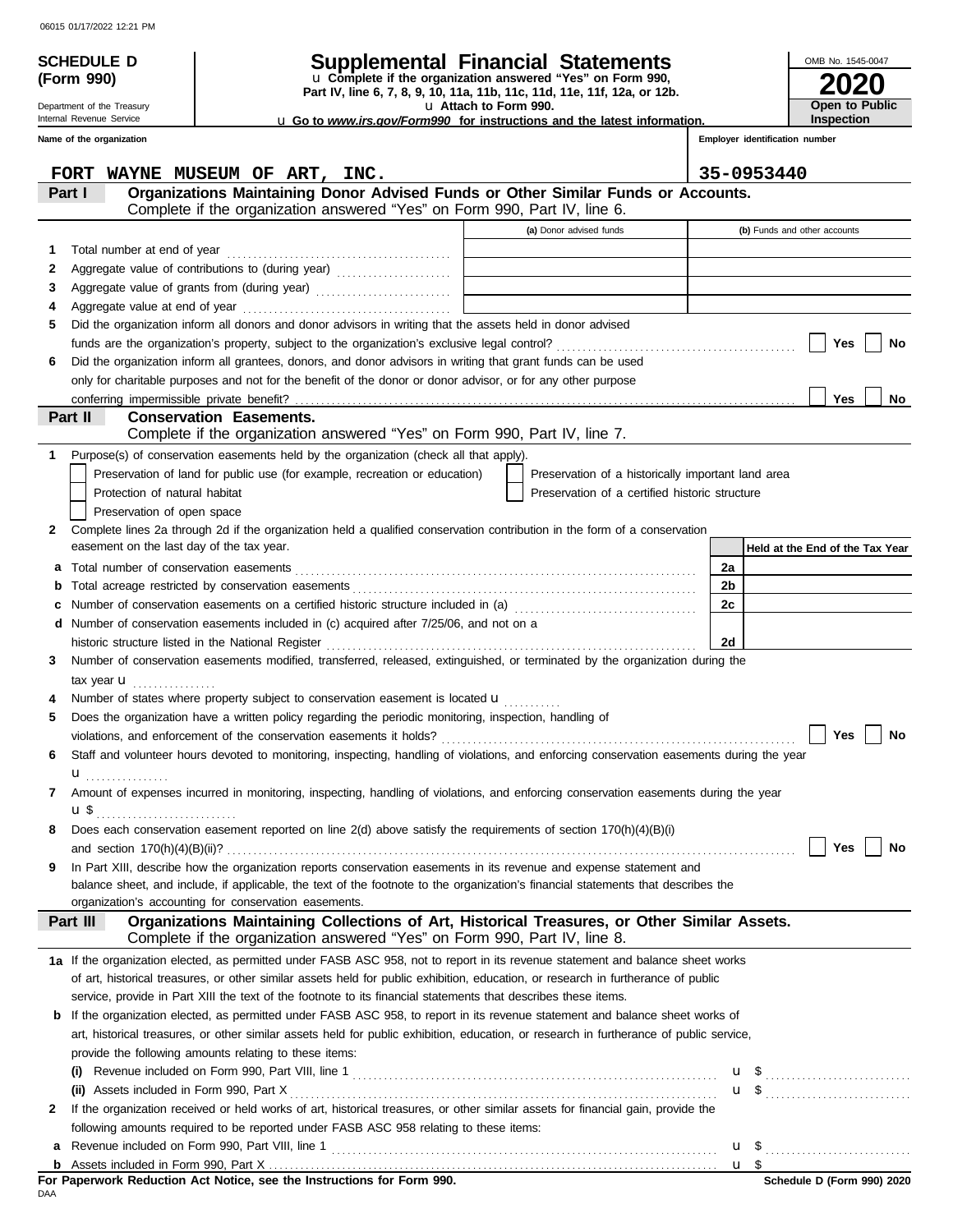|    | Schedule D (Form 990) 2020                                                                                                                                                                                                           | FORT WAYNE MUSEUM OF ART, INC. |                                                             |                         | 35-0953440         |                 |                      |           |                | Page 2              |
|----|--------------------------------------------------------------------------------------------------------------------------------------------------------------------------------------------------------------------------------------|--------------------------------|-------------------------------------------------------------|-------------------------|--------------------|-----------------|----------------------|-----------|----------------|---------------------|
|    | Organizations Maintaining Collections of Art, Historical Treasures, or Other Similar Assets (continued)<br>Part III                                                                                                                  |                                |                                                             |                         |                    |                 |                      |           |                |                     |
|    | 3 Using the organization's acquisition, accession, and other records, check any of the following that make significant use of its<br>collection items (check all that apply):                                                        |                                |                                                             |                         |                    |                 |                      |           |                |                     |
| a  | x <br>Public exhibition                                                                                                                                                                                                              |                                | $d \mathbf{X}$ Loan or exchange program                     |                         |                    |                 |                      |           |                |                     |
| b  | x <br>Scholarly research                                                                                                                                                                                                             |                                | $\mathbf{e}$ $\overline{\mathbf{X}}$ Other <b>EDUCATION</b> |                         |                    |                 |                      |           |                |                     |
| c  | $ \mathbf{X} $ Preservation for future generations                                                                                                                                                                                   |                                |                                                             |                         |                    |                 |                      |           |                |                     |
|    | Provide a description of the organization's collections and explain how they further the organization's exempt purpose in Part                                                                                                       |                                |                                                             |                         |                    |                 |                      |           |                |                     |
|    | XIII.                                                                                                                                                                                                                                |                                |                                                             |                         |                    |                 |                      |           |                |                     |
| 5. | During the year, did the organization solicit or receive donations of art, historical treasures, or other similar                                                                                                                    |                                |                                                             |                         |                    |                 |                      |           |                |                     |
|    |                                                                                                                                                                                                                                      |                                |                                                             |                         |                    |                 |                      |           |                | Yes $X$ No          |
|    | <b>Part IV</b><br><b>Escrow and Custodial Arrangements.</b>                                                                                                                                                                          |                                |                                                             |                         |                    |                 |                      |           |                |                     |
|    | Complete if the organization answered "Yes" on Form 990, Part IV, line 9, or reported an amount on Form                                                                                                                              |                                |                                                             |                         |                    |                 |                      |           |                |                     |
|    | 990, Part X, line 21.                                                                                                                                                                                                                |                                |                                                             |                         |                    |                 |                      |           |                |                     |
|    | 1a Is the organization an agent, trustee, custodian or other intermediary for contributions or other assets not                                                                                                                      |                                |                                                             |                         |                    |                 |                      |           |                |                     |
|    |                                                                                                                                                                                                                                      |                                |                                                             |                         |                    |                 |                      |           | Yes            | No                  |
|    | <b>b</b> If "Yes," explain the arrangement in Part XIII and complete the following table:                                                                                                                                            |                                |                                                             |                         |                    |                 |                      |           |                |                     |
|    |                                                                                                                                                                                                                                      |                                |                                                             |                         |                    |                 |                      |           | Amount         |                     |
|    | c Beginning balance <b>contract the contract of the contract of the contract of the contract of the contract of the contract of the contract of the contract of the contract of the contract of the contract of the contract of </b> |                                |                                                             |                         |                    |                 | 1 <sub>c</sub>       |           |                |                     |
|    |                                                                                                                                                                                                                                      |                                |                                                             |                         |                    |                 | 1d                   |           |                |                     |
|    |                                                                                                                                                                                                                                      |                                |                                                             |                         |                    |                 | 1е                   |           |                |                     |
| f  | Ending balance <b>constructs</b> and constructs and constructs and constructs and constructs and constructs and constructs and constructs and constructs and constructs and constructs and constructs and constructs and constructs  |                                |                                                             |                         |                    |                 | 1f                   |           |                |                     |
|    |                                                                                                                                                                                                                                      |                                |                                                             |                         |                    |                 |                      |           | <b>Yes</b>     | No                  |
|    |                                                                                                                                                                                                                                      |                                |                                                             |                         |                    |                 |                      |           |                |                     |
|    | <b>Endowment Funds.</b><br><b>Part V</b>                                                                                                                                                                                             |                                |                                                             |                         |                    |                 |                      |           |                |                     |
|    | Complete if the organization answered "Yes" on Form 990, Part IV, line 10.                                                                                                                                                           |                                |                                                             |                         |                    |                 |                      |           |                |                     |
|    |                                                                                                                                                                                                                                      | (a) Current year               | (b) Prior year                                              |                         | (c) Two years back |                 | (d) Three years back |           |                | (e) Four years back |
|    | 1a Beginning of year balance                                                                                                                                                                                                         | 6,115,231                      | 6, 265, 362                                                 |                         | 6,251,711          |                 |                      | 6,014,685 |                | 5,611,722           |
|    | <b>b</b> Contributions <b>contributions</b>                                                                                                                                                                                          | 9,000                          |                                                             |                         |                    |                 |                      |           |                |                     |
|    | c Net investment earnings, gains, and                                                                                                                                                                                                | 1,551,146                      |                                                             | 162,704                 | 307,175            |                 |                      | 525,789   |                | 697,119             |
|    | d Grants or scholarships                                                                                                                                                                                                             |                                |                                                             |                         |                    |                 |                      |           |                |                     |
|    | e Other expenditures for facilities and                                                                                                                                                                                              |                                |                                                             |                         |                    |                 |                      |           |                |                     |
|    |                                                                                                                                                                                                                                      | 308, 143                       |                                                             | 312,835                 | 293,524            |                 |                      | 288,763   |                | 294,156             |
|    | f Administrative expenses                                                                                                                                                                                                            |                                |                                                             |                         |                    |                 |                      |           |                |                     |
| g  | End of year balance                                                                                                                                                                                                                  | 7,367,234                      | 6, 115, 231                                                 |                         | 6, 265, 362        |                 |                      | 6,251,711 |                | 6,014,685           |
|    | 2 Provide the estimated percentage of the current year end balance (line 1g, column (a)) held as:                                                                                                                                    |                                |                                                             |                         |                    |                 |                      |           |                |                     |
|    | a Board designated or quasi-endowment u                                                                                                                                                                                              | 53.49%                         |                                                             |                         |                    |                 |                      |           |                |                     |
|    | <b>b</b> Permanent endowment $\mathbf{u} = 45.82$ %                                                                                                                                                                                  |                                |                                                             |                         |                    |                 |                      |           |                |                     |
|    | c Term endowment <b>u</b><br>0.69%                                                                                                                                                                                                   |                                |                                                             |                         |                    |                 |                      |           |                |                     |
|    | The percentages on lines 2a, 2b, and 2c should equal 100%.                                                                                                                                                                           |                                |                                                             |                         |                    |                 |                      |           |                |                     |
|    | 3a Are there endowment funds not in the possession of the organization that are held and administered for the                                                                                                                        |                                |                                                             |                         |                    |                 |                      |           |                |                     |
|    | organization by:                                                                                                                                                                                                                     |                                |                                                             |                         |                    |                 |                      |           |                | Yes<br>No           |
|    |                                                                                                                                                                                                                                      |                                |                                                             |                         |                    |                 |                      |           | 3a(i)          | x                   |
|    | (ii) Related organizations <b>contracts</b> and contracts are contracted as a contract of the contract of the contract or contract of the contract of the contract of the contract of the contract of the contract of the contract   |                                |                                                             |                         |                    |                 |                      |           | 3a(ii)         | $\mathbf x$         |
|    |                                                                                                                                                                                                                                      |                                |                                                             |                         |                    |                 |                      |           | 3 <sub>b</sub> |                     |
|    | Describe in Part XIII the intended uses of the organization's endowment funds.                                                                                                                                                       |                                |                                                             |                         |                    |                 |                      |           |                |                     |
|    | Land, Buildings, and Equipment.<br><b>Part VI</b>                                                                                                                                                                                    |                                |                                                             |                         |                    |                 |                      |           |                |                     |
|    | Complete if the organization answered "Yes" on Form 990, Part IV, line 11a. See Form 990, Part X, line 10.                                                                                                                           |                                |                                                             |                         |                    |                 |                      |           |                |                     |
|    | Description of property                                                                                                                                                                                                              | (a) Cost or other basis        |                                                             | (b) Cost or other basis |                    | (c) Accumulated |                      |           | (d) Book value |                     |
|    |                                                                                                                                                                                                                                      | (investment)                   |                                                             | (other)                 |                    | depreciation    |                      |           |                |                     |
|    |                                                                                                                                                                                                                                      |                                |                                                             |                         |                    |                 |                      |           |                |                     |
|    |                                                                                                                                                                                                                                      |                                |                                                             | 8,316,488               |                    | 3,745,582       |                      |           |                | 4,570,906           |
|    | c Leasehold improvements                                                                                                                                                                                                             |                                |                                                             |                         |                    |                 |                      |           |                |                     |
|    |                                                                                                                                                                                                                                      |                                |                                                             | 1,057,095               |                    | 977,409         |                      |           |                | 79,686              |
|    |                                                                                                                                                                                                                                      |                                |                                                             |                         | 22,787             |                 | 17,500               |           |                | 5,287               |
|    | Total. Add lines 1a through 1e. (Column (d) must equal Form 990, Part X, column (B), line 10c.)                                                                                                                                      |                                |                                                             |                         |                    |                 | u                    |           |                | 4,655,879           |

**Schedule D (Form 990) 2020**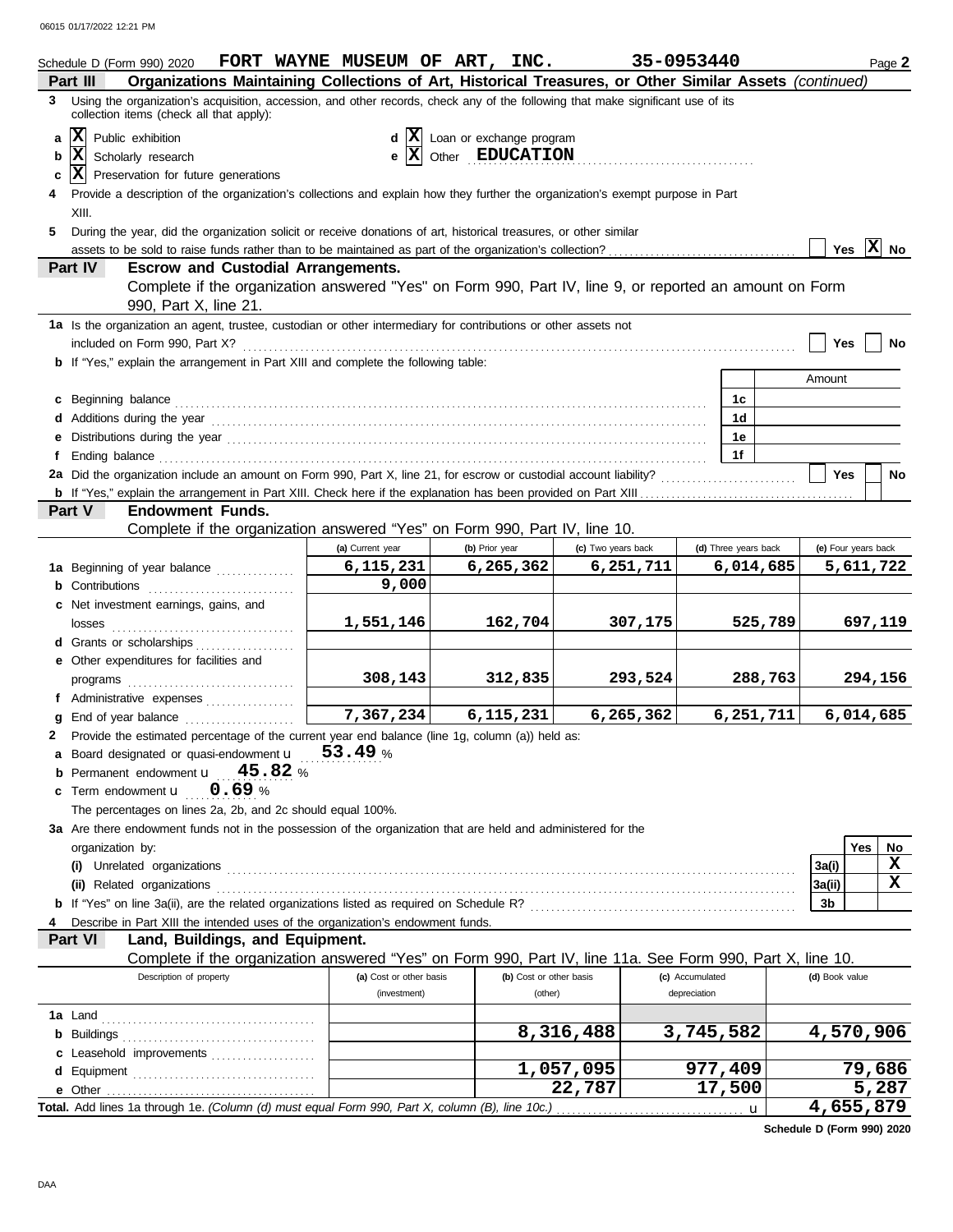| Schedule D (Form 990) 2020 |                                                                                               |                                         | FORT WAYNE MUSEUM OF ART, |   | INC.           | 35-0953440                                                                                                                                           | Page 3                           |
|----------------------------|-----------------------------------------------------------------------------------------------|-----------------------------------------|---------------------------|---|----------------|------------------------------------------------------------------------------------------------------------------------------------------------------|----------------------------------|
| Part VII                   | <b>Investments - Other Securities.</b>                                                        |                                         |                           |   |                |                                                                                                                                                      |                                  |
|                            |                                                                                               |                                         |                           |   |                | Complete if the organization answered "Yes" on Form 990, Part IV, line 11b. See Form 990, Part X, line 12.                                           |                                  |
|                            |                                                                                               | (a) Description of security or category |                           |   | (b) Book value |                                                                                                                                                      | (c) Method of valuation:         |
|                            |                                                                                               | (including name of security)            |                           |   |                |                                                                                                                                                      | Cost or end-of-year market value |
| (1) Financial derivatives  |                                                                                               |                                         |                           |   |                |                                                                                                                                                      |                                  |
|                            |                                                                                               |                                         |                           |   |                |                                                                                                                                                      |                                  |
| $(3)$ Other                |                                                                                               |                                         |                           |   |                |                                                                                                                                                      |                                  |
| (A)                        |                                                                                               |                                         |                           |   |                |                                                                                                                                                      |                                  |
| (B)                        |                                                                                               |                                         |                           |   |                |                                                                                                                                                      |                                  |
| (C)                        |                                                                                               |                                         |                           |   |                |                                                                                                                                                      |                                  |
| (D)                        |                                                                                               |                                         |                           |   |                |                                                                                                                                                      |                                  |
|                            |                                                                                               |                                         |                           |   |                |                                                                                                                                                      |                                  |
| (F)                        |                                                                                               |                                         |                           |   |                |                                                                                                                                                      |                                  |
| (G)                        |                                                                                               |                                         |                           |   |                |                                                                                                                                                      |                                  |
| (H)                        |                                                                                               |                                         |                           |   |                |                                                                                                                                                      |                                  |
|                            | Total. (Column (b) must equal Form 990, Part X, col. (B) line 12.)                            |                                         |                           | u |                |                                                                                                                                                      |                                  |
| Part VIII                  | Investments - Program Related.                                                                |                                         |                           |   |                |                                                                                                                                                      |                                  |
|                            |                                                                                               |                                         |                           |   |                | Complete if the organization answered "Yes" on Form 990, Part IV, line 11c. See Form 990, Part X, line 13.                                           |                                  |
|                            |                                                                                               | (a) Description of investment           |                           |   | (b) Book value |                                                                                                                                                      | (c) Method of valuation:         |
|                            |                                                                                               |                                         |                           |   |                |                                                                                                                                                      | Cost or end-of-year market value |
| (1)                        |                                                                                               |                                         |                           |   |                |                                                                                                                                                      |                                  |
| (2)                        |                                                                                               |                                         |                           |   |                |                                                                                                                                                      |                                  |
| (3)                        |                                                                                               |                                         |                           |   |                |                                                                                                                                                      |                                  |
| (4)                        |                                                                                               |                                         |                           |   |                |                                                                                                                                                      |                                  |
| (5)                        |                                                                                               |                                         |                           |   |                |                                                                                                                                                      |                                  |
| (6)                        |                                                                                               |                                         |                           |   |                |                                                                                                                                                      |                                  |
| (7)                        |                                                                                               |                                         |                           |   |                |                                                                                                                                                      |                                  |
| (8)                        |                                                                                               |                                         |                           |   |                |                                                                                                                                                      |                                  |
| (9)                        |                                                                                               |                                         |                           |   |                |                                                                                                                                                      |                                  |
|                            | Total. (Column (b) must equal Form 990, Part X, col. (B) line 13.) $\ldots \ldots \mathbf{u}$ |                                         |                           |   |                |                                                                                                                                                      |                                  |
| Part IX                    | Other Assets.                                                                                 |                                         |                           |   |                |                                                                                                                                                      |                                  |
|                            |                                                                                               |                                         |                           |   |                | Complete if the organization answered "Yes" on Form 990, Part IV, line 11d. See Form 990, Part X, line 15.                                           |                                  |
|                            |                                                                                               |                                         | (a) Description           |   |                |                                                                                                                                                      | (b) Book value                   |
| (1)                        |                                                                                               |                                         |                           |   |                |                                                                                                                                                      |                                  |
| (2)                        |                                                                                               |                                         |                           |   |                |                                                                                                                                                      |                                  |
| (3)                        |                                                                                               |                                         |                           |   |                |                                                                                                                                                      |                                  |
| (4)                        |                                                                                               |                                         |                           |   |                |                                                                                                                                                      |                                  |
| (5)                        |                                                                                               |                                         |                           |   |                |                                                                                                                                                      |                                  |
| (6)                        |                                                                                               |                                         |                           |   |                |                                                                                                                                                      |                                  |
| (7)                        |                                                                                               |                                         |                           |   |                |                                                                                                                                                      |                                  |
| (8)                        |                                                                                               |                                         |                           |   |                |                                                                                                                                                      |                                  |
| (9)                        |                                                                                               |                                         |                           |   |                |                                                                                                                                                      |                                  |
| Part X                     | Total. (Column (b) must equal Form 990, Part X, col. (B) line 15.)<br>Other Liabilities.      |                                         |                           |   |                |                                                                                                                                                      | u                                |
|                            |                                                                                               |                                         |                           |   |                | Complete if the organization answered "Yes" on Form 990, Part IV, line 11e or 11f. See Form 990, Part X,                                             |                                  |
|                            | line $25$ .                                                                                   |                                         |                           |   |                |                                                                                                                                                      |                                  |
| 1.                         |                                                                                               | (a) Description of liability            |                           |   |                |                                                                                                                                                      | (b) Book value                   |
| (1)                        | Federal income taxes                                                                          |                                         |                           |   |                |                                                                                                                                                      |                                  |
| (2)                        | <b>REFUNDABLE</b>                                                                             | <b>ADVANCE</b>                          |                           |   |                |                                                                                                                                                      | 217,475                          |
| (3)                        |                                                                                               |                                         |                           |   |                |                                                                                                                                                      |                                  |
| (4)                        |                                                                                               |                                         |                           |   |                |                                                                                                                                                      |                                  |
| (5)                        |                                                                                               |                                         |                           |   |                |                                                                                                                                                      |                                  |
| (6)                        |                                                                                               |                                         |                           |   |                |                                                                                                                                                      |                                  |
| (7)                        |                                                                                               |                                         |                           |   |                |                                                                                                                                                      |                                  |
| (8)                        |                                                                                               |                                         |                           |   |                |                                                                                                                                                      |                                  |
| (9)                        |                                                                                               |                                         |                           |   |                |                                                                                                                                                      |                                  |
|                            | Total. (Column (b) must equal Form 990, Part X, col. (B) line 25.)                            |                                         |                           |   |                |                                                                                                                                                      | 217,475<br>u                     |
|                            |                                                                                               |                                         |                           |   |                | 2. Liability for uncertain tax positions. In Part XIII, provide the text of the footnote to the organization's financial statements that reports the |                                  |

organization's liability for uncertain tax positions under FASB ASC 740. Check here if the text of the footnote has been provided in Part XIII

**X**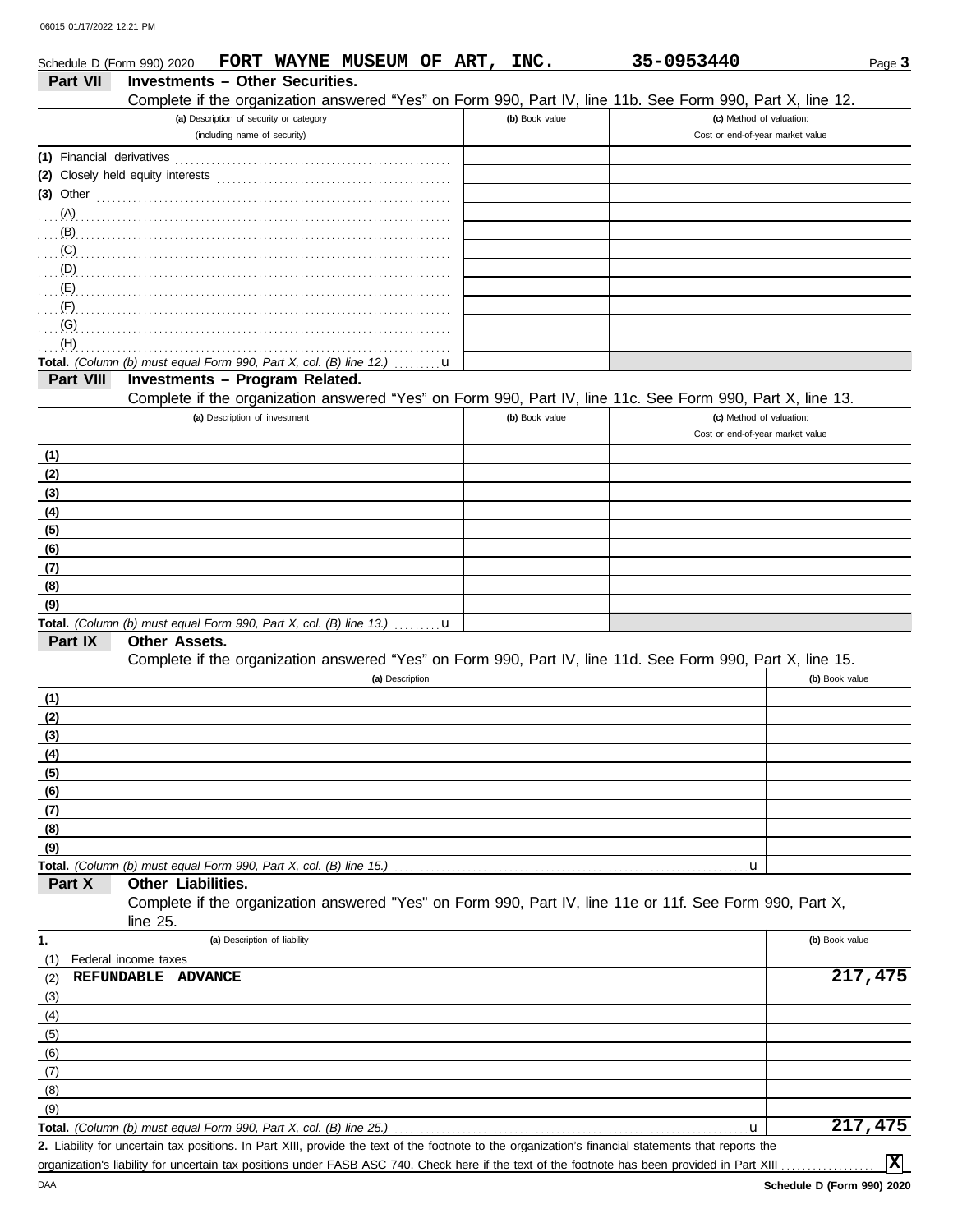|   | Schedule D (Form 990) 2020 <b>FORT WAYNE MUSEUM OF ART, INC.</b><br>Reconciliation of Revenue per Audited Financial Statements With Revenue per Return.<br>Part XI                                                                   |                | 35-0953440 |             | Page 4    |
|---|--------------------------------------------------------------------------------------------------------------------------------------------------------------------------------------------------------------------------------------|----------------|------------|-------------|-----------|
|   | Complete if the organization answered "Yes" on Form 990, Part IV, line 12a.                                                                                                                                                          |                |            |             |           |
| 1 |                                                                                                                                                                                                                                      |                |            | 1.          | 3,748,697 |
| 2 | Amounts included on line 1 but not on Form 990, Part VIII, line 12:                                                                                                                                                                  |                |            |             |           |
| a |                                                                                                                                                                                                                                      | 2a             | 943,232    |             |           |
| b |                                                                                                                                                                                                                                      | 2 <sub>b</sub> | 25,692     |             |           |
|   |                                                                                                                                                                                                                                      | 2c             |            |             |           |
| c |                                                                                                                                                                                                                                      | 2d             | 12,895     |             |           |
| d |                                                                                                                                                                                                                                      |                |            |             | 981,819   |
| е | Add lines 2a through 2d <b>contained a contained a contained a contained a contained a contained a contained a contained a contained a contained a contained a contained a contained a contained a contained a contained a conta</b> |                |            | 2e          | 2,766,878 |
| 3 |                                                                                                                                                                                                                                      |                |            | 3           |           |
| 4 | Amounts included on Form 990, Part VIII, line 12, but not on line 1:                                                                                                                                                                 |                |            |             |           |
|   |                                                                                                                                                                                                                                      | 4a             | 71,721     |             |           |
| b |                                                                                                                                                                                                                                      | 4b             |            |             |           |
| c | Add lines 4a and 4b                                                                                                                                                                                                                  |                |            | 4c          | 71,721    |
| 5 |                                                                                                                                                                                                                                      |                |            | 5           | 2,838,599 |
|   | Reconciliation of Expenses per Audited Financial Statements With Expenses per Return.<br>Part XII<br>Complete if the organization answered "Yes" on Form 990, Part IV, line 12a.                                                     |                |            |             |           |
| 1 | Total expenses and losses per audited financial statements                                                                                                                                                                           |                |            | $\mathbf 1$ | 2,568,789 |
| 2 | Amounts included on line 1 but not on Form 990, Part IX, line 25:                                                                                                                                                                    |                |            |             |           |
| a |                                                                                                                                                                                                                                      | 2a             | 25,692     |             |           |
|   |                                                                                                                                                                                                                                      | 2 <sub>b</sub> |            |             |           |
|   |                                                                                                                                                                                                                                      | 2 <sub>c</sub> |            |             |           |
|   |                                                                                                                                                                                                                                      | 2d             | 12,895     |             |           |
| d |                                                                                                                                                                                                                                      |                |            |             | 38,587    |
| е | Add lines 2a through 2d <b>contained a contained a contained a contained a contained a contained a contained a contained a contained a contained a contained a contained a contained a contained a contained a contained a conta</b> |                |            | 2e<br>3     | 2,530,202 |
| 3 |                                                                                                                                                                                                                                      |                |            |             |           |
| 4 | Amounts included on Form 990, Part IX, line 25, but not on line 1:                                                                                                                                                                   |                |            |             |           |
|   |                                                                                                                                                                                                                                      | 4a             | 71,721     |             |           |
|   |                                                                                                                                                                                                                                      | 4b             |            |             |           |
|   | c Add lines 4a and 4b                                                                                                                                                                                                                |                |            | 4c          | 71,721    |
| 5 |                                                                                                                                                                                                                                      |                |            | 5           | 2,601,923 |
|   | Part XIII Supplemental Information.                                                                                                                                                                                                  |                |            |             |           |
|   | Provide the descriptions required for Part II, lines 3, 5, and 9; Part III, lines 1a and 4; Part IV, lines 1b and 2b; Part V, line 4; Part X, line                                                                                   |                |            |             |           |
|   | 2; Part XI, lines 2d and 4b; and Part XII, lines 2d and 4b. Also complete this part to provide any additional information.                                                                                                           |                |            |             |           |
|   | PART III, LINE 1A - TERMS FOR NOT REPORTING ASSETS PER SFAS 116                                                                                                                                                                      |                |            |             |           |
|   |                                                                                                                                                                                                                                      |                |            |             |           |
|   | THE MUSEUM MAINTAINS AN EXTENSIVE COLLECTION OF ART. THE COLLECTIONS, WHICH                                                                                                                                                          |                |            |             |           |
|   |                                                                                                                                                                                                                                      |                |            |             |           |
|   | WERE ACQUIRED VIA PURCHASES AND CONTRIBUTIONS, ARE NOT RECOGNIZED AS ASSETS                                                                                                                                                          |                |            |             |           |
|   |                                                                                                                                                                                                                                      |                |            |             |           |
|   | ON THE STATEMENTS OF FINANCIAL POSITION. EXPENDITURES FOR THE ACQUISITION                                                                                                                                                            |                |            |             |           |
|   |                                                                                                                                                                                                                                      |                |            |             |           |
|   | OF ART OBJECTS ARE RECORDED AS COLLECTION ITEMS PURCHASED IN THE STATEMENTS                                                                                                                                                          |                |            |             |           |
|   |                                                                                                                                                                                                                                      |                |            |             |           |
|   | OF ACTIVITIES AND CHANGES IN NET ASSETS IN THE YEAR THE OBJECTS ARE                                                                                                                                                                  |                |            |             |           |
|   |                                                                                                                                                                                                                                      |                |            |             |           |
|   | PURCHASED. THE MUSEUM PROVIDES A CLEAN, SAFE, AND STABLE STORAGE                                                                                                                                                                     |                |            |             |           |
|   |                                                                                                                                                                                                                                      |                |            |             |           |
|   | ENVIRONMENT FOR ITS PERMANENT COLLECTIONS. THERE WERE NO DEACCESSIONS IN                                                                                                                                                             |                |            |             |           |
|   |                                                                                                                                                                                                                                      |                |            |             |           |
|   | THE YEARS ENDED JUNE 30, 2021 AND 2020.                                                                                                                                                                                              |                |            |             |           |
|   |                                                                                                                                                                                                                                      |                |            |             |           |
|   |                                                                                                                                                                                                                                      |                |            |             |           |
|   |                                                                                                                                                                                                                                      |                |            |             |           |
|   | PART III, LINE 4 - COLLECTIONS AND RELATION TO EXEMPT PURPOSE                                                                                                                                                                        |                |            |             |           |
|   | THE COLLECTIONS CONSIST OF ART OBJECTS IN FURTHERANCE OF THE MUSEUM'S                                                                                                                                                                |                |            |             |           |
|   |                                                                                                                                                                                                                                      |                |            |             |           |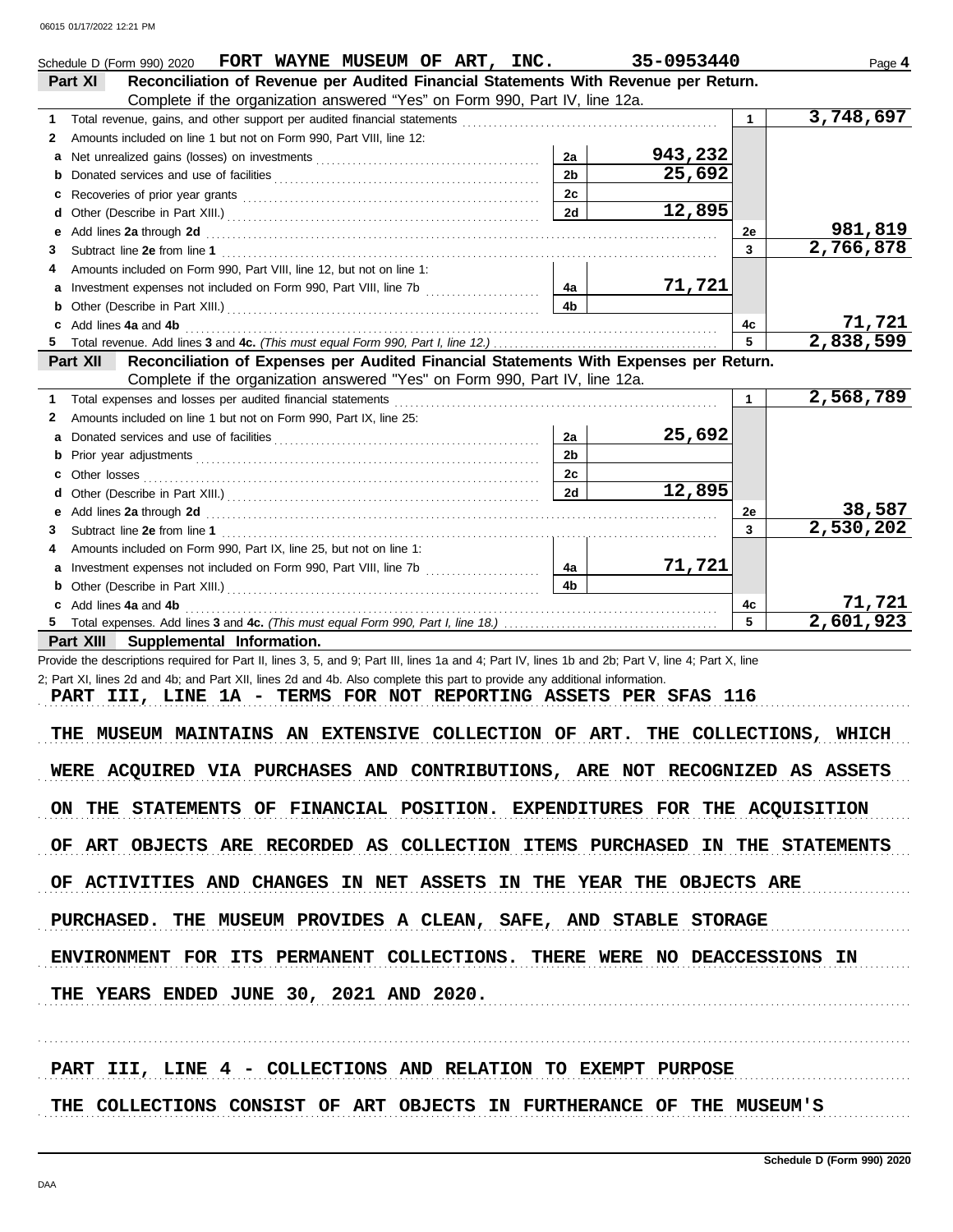| 35-0953440<br>FORT WAYNE MUSEUM OF ART,<br>INC.<br>Schedule D (Form 990) 2020<br>Part XIII<br>Supplemental Information (continued) | Page 5 |
|------------------------------------------------------------------------------------------------------------------------------------|--------|
| MISSION TO COLLECT, PRESERVE AND PRESENT AMERICAN AND RELATED ART TO ENGAGE                                                        |        |
| AND EDUCATE BROAD AND DIVERSE AUDIENCES THROUGHOUT THE REGION TO ADD VALUE                                                         |        |
| TO THEIR LIVES.                                                                                                                    |        |
| PART V, LINE 4 - INTENDED USES FOR ENDOWMENT FUNDS                                                                                 |        |
| THE ENDOWMENT FUNDS WILL BE USED FOR OPERATING PURPOSES AND TO SERVE THE                                                           |        |
| ORGANIZATION'S NEEDS OVER THE LONG-TERM.                                                                                           |        |
| PART X - FIN 48 FOOTNOTE                                                                                                           |        |
| THE MUSEUM IS EXEMPT FROM INCOME TAXES UNDER SECTION 501(C) (3) OF THE                                                             |        |
| UNITED STATES INTERNAL REVENUE CODE AND QUALIFIES FOR THE CHARITABLE                                                               |        |
| CONTRIBUTION DEDUCTION.<br>THE MUSEUM HAS BEEN CLASSIFIED AS AN ORGANIZATION                                                       |        |
| THAT IS NOT A PRIVATE FOUNDATION UNDER SECTION 509(A) OF THE INTERNAL                                                              |        |
| REVENUE CODE. THE MUSEUM IS ALSO EXEMPT FROM STATE INCOME TAXES.                                                                   |        |
| THE MUSEUM IS SUBJECT TO FEDERAL INCOME TAX ON ANY UNRELATED<br>HOWEVER,                                                           |        |
| <b>TAXABLE</b><br>INCOME. ACCOUNTING PRINCIPLES GENERALLY ACCEPTED IN<br><b>BUSINESS</b>                                           | THE    |
| UNITED STATES OF AMERICA REQUIRE MANAGEMENT TO EVALUATE TAX POSITIONS TAKEN                                                        |        |
| BY THE MUSEUM AND RECOGNIZE A TAX LIABILITY (OR ASSET) IF THE MUSEUM HAS                                                           |        |
| TAKEN AN UNCERTAIN POSITION THAT MORE LIKELY THAN NOT WOULD NOT BE                                                                 |        |
| SUSTAINED UPON EXAMINATION BY THE TAXING AUTHORITIES. MANAGEMENT BELIEVES                                                          |        |
| THAT IT HAS APPROPRIATE SUPPORT FOR ANY TAX POSITIONS IT HAS TAKEN OR                                                              |        |
| EXPECTS TO TAKE AND AS SUCH, DOES NOT HAVE ANY UNCERTAIN TAX POSITIONS THAT                                                        |        |
| SHOULD BE RECOGNIZED, MEASURED, OR DISCLOSED IN THE FINANCIAL STATEMENTS.                                                          |        |
| MANAGEMENT BELIEVES THE MUSEUM IS NO LONGER SUBJECT TO EXAMINATION BY                                                              |        |
| TAXING AUTHORITIES FOR YEARS BEFORE JUNE 30, 2018.                                                                                 |        |
|                                                                                                                                    |        |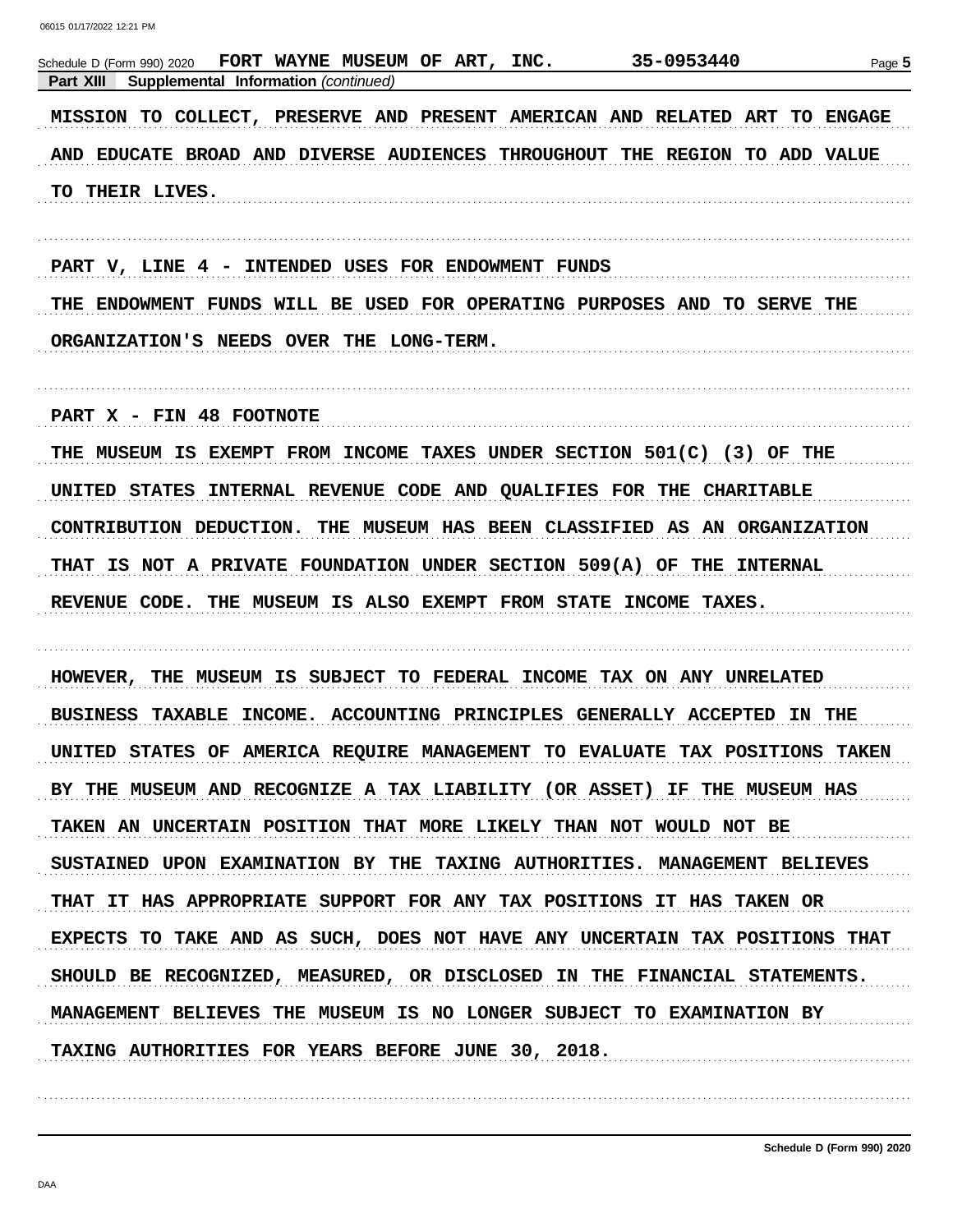| FORT WAYNE MUSEUM OF ART, INC.<br>Schedule D (Form 990) 2020<br>Part XIII<br>Supplemental Information (continued) | 35-0953440 | Page 5       |
|-------------------------------------------------------------------------------------------------------------------|------------|--------------|
| PART XI, LINE 2D - REVENUE AMOUNTS INCLUDED IN FINANCIALS - OTHER                                                 |            |              |
| GALA DIRECT EXPENSES                                                                                              | \$         | 12,895       |
| PART XII, LINE 2D - EXPENSE AMOUNTS INCLUDED IN FINANCIALS - OTHER                                                |            |              |
| GALA DIRECT EXPENSES                                                                                              | \$         | 12,895       |
|                                                                                                                   |            |              |
|                                                                                                                   |            |              |
|                                                                                                                   |            |              |
|                                                                                                                   |            |              |
|                                                                                                                   |            |              |
|                                                                                                                   |            |              |
|                                                                                                                   |            |              |
|                                                                                                                   |            |              |
|                                                                                                                   |            |              |
|                                                                                                                   |            |              |
|                                                                                                                   |            |              |
|                                                                                                                   |            |              |
|                                                                                                                   |            | .            |
|                                                                                                                   |            |              |
|                                                                                                                   |            |              |
|                                                                                                                   |            | . <b>.</b> . |
|                                                                                                                   |            |              |
|                                                                                                                   |            |              |
|                                                                                                                   |            | .            |
|                                                                                                                   |            | .            |
|                                                                                                                   |            |              |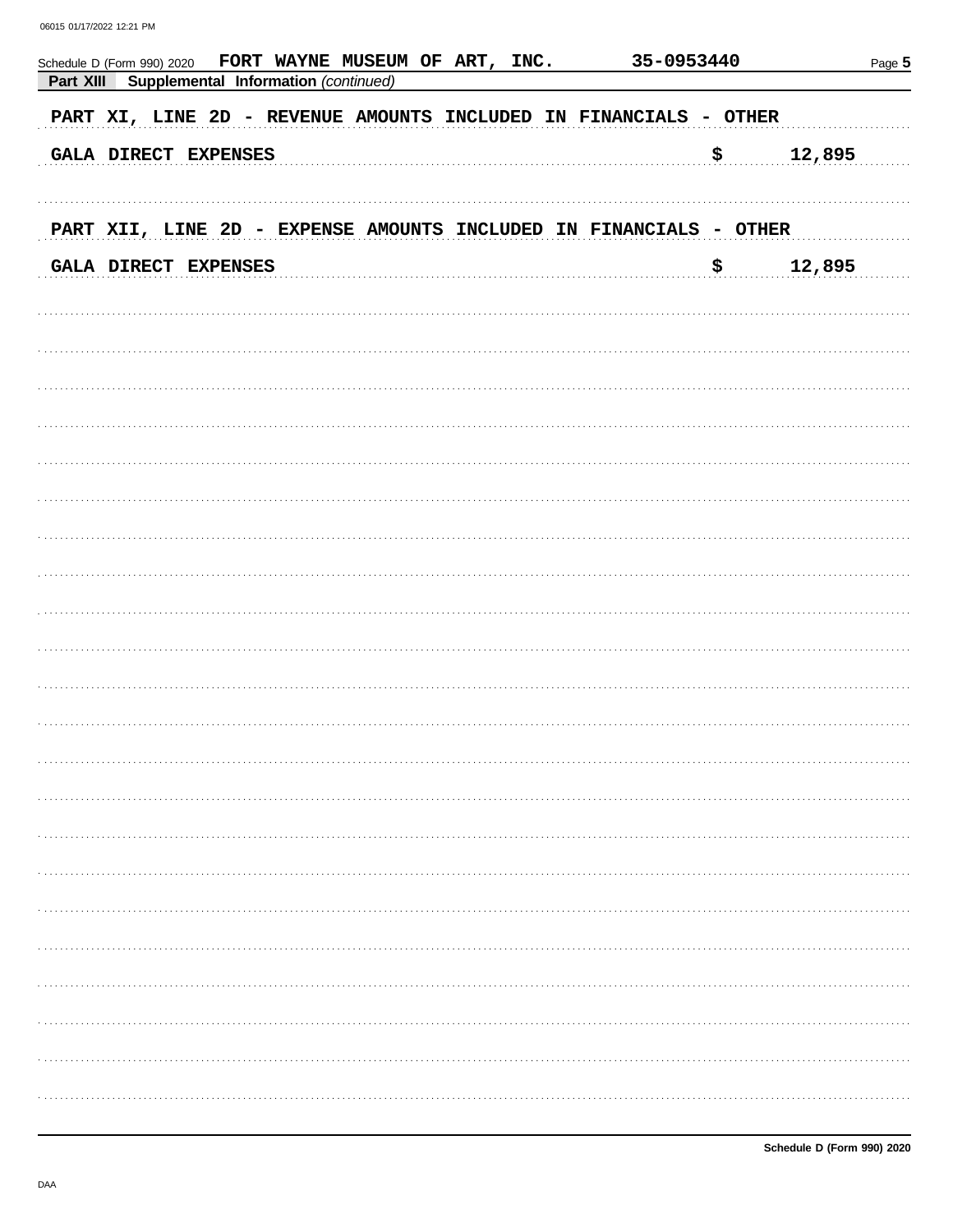| <b>SCHEDULE G</b>                                                                                                                            |                                                                                                                                     |                                |                                       |                              |                                | Supplemental Information Regarding Fundraising or Gaming Activities                                                                                                 |                                                            |                                          | OMB No. 1545-0047                |  |
|----------------------------------------------------------------------------------------------------------------------------------------------|-------------------------------------------------------------------------------------------------------------------------------------|--------------------------------|---------------------------------------|------------------------------|--------------------------------|---------------------------------------------------------------------------------------------------------------------------------------------------------------------|------------------------------------------------------------|------------------------------------------|----------------------------------|--|
| (Form 990 or 990-EZ)                                                                                                                         |                                                                                                                                     |                                |                                       |                              |                                | Complete if the organization answered "Yes" on Form 990, Part IV, line 17, 18, or 19, or if the<br>organization entered more than \$15,000 on Form 990-EZ, line 6a. |                                                            |                                          |                                  |  |
| Department of the Treasury                                                                                                                   |                                                                                                                                     |                                | LI Attach to Form 990 or Form 990-EZ. |                              |                                | <b>u</b> Go to <i>www.irs.gov/Form990</i> for instructions and the latest information.                                                                              |                                                            |                                          | Open to Public                   |  |
| Internal Revenue Service<br>Name of the organization                                                                                         |                                                                                                                                     | FORT WAYNE MUSEUM OF ART, INC. |                                       |                              |                                |                                                                                                                                                                     | Inspection<br>Employer identification number<br>35-0953440 |                                          |                                  |  |
| Part I                                                                                                                                       | Fundraising Activities. Complete if the organization answered "Yes" on Form 990, Part IV, line 17.                                  |                                |                                       |                              |                                |                                                                                                                                                                     |                                                            |                                          |                                  |  |
|                                                                                                                                              | Form 990-EZ filers are not required to complete this part.                                                                          |                                |                                       |                              |                                |                                                                                                                                                                     |                                                            |                                          |                                  |  |
| 1.                                                                                                                                           | Indicate whether the organization raised funds through any of the following activities. Check all that apply.                       |                                |                                       |                              |                                |                                                                                                                                                                     |                                                            |                                          |                                  |  |
| Mail solicitations<br>a                                                                                                                      |                                                                                                                                     | e                              |                                       |                              |                                | Solicitation of non-government grants                                                                                                                               |                                                            |                                          |                                  |  |
| Internet and email solicitations<br>b                                                                                                        |                                                                                                                                     | f                              | Solicitation of government grants     |                              |                                |                                                                                                                                                                     |                                                            |                                          |                                  |  |
| Phone solicitations<br>c                                                                                                                     |                                                                                                                                     | g                              | Special fundraising events            |                              |                                |                                                                                                                                                                     |                                                            |                                          |                                  |  |
| In-person solicitations                                                                                                                      |                                                                                                                                     |                                |                                       |                              |                                |                                                                                                                                                                     |                                                            |                                          |                                  |  |
| 2a Did the organization have a written or oral agreement with any individual (including officers, directors, trustees,                       |                                                                                                                                     |                                |                                       |                              |                                |                                                                                                                                                                     |                                                            |                                          |                                  |  |
|                                                                                                                                              | or key employees listed in Form 990, Part VII) or entity in connection with professional fundraising services?                      |                                |                                       |                              |                                |                                                                                                                                                                     |                                                            |                                          | Yes<br>No                        |  |
| <b>b</b> If "Yes," list the 10 highest paid individuals or entities (fundraisers) pursuant to agreements under which the fundraiser is to be | compensated at least \$5,000 by the organization.                                                                                   |                                |                                       |                              |                                |                                                                                                                                                                     |                                                            |                                          |                                  |  |
|                                                                                                                                              |                                                                                                                                     |                                |                                       |                              | (iii) Did fund-<br>raiser have |                                                                                                                                                                     |                                                            | (v) Amount paid to                       | (vi) Amount paid to              |  |
|                                                                                                                                              | (i) Name and address of individual<br>or entity (fundraiser)                                                                        |                                | (ii) Activity                         |                              | custody or                     | (iv) Gross receipts<br>from activity                                                                                                                                |                                                            | (or retained by)<br>fundraiser listed in | (or retained by)<br>organization |  |
|                                                                                                                                              |                                                                                                                                     |                                |                                       | control of<br>contributions? |                                |                                                                                                                                                                     |                                                            | col. (i)                                 |                                  |  |
|                                                                                                                                              |                                                                                                                                     |                                |                                       | Yes                          | No                             |                                                                                                                                                                     |                                                            |                                          |                                  |  |
| 1                                                                                                                                            |                                                                                                                                     |                                |                                       |                              |                                |                                                                                                                                                                     |                                                            |                                          |                                  |  |
|                                                                                                                                              |                                                                                                                                     |                                |                                       |                              |                                |                                                                                                                                                                     |                                                            |                                          |                                  |  |
| $\mathbf{2}$                                                                                                                                 |                                                                                                                                     |                                |                                       |                              |                                |                                                                                                                                                                     |                                                            |                                          |                                  |  |
|                                                                                                                                              |                                                                                                                                     |                                |                                       |                              |                                |                                                                                                                                                                     |                                                            |                                          |                                  |  |
| 3                                                                                                                                            |                                                                                                                                     |                                |                                       |                              |                                |                                                                                                                                                                     |                                                            |                                          |                                  |  |
|                                                                                                                                              |                                                                                                                                     |                                |                                       |                              |                                |                                                                                                                                                                     |                                                            |                                          |                                  |  |
|                                                                                                                                              |                                                                                                                                     |                                |                                       |                              |                                |                                                                                                                                                                     |                                                            |                                          |                                  |  |
| 4                                                                                                                                            |                                                                                                                                     |                                |                                       |                              |                                |                                                                                                                                                                     |                                                            |                                          |                                  |  |
|                                                                                                                                              |                                                                                                                                     |                                |                                       |                              |                                |                                                                                                                                                                     |                                                            |                                          |                                  |  |
| 5                                                                                                                                            |                                                                                                                                     |                                |                                       |                              |                                |                                                                                                                                                                     |                                                            |                                          |                                  |  |
|                                                                                                                                              |                                                                                                                                     |                                |                                       |                              |                                |                                                                                                                                                                     |                                                            |                                          |                                  |  |
|                                                                                                                                              |                                                                                                                                     |                                |                                       |                              |                                |                                                                                                                                                                     |                                                            |                                          |                                  |  |
| 6                                                                                                                                            |                                                                                                                                     |                                |                                       |                              |                                |                                                                                                                                                                     |                                                            |                                          |                                  |  |
|                                                                                                                                              |                                                                                                                                     |                                |                                       |                              |                                |                                                                                                                                                                     |                                                            |                                          |                                  |  |
| 7                                                                                                                                            |                                                                                                                                     |                                |                                       |                              |                                |                                                                                                                                                                     |                                                            |                                          |                                  |  |
|                                                                                                                                              |                                                                                                                                     |                                |                                       |                              |                                |                                                                                                                                                                     |                                                            |                                          |                                  |  |
|                                                                                                                                              |                                                                                                                                     |                                |                                       |                              |                                |                                                                                                                                                                     |                                                            |                                          |                                  |  |
| 8                                                                                                                                            |                                                                                                                                     |                                |                                       |                              |                                |                                                                                                                                                                     |                                                            |                                          |                                  |  |
|                                                                                                                                              |                                                                                                                                     |                                |                                       |                              |                                |                                                                                                                                                                     |                                                            |                                          |                                  |  |
| 9                                                                                                                                            |                                                                                                                                     |                                |                                       |                              |                                |                                                                                                                                                                     |                                                            |                                          |                                  |  |
|                                                                                                                                              |                                                                                                                                     |                                |                                       |                              |                                |                                                                                                                                                                     |                                                            |                                          |                                  |  |
|                                                                                                                                              |                                                                                                                                     |                                |                                       |                              |                                |                                                                                                                                                                     |                                                            |                                          |                                  |  |
| 10                                                                                                                                           |                                                                                                                                     |                                |                                       |                              |                                |                                                                                                                                                                     |                                                            |                                          |                                  |  |
|                                                                                                                                              |                                                                                                                                     |                                |                                       |                              |                                |                                                                                                                                                                     |                                                            |                                          |                                  |  |
| Total                                                                                                                                        |                                                                                                                                     |                                |                                       |                              |                                |                                                                                                                                                                     |                                                            |                                          |                                  |  |
| 3                                                                                                                                            | List all states in which the organization is registered or licensed to solicit contributions or has been notified it is exempt from |                                |                                       |                              |                                |                                                                                                                                                                     |                                                            |                                          |                                  |  |
| registration or licensing.                                                                                                                   |                                                                                                                                     |                                |                                       |                              |                                |                                                                                                                                                                     |                                                            |                                          |                                  |  |
|                                                                                                                                              |                                                                                                                                     |                                |                                       |                              |                                |                                                                                                                                                                     |                                                            |                                          |                                  |  |
|                                                                                                                                              |                                                                                                                                     |                                |                                       |                              |                                |                                                                                                                                                                     |                                                            |                                          |                                  |  |
|                                                                                                                                              |                                                                                                                                     |                                |                                       |                              |                                |                                                                                                                                                                     |                                                            |                                          |                                  |  |
|                                                                                                                                              |                                                                                                                                     |                                |                                       |                              |                                |                                                                                                                                                                     |                                                            |                                          |                                  |  |
|                                                                                                                                              |                                                                                                                                     |                                |                                       |                              |                                |                                                                                                                                                                     |                                                            |                                          |                                  |  |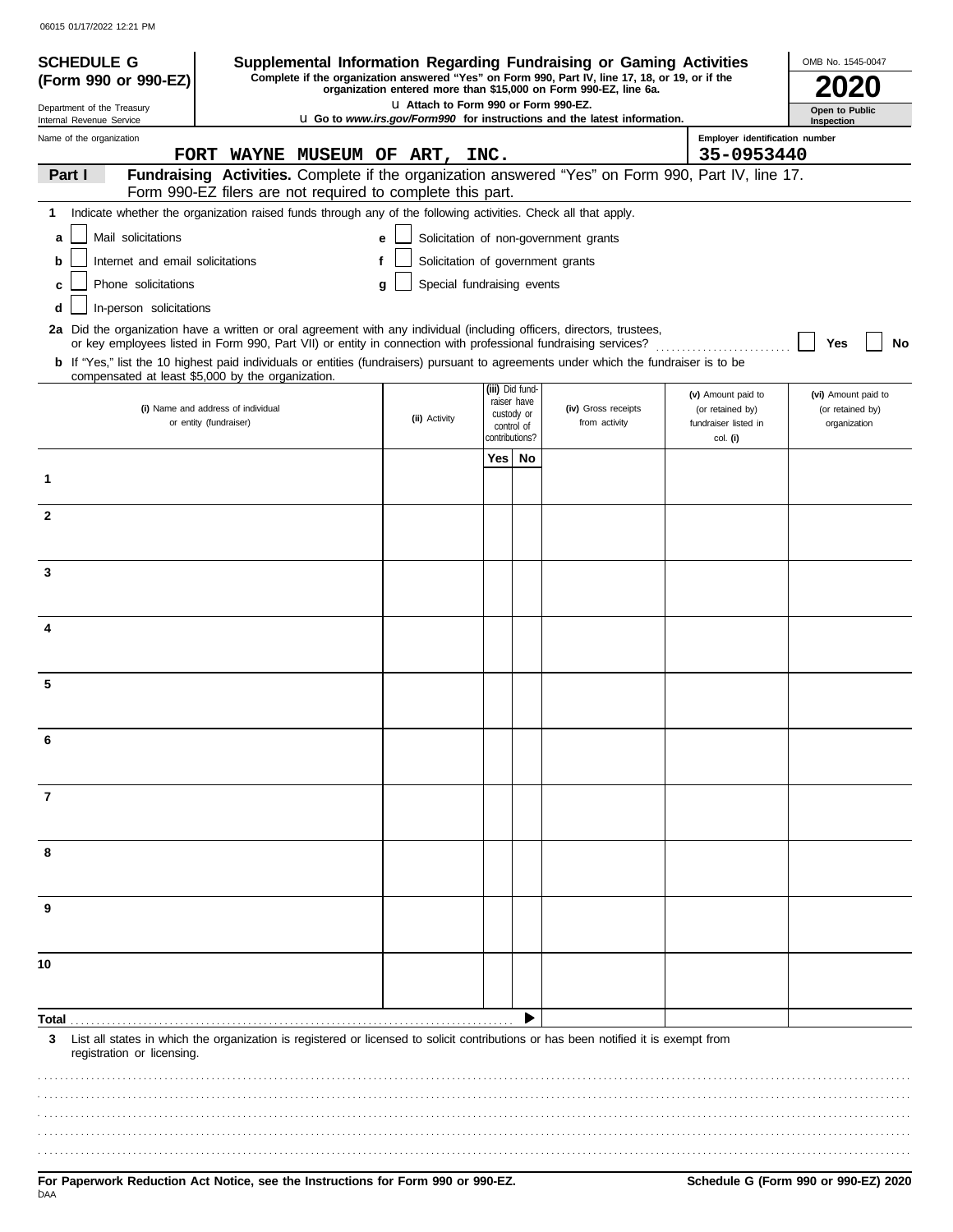|                 |         | Schedule G (Form 990 or 990-EZ) 2020 | FORT WAYNE MUSEUM OF ART, INC.                                                                                                                                                                                         |                         |   |                  | 35-0953440 | Page 2                     |
|-----------------|---------|--------------------------------------|------------------------------------------------------------------------------------------------------------------------------------------------------------------------------------------------------------------------|-------------------------|---|------------------|------------|----------------------------|
|                 | Part II |                                      | Fundraising Events. Complete if the organization answered "Yes" on Form 990, Part IV, line 18, or reported more                                                                                                        |                         |   |                  |            |                            |
|                 |         |                                      | than \$15,000 of fundraising event contributions and gross income on Form 990-EZ, lines 1 and 6b. List events with                                                                                                     |                         |   |                  |            |                            |
|                 |         |                                      | gross receipts greater than \$5,000.                                                                                                                                                                                   |                         |   |                  |            |                            |
|                 |         |                                      | (a) Event #1                                                                                                                                                                                                           | (b) Event #2            |   | (c) Other events |            | (d) Total events           |
|                 |         |                                      | <b>GALA</b>                                                                                                                                                                                                            |                         |   | <b>NONE</b>      |            | (add col. (a) through      |
|                 |         |                                      | (event type)                                                                                                                                                                                                           | (event type)            |   | (total number)   |            | col. (c)                   |
|                 |         |                                      |                                                                                                                                                                                                                        |                         |   |                  |            |                            |
| Revenue         |         | 1 Gross receipts                     | 300,084                                                                                                                                                                                                                |                         |   |                  |            | 300,084                    |
|                 |         |                                      |                                                                                                                                                                                                                        |                         |   |                  |            |                            |
|                 |         | 2 Less: Contributions                | 237,024                                                                                                                                                                                                                |                         |   |                  |            | 237,024                    |
|                 |         | 3 Gross income (line 1 minus         |                                                                                                                                                                                                                        |                         |   |                  |            |                            |
|                 |         |                                      | 63,060                                                                                                                                                                                                                 |                         |   |                  |            | 63,060                     |
|                 |         |                                      |                                                                                                                                                                                                                        |                         |   |                  |            |                            |
|                 |         | 4 Cash prizes                        |                                                                                                                                                                                                                        |                         |   |                  |            |                            |
|                 |         | 5 Noncash prizes                     | 98,409                                                                                                                                                                                                                 |                         |   |                  |            | 98,409                     |
|                 |         |                                      |                                                                                                                                                                                                                        |                         |   |                  |            |                            |
|                 |         | 6 Rent/facility costs                |                                                                                                                                                                                                                        |                         |   |                  |            |                            |
|                 |         |                                      |                                                                                                                                                                                                                        |                         |   |                  |            |                            |
|                 |         | 7 Food and beverages                 |                                                                                                                                                                                                                        |                         |   |                  |            |                            |
| Direct Expenses |         | 8 Entertainment                      |                                                                                                                                                                                                                        |                         |   |                  |            |                            |
|                 |         |                                      |                                                                                                                                                                                                                        |                         |   |                  |            |                            |
|                 |         | 9 Other direct expenses              | 12,895                                                                                                                                                                                                                 |                         |   |                  |            | 12,895                     |
|                 |         |                                      |                                                                                                                                                                                                                        |                         |   |                  |            |                            |
|                 |         |                                      |                                                                                                                                                                                                                        |                         |   |                  |            | 111,304                    |
|                 |         |                                      |                                                                                                                                                                                                                        |                         |   |                  |            | $-48,244$                  |
|                 |         | Part III                             | Gaming. Complete if the organization answered "Yes" on Form 990, Part IV, line 19, or reported more than<br>\$15,000 on Form 990-EZ, line 6a.                                                                          |                         |   |                  |            |                            |
|                 |         |                                      |                                                                                                                                                                                                                        | (b) Pull tabs/instant   |   |                  |            | (d) Total gaming (add      |
|                 |         |                                      | (a) Bingo                                                                                                                                                                                                              | bingo/progressive bingo |   | (c) Other gaming |            | col. (a) through col. (c)) |
| Revenue         |         |                                      |                                                                                                                                                                                                                        |                         |   |                  |            |                            |
|                 | 1       | Gross revenue                        |                                                                                                                                                                                                                        |                         |   |                  |            |                            |
|                 |         |                                      |                                                                                                                                                                                                                        |                         |   |                  |            |                            |
| <b>ses</b>      |         | 2 Cash prizes                        |                                                                                                                                                                                                                        |                         |   |                  |            |                            |
| Expens          |         | 3 Noncash prizes                     |                                                                                                                                                                                                                        |                         |   |                  |            |                            |
|                 |         |                                      |                                                                                                                                                                                                                        |                         |   |                  |            |                            |
| Direct          |         | 4 Rent/facility costs                |                                                                                                                                                                                                                        |                         |   |                  |            |                            |
|                 |         |                                      |                                                                                                                                                                                                                        |                         |   |                  |            |                            |
|                 |         | 5 Other direct expenses              |                                                                                                                                                                                                                        |                         |   |                  |            |                            |
|                 |         |                                      | %<br>Yes                                                                                                                                                                                                               | <b>Yes</b>              | % | Yes              | $\%$       |                            |
|                 |         | 6 Volunteer labor                    | No                                                                                                                                                                                                                     | No                      |   | <b>No</b>        |            |                            |
|                 |         |                                      |                                                                                                                                                                                                                        |                         |   |                  |            |                            |
|                 |         |                                      |                                                                                                                                                                                                                        |                         |   |                  |            |                            |
|                 |         |                                      |                                                                                                                                                                                                                        |                         |   |                  |            |                            |
|                 |         |                                      |                                                                                                                                                                                                                        |                         |   |                  |            |                            |
| 9               |         |                                      |                                                                                                                                                                                                                        |                         |   |                  |            |                            |
|                 |         |                                      |                                                                                                                                                                                                                        |                         |   |                  |            | Yes<br>No                  |
|                 |         | <b>b</b> If "No," explain:           |                                                                                                                                                                                                                        |                         |   |                  |            |                            |
|                 |         |                                      |                                                                                                                                                                                                                        |                         |   |                  |            |                            |
|                 |         |                                      | 10a Were any of the organization's gaming licenses revoked, suspended, or terminated during the tax year?<br>10a Were any of the organization's gaming licenses revoked, suspended, or terminated during the tax year? |                         |   |                  |            | Yes<br>No                  |
|                 |         | <b>b</b> If "Yes," explain:          |                                                                                                                                                                                                                        |                         |   |                  |            |                            |
|                 |         |                                      |                                                                                                                                                                                                                        |                         |   |                  |            |                            |
|                 |         |                                      |                                                                                                                                                                                                                        |                         |   |                  |            |                            |
|                 |         |                                      |                                                                                                                                                                                                                        |                         |   |                  |            |                            |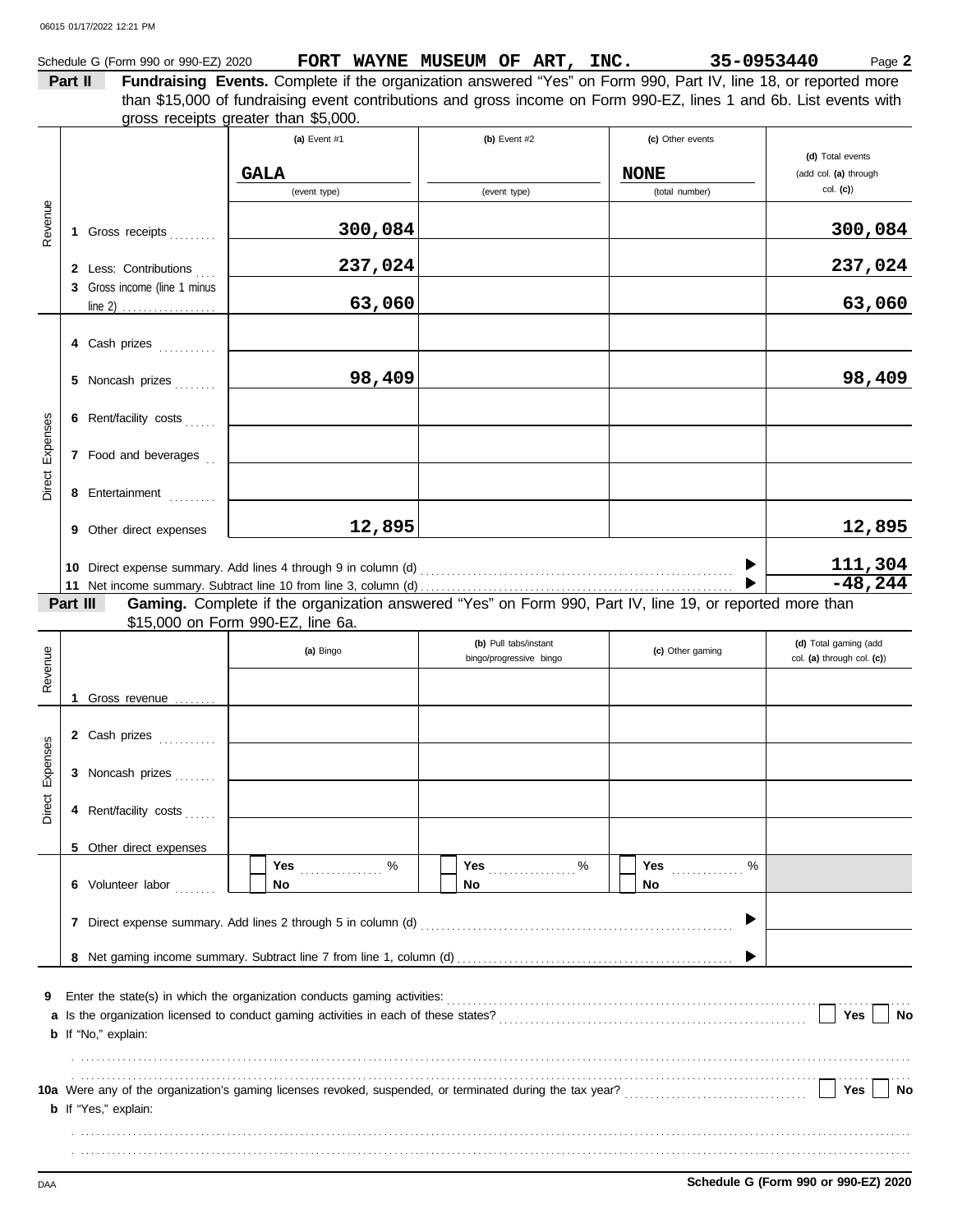|    | 35-0953440<br>Schedule G (Form 990 or 990-EZ) 2020 FORT WAYNE MUSEUM OF ART, INC.                                                                                                                                                  |                 |     | Page 3 |
|----|------------------------------------------------------------------------------------------------------------------------------------------------------------------------------------------------------------------------------------|-----------------|-----|--------|
| 11 |                                                                                                                                                                                                                                    |                 | Yes | No     |
| 12 | Is the organization a grantor, beneficiary or trustee of a trust, or a member of a partnership or other entity                                                                                                                     |                 |     |        |
|    |                                                                                                                                                                                                                                    |                 | Yes | No     |
| 13 | Indicate the percentage of gaming activity conducted in:                                                                                                                                                                           |                 |     |        |
| a  | The organization's facility [11] matter and the contract of the contract of the contract of the contract of the contract of the contract of the contract of the contract of the contract of the contract of the contract of th     | 13a             |     | %      |
| b  | An outside facility <b>contained an activity of the facility contained and activity of the contained and activity of the contained and activity of the contained activity of the contained activity of the contained activity </b> | 13 <sub>b</sub> |     | %      |
| 14 | Enter the name and address of the person who prepares the organization's gaming/special events books and<br>records:                                                                                                               |                 |     |        |
|    |                                                                                                                                                                                                                                    |                 |     |        |
|    | Address <b>u</b>                                                                                                                                                                                                                   |                 |     |        |
|    | 15a Does the organization have a contract with a third party from whom the organization receives gaming<br>revenue?                                                                                                                |                 | Yes | No     |
| b  | If "Yes," enter the amount of gaming revenue received by the organization u<br>$\frac{1}{2}$ , and the                                                                                                                             |                 |     |        |
|    |                                                                                                                                                                                                                                    |                 |     |        |
|    | If "Yes," enter name and address of the third party:                                                                                                                                                                               |                 |     |        |
|    |                                                                                                                                                                                                                                    |                 |     |        |
|    | Address <b>u</b>                                                                                                                                                                                                                   |                 |     |        |
|    |                                                                                                                                                                                                                                    |                 |     |        |
| 16 | Gaming manager information:                                                                                                                                                                                                        |                 |     |        |
|    |                                                                                                                                                                                                                                    |                 |     |        |
|    |                                                                                                                                                                                                                                    |                 |     |        |
|    | Description of services provided <b>u</b> entertainment contains and all the series of the services provided <b>u</b>                                                                                                              |                 |     |        |
|    | Director/officer<br>Employee<br>Independent contractor                                                                                                                                                                             |                 |     |        |
| 17 | Mandatory distributions:                                                                                                                                                                                                           |                 |     |        |
| a  | Is the organization required under state law to make charitable distributions from the gaming proceeds to                                                                                                                          |                 |     |        |
|    | retain the state gaming license?                                                                                                                                                                                                   |                 | Yes | No     |
| b  | Enter the amount of distributions required under state law to be distributed to other exempt organizations or                                                                                                                      |                 |     |        |
|    | spent in the organization's own exempt activities during the tax year u<br>\$                                                                                                                                                      |                 |     |        |
|    | Supplemental Information. Provide the explanations required by Part I, line 2b, columns (iii) and (v); and<br>Part IV                                                                                                              |                 |     |        |
|    | Part III, lines 9, 9b, 10b, 15b, 15c, 16, and 17b, as applicable. Also provide any additional information.                                                                                                                         |                 |     |        |
|    | See instructions.                                                                                                                                                                                                                  |                 |     |        |
|    |                                                                                                                                                                                                                                    |                 |     |        |
|    |                                                                                                                                                                                                                                    |                 |     |        |
|    |                                                                                                                                                                                                                                    |                 |     |        |
|    |                                                                                                                                                                                                                                    |                 |     |        |
|    |                                                                                                                                                                                                                                    |                 |     |        |
|    |                                                                                                                                                                                                                                    |                 |     |        |
|    |                                                                                                                                                                                                                                    |                 |     |        |
|    |                                                                                                                                                                                                                                    |                 |     |        |
|    |                                                                                                                                                                                                                                    |                 |     |        |
|    |                                                                                                                                                                                                                                    |                 |     |        |
|    |                                                                                                                                                                                                                                    |                 |     |        |
|    |                                                                                                                                                                                                                                    |                 |     |        |

Schedule G (Form 990 or 990-EZ) 2020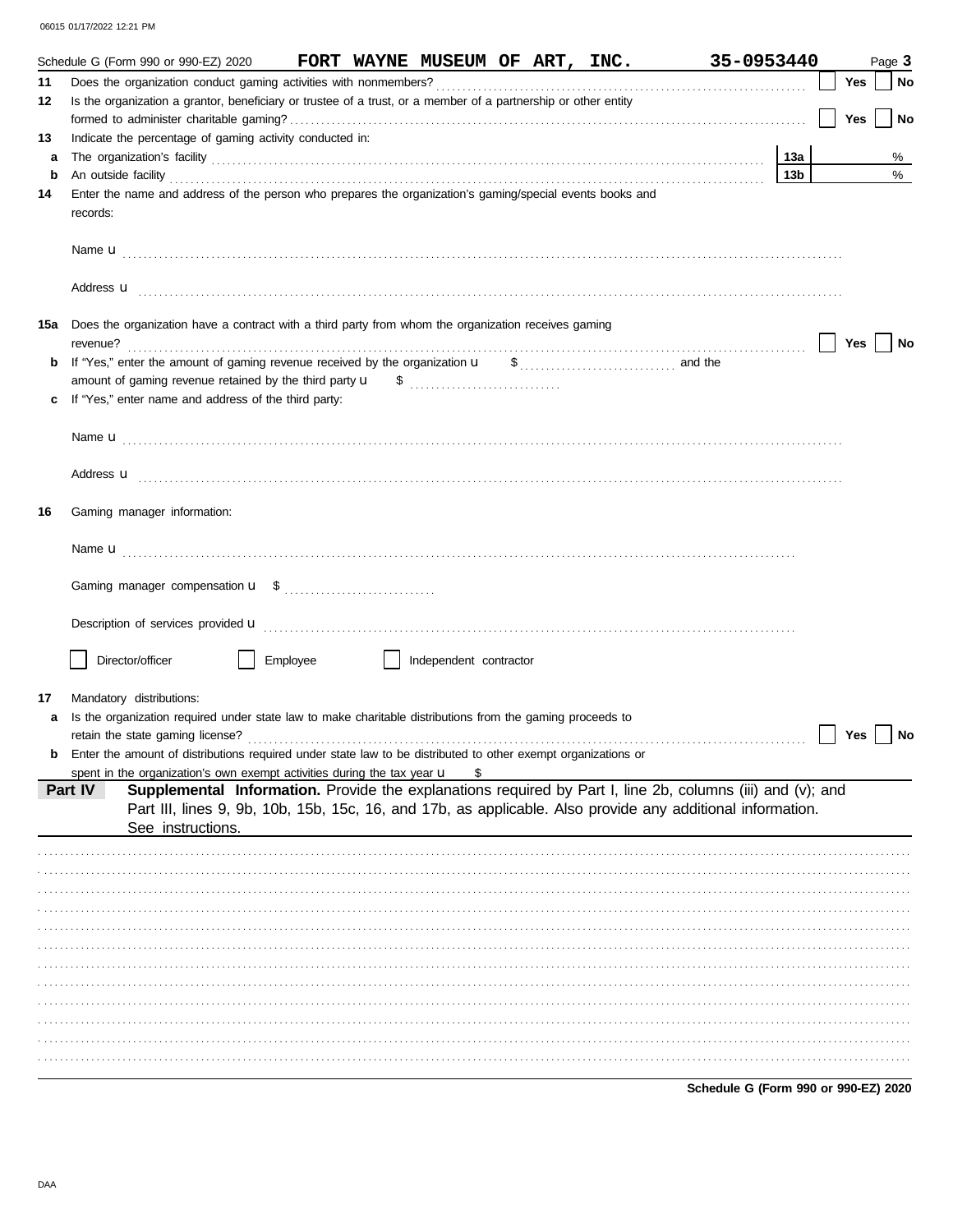06015 01/17/2022 12:21 PM

| <b>SCHEDULE J</b>                       |                                                                                                                                                                                                                     | <b>Compensation Information</b>                                                                                                                                                                                                | OMB No. 1545-0047                            |             |             |
|-----------------------------------------|---------------------------------------------------------------------------------------------------------------------------------------------------------------------------------------------------------------------|--------------------------------------------------------------------------------------------------------------------------------------------------------------------------------------------------------------------------------|----------------------------------------------|-------------|-------------|
| (Form 990)                              |                                                                                                                                                                                                                     | For certain Officers, Directors, Trustees, Key Employees, and Highest                                                                                                                                                          |                                              |             |             |
|                                         |                                                                                                                                                                                                                     | <b>Compensated Employees</b><br>u Complete if the organization answered "Yes" on Form 990, Part IV, line 23.                                                                                                                   |                                              | <b>2020</b> |             |
| Department of the Treasury              |                                                                                                                                                                                                                     | u Attach to Form 990.                                                                                                                                                                                                          | Open to Public                               |             |             |
| Internal Revenue Service                |                                                                                                                                                                                                                     | uGo to www.irs.gov/Form990 for instructions and the latest information.                                                                                                                                                        |                                              | Inspection  |             |
| Name of the organization                |                                                                                                                                                                                                                     |                                                                                                                                                                                                                                | Employer identification number<br>35-0953440 |             |             |
| Part I                                  | FORT WAYNE MUSEUM OF ART, INC.<br><b>Questions Regarding Compensation</b>                                                                                                                                           |                                                                                                                                                                                                                                |                                              |             |             |
|                                         |                                                                                                                                                                                                                     |                                                                                                                                                                                                                                |                                              | Yes         | No          |
|                                         |                                                                                                                                                                                                                     | 1a Check the appropriate box(es) if the organization provided any of the following to or for a person listed on Form                                                                                                           |                                              |             |             |
|                                         | 990, Part VII, Section A, line 1a. Complete Part III to provide any relevant information regarding these items.                                                                                                     |                                                                                                                                                                                                                                |                                              |             |             |
| First-class or charter travel           |                                                                                                                                                                                                                     | Housing allowance or residence for personal use                                                                                                                                                                                |                                              |             |             |
| Travel for companions                   |                                                                                                                                                                                                                     | Payments for business use of personal residence                                                                                                                                                                                |                                              |             |             |
|                                         | Tax indemnification and gross-up payments                                                                                                                                                                           | Health or social club dues or initiation fees                                                                                                                                                                                  |                                              |             |             |
| Discretionary spending account          |                                                                                                                                                                                                                     | Personal services (such as maid, chauffeur, chef)                                                                                                                                                                              |                                              |             |             |
|                                         | <b>b</b> If any of the boxes on line 1a are checked, did the organization follow a written policy regarding payment                                                                                                 |                                                                                                                                                                                                                                |                                              |             |             |
|                                         | or reimbursement or provision of all of the expenses described above? If "No," complete Part III to                                                                                                                 |                                                                                                                                                                                                                                |                                              |             |             |
|                                         |                                                                                                                                                                                                                     | explain continuous contract to the contract of the contract of the contract of the contract of the contract of the contract of the contract of the contract of the contract of the contract of the contract of the contract of | 1b                                           |             |             |
|                                         |                                                                                                                                                                                                                     |                                                                                                                                                                                                                                |                                              |             |             |
| 2                                       | Did the organization require substantiation prior to reimbursing or allowing expenses incurred by all                                                                                                               |                                                                                                                                                                                                                                |                                              |             |             |
|                                         | directors, trustees, and officers, including the CEO/Executive Director, regarding the items checked on line                                                                                                        |                                                                                                                                                                                                                                |                                              |             |             |
|                                         |                                                                                                                                                                                                                     |                                                                                                                                                                                                                                | 2                                            |             |             |
|                                         |                                                                                                                                                                                                                     |                                                                                                                                                                                                                                |                                              |             |             |
| 3                                       | Indicate which, if any, of the following the organization used to establish the compensation of the                                                                                                                 |                                                                                                                                                                                                                                |                                              |             |             |
|                                         | organization's CEO/Executive Director. Check all that apply. Do not check any boxes for methods used by a<br>related organization to establish compensation of the CEO/Executive Director, but explain in Part III. |                                                                                                                                                                                                                                |                                              |             |             |
| Compensation committee                  |                                                                                                                                                                                                                     | ΧI<br>Written employment contract                                                                                                                                                                                              |                                              |             |             |
|                                         | Independent compensation consultant                                                                                                                                                                                 | Compensation survey or study                                                                                                                                                                                                   |                                              |             |             |
| Form 990 of other organizations         |                                                                                                                                                                                                                     | x<br>Approval by the board or compensation committee                                                                                                                                                                           |                                              |             |             |
|                                         |                                                                                                                                                                                                                     |                                                                                                                                                                                                                                |                                              |             |             |
| 4                                       | During the year, did any person listed on Form 990, Part VII, Section A, line 1a, with respect to the filing                                                                                                        |                                                                                                                                                                                                                                |                                              |             |             |
| organization or a related organization: |                                                                                                                                                                                                                     |                                                                                                                                                                                                                                |                                              |             |             |
|                                         | a Receive a severance payment or change-of-control payment?                                                                                                                                                         |                                                                                                                                                                                                                                | 4a                                           |             | X           |
|                                         |                                                                                                                                                                                                                     |                                                                                                                                                                                                                                | 4b                                           |             | $\mathbf x$ |
|                                         |                                                                                                                                                                                                                     |                                                                                                                                                                                                                                | 4c                                           |             | x           |
|                                         | If "Yes" to any of lines 4a-c, list the persons and provide the applicable amounts for each item in Part III.                                                                                                       |                                                                                                                                                                                                                                |                                              |             |             |
|                                         | Only section 501(c)(3), 501(c)(4), and 501(c)(29) organizations must complete lines 5-9.                                                                                                                            |                                                                                                                                                                                                                                |                                              |             |             |
| 5                                       | For persons listed on Form 990, Part VII, Section A, line 1a, did the organization pay or accrue any                                                                                                                |                                                                                                                                                                                                                                |                                              |             |             |
|                                         | compensation contingent on the revenues of:                                                                                                                                                                         |                                                                                                                                                                                                                                |                                              |             |             |
|                                         |                                                                                                                                                                                                                     |                                                                                                                                                                                                                                | 5a                                           |             | x           |
|                                         |                                                                                                                                                                                                                     |                                                                                                                                                                                                                                | 5b                                           |             | X           |
|                                         | If "Yes" on line 5a or 5b, describe in Part III.                                                                                                                                                                    |                                                                                                                                                                                                                                |                                              |             |             |
|                                         |                                                                                                                                                                                                                     |                                                                                                                                                                                                                                |                                              |             |             |
| 6                                       | For persons listed on Form 990, Part VII, Section A, line 1a, did the organization pay or accrue any<br>compensation contingent on the net earnings of:                                                             |                                                                                                                                                                                                                                |                                              |             |             |
| a The organization?                     |                                                                                                                                                                                                                     |                                                                                                                                                                                                                                | 6a                                           |             | X           |
|                                         |                                                                                                                                                                                                                     |                                                                                                                                                                                                                                | 6b                                           |             | x           |
|                                         | If "Yes" on line 6a or 6b, describe in Part III.                                                                                                                                                                    |                                                                                                                                                                                                                                |                                              |             |             |
|                                         |                                                                                                                                                                                                                     |                                                                                                                                                                                                                                |                                              |             |             |
| 7                                       | For persons listed on Form 990, Part VII, Section A, line 1a, did the organization provide any nonfixed                                                                                                             |                                                                                                                                                                                                                                |                                              |             |             |
|                                         |                                                                                                                                                                                                                     |                                                                                                                                                                                                                                | $\overline{7}$                               |             | x           |
| 8                                       | Were any amounts reported on Form 990, Part VII, paid or accrued pursuant to a contract that was subject                                                                                                            |                                                                                                                                                                                                                                |                                              |             |             |
|                                         | to the initial contract exception described in Regulations section 53.4958-4(a)(3)? If "Yes," describe                                                                                                              |                                                                                                                                                                                                                                |                                              |             |             |
|                                         |                                                                                                                                                                                                                     |                                                                                                                                                                                                                                | 8                                            |             | X.          |
| 9                                       | If "Yes" on line 8, did the organization also follow the rebuttable presumption procedure described in                                                                                                              |                                                                                                                                                                                                                                |                                              |             |             |
| Regulations section 53.4958-6(c)?       |                                                                                                                                                                                                                     |                                                                                                                                                                                                                                | 9                                            |             |             |
|                                         | For Paperwork Reduction Act Notice, see the Instructions for Form 990.                                                                                                                                              |                                                                                                                                                                                                                                | Schedule J (Form 990) 2020                   |             |             |

DAA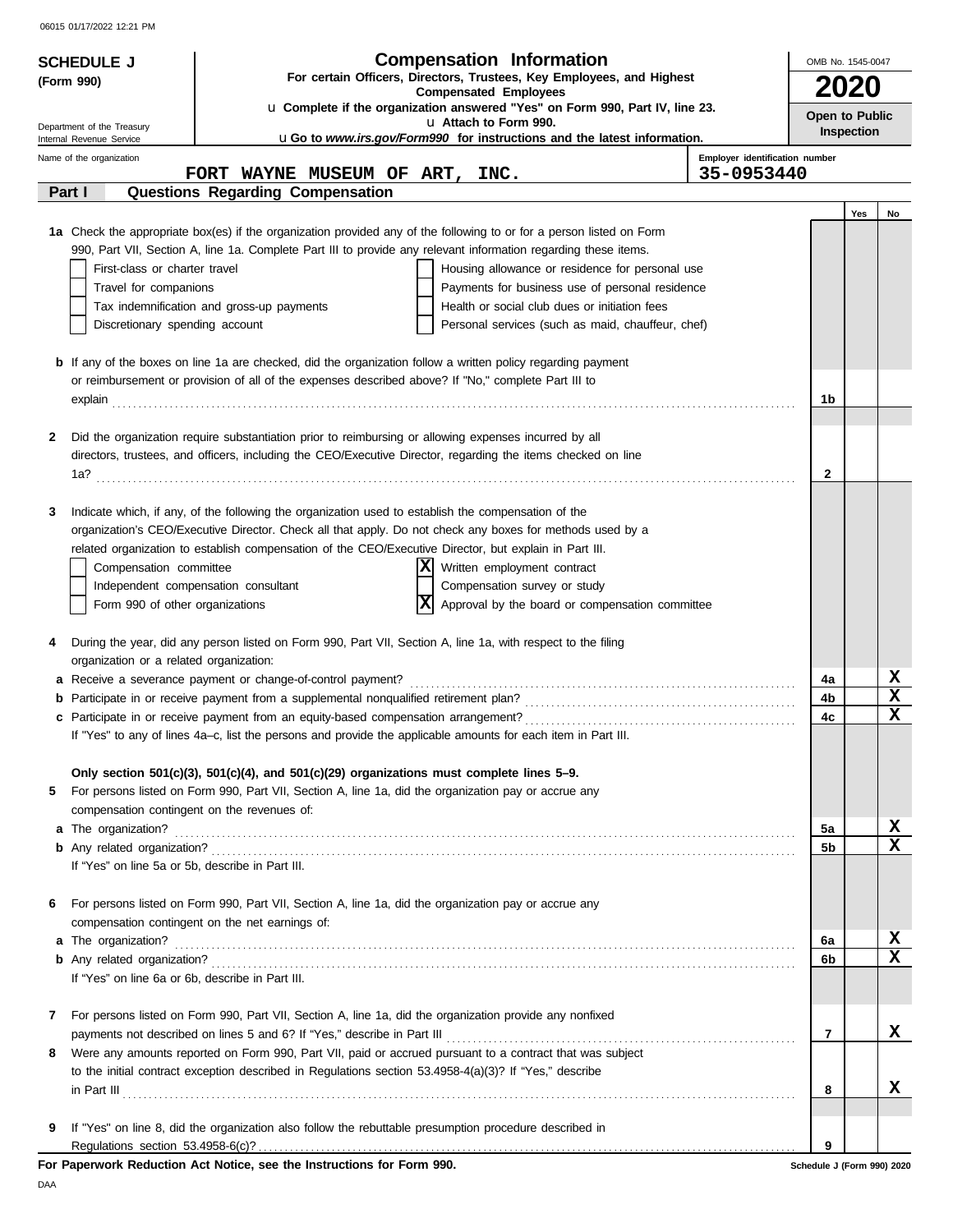#### 35-0953440 Schedule J (Form 990) 2020 FORT WAYNE MUSEUM OF ART, INC. Page 2

#### Part II Officers, Directors, Trustees, Key Employees, and Highest Compensated Employees. Use duplicate copies if additional space is needed.

For each individual whose compensation must be reported on Schedule J, report compensation from the organization on row (i) and from related organizations, described in the instructions, on row (ii). Do not list any individuals that aren't listed on Form 990, Part VII.

Note: The sum of columns (B)(i)-(iii) for each listed individual must equal the total amount of Form 990, Part VII, Section A, line 1a, applicable column (D) and (E) amounts for that individual.

|                               |                          | (B) Breakdown of W-2 and/or 1099-MISC compensation |                                           | (C) Retirement and             | (D) Nontaxable | (E) Total of columns | (F) Compensation                                           |  |
|-------------------------------|--------------------------|----------------------------------------------------|-------------------------------------------|--------------------------------|----------------|----------------------|------------------------------------------------------------|--|
| (A) Name and Title            | (i) Base<br>compensation | (ii) Bonus & incentive<br>compensation             | (iii) Other<br>reportable<br>compensation | other deferred<br>compensation | benefits       | $(B)(i)$ - $(D)$     | in column (B) reported<br>as deferred on prior<br>Form 990 |  |
| CHARLES A. SHEPARD III<br>(i) | 183,797                  |                                                    |                                           | 2,000                          | 10,234         | 196,031              | 0                                                          |  |
| 1 PRESIDENT & CEO<br>(iii)    | 0                        |                                                    |                                           | 0                              | <sup>0</sup>   |                      | 0                                                          |  |
| (i)                           |                          |                                                    |                                           |                                |                |                      |                                                            |  |
| (iii)                         |                          |                                                    |                                           |                                |                |                      |                                                            |  |
| (i)                           |                          |                                                    |                                           |                                |                |                      |                                                            |  |
| l (ii)                        |                          |                                                    |                                           |                                |                |                      |                                                            |  |
| (i)                           |                          |                                                    |                                           |                                |                |                      |                                                            |  |
|                               |                          |                                                    |                                           |                                |                |                      |                                                            |  |
| (i)                           |                          |                                                    |                                           |                                |                |                      |                                                            |  |
|                               |                          |                                                    |                                           |                                |                |                      |                                                            |  |
| (i)                           |                          |                                                    |                                           |                                |                |                      |                                                            |  |
| 6                             |                          |                                                    |                                           |                                |                |                      |                                                            |  |
| (i)                           |                          |                                                    |                                           |                                |                |                      |                                                            |  |
| $\overline{7}$                |                          |                                                    |                                           |                                |                |                      |                                                            |  |
| (i)                           |                          |                                                    |                                           |                                |                |                      |                                                            |  |
|                               |                          |                                                    |                                           |                                |                |                      |                                                            |  |
| (i)                           |                          |                                                    |                                           |                                |                |                      |                                                            |  |
| l (ii)                        |                          |                                                    |                                           |                                |                |                      |                                                            |  |
| (i)                           |                          |                                                    |                                           |                                |                |                      |                                                            |  |
| (ii)<br>10                    |                          |                                                    |                                           |                                |                |                      |                                                            |  |
| (i)                           |                          |                                                    |                                           |                                |                |                      |                                                            |  |
| l (ii)<br>11                  |                          |                                                    |                                           |                                |                |                      |                                                            |  |
| (i)                           |                          |                                                    |                                           |                                |                |                      |                                                            |  |
| 12                            |                          |                                                    |                                           |                                |                |                      |                                                            |  |
| (i)                           |                          |                                                    |                                           |                                |                |                      |                                                            |  |
| (ii)<br>13                    |                          |                                                    |                                           |                                |                |                      |                                                            |  |
| (i)                           |                          |                                                    |                                           |                                |                |                      |                                                            |  |
|                               |                          |                                                    |                                           |                                |                |                      |                                                            |  |
| (i)                           |                          |                                                    |                                           |                                |                |                      |                                                            |  |
| (iii)<br>15                   |                          |                                                    |                                           |                                |                |                      |                                                            |  |
| (i)                           |                          |                                                    |                                           |                                |                |                      |                                                            |  |
| (ii)<br>16                    |                          |                                                    |                                           |                                |                |                      |                                                            |  |

Schedule J (Form 990) 2020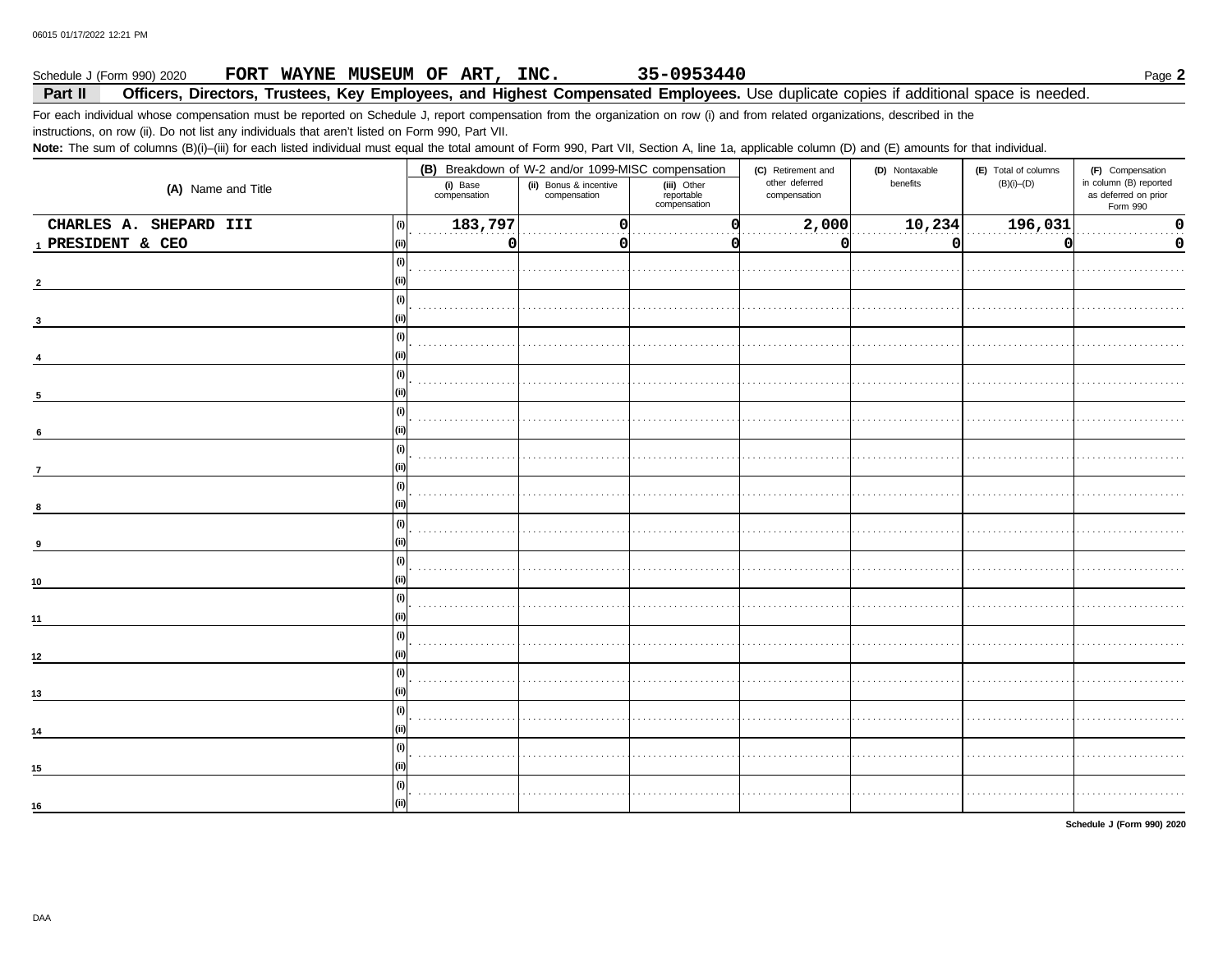|          | Schedule J (Form 990) 2020      | FORT WAYNE MUSEUM OF ART, INC.                                                                                                                                             |  | 35-0953440 |  | Page 3                     |
|----------|---------------------------------|----------------------------------------------------------------------------------------------------------------------------------------------------------------------------|--|------------|--|----------------------------|
| Part III |                                 | Supplemental Information                                                                                                                                                   |  |            |  |                            |
|          |                                 | Provide the information, explanation, or descriptions required for Part I, lines 1a, 1b, 3, 4a, 4b, 4c, 5a, 5b, 6a, 6b, 7, and 8, and for Part II. Also complete this part |  |            |  |                            |
|          | for any additional information. |                                                                                                                                                                            |  |            |  |                            |
|          |                                 |                                                                                                                                                                            |  |            |  |                            |
|          |                                 |                                                                                                                                                                            |  |            |  |                            |
|          |                                 |                                                                                                                                                                            |  |            |  |                            |
|          |                                 |                                                                                                                                                                            |  |            |  |                            |
|          |                                 |                                                                                                                                                                            |  |            |  |                            |
|          |                                 |                                                                                                                                                                            |  |            |  |                            |
|          |                                 |                                                                                                                                                                            |  |            |  |                            |
|          |                                 |                                                                                                                                                                            |  |            |  |                            |
|          |                                 |                                                                                                                                                                            |  |            |  |                            |
|          |                                 |                                                                                                                                                                            |  |            |  |                            |
|          |                                 |                                                                                                                                                                            |  |            |  |                            |
|          |                                 |                                                                                                                                                                            |  |            |  |                            |
|          |                                 |                                                                                                                                                                            |  |            |  |                            |
|          |                                 |                                                                                                                                                                            |  |            |  |                            |
|          |                                 |                                                                                                                                                                            |  |            |  |                            |
|          |                                 |                                                                                                                                                                            |  |            |  |                            |
|          |                                 |                                                                                                                                                                            |  |            |  |                            |
|          |                                 |                                                                                                                                                                            |  |            |  |                            |
|          |                                 |                                                                                                                                                                            |  |            |  |                            |
|          |                                 |                                                                                                                                                                            |  |            |  |                            |
|          |                                 |                                                                                                                                                                            |  |            |  |                            |
|          |                                 |                                                                                                                                                                            |  |            |  |                            |
|          |                                 |                                                                                                                                                                            |  |            |  |                            |
|          |                                 |                                                                                                                                                                            |  |            |  |                            |
|          |                                 |                                                                                                                                                                            |  |            |  |                            |
|          |                                 |                                                                                                                                                                            |  |            |  |                            |
|          |                                 |                                                                                                                                                                            |  |            |  |                            |
|          |                                 |                                                                                                                                                                            |  |            |  |                            |
|          |                                 |                                                                                                                                                                            |  |            |  |                            |
|          |                                 |                                                                                                                                                                            |  |            |  |                            |
|          |                                 |                                                                                                                                                                            |  |            |  |                            |
|          |                                 |                                                                                                                                                                            |  |            |  |                            |
|          |                                 |                                                                                                                                                                            |  |            |  |                            |
|          |                                 |                                                                                                                                                                            |  |            |  |                            |
|          |                                 |                                                                                                                                                                            |  |            |  |                            |
|          |                                 |                                                                                                                                                                            |  |            |  |                            |
|          |                                 |                                                                                                                                                                            |  |            |  |                            |
|          |                                 |                                                                                                                                                                            |  |            |  |                            |
|          |                                 |                                                                                                                                                                            |  |            |  |                            |
|          |                                 |                                                                                                                                                                            |  |            |  | Schedule J (Form 990) 2020 |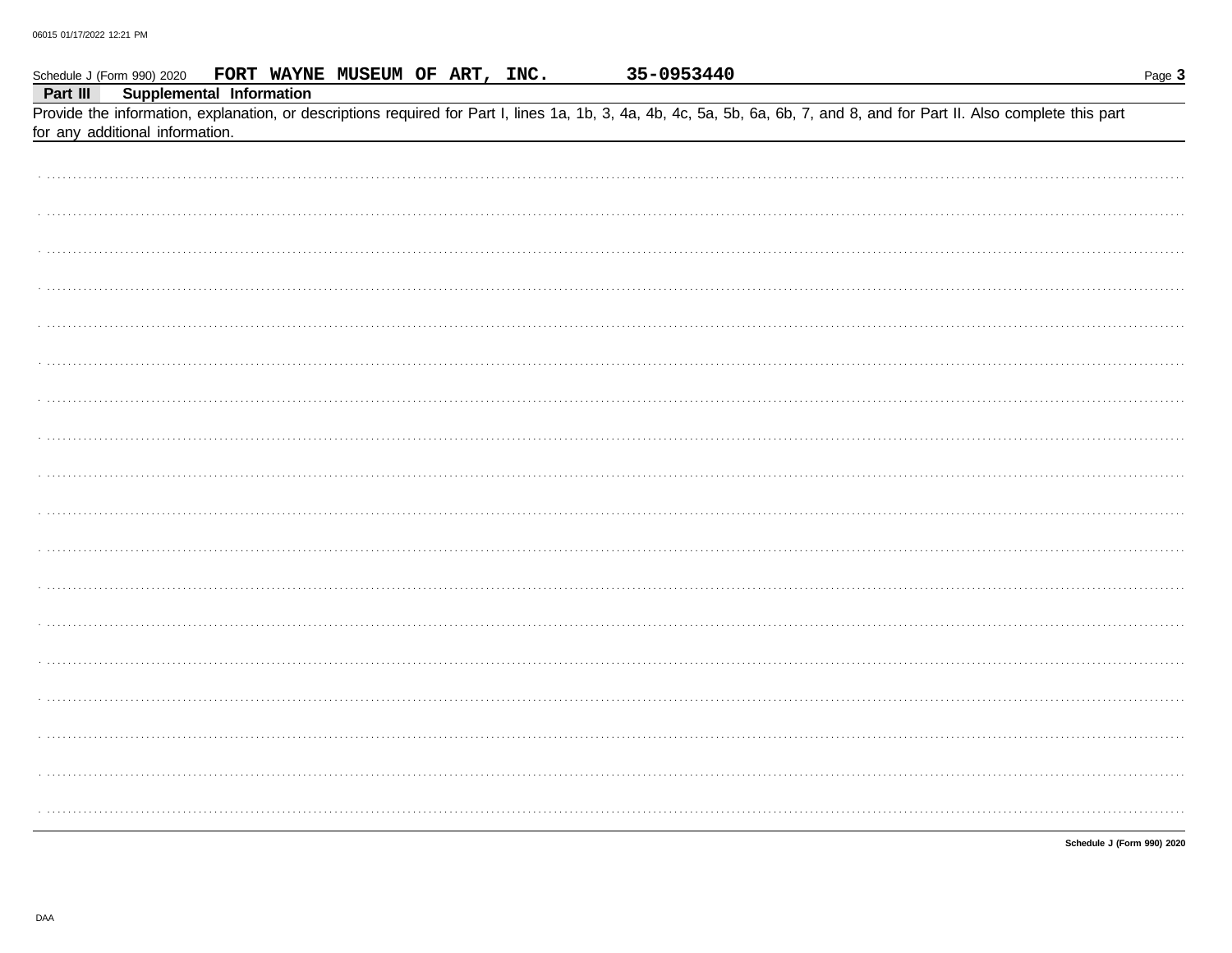|  | 06015 01/17/2022 12:21 PM |  |  |
|--|---------------------------|--|--|
|--|---------------------------|--|--|

# **SCHEDULE M Noncash Contributions**

OMB No. 1545-0047 **2020**

| (Form 990) |  |
|------------|--|

### u **Complete if the organizations answered "Yes" on Form 990, Part IV, lines 29 or 30.** u **Attach to Form 990.**

u **Go to** *www.irs.gov/Form990* **for instructions and the latest information.**

**Inspection Open To Public**

Name of the organization **Employer identification number Employer identification number** Department of the Treasury<br>Internal Revenue Service

# **FORT WAYNE MUSEUM OF ART, INC. 35-0953440**

|     | <b>Types of Property</b><br>Part I                                                                                 |            |                            |                                             |    |                              |     |     |     |
|-----|--------------------------------------------------------------------------------------------------------------------|------------|----------------------------|---------------------------------------------|----|------------------------------|-----|-----|-----|
|     |                                                                                                                    | (a)        | (b)                        | (c)                                         |    | (d)                          |     |     |     |
|     |                                                                                                                    | Check if   | Number of contributions or | Noncash contribution<br>amounts reported on |    | Method of determining        |     |     |     |
|     |                                                                                                                    | applicable | items contributed          | Form 990, Part VIII, line 1g                |    | noncash contribution amounts |     |     |     |
| 1   | Art — Works of art                                                                                                 |            |                            |                                             |    |                              |     |     |     |
| 2   | Art - Historical treasures                                                                                         |            |                            |                                             |    |                              |     |     |     |
| 3   | Art - Fractional interests                                                                                         |            |                            |                                             |    |                              |     |     |     |
| 4   | Books and publications                                                                                             |            |                            |                                             |    |                              |     |     |     |
| 5   | Clothing and household                                                                                             |            |                            |                                             |    |                              |     |     |     |
|     |                                                                                                                    |            |                            |                                             |    |                              |     |     |     |
| 6   | Cars and other vehicles                                                                                            |            |                            |                                             |    |                              |     |     |     |
| 7   | Boats and planes                                                                                                   |            |                            |                                             |    |                              |     |     |     |
| 8   | Intellectual property                                                                                              |            |                            |                                             |    |                              |     |     |     |
| 9   | Securities - Publicly traded                                                                                       |            |                            |                                             |    |                              |     |     |     |
| 10  | Securities - Closely held stock                                                                                    |            |                            |                                             |    |                              |     |     |     |
| 11  | Securities - Partnership, LLC,                                                                                     |            |                            |                                             |    |                              |     |     |     |
|     | or trust interests                                                                                                 |            |                            |                                             |    |                              |     |     |     |
| 12  | Securities - Miscellaneous                                                                                         |            |                            |                                             |    |                              |     |     |     |
| 13  | Qualified conservation                                                                                             |            |                            |                                             |    |                              |     |     |     |
|     | contribution - Historic                                                                                            |            |                            |                                             |    |                              |     |     |     |
|     | structures                                                                                                         |            |                            |                                             |    |                              |     |     |     |
| 14  | Qualified conservation                                                                                             |            |                            |                                             |    |                              |     |     |     |
|     | $contribution$ -Other $\ldots$                                                                                     |            |                            |                                             |    |                              |     |     |     |
| 15  | Real estate - Residential                                                                                          |            |                            |                                             |    |                              |     |     |     |
| 16  | Real estate - Commercial                                                                                           |            |                            |                                             |    |                              |     |     |     |
| 17  | Real estate - Other                                                                                                |            |                            |                                             |    |                              |     |     |     |
| 18  | Collectibles <b>Collectibles</b>                                                                                   |            |                            |                                             |    |                              |     |     |     |
| 19  | Food inventory                                                                                                     |            |                            |                                             |    |                              |     |     |     |
| 20  | Drugs and medical supplies                                                                                         |            |                            |                                             |    |                              |     |     |     |
| 21  | Taxidermy                                                                                                          |            |                            |                                             |    |                              |     |     |     |
| 22  | Historical artifacts                                                                                               |            |                            |                                             |    |                              |     |     |     |
| 23  | Scientific specimens                                                                                               |            |                            |                                             |    |                              |     |     |     |
| 24  | Archeological artifacts                                                                                            |            |                            |                                             |    |                              |     |     |     |
| 25  | Other <b>u</b> ( <b>AUCTION ITEMS</b>                                                                              | X          | 336                        | 98,409                                      |    | <b>FAIR MARKET VALUE</b>     |     |     |     |
| 26  |                                                                                                                    |            |                            |                                             |    |                              |     |     |     |
| 27  |                                                                                                                    |            |                            |                                             |    |                              |     |     |     |
| 28  | Other $\mathbf{u}$ (                                                                                               |            |                            |                                             |    |                              |     |     |     |
| 29  | Number of Forms 8283 received by the organization during the tax year for contributions for                        |            |                            |                                             |    |                              |     |     |     |
|     | which the organization completed Form 8283, Part IV, Donee Acknowledgement                                         |            |                            |                                             | 29 |                              |     |     |     |
|     |                                                                                                                    |            |                            |                                             |    |                              |     | Yes | No. |
| 30a | During the year, did the organization receive by contribution any property reported in Part I, lines 1 through     |            |                            |                                             |    |                              |     |     |     |
|     | 28, that it must hold for at least three years from the date of the initial contribution, and which isn't required |            |                            |                                             |    |                              |     |     |     |
|     |                                                                                                                    |            |                            |                                             |    |                              | 30a |     | x   |
| b   | If "Yes," describe the arrangement in Part II.                                                                     |            |                            |                                             |    |                              |     |     |     |
| 31  | Does the organization have a gift acceptance policy that requires the review of any nonstandard                    |            |                            |                                             |    |                              |     |     |     |
|     | contributions?                                                                                                     |            |                            |                                             |    |                              | 31  | X   |     |
| 32a | Does the organization hire or use third parties or related organizations to solicit, process, or sell noncash      |            |                            |                                             |    |                              |     |     |     |
|     | contributions?                                                                                                     |            |                            |                                             |    |                              | 32a |     | X   |
| b   | If "Yes," describe in Part II.                                                                                     |            |                            |                                             |    |                              |     |     |     |
| 33  | If the organization didn't report an amount in column (c) for a type of property for which column (a) is checked,  |            |                            |                                             |    |                              |     |     |     |
|     | describe in Part II.                                                                                               |            |                            |                                             |    |                              |     |     |     |

**For Paperwork Reduction Act Notice, see the Instructions for Form 990. Schedule M (Form 990) 2020**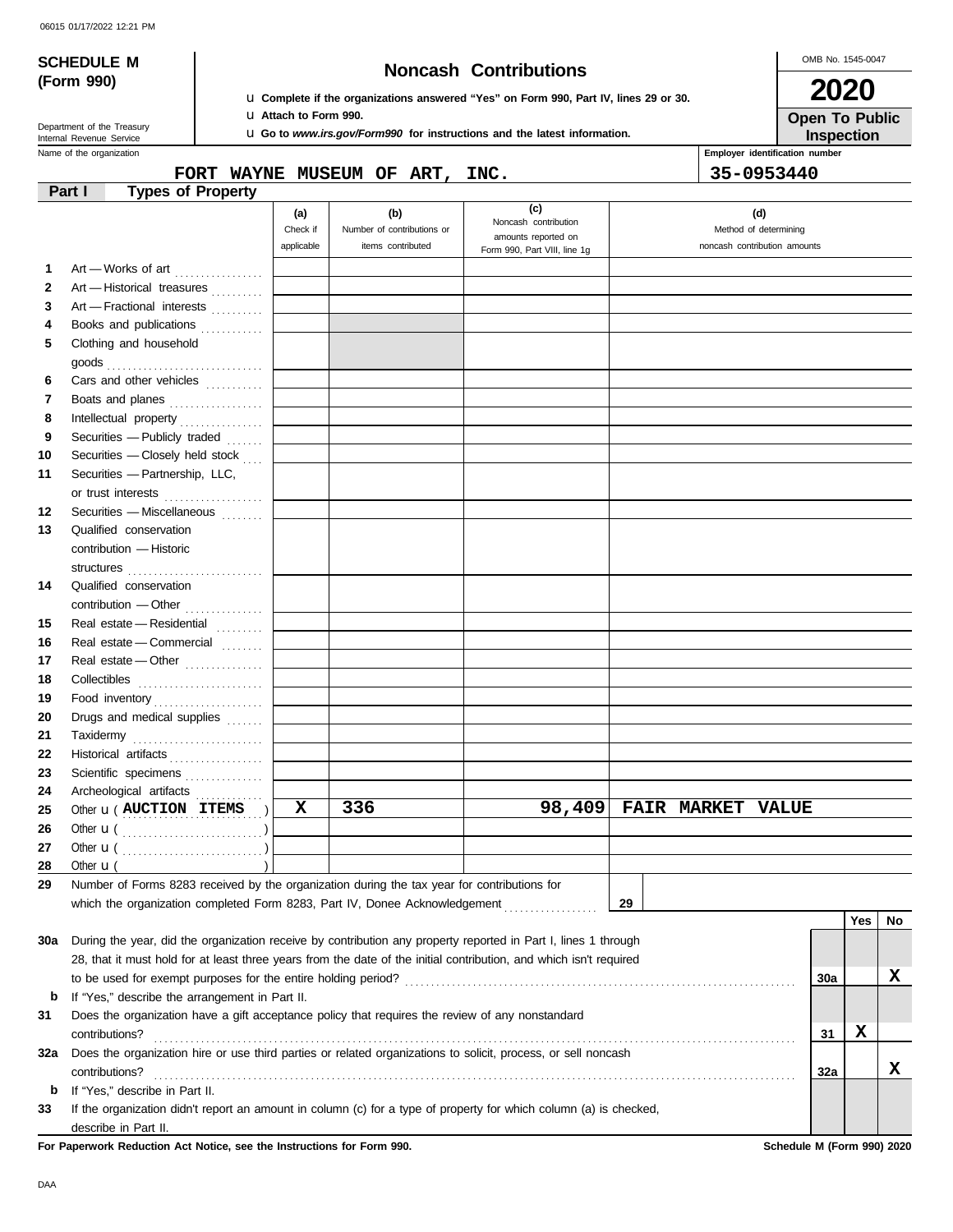| Schedule M (Form 990) 2020 FORT WAYNE MUSEUM OF ART, INC. |  |  |  |  |                                                                                   | 35-0953440 |                                                                                                                                                                                                                              |  | Page 2 |
|-----------------------------------------------------------|--|--|--|--|-----------------------------------------------------------------------------------|------------|------------------------------------------------------------------------------------------------------------------------------------------------------------------------------------------------------------------------------|--|--------|
| Part II                                                   |  |  |  |  | or a combination of both. Also complete this part for any additional information. |            | Supplemental Information. Provide the information required by Part I, lines 30b, 32b, and 33, and whether<br>the organization is reporting in Part I, column (b), the number of contributions, the number of items received, |  |        |
|                                                           |  |  |  |  |                                                                                   |            |                                                                                                                                                                                                                              |  |        |
| SCHEDULE M - SUPPLEMENTAL INFORMATION                     |  |  |  |  |                                                                                   |            |                                                                                                                                                                                                                              |  |        |
|                                                           |  |  |  |  |                                                                                   |            | THE AMOUNT REPORTED IN PART I, COLUMN (B) REPRESENTS THE NUMBER OF ITEMS                                                                                                                                                     |  |        |
| RECEIVED.                                                 |  |  |  |  |                                                                                   |            |                                                                                                                                                                                                                              |  |        |
|                                                           |  |  |  |  |                                                                                   |            |                                                                                                                                                                                                                              |  |        |
|                                                           |  |  |  |  |                                                                                   |            |                                                                                                                                                                                                                              |  |        |
|                                                           |  |  |  |  |                                                                                   |            |                                                                                                                                                                                                                              |  |        |
|                                                           |  |  |  |  |                                                                                   |            |                                                                                                                                                                                                                              |  |        |
|                                                           |  |  |  |  |                                                                                   |            |                                                                                                                                                                                                                              |  |        |
|                                                           |  |  |  |  |                                                                                   |            |                                                                                                                                                                                                                              |  |        |
|                                                           |  |  |  |  |                                                                                   |            |                                                                                                                                                                                                                              |  |        |
|                                                           |  |  |  |  |                                                                                   |            |                                                                                                                                                                                                                              |  |        |
|                                                           |  |  |  |  |                                                                                   |            |                                                                                                                                                                                                                              |  |        |
|                                                           |  |  |  |  |                                                                                   |            |                                                                                                                                                                                                                              |  |        |
|                                                           |  |  |  |  |                                                                                   |            |                                                                                                                                                                                                                              |  |        |
|                                                           |  |  |  |  |                                                                                   |            |                                                                                                                                                                                                                              |  |        |
|                                                           |  |  |  |  |                                                                                   |            |                                                                                                                                                                                                                              |  |        |
|                                                           |  |  |  |  |                                                                                   |            |                                                                                                                                                                                                                              |  |        |
|                                                           |  |  |  |  |                                                                                   |            |                                                                                                                                                                                                                              |  |        |
|                                                           |  |  |  |  |                                                                                   |            |                                                                                                                                                                                                                              |  |        |
|                                                           |  |  |  |  |                                                                                   |            |                                                                                                                                                                                                                              |  |        |
|                                                           |  |  |  |  |                                                                                   |            |                                                                                                                                                                                                                              |  |        |
|                                                           |  |  |  |  |                                                                                   |            |                                                                                                                                                                                                                              |  |        |
|                                                           |  |  |  |  |                                                                                   |            |                                                                                                                                                                                                                              |  |        |
|                                                           |  |  |  |  |                                                                                   |            |                                                                                                                                                                                                                              |  |        |
|                                                           |  |  |  |  |                                                                                   |            |                                                                                                                                                                                                                              |  |        |
|                                                           |  |  |  |  |                                                                                   |            |                                                                                                                                                                                                                              |  |        |
|                                                           |  |  |  |  |                                                                                   |            |                                                                                                                                                                                                                              |  |        |
|                                                           |  |  |  |  |                                                                                   |            |                                                                                                                                                                                                                              |  |        |
|                                                           |  |  |  |  |                                                                                   |            |                                                                                                                                                                                                                              |  |        |
|                                                           |  |  |  |  |                                                                                   |            |                                                                                                                                                                                                                              |  |        |
|                                                           |  |  |  |  |                                                                                   |            |                                                                                                                                                                                                                              |  |        |
|                                                           |  |  |  |  |                                                                                   |            |                                                                                                                                                                                                                              |  |        |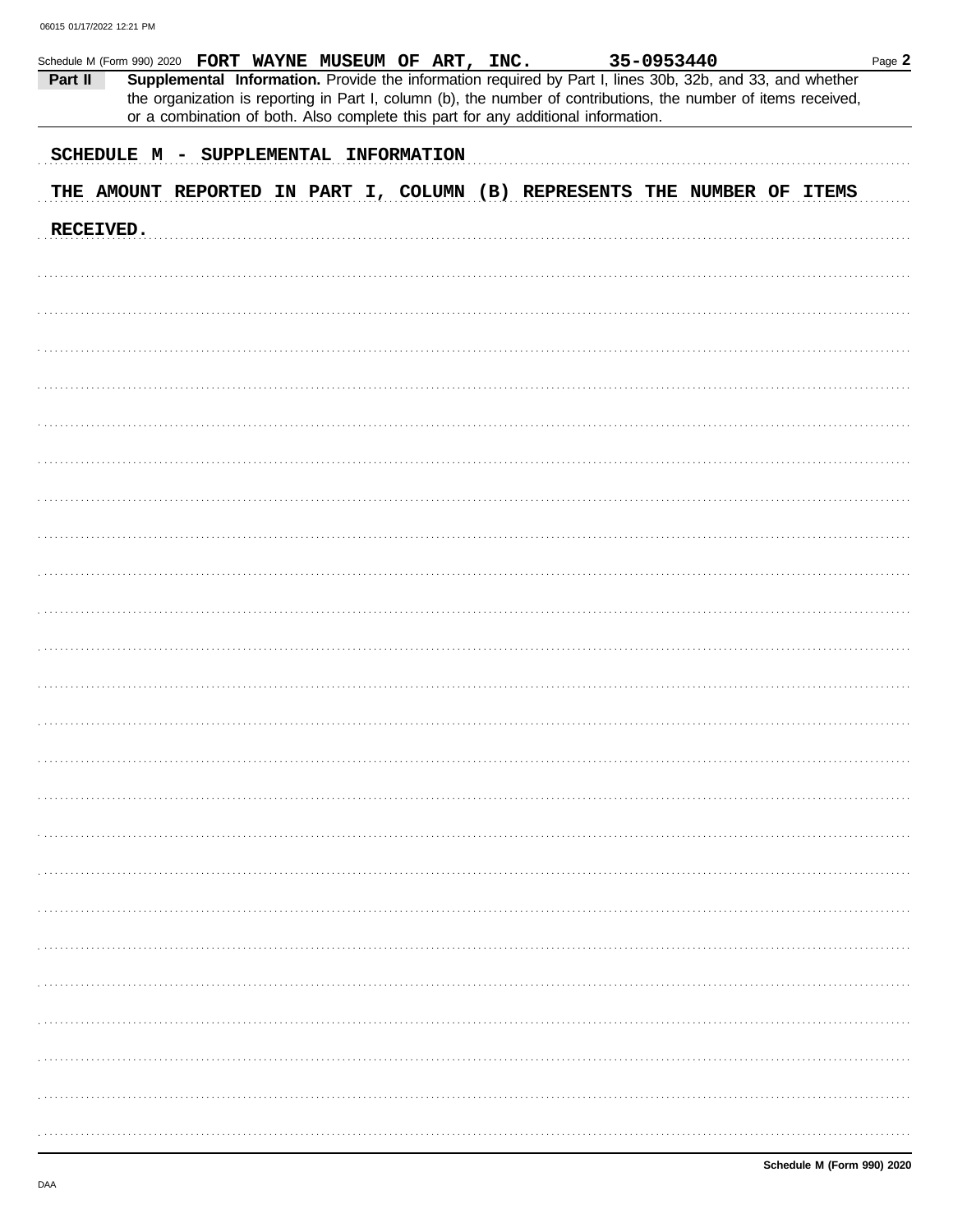06015 01/17/2022 12:21 PM

**SCHEDULE O** (Form 990 or 990-EZ)

## Supplemental Information to Form 990 or 990-EZ

Complete to provide information for responses to specific questions on Form 990 or 990-EZ or to provide any additional information. u Attach to Form 990 or 990-EZ.

u Go to www.irs.gov/Form990 for the latest information.

2020

**Open to Public** Inspection

OMB No. 1545-0047

Department of the Treasury Internal Revenue Service Name of the organization

FORT WAYNE MUSEUM OF ART, INC.

Employer identification number 35-0953440

FORM 990, PART VI, LINE 11B - ORGANIZATION'S PROCESS TO REVIEW FORM 990 A COPY OF THE FORM 990 WAS SENT OUT IN ADVANCE TO THE FINANCE COMMITTEE FOR REVIEW. THE FORM 990 WAS APPROVED BY THE FINANCE COMMITTEE AND FOWARDED TO THE BOARD OF TRUSTEES. THE FORM 990 WAS REVIEWED AND APPROVED BY THE BOARD **TRUSTEES.** OF

FORM 990, PART VI, LINE 12C - ENFORCEMENT OF CONFLICTS POLICY KEY STAFF MEMBERS, VOLUNTEERS, BOARD OF TRUSTEES MEMBERS OF THE FORT WAYNE MUSEUM OF ART ARE REQUIRED TO DISCLOSE ANNUALLY INTEREST THAT COULD GIVE RISE TO CONFLICTS. THIS IS ACCOMPLISHED BY COMPLETION OF AN INTERNAL DISCLOSURE STATEMENT ON A YEARLY BASIS AT THE FIRST BOARD OF TRUSTEES MEETING IN SEPTEMBER OF EACH YEAR.

FORM 990, PART VI, LINE 15A - COMPENSATION PROCESS FOR TOP OFFICIAL THE CEO'S COMPENSATION IS DETERMINED FOLLOWING AN EXTENSIVE BOARD EVALUATION AND SALARY COMPARISONS WITH OTHER MUSEUMS OUR SIZE.

FORM 990, PART VI, LINE 15B - COMPENSATION PROCESS FOR OFFICERS THE CEO DETERMINES THE COMPENSATION FOR THE OTHER OFFICERS. THE COMPENSATION IS DETERMINED AFTER AN EVALUATION BY THE CEO AND A REVIEW OF COMPARABLE SALARIES OF MUSEUMS OUR SIZE.

FORM 990, PART VI, LINE 19 - GOVERNING DOCUMENTS DISCLOSURE EXPLANATION THE FINANCIAL STATEMENTS, FORM 990 AND OTHER GOVERNING DOCUMENTS INCLUDING CONFLICT OF INTEREST POLICY ARE AVAILABLE TO THE PUBLIC UPON REQUEST EITHER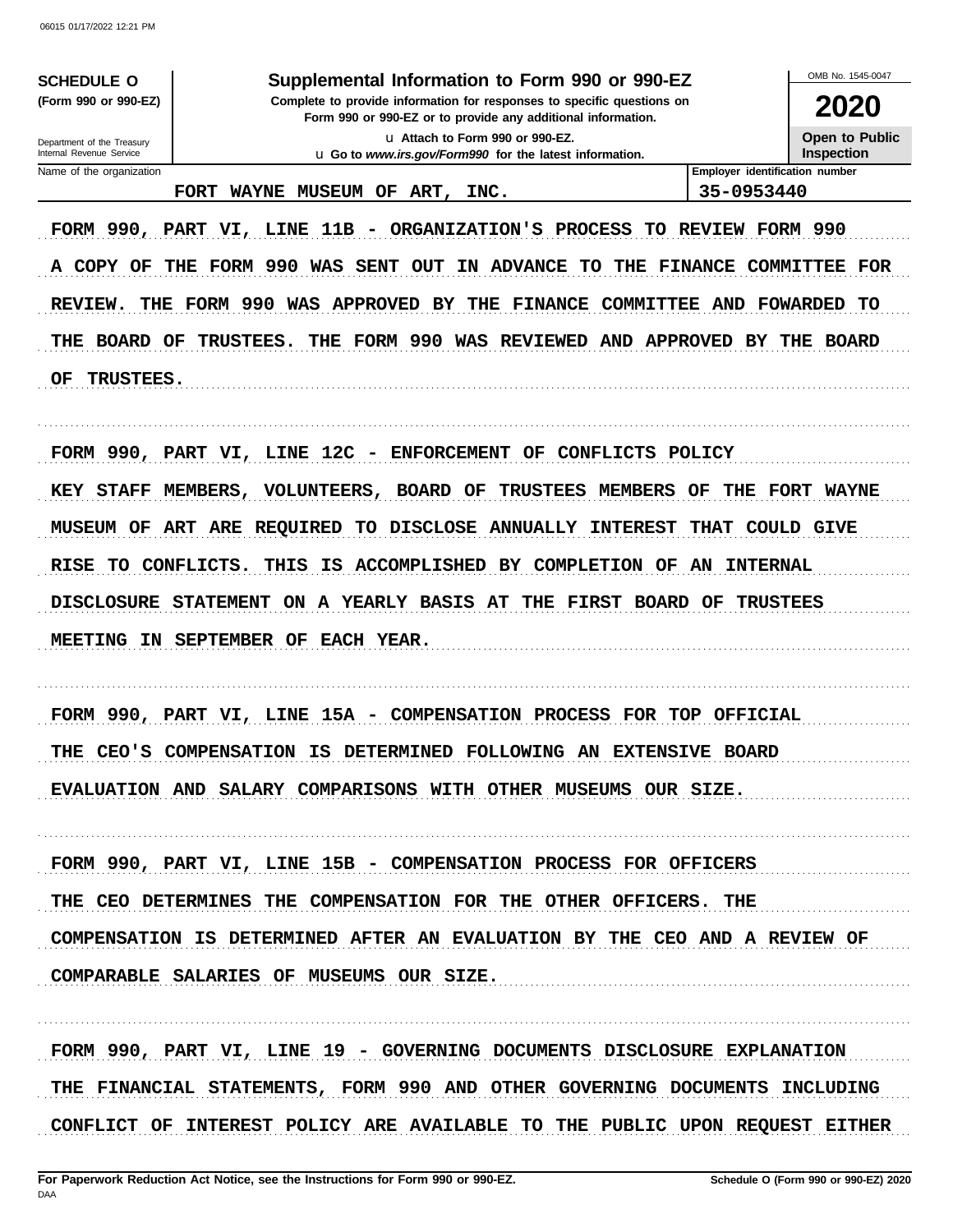| Schedule O (Form 990 or 990-EZ) 2020<br>Name of the organization | Page 2                         |
|------------------------------------------------------------------|--------------------------------|
|                                                                  | Employer identification number |
| FORT WAYNE MUSEUM OF ART, INC.                                   | 35-0953440                     |
| BY MAIL, EMAIL, OR IN PERSON.                                    |                                |
|                                                                  |                                |
|                                                                  |                                |
|                                                                  |                                |
|                                                                  |                                |
|                                                                  |                                |
|                                                                  |                                |
|                                                                  |                                |
|                                                                  |                                |
|                                                                  |                                |
|                                                                  |                                |
|                                                                  |                                |
|                                                                  |                                |
|                                                                  |                                |
|                                                                  |                                |
|                                                                  |                                |
|                                                                  |                                |
|                                                                  |                                |
|                                                                  |                                |
|                                                                  |                                |
|                                                                  |                                |
|                                                                  |                                |
|                                                                  |                                |
|                                                                  |                                |
|                                                                  |                                |

| PAGE |  |  |  |
|------|--|--|--|
|------|--|--|--|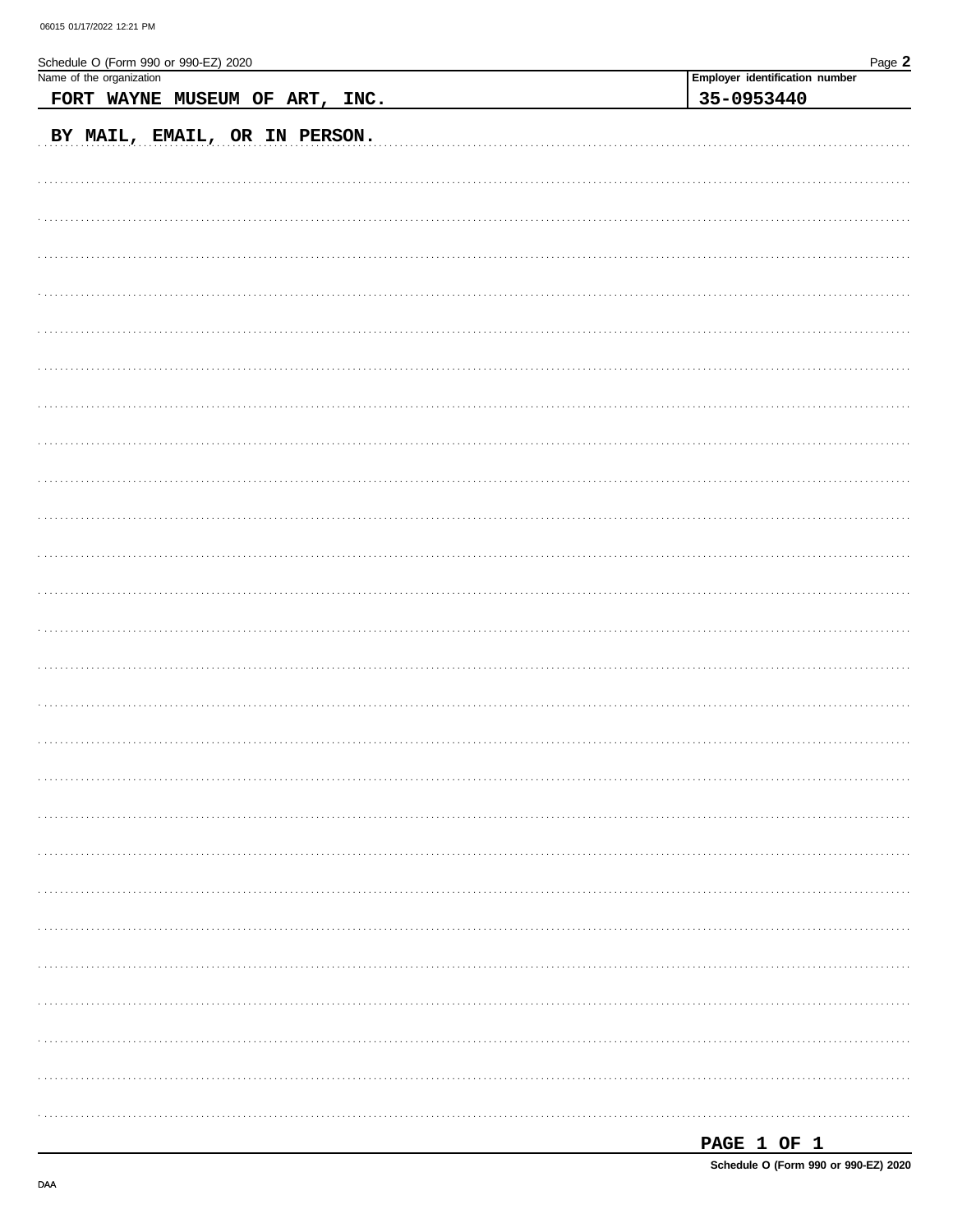# **Filing Instructions**

# **FORT WAYNE MUSEUM OF ART, INC.**

# **Indiana Nonprofit Organization 's Annual Report**

# **Taxable Year Ended June 30, 2021**

**Date Due:** May 16, 2022

- **Remittance:** None is required.
- **Mail To:** Indiana Department of Revenue Tax Administration P.O. Box 6481 Indianapolis, IN 46206-6481
- **Signature:** The return should be signed and dated by an officer representing the organization.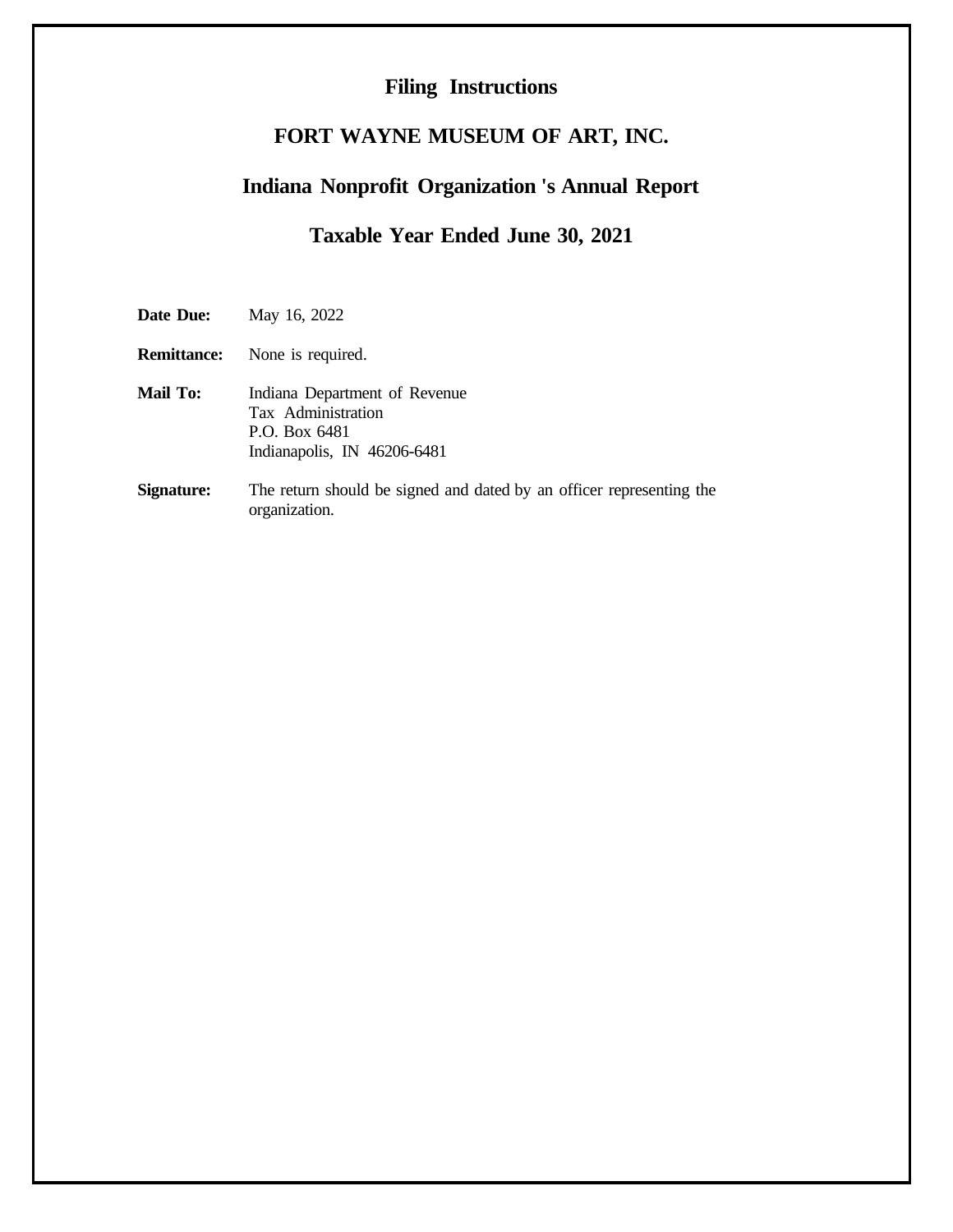| Indiana Department of Revenue<br><b>NP-20</b><br><b>Indiana Nonprofit Organization's Annual Report</b><br>State Form 51062<br>For the Calendar Year or Fiscal Year<br>$(R11 / 8-20)$ |       |                      |                                                                      |  |  |  |  |  |  |  |
|--------------------------------------------------------------------------------------------------------------------------------------------------------------------------------------|-------|----------------------|----------------------------------------------------------------------|--|--|--|--|--|--|--|
| <b>Beginning</b><br>Place "X" in box if: Change of Address                                                                                                                           |       | 20<br>Amended Report | 30<br>21<br>6<br>and Ending<br>Final Report:<br>Indicate Date Closed |  |  |  |  |  |  |  |
| Due on the 15th day of the 5th month following the end of the tax year.                                                                                                              |       |                      |                                                                      |  |  |  |  |  |  |  |
|                                                                                                                                                                                      |       | NO FEE REQUIRED.     |                                                                      |  |  |  |  |  |  |  |
| Name of Organization                                                                                                                                                                 |       |                      | Telephone Number                                                     |  |  |  |  |  |  |  |
| WAYNE MUSEUM OF ART, INC.<br>FORT                                                                                                                                                    |       |                      | 260 422 6467                                                         |  |  |  |  |  |  |  |
| Address                                                                                                                                                                              |       | County               | Indiana Taxpayer Identification Number                               |  |  |  |  |  |  |  |
| 311 <br>MAIN ST.<br>Е.                                                                                                                                                               |       | <b>ALLEN</b>         | 0001835467                                                           |  |  |  |  |  |  |  |
| City                                                                                                                                                                                 | State | ZIP Code             | Federal Employer Identification Number                               |  |  |  |  |  |  |  |
| <b>WAYNE</b><br>FORT                                                                                                                                                                 | IΝ    | 46802                | 35 0953440                                                           |  |  |  |  |  |  |  |
| Printed Name of Person to Contact                                                                                                                                                    |       |                      | Contact's Telephone Number                                           |  |  |  |  |  |  |  |
| CHARLES A. SHEPARD III                                                                                                                                                               |       |                      | 260 422 6467                                                         |  |  |  |  |  |  |  |

If you are filing a federal return, attach a completed copy of Form 990, 990EZ, or 990PF.

**Note:** If your organization has unrelated business income of more than \$1,000 as defined under **Section 513** of the Internal Revenue Code, **you must also file Form IT-20NP.**

## **Current Information**

- 1. Indicate number of years your organization has been in continuous existence: **100**
- 2. Have any changes not previously reported to the Department been made in your governing instruments, (e.g.) articles of incorporation, bylaws, or other instruments of importance? If yes, attach a detailed description of changes. **NO**
- 3. Attach a schedule, listing the names, titles and addresses of your current officers. **SEE STATEMENT 1**
- 4. Briefly describe the purpose or mission of your organization below.

|                                                                                                                                                                                         |                |                                 |  | THE FORT WAYNE MUSEUM OF ART WILL COLLECT, PRESERVE AND PRESENT |  |    |  |       |                 |  |                                      |  |
|-----------------------------------------------------------------------------------------------------------------------------------------------------------------------------------------|----------------|---------------------------------|--|-----------------------------------------------------------------|--|----|--|-------|-----------------|--|--------------------------------------|--|
|                                                                                                                                                                                         |                | <b>AMERICAN AND</b>             |  | <b>RELATED ART</b>                                              |  | TO |  |       |                 |  | ENGAGE AND EDUCATE BROAD AND DIVERSE |  |
|                                                                                                                                                                                         |                | <b>AUDIENCES</b>                |  | THROUGHOUT THE REGION AND ADD VALUE TO                          |  |    |  |       |                 |  | THEIR LIVES.                         |  |
|                                                                                                                                                                                         | Email Address: |                                 |  |                                                                 |  |    |  |       |                 |  |                                      |  |
| I declare under the penalties of perjury that I have examined this return, including all attachments, and to the best of my<br>knowledge and belief, it is true, complete, and correct. |                |                                 |  |                                                                 |  |    |  |       |                 |  |                                      |  |
|                                                                                                                                                                                         |                |                                 |  |                                                                 |  |    |  |       | PRESIDENT & CEO |  |                                      |  |
|                                                                                                                                                                                         |                | Signature of Officer or Trustee |  |                                                                 |  |    |  | Title |                 |  | Date                                 |  |

# **CHARLES A. SHEPARD III 260 422 6467**

Name of Person(s) to Contact **Daytime Telephone Number** Daytime Telephone Number



25420111022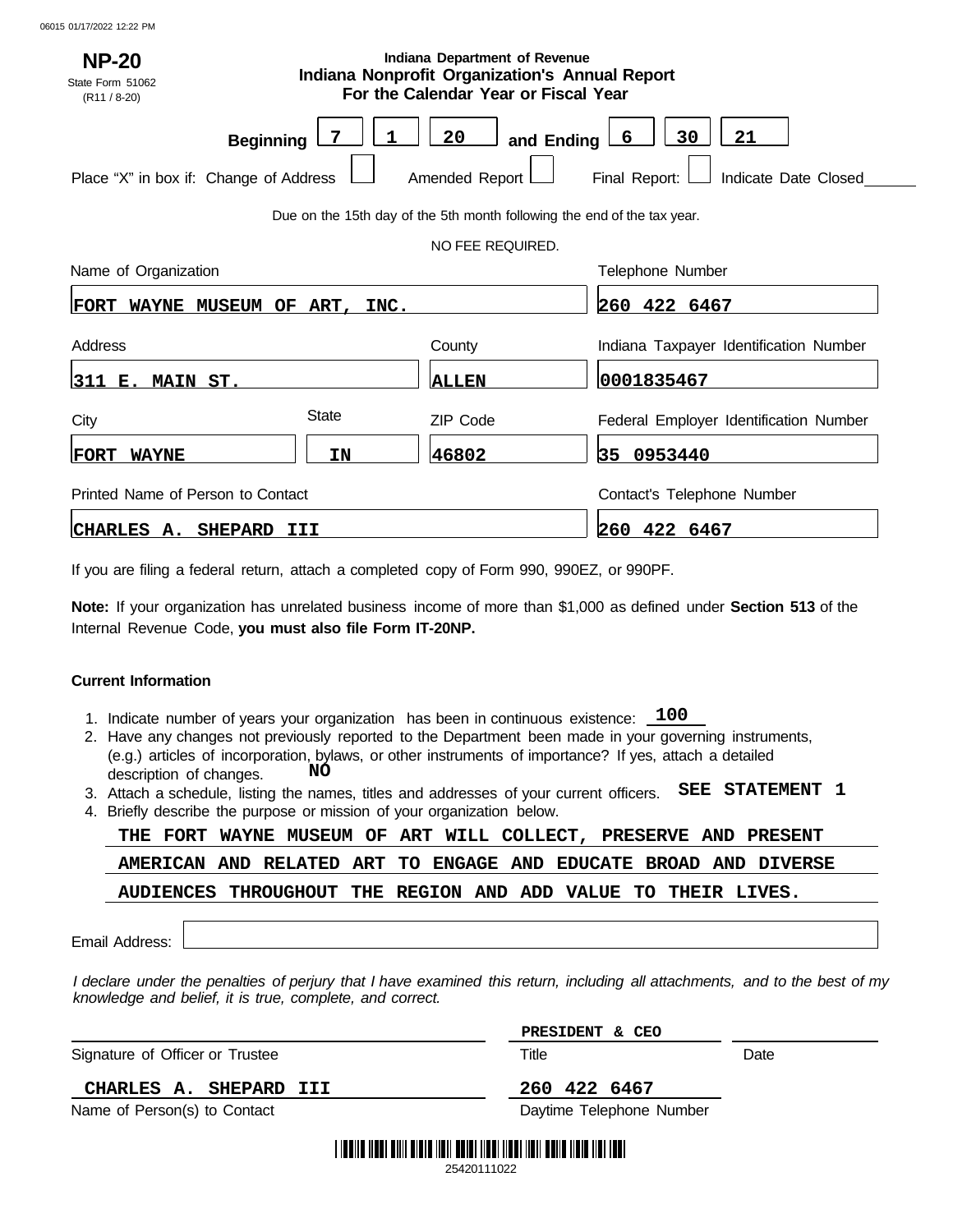#### **17** Other expenses (Part IX, column (A), lines 11a–11d, 11f–24e) .................................. Total expenses. Add lines 13–17 (must equal Part IX, column (A), line 25) . . . . . . . . . . . . . . . . . . . . . . **18** G Gross receipts \$ Check if applicable: **A** For the 2020 calendar year, or tax year beginning  $07/01/20$  , and ending Application pending City or town, state or province, country, and ZIP or foreign postal code Amended return terminated Number and street (or P.O. box if mail is not delivered to street address) Room/suite Initial return Name change Address change C Name of organization **u** Go to *www.irs.gov/Form990* for instructions and the latest information. Department of the Treasury<br>Internal Revenue Service OMB No. 1545-0047 Form **E** Telephone number **B C C D C C D C D C D C D C D C D C D C D C D C D C D C D C D C D Employer identification number** u **Do not enter social security numbers on this form as it may be made public. Open to Public 990 2020**<br>
Under section 501(c), 527, or 4947(a)(1) of the Internal Revenue Code (except private foundations) **2020 Inspection** Doing business as Name and address of principal officer: **H(a)** Is this a group return for subordinates? **H(b)** Are all subordinates included? H(c) Group exemption number **U** If "No," attach a list. See instruction  $Y$ es  $\overline{\mathbf{X}}$  No **Yes I** No **I J K** Tax-exempt status: **Website:** u Form of organization: **t** (insert no.)  $\begin{vmatrix} 1 & 4947(a)(1) & \text{or} & 1 \end{vmatrix}$  527 **X** Corporation Trust Association Other **u L** Year of formation: **1921 M** State of legal domicile: **IN Part I Summary 1** Briefly describe the organization's mission or most significant activities: . . . . . . . . . . . . . . . . . . . . . . . . . . . . . . . . . . . . . . . . . . . . . . . . . . . . . . . . . . . . . . . . . . . . . . . . . . . . . . . . . . . **2** Check this box **u** | if the organization discontinued its operations or disposed of more than 25% of its net assets. **3** Number of voting members of the governing body (Part VI, line 1a) . . . . . . . . . . . . . . . . . . . . . . . . . . . . . . . . . . . . . . . . . . . . . . . . . . **4** Number of independent voting members of the governing body (Part VI, line 1b) . . . . . . . . . . . . . . . . . . . . . . . . . . . . . . . . . . . . . **5** Total number of individuals employed in calendar year 2020 (Part V, line 2a) . . . . . . . . . . . . . . . . . . . . . . . . . . . . . . . . . . . . . . . . . **6** Total number of volunteers (estimate if necessary) . . . . . . . . . . . . . . . . . . . . . . . . . . . . . . . . . . . . . . . . . . . . . . . . . . . . . . . . . . . . . . . . . . . **7a** Total unrelated business revenue from Part VIII, column (C), line 12 . . . . . . . . . . . . . . . . . . . . . . . . . . . . . . . . . . . . . . . . . . . . . . . . . **b** Net unrelated business taxable income from Form 990-T, Part I, line 11 . . . . . . . . . . . . . . . . . . . . . . . . . . . . . . . . . . . . . . . . . . . . . . **7b 7a 6 5 4 3** THE FORT WAYNE MUSEUM OF ART WILL COLLECT, PRESERVE AND PRESENT AMERICAN AND RELATED ART TO ENGAGE AND EDUCATE BROAD AND DIVERSE AUDIENCES THROUGHOUT THE REGION AND ADD VALUE TO THEIR LIVES. THEIR REGION AND ADD VALUE TO THEIR LIVES. **8** Contributions and grants (Part VIII, line 1h) . . . . . . . . . . . . . . . . . . . . . . . . . . . . . . . . . . . . . . . . . . . . . . . . . . . . . . **9** Program service revenue (Part VIII, line 2g) . . . . . . . . . . . . . . . . . . . . . . . . . . . . . . . . . . . . . . . . . . . . . . . . . . . . . **10** Investment income (Part VIII, column (A), lines 3, 4, and 7d) . . . . . . . . . . . . . . . . . . . . . . . . . . . . . . . . . . . . **11** Other revenue (Part VIII, column (A), lines 5, 6d, 8c, 9c, 10c, and 11e) ........................... **12** Total revenue – add lines 8 through 11 (must equal Part VIII, column (A), line 12) .............. **Prior Year Current Year 13** Grants and similar amounts paid (Part IX, column (A), lines 1–3) . . . . . . . . . . . . . . . . . . . . . . . . . . . . . . . **14** Benefits paid to or for members (Part IX, column (A), line 4) . . . . . . . . . . . . . . . . . . . . . . . . . . . . . . . . . . . . . **15** Salaries, other compensation, employee benefits (Part IX, column (A), lines 5–10) ............. **16a** Professional fundraising fees (Part IX, column (A), line 11e) . . . . . . . . . . . . . . . . . . . . . . . . . . . . . . . . . . . . . **b** Total fundraising expenses (Part IX, column (D), line 25) u . . . . . . . . . . . . . . . . . . . . . . . . . . . . . . . . . . . . . **272,063 19** Revenue less expenses. Subtract line 18 from line 12 . . . . . . . . . . . . . . . . . . . . . . . . . . . . . . . . . . . . . . . . . . . **20** Total assets (Part X, line 16) **21** Total liabilities (Part X, line 26) . . . . . . . . . . . . . . . . . . . . . . . . . . . . . . . . . . . . . . . . . . . . . . . . . . . . . . . . . . . . . . . . . . **22** Net assets or fund balances. Subtract line 21 from line 20 . . . . . . . . . . . . . . . . . . . . . . . . . . . . . . . . . . . . . . . **Beginning of Current Year End of Year Part II Signature Block EXERCISE THE ARREST DEVICE CONSULTS AND EXECUTIVE SURFACES.**<br>
TRODUCED THE NEGRON ARD AND VALUE TO THER LIVES.<br>
THE NEGRON CONTINUES AND THE NEGRON ARD VALUE TO THER LIVES.<br>
THE NEGRON CONTINUES AND THE NEGRON CONTINUES  $\overline{\mathbf{X}}$  501(c)(3) Final return/ **07/01/20 06/30/21 FORT WAYNE MUSEUM OF ART, INC. 311 E. MAIN ST. FORT WAYNE IN 46802 35-0953440 260-422-6467 CHARLES A. SHEPARD III 311 EAST MAIN STREET FORT WAYNE IN 46802 5,733,055 WWW.FWMOA.ORG**<br>on: **X** Corporation *Trus* **32 32 35 100 0 0 1,547,454 2,011,296 66,008 62,367 450,589 759,405 23,997 5,531 2,088,048 2,838,599 0 0 0 0 1,376,030 1,396,097 0 0 1,141,775 1,205,826 2,517,805 2,601,923 -429,757 236,676 12,752,143 13,868,779 476,774 413,502 12,275,369 13,455,277** 06015 01/17/2022 12:22 PM

Under penalties of perjury, I declare that I have examined this return, including accompanying schedules and statements, and to the best of my knowledge and belief, it is true, correct, and complete. Declaration of preparer (other than officer) is based on all information of which preparer has any knowledge.

| Sign<br>Here | Signature of officer<br>CHARLES A.<br><b>SHEPARD</b><br><b>III</b><br>Type or print name and title         | <b>PRESIDENT</b>     | <b>CEO</b><br>δc. | Date          |              |  |  |  |  |  |  |
|--------------|------------------------------------------------------------------------------------------------------------|----------------------|-------------------|---------------|--------------|--|--|--|--|--|--|
|              | Print/Type preparer's name                                                                                 | Preparer's signature | Date              | Check         | PTIN         |  |  |  |  |  |  |
| Paid         | CASSIE J. DUNN                                                                                             |                      |                   | self-employed | P02181011    |  |  |  |  |  |  |
| Preparer     | <b>ISENBARGER</b><br><b>HAINES</b><br>Firm's name                                                          | SKIBA LLC<br>&.      |                   | Firm's EIN Y  | 52-2127371   |  |  |  |  |  |  |
| Use Only     | <b>JEFFERSON</b><br>4630<br>W                                                                              | # 8<br>BLVD          |                   |               |              |  |  |  |  |  |  |
|              | ΙN<br>WAYNE,<br><b>FORT</b><br>Firm's address                                                              | 46804                |                   | Phone no.     | 260-436-9500 |  |  |  |  |  |  |
|              | <b>No</b><br>May the IRS discuss this return with the preparer shown above? See instructions<br><b>Yes</b> |                      |                   |               |              |  |  |  |  |  |  |
| DAA          | $990$ (2020)<br>For Paperwork Reduction Act Notice, see the separate instructions.<br>Form                 |                      |                   |               |              |  |  |  |  |  |  |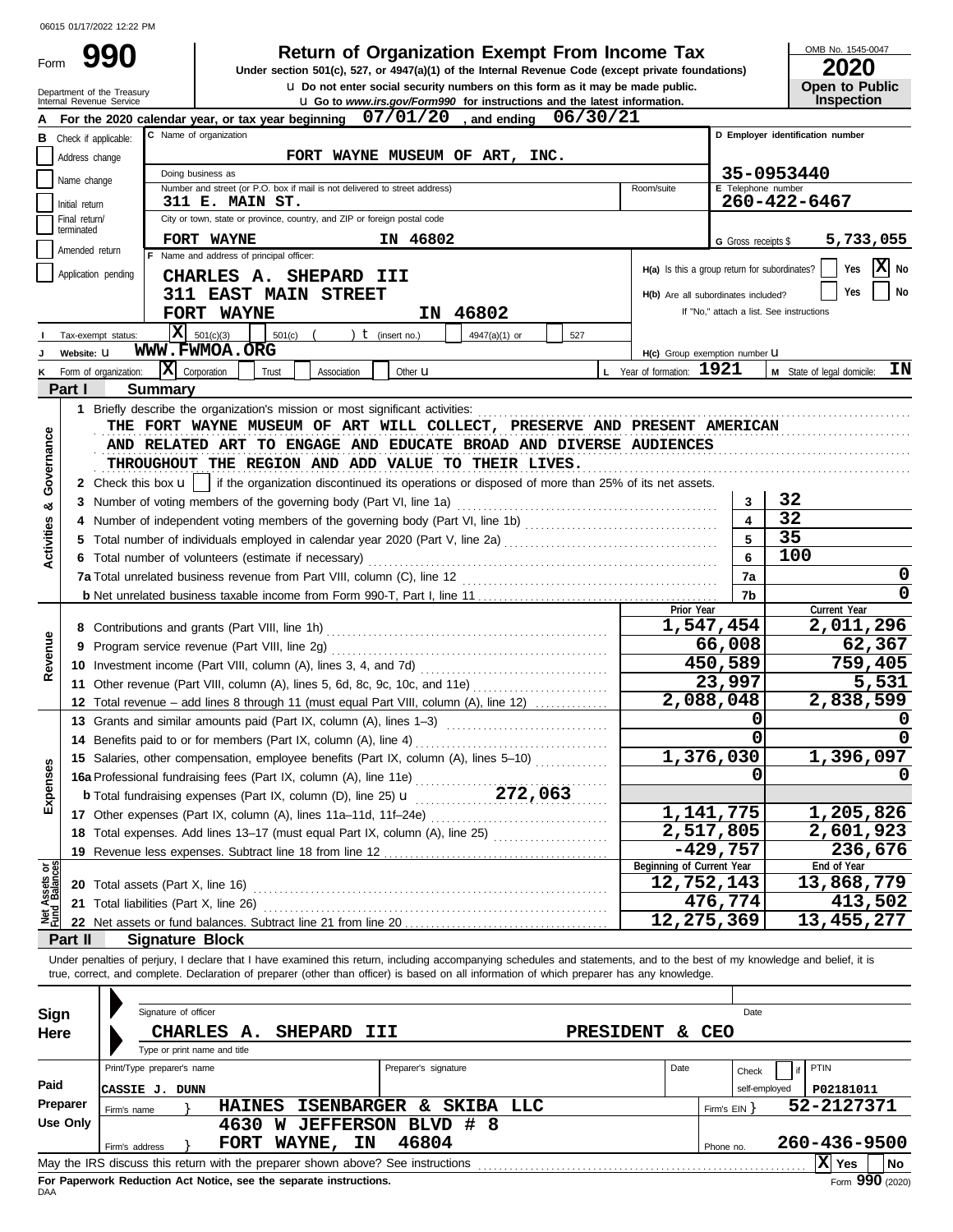| Form 990 (2020) FORT WAYNE MUSEUM OF ART, INC.                                                                                                |                                                                                                                                | 35-0953440  | Page 2                   |
|-----------------------------------------------------------------------------------------------------------------------------------------------|--------------------------------------------------------------------------------------------------------------------------------|-------------|--------------------------|
| Part III                                                                                                                                      | <b>Statement of Program Service Accomplishments</b>                                                                            |             |                          |
|                                                                                                                                               | Check if Schedule O contains a response or note to any line in this Part III                                                   |             |                          |
| 1 Briefly describe the organization's mission:                                                                                                |                                                                                                                                |             |                          |
| THE FORT WAYNE MUSEUM OF ART WILL COLLECT, PRESERVE AND PRESENT AMERICAN<br>AND RELATED ART TO ENGAGE AND EDUCATE BROAD AND DIVERSE AUDIENCES |                                                                                                                                |             |                          |
| THROUGHOUT THE REGION AND ADD VALUE TO THEIR LIVES.                                                                                           |                                                                                                                                |             |                          |
|                                                                                                                                               |                                                                                                                                |             |                          |
| $\mathbf{2}$                                                                                                                                  | Did the organization undertake any significant program services during the year which were not listed on the                   |             |                          |
| prior Form 990 or 990-EZ?                                                                                                                     |                                                                                                                                |             | Yes $ X $ No             |
| If "Yes," describe these new services on Schedule O.                                                                                          |                                                                                                                                |             |                          |
| 3                                                                                                                                             | Did the organization cease conducting, or make significant changes in how it conducts, any program                             |             |                          |
| services?<br>If "Yes," describe these changes on Schedule O.                                                                                  |                                                                                                                                |             | Yes $ \mathbf{X} $ No    |
| 4                                                                                                                                             | Describe the organization's program service accomplishments for each of its three largest program services, as measured by     |             |                          |
|                                                                                                                                               | expenses. Section 501(c)(3) and 501(c)(4) organizations are required to report the amount of grants and allocations to others, |             |                          |
| the total expenses, and revenue, if any, for each program service reported.                                                                   |                                                                                                                                |             |                          |
|                                                                                                                                               |                                                                                                                                |             |                          |
| 4a (Code:                                                                                                                                     | ) (Expenses $$1,177,347$ including grants of \$                                                                                |             | 48,194<br>) (Revenue \$  |
| CURATORIAL - FOR THE EDUCATION AND ENJOYMENT OF OUR CONSTITUENTS, WE                                                                          |                                                                                                                                |             |                          |
| ACQUIRE, CARE FOR AND PRESENT WORKS OF ART DRAWN FROM THE PERMANENT<br>COLLECTION, COMBINED WITH EXHIBITS WE HAVE DEVELOPED OURSELVES, AND    |                                                                                                                                |             |                          |
| EXHIBITS CREATED BY OTHER INSTITUTIONS.                                                                                                       |                                                                                                                                |             |                          |
|                                                                                                                                               |                                                                                                                                |             |                          |
|                                                                                                                                               |                                                                                                                                |             |                          |
|                                                                                                                                               |                                                                                                                                |             |                          |
|                                                                                                                                               |                                                                                                                                |             |                          |
|                                                                                                                                               |                                                                                                                                |             |                          |
|                                                                                                                                               |                                                                                                                                |             |                          |
|                                                                                                                                               |                                                                                                                                |             |                          |
| 4b (Code:<br>) (Expenses \$                                                                                                                   | 283, 180 including grants of \$                                                                                                |             | 14, 173<br>) (Revenue \$ |
| EDUCATION - WE PRESENT ADULT, COLLEGE, AND CHILDREN'S K-12 ONSITE AND                                                                         |                                                                                                                                |             |                          |
| OUTREACH PROGRAMS, EXHIBITIONS, WORKSHOPS, LECTURES, PANEL DISCUSSIONS,                                                                       |                                                                                                                                |             |                          |
| TOURS, SEMINARS AND SPECIAL EVENTS.                                                                                                           |                                                                                                                                |             |                          |
|                                                                                                                                               |                                                                                                                                |             |                          |
|                                                                                                                                               |                                                                                                                                |             |                          |
|                                                                                                                                               |                                                                                                                                |             |                          |
|                                                                                                                                               |                                                                                                                                |             |                          |
|                                                                                                                                               |                                                                                                                                |             |                          |
|                                                                                                                                               |                                                                                                                                |             |                          |
|                                                                                                                                               |                                                                                                                                |             |                          |
| 4c (Code:                                                                                                                                     |                                                                                                                                |             |                          |
| MARKETING & DEVELOPMENT - WE DEVELOP AND PROMOTE AN INTEGRATED STRATEGY                                                                       |                                                                                                                                |             |                          |
| INCREASE OUR AUDIENCES' INTEREST, APPRECIATION AND UNDERSTANDING OF                                                                           |                                                                                                                                |             |                          |
| AMERICA'S HISTORICAL AND CONTEMPORARY ART.                                                                                                    |                                                                                                                                |             |                          |
|                                                                                                                                               |                                                                                                                                |             |                          |
|                                                                                                                                               |                                                                                                                                |             |                          |
|                                                                                                                                               |                                                                                                                                |             |                          |
|                                                                                                                                               |                                                                                                                                |             |                          |
|                                                                                                                                               |                                                                                                                                |             |                          |
|                                                                                                                                               |                                                                                                                                |             |                          |
|                                                                                                                                               |                                                                                                                                |             |                          |
|                                                                                                                                               |                                                                                                                                |             |                          |
| 4d Other program services (Describe on Schedule O.)<br>(Expenses \$                                                                           |                                                                                                                                | (Revenue \$ |                          |
| 4e Total program service expenses u                                                                                                           | including grants of \$<br>1,660,897                                                                                            |             |                          |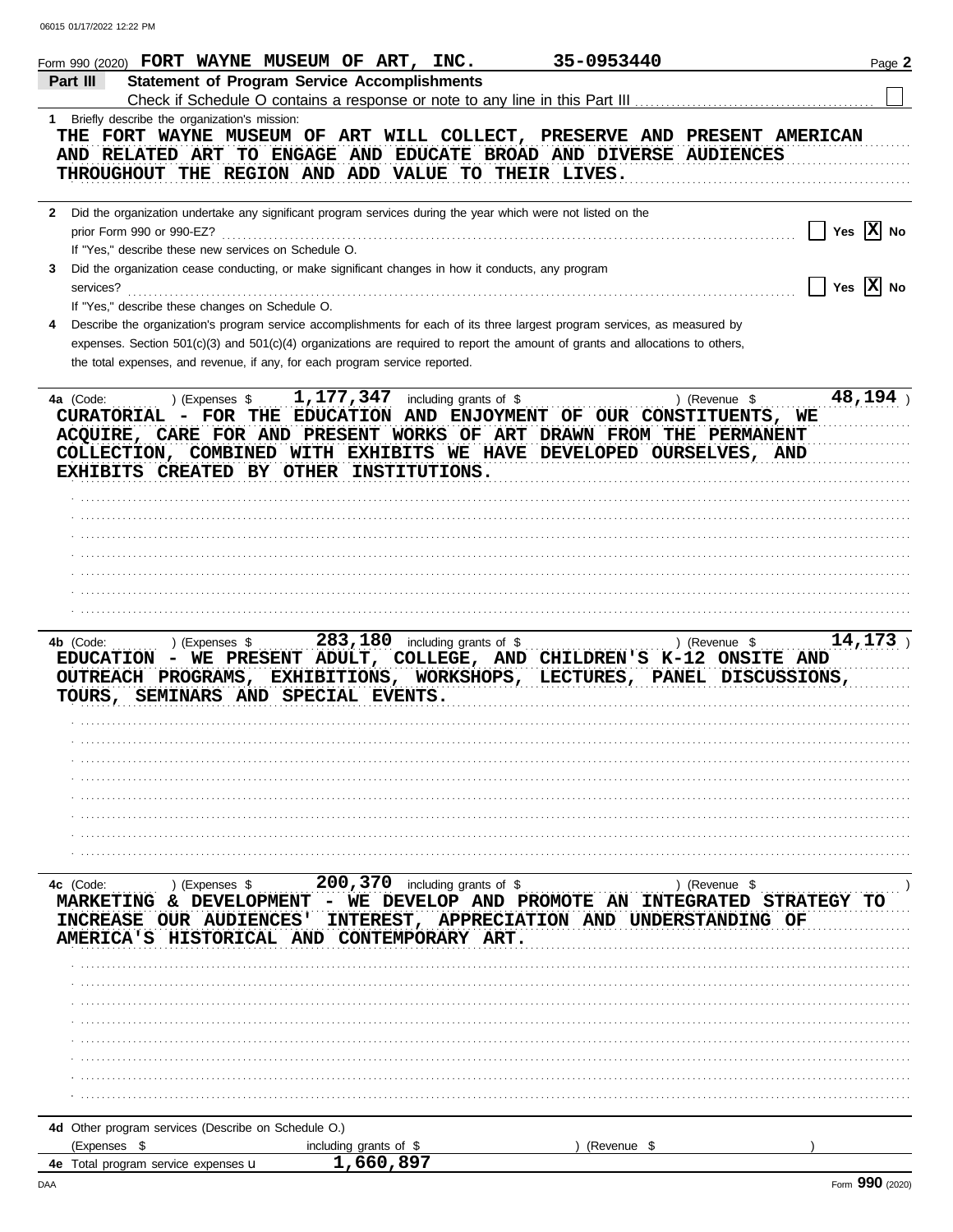|     | FORT WAYNE MUSEUM OF ART, INC.<br>35-0953440<br>Form 990 (2020)                                                                                                                                                                   |                |     | Page 3 |
|-----|-----------------------------------------------------------------------------------------------------------------------------------------------------------------------------------------------------------------------------------|----------------|-----|--------|
|     | <b>Checklist of Required Schedules</b><br>Part IV                                                                                                                                                                                 |                | Yes | No     |
| 1   | Is the organization described in section $501(c)(3)$ or $4947(a)(1)$ (other than a private foundation)? If "Yes,"                                                                                                                 |                |     |        |
|     | complete Schedule A example of the schedule A example of the set of the set of the schedule A example to the schedule A                                                                                                           | $\mathbf{1}$   | X   |        |
| 2   |                                                                                                                                                                                                                                   | $\overline{2}$ | X   |        |
| 3   | Did the organization engage in direct or indirect political campaign activities on behalf of or in opposition to                                                                                                                  |                |     |        |
|     |                                                                                                                                                                                                                                   | 3              |     | X      |
| 4   | Section 501(c)(3) organizations. Did the organization engage in lobbying activities, or have a section 501(h)                                                                                                                     |                |     |        |
|     |                                                                                                                                                                                                                                   | 4              |     | x      |
| 5   | Is the organization a section $501(c)(4)$ , $501(c)(5)$ , or $501(c)(6)$ organization that receives membership dues,                                                                                                              |                |     |        |
|     | assessments, or similar amounts as defined in Revenue Procedure 98-19? If "Yes," complete Schedule C, Part III                                                                                                                    | 5              |     | X      |
| 6   | Did the organization maintain any donor advised funds or any similar funds or accounts for which donors                                                                                                                           |                |     |        |
|     | have the right to provide advice on the distribution or investment of amounts in such funds or accounts? If                                                                                                                       |                |     |        |
|     | "Yes," complete Schedule D, Part I encourance contract the contract of the Schedule D, Part I encourance and the schedule D, Part I encourance and the set of the set of the set of the set of the set of the set of the set o    | 6              |     | x      |
| 7   | Did the organization receive or hold a conservation easement, including easements to preserve open space,                                                                                                                         |                |     |        |
|     |                                                                                                                                                                                                                                   | $\overline{7}$ |     | x      |
| 8   | Did the organization maintain collections of works of art, historical treasures, or other similar assets? If "Yes,"                                                                                                               |                |     |        |
|     | complete Schedule D, Part III et al. (2008) and the complete Schedule D, Part III et al. (2009) and the complete Schedule D, Part III et al. (2009) and the complete Schedule D, Part III et al. (2009) and the complete Sched    | 8              | х   |        |
| 9   | Did the organization report an amount in Part X, line 21, for escrow or custodial account liability, serve as a                                                                                                                   |                |     |        |
|     | custodian for amounts not listed in Part X; or provide credit counseling, debt management, credit repair, or                                                                                                                      |                |     |        |
|     |                                                                                                                                                                                                                                   | 9              |     | x      |
| 10  | Did the organization, directly or through a related organization, hold assets in donor-restricted endowments                                                                                                                      |                |     |        |
|     |                                                                                                                                                                                                                                   | 10             | x   |        |
| 11  | If the organization's answer to any of the following questions is "Yes," then complete Schedule D, Parts VI,                                                                                                                      |                |     |        |
|     | VII, VIII, IX, or X as applicable.                                                                                                                                                                                                |                |     |        |
| a   | Did the organization report an amount for land, buildings, and equipment in Part X, line 10? If "Yes,"                                                                                                                            |                |     |        |
|     | complete Schedule D, Part VI et al. (2008) and the complete Schedule D, Part VI et al. (2009) and the complete $S$ chedule D, Part VI et al. (2009) and the complete $S$ chedule D, Part VI et al. (2009) and the complete $S$ ch | 11a            | х   |        |
| b   | Did the organization report an amount for investments—other securities in Part X, line 12, that is 5% or more                                                                                                                     |                |     |        |
|     |                                                                                                                                                                                                                                   | 11b            |     | X      |
| c   | Did the organization report an amount for investments—program related in Part X, line 13, that is 5% or more                                                                                                                      |                |     |        |
|     |                                                                                                                                                                                                                                   | 11c            |     | x      |
| d   | Did the organization report an amount for other assets in Part X, line 15, that is 5% or more of its total assets                                                                                                                 |                |     |        |
|     |                                                                                                                                                                                                                                   | 11d            |     | X      |
| е   | Did the organization report an amount for other liabilities in Part X, line 25? If "Yes," complete Schedule D, Part X                                                                                                             | 11e            | X   |        |
| f   | Did the organization's separate or consolidated financial statements for the tax year include a footnote that addresses                                                                                                           |                |     |        |
|     |                                                                                                                                                                                                                                   | 11f            | X   |        |
| 12a | Did the organization obtain separate, independent audited financial statements for the tax year? If "Yes," complete                                                                                                               |                |     |        |
|     | Schedule D, Parts XI and XII electron contract the contract of the contract of the contract of the contract of                                                                                                                    | 12a            | х   |        |
| b   | Was the organization included in consolidated, independent audited financial statements for the tax year? If                                                                                                                      |                |     |        |
|     | "Yes," and if the organization answered "No" to line 12a, then completing Schedule D, Parts XI and XII is optional                                                                                                                | 12b            |     | x      |

|     | "Yes," and if the organization answered "No" to line 12a, then completing Schedule D, Parts XI and XII is optional | 12 <sub>b</sub> |   | x  |
|-----|--------------------------------------------------------------------------------------------------------------------|-----------------|---|----|
| 13  | Is the organization a school described in section $170(b)(1)(A)(ii)?$ If "Yes," complete Schedule E                | 13              |   | x  |
| 14a | Did the organization maintain an office, employees, or agents outside of the United States?                        | 14a             |   | x  |
| b   | Did the organization have aggregate revenues or expenses of more than \$10,000 from grantmaking,                   |                 |   |    |
|     | fundraising, business, investment, and program service activities outside the United States, or aggregate          |                 |   |    |
|     | foreign investments valued at \$100,000 or more? If "Yes," complete Schedule F, Parts I and IV                     | 14b             |   | X. |
| 15  | Did the organization report on Part IX, column (A), line 3, more than \$5,000 of grants or other assistance to or  |                 |   |    |
|     | for any foreign organization? If "Yes," complete Schedule F, Parts II and IV                                       | 15              |   | x. |
| 16  | Did the organization report on Part IX, column (A), line 3, more than \$5,000 of aggregate grants or other         |                 |   |    |
|     | assistance to or for foreign individuals? If "Yes," complete Schedule F, Parts III and IV                          | 16              |   | X. |
| 17  | Did the organization report a total of more than \$15,000 of expenses for professional fundraising services on     |                 |   |    |
|     | Part IX, column (A), lines 6 and 11e? If "Yes," complete Schedule G, Part I See instructions                       | 17              |   | x  |
| 18  | Did the organization report more than \$15,000 total of fundraising event gross income and contributions on        |                 |   |    |
|     | Part VIII, lines 1c and 8a? If "Yes," complete Schedule G, Part II                                                 | 18              | x |    |
| 19  | Did the organization report more than \$15,000 of gross income from gaming activities on Part VIII, line 9a?       |                 |   |    |
|     | If "Yes." complete Schedule G, Part III,                                                                           | 19              |   | x  |
| 20a | Did the organization operate one or more hospital facilities? If "Yes," complete Schedule H                        | 20a             |   | x  |
|     |                                                                                                                    |                 |   |    |

|    | <b>20a</b> Did the organization operate one or more hospital facilities? If "Yes," complete Schedule H<br>20a         |                 |  |   |  |  |  |
|----|-----------------------------------------------------------------------------------------------------------------------|-----------------|--|---|--|--|--|
|    | <b>b</b> If "Yes" to line 20a, did the organization attach a copy of its audited financial statements to this return? | 20 <sub>b</sub> |  |   |  |  |  |
| 21 | Did the organization report more than \$5,000 of grants or other assistance to any domestic organization or           |                 |  |   |  |  |  |
|    | domestic government on Part IX, column (A), line 1? If "Yes," complete Schedule I, Parts I and II                     | 21              |  | X |  |  |  |

**X**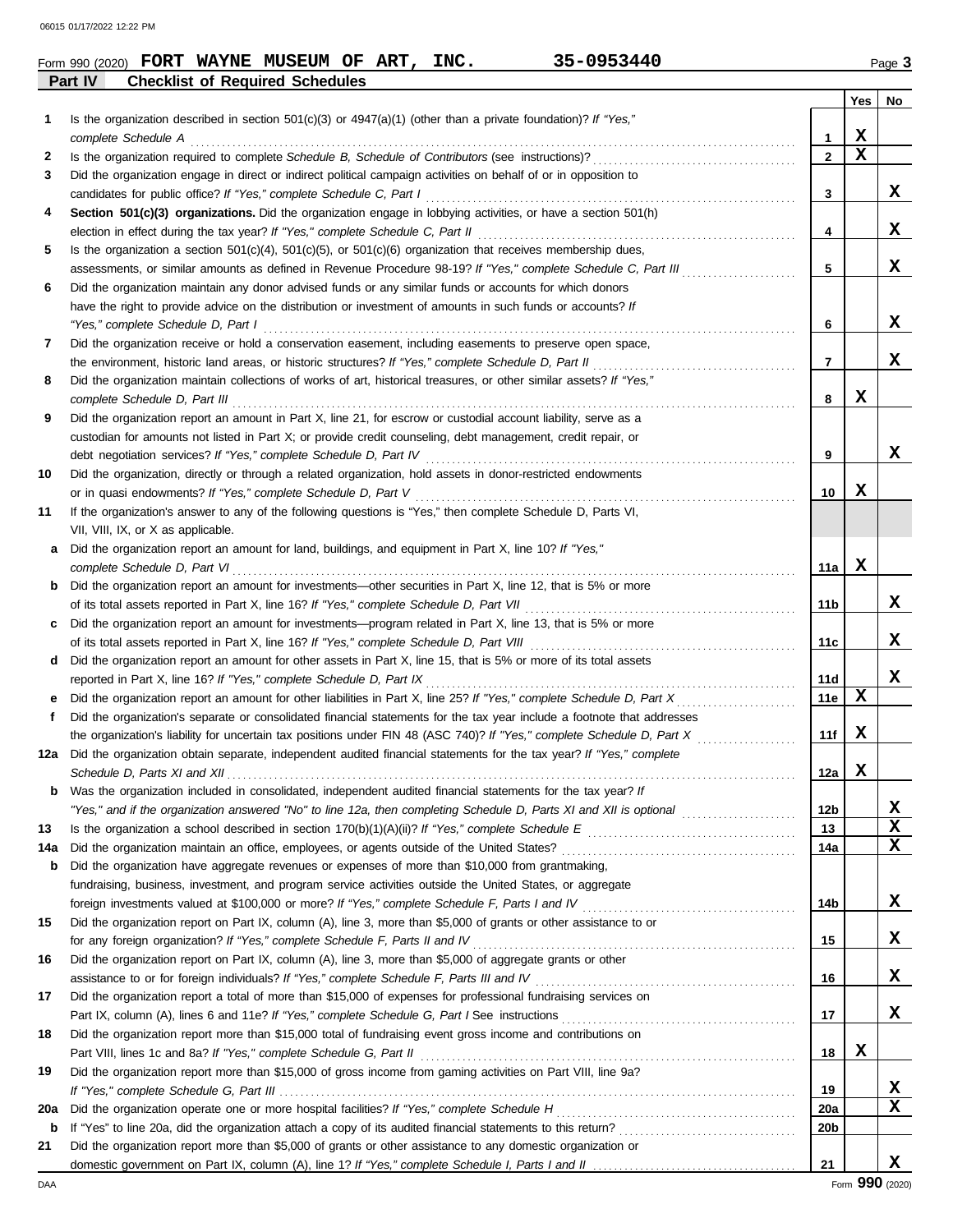|          | Part IV<br><b>Checklist of Required Schedules (continued)</b>                                                                                                                                                 |                 |             |                         |
|----------|---------------------------------------------------------------------------------------------------------------------------------------------------------------------------------------------------------------|-----------------|-------------|-------------------------|
|          |                                                                                                                                                                                                               |                 | Yes         | No                      |
| 22       | Did the organization report more than \$5,000 of grants or other assistance to or for domestic individuals on                                                                                                 |                 |             |                         |
|          | Part IX, column (A), line 2? If "Yes," complete Schedule I, Parts I and III                                                                                                                                   | 22              |             | x                       |
| 23       | Did the organization answer "Yes" to Part VII, Section A, line 3, 4, or 5 about compensation of the                                                                                                           |                 |             |                         |
|          | organization's current and former officers, directors, trustees, key employees, and highest compensated                                                                                                       |                 |             |                         |
|          | employees? If "Yes," complete Schedule J                                                                                                                                                                      | 23              | x           |                         |
| 24a      | Did the organization have a tax-exempt bond issue with an outstanding principal amount of more than                                                                                                           |                 |             |                         |
|          | \$100,000 as of the last day of the year, that was issued after December 31, 2002? If "Yes," answer lines 24b                                                                                                 |                 |             |                         |
|          | through 24d and complete Schedule K. If "No," go to line 25a                                                                                                                                                  | 24a             |             | X,                      |
| b        | Did the organization invest any proceeds of tax-exempt bonds beyond a temporary period exception?                                                                                                             | 24b             |             |                         |
| c        | Did the organization maintain an escrow account other than a refunding escrow at any time during the year                                                                                                     | 24c             |             |                         |
|          | to defease any tax-exempt bonds?<br>Did the organization act as an "on behalf of" issuer for bonds outstanding at any time during the year?                                                                   | 24d             |             |                         |
| d<br>25а |                                                                                                                                                                                                               |                 |             |                         |
|          | Section 501(c)(3), 501(c)(4), and 501(c)(29) organizations. Did the organization engage in an excess benefit<br>transaction with a disqualified person during the year? If "Yes," complete Schedule L, Part I | 25a             |             | x                       |
| b        | Is the organization aware that it engaged in an excess benefit transaction with a disqualified person in a prior                                                                                              |                 |             |                         |
|          | year, and that the transaction has not been reported on any of the organization's prior Forms 990 or 990-EZ?                                                                                                  |                 |             |                         |
|          | If "Yes," complete Schedule L, Part I                                                                                                                                                                         | 25 <sub>b</sub> |             | x                       |
| 26       | Did the organization report any amount on Part X, line 5 or 22, for receivables from or payables to any current                                                                                               |                 |             |                         |
|          | or former officer, director, trustee, key employee, creator or founder, substantial contributor, or 35%                                                                                                       |                 |             |                         |
|          | controlled entity or family member of any of these persons? If "Yes," complete Schedule L, Part II                                                                                                            | 26              |             | x                       |
| 27       | Did the organization provide a grant or other assistance to any current or former officer, director, trustee, key                                                                                             |                 |             |                         |
|          | employee, creator or founder, substantial contributor or employee thereof, a grant selection committee                                                                                                        |                 |             |                         |
|          | member, or to a 35% controlled entity (including an employee thereof) or family member of any of these                                                                                                        |                 |             |                         |
|          | persons? If "Yes," complete Schedule L, Part III                                                                                                                                                              | 27              |             | x                       |
| 28       | Was the organization a party to a business transaction with one of the following parties (see Schedule L, Part                                                                                                |                 |             |                         |
|          | IV instructions, for applicable filing thresholds, conditions, and exceptions):                                                                                                                               |                 |             |                         |
| а        | A current or former officer, director, trustee, key employee, creator or founder, or substantial contributor? If                                                                                              |                 |             |                         |
|          | "Yes," complete Schedule L, Part IV                                                                                                                                                                           | <b>28a</b>      |             | X,                      |
| b        | A family member of any individual described in line 28a? If "Yes," complete Schedule L, Part IV                                                                                                               | 28 <sub>b</sub> |             | $\overline{\mathbf{x}}$ |
| c        | A 35% controlled entity of one or more individuals and/or organizations described in lines 28a or 28b? If                                                                                                     |                 |             |                         |
|          | "Yes," complete Schedule L, Part IV                                                                                                                                                                           | 28c             |             | x                       |
| 29       |                                                                                                                                                                                                               | 29              | x           |                         |
| 30       | Did the organization receive contributions of art, historical treasures, or other similar assets, or qualified                                                                                                |                 |             |                         |
|          | conservation contributions? If "Yes," complete Schedule M                                                                                                                                                     | 30              |             | X                       |
| 31       | Did the organization liquidate, terminate, or dissolve and cease operations? If "Yes," complete Schedule N, Part I                                                                                            | 31              |             | $\overline{\mathbf{x}}$ |
| 32       | Did the organization sell, exchange, dispose of, or transfer more than 25% of its net assets? If "Yes,"                                                                                                       |                 |             |                         |
|          | complete Schedule N, Part II                                                                                                                                                                                  | 32              |             | X                       |
| 33       | Did the organization own 100% of an entity disregarded as separate from the organization under Regulations                                                                                                    |                 |             |                         |
|          | sections 301.7701-2 and 301.7701-3? If "Yes," complete Schedule R, Part I                                                                                                                                     | 33              |             | X,                      |
| 34       | Was the organization related to any tax-exempt or taxable entity? If "Yes," complete Schedule R, Part II, III,                                                                                                |                 |             |                         |
|          | or IV, and Part V, line 1                                                                                                                                                                                     | 34              |             | X                       |
| 35a      |                                                                                                                                                                                                               | 35a             |             | $\overline{\mathbf{x}}$ |
| b        | If "Yes" to line 35a, did the organization receive any payment from or engage in any transaction with a                                                                                                       |                 |             |                         |
|          | controlled entity within the meaning of section 512(b)(13)? If "Yes," complete Schedule R, Part V, line 2                                                                                                     | 35 <sub>b</sub> |             |                         |
| 36       | Section 501(c)(3) organizations. Did the organization make any transfers to an exempt non-charitable                                                                                                          |                 |             |                         |
|          | related organization? If "Yes," complete Schedule R, Part V, line 2                                                                                                                                           | 36              |             | X,                      |
| 37       | Did the organization conduct more than 5% of its activities through an entity that is not a related organization                                                                                              |                 |             |                         |
|          | and that is treated as a partnership for federal income tax purposes? If "Yes," complete Schedule R, Part VI                                                                                                  | 37              |             | X,                      |
| 38       | Did the organization complete Schedule O and provide explanations in Schedule O for Part VI, lines 11b and                                                                                                    |                 |             |                         |
|          | 19? Note: All Form 990 filers are required to complete Schedule O.                                                                                                                                            | 38              | X           |                         |
|          | Part V<br>Statements Regarding Other IRS Filings and Tax Compliance                                                                                                                                           |                 |             |                         |
|          | Check if Schedule O contains a response or note to any line in this Part V [11] Check if Schedule O contains a response or note to any line in this Part V                                                    |                 |             |                         |
|          |                                                                                                                                                                                                               |                 | Yes         | No                      |
| 1a       | 23<br>Enter the number reported in Box 3 of Form 1096. Enter -0- if not applicable <i>mummummmmmmm</i><br>1a<br>0                                                                                             |                 |             |                         |
| b        | 1 <sub>b</sub><br>Enter the number of Forms W-2G included in line 1a. Enter -0- if not applicable                                                                                                             |                 |             |                         |
| c        | Did the organization comply with backup withholding rules for reportable payments to vendors and                                                                                                              |                 | $\mathbf x$ |                         |
|          |                                                                                                                                                                                                               | 1c              |             | Form 990 (2020)         |
| DAA      |                                                                                                                                                                                                               |                 |             |                         |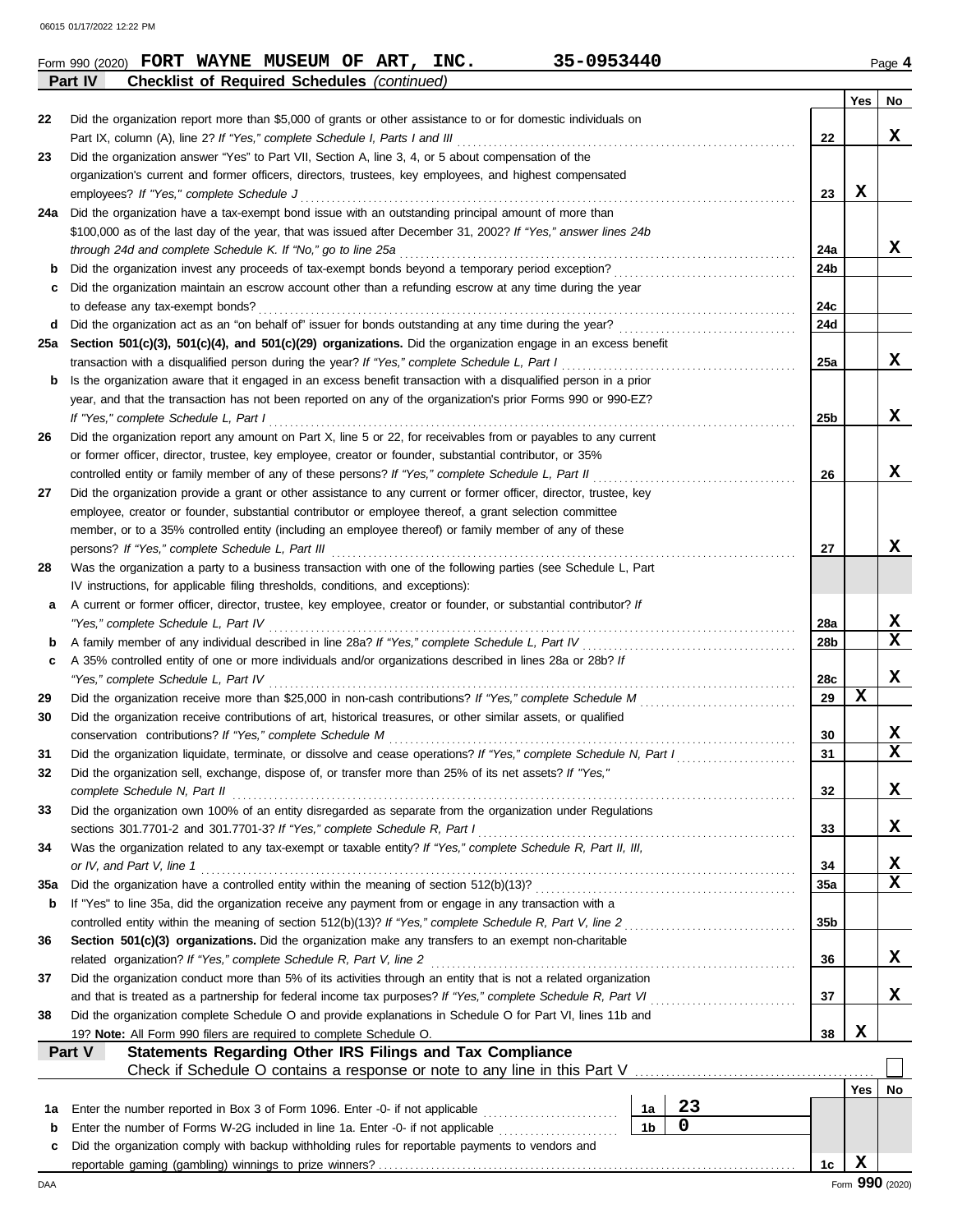|     |                                                                                                                                                                                                                       |                 |    |                | Yes | No                |  |  |  |  |
|-----|-----------------------------------------------------------------------------------------------------------------------------------------------------------------------------------------------------------------------|-----------------|----|----------------|-----|-------------------|--|--|--|--|
| 2a  | Enter the number of employees reported on Form W-3, Transmittal of Wage and Tax                                                                                                                                       |                 |    |                |     |                   |  |  |  |  |
|     | Statements, filed for the calendar year ending with or within the year covered by this return                                                                                                                         | 2a              | 35 |                |     |                   |  |  |  |  |
| b   | If at least one is reported on line 2a, did the organization file all required federal employment tax returns?                                                                                                        |                 |    | 2b             | X   |                   |  |  |  |  |
|     | Note: If the sum of lines 1a and 2a is greater than 250, you may be required to e-file (see instructions)                                                                                                             |                 |    |                |     |                   |  |  |  |  |
| За  | Did the organization have unrelated business gross income of \$1,000 or more during the year?                                                                                                                         |                 |    | За             |     | X                 |  |  |  |  |
| b   | If "Yes," has it filed a Form 990-T for this year? If "No" to line 3b, provide an explanation on Schedule O                                                                                                           |                 |    | 3b             |     |                   |  |  |  |  |
| 4a  | At any time during the calendar year, did the organization have an interest in, or a signature or other authority over,                                                                                               |                 |    |                |     |                   |  |  |  |  |
|     | a financial account in a foreign country (such as a bank account, securities account, or other financial account)?                                                                                                    |                 |    | 4a             |     | x                 |  |  |  |  |
| b   | If "Yes," enter the name of the foreign country u                                                                                                                                                                     |                 |    |                |     |                   |  |  |  |  |
|     | See instructions for filing requirements for FinCEN Form 114, Report of Foreign Bank and Financial Accounts (FBAR).                                                                                                   |                 |    |                |     |                   |  |  |  |  |
| 5a  | Was the organization a party to a prohibited tax shelter transaction at any time during the tax year?                                                                                                                 |                 |    | 5a             |     | X                 |  |  |  |  |
| b   |                                                                                                                                                                                                                       |                 |    | 5 <sub>b</sub> |     | $\mathbf x$       |  |  |  |  |
| c   | If "Yes" to line 5a or 5b, did the organization file Form 8886-T?                                                                                                                                                     |                 |    |                |     |                   |  |  |  |  |
| 6a  | Does the organization have annual gross receipts that are normally greater than \$100,000, and did the                                                                                                                |                 |    |                |     |                   |  |  |  |  |
|     | organization solicit any contributions that were not tax deductible as charitable contributions?                                                                                                                      |                 |    | 6a             |     | X                 |  |  |  |  |
| b   | If "Yes," did the organization include with every solicitation an express statement that such contributions or                                                                                                        |                 |    |                |     |                   |  |  |  |  |
|     | gifts were not tax deductible?                                                                                                                                                                                        |                 |    | 6b             |     |                   |  |  |  |  |
| 7   | Organizations that may receive deductible contributions under section 170(c).                                                                                                                                         |                 |    |                |     |                   |  |  |  |  |
| а   | Did the organization receive a payment in excess of \$75 made partly as a contribution and partly for goods                                                                                                           |                 |    |                |     |                   |  |  |  |  |
|     | and services provided to the payor?                                                                                                                                                                                   |                 |    | 7a             | X   |                   |  |  |  |  |
| b   |                                                                                                                                                                                                                       |                 |    | 7b             | X   |                   |  |  |  |  |
| c   | Did the organization sell, exchange, or otherwise dispose of tangible personal property for which it was                                                                                                              |                 |    |                |     |                   |  |  |  |  |
|     |                                                                                                                                                                                                                       |                 |    | 7с             |     | x                 |  |  |  |  |
| d   |                                                                                                                                                                                                                       | <b>7d</b>       |    |                |     |                   |  |  |  |  |
| е   |                                                                                                                                                                                                                       |                 |    | 7е             |     | X                 |  |  |  |  |
| f   | Did the organization, during the year, pay premiums, directly or indirectly, on a personal benefit contract?                                                                                                          |                 |    | 7f             |     | X                 |  |  |  |  |
| g   | If the organization received a contribution of qualified intellectual property, did the organization file Form 8899 as required?                                                                                      |                 |    | 7g             |     |                   |  |  |  |  |
| h   | If the organization received a contribution of cars, boats, airplanes, or other vehicles, did the organization file a Form 1098-C?                                                                                    |                 |    | 7h             |     |                   |  |  |  |  |
| 8   | Sponsoring organizations maintaining donor advised funds. Did a donor advised fund maintained by the                                                                                                                  |                 |    |                |     |                   |  |  |  |  |
|     | sponsoring organization have excess business holdings at any time during the year?                                                                                                                                    |                 |    | 8              |     |                   |  |  |  |  |
| 9   | Sponsoring organizations maintaining donor advised funds.                                                                                                                                                             |                 |    |                |     |                   |  |  |  |  |
| а   | Did the sponsoring organization make any taxable distributions under section 4966?                                                                                                                                    |                 |    | 9a             |     |                   |  |  |  |  |
| b   |                                                                                                                                                                                                                       |                 |    | 9b             |     |                   |  |  |  |  |
| 10  | Section 501(c)(7) organizations. Enter:                                                                                                                                                                               |                 |    |                |     |                   |  |  |  |  |
| а   | Initiation fees and capital contributions included on Part VIII, line 12                                                                                                                                              | 10a             |    |                |     |                   |  |  |  |  |
| b   | Gross receipts, included on Form 990, Part VIII, line 12, for public use of club facilities                                                                                                                           | 10 <sub>b</sub> |    |                |     |                   |  |  |  |  |
| 11  | Section 501(c)(12) organizations. Enter:                                                                                                                                                                              |                 |    |                |     |                   |  |  |  |  |
| а   | Gross income from members or shareholders                                                                                                                                                                             | 11a             |    |                |     |                   |  |  |  |  |
| b   | Gross income from other sources (Do not net amounts due or paid to other sources                                                                                                                                      |                 |    |                |     |                   |  |  |  |  |
|     | against amounts due or received from them.)                                                                                                                                                                           | 11 <sub>b</sub> |    |                |     |                   |  |  |  |  |
| 12a | Section 4947(a)(1) non-exempt charitable trusts. Is the organization filing Form 990 in lieu of Form 1041?<br>If "Yes," enter the amount of tax-exempt interest received or accrued during the year <i>manuforman</i> | 12 <sub>b</sub> |    | 12a            |     |                   |  |  |  |  |
| b   |                                                                                                                                                                                                                       |                 |    |                |     |                   |  |  |  |  |
| 13  | Section 501(c)(29) qualified nonprofit health insurance issuers.                                                                                                                                                      |                 |    |                |     |                   |  |  |  |  |
| а   | Is the organization licensed to issue qualified health plans in more than one state?                                                                                                                                  |                 |    | 13a            |     |                   |  |  |  |  |
| b   | Note: See the instructions for additional information the organization must report on Schedule O.<br>Enter the amount of reserves the organization is required to maintain by the states in which                     |                 |    |                |     |                   |  |  |  |  |
|     |                                                                                                                                                                                                                       | 13 <sub>b</sub> |    |                |     |                   |  |  |  |  |
| c   | Enter the amount of reserves on hand                                                                                                                                                                                  | 13 <sub>c</sub> |    |                |     |                   |  |  |  |  |
| 14a | Did the organization receive any payments for indoor tanning services during the tax year?                                                                                                                            |                 |    | 14a            |     | X                 |  |  |  |  |
| b   | If "Yes," has it filed a Form 720 to report these payments? If "No," provide an explanation on Schedule O                                                                                                             |                 |    | 14b            |     |                   |  |  |  |  |
| 15  | Is the organization subject to the section 4960 tax on payment(s) of more than \$1,000,000 in remuneration or                                                                                                         |                 |    |                |     |                   |  |  |  |  |
|     | excess parachute payment(s) during the year?                                                                                                                                                                          |                 |    | 15             |     | X                 |  |  |  |  |
|     | If "Yes," see instructions and file Form 4720, Schedule N.                                                                                                                                                            |                 |    |                |     |                   |  |  |  |  |
| 16  | Is the organization an educational institution subject to the section 4968 excise tax on net investment income?                                                                                                       |                 |    | 16             |     | X                 |  |  |  |  |
|     | If "Yes," complete Form 4720, Schedule O.                                                                                                                                                                             |                 |    |                |     |                   |  |  |  |  |
|     |                                                                                                                                                                                                                       |                 |    |                |     | $Form$ 990 (2020) |  |  |  |  |

**Part V Statements Regarding Other IRS Filings and Tax Compliance** *(continued)* **Form 990 (2020) FORT WAYNE MUSEUM OF ART, INC.** 35-0953440 **Page 5** 

|  | $35 - 0953$ |  |  |  |
|--|-------------|--|--|--|
|  |             |  |  |  |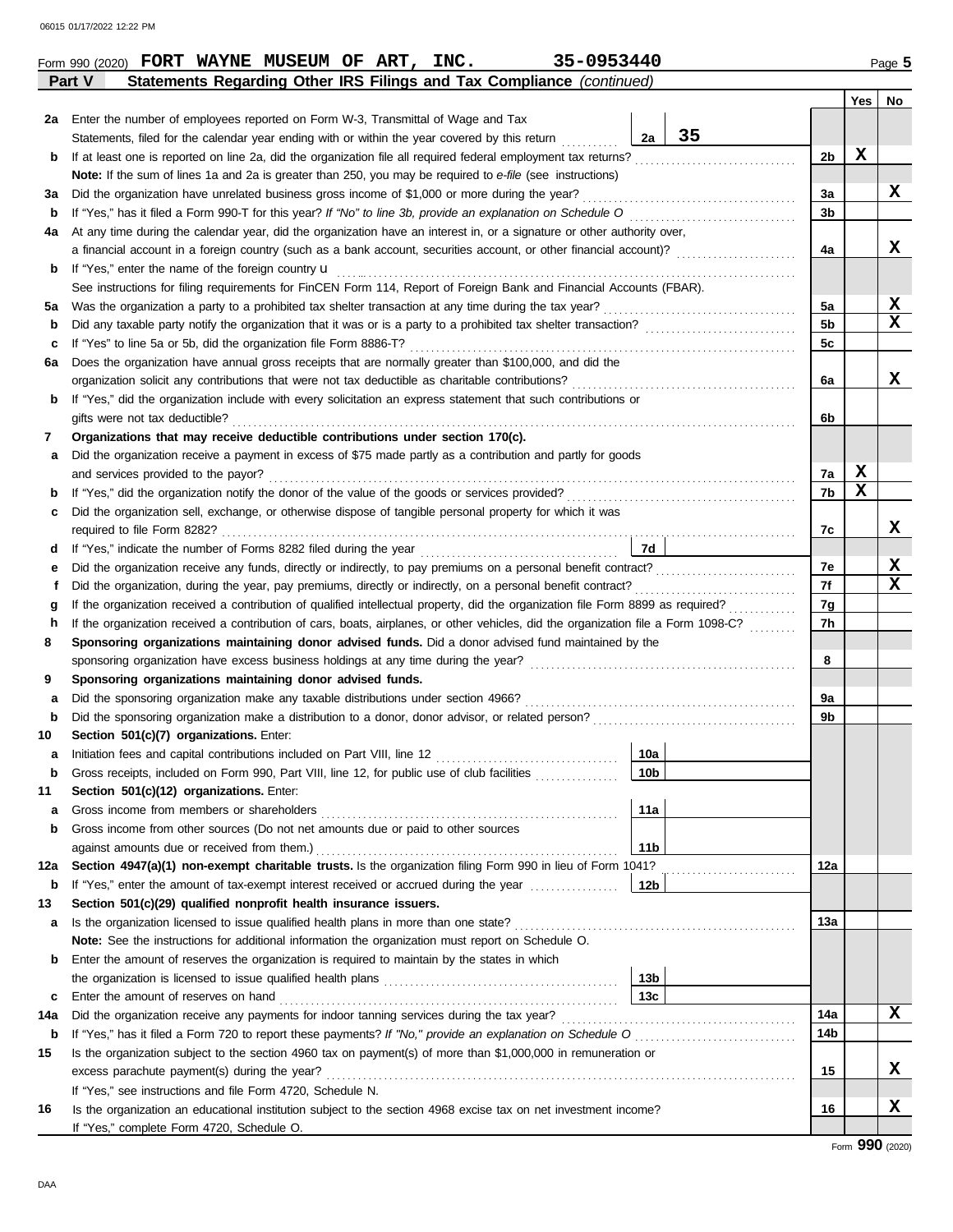|        | Part VI<br>Governance, Management, and Disclosure For each "Yes" response to lines 2 through 7b below, and for a "No"<br>response to line 8a, 8b, or 10b below, describe the circumstances, processes, or changes on Schedule O. See instructions. |    |    |                 |                 |    |
|--------|----------------------------------------------------------------------------------------------------------------------------------------------------------------------------------------------------------------------------------------------------|----|----|-----------------|-----------------|----|
|        | Section A. Governing Body and Management                                                                                                                                                                                                           |    |    |                 |                 | x  |
|        |                                                                                                                                                                                                                                                    |    |    |                 | Yes             | No |
| 1а     | Enter the number of voting members of the governing body at the end of the tax year                                                                                                                                                                | 1a | 32 |                 |                 |    |
|        | If there are material differences in voting rights among members of the governing body, or                                                                                                                                                         |    |    |                 |                 |    |
|        | if the governing body delegated broad authority to an executive committee or similar                                                                                                                                                               |    |    |                 |                 |    |
|        | committee, explain on Schedule O.                                                                                                                                                                                                                  |    |    |                 |                 |    |
| b      | Enter the number of voting members included on line 1a, above, who are independent                                                                                                                                                                 | 1b | 32 |                 |                 |    |
| 2      | Did any officer, director, trustee, or key employee have a family relationship or a business relationship with                                                                                                                                     |    |    |                 |                 |    |
|        | any other officer, director, trustee, or key employee?                                                                                                                                                                                             |    |    | 2               |                 | X  |
| 3      | Did the organization delegate control over management duties customarily performed by or under the direct                                                                                                                                          |    |    |                 |                 |    |
|        | supervision of officers, directors, trustees, or key employees to a management company or other person?                                                                                                                                            |    |    | 3               |                 | X  |
| 4      |                                                                                                                                                                                                                                                    |    |    | 4               |                 | X  |
| 5      |                                                                                                                                                                                                                                                    |    |    | 5               |                 | X  |
| 6      | Did the organization have members or stockholders?                                                                                                                                                                                                 |    |    | 6               |                 | x  |
| 7a     | Did the organization have members, stockholders, or other persons who had the power to elect or appoint                                                                                                                                            |    |    |                 |                 | X  |
|        | one or more members of the governing body?                                                                                                                                                                                                         |    |    | 7a              |                 |    |
| b      | Are any governance decisions of the organization reserved to (or subject to approval by) members,<br>stockholders, or persons other than the governing body?                                                                                       |    |    | 7b              |                 | x  |
| 8      | Did the organization contemporaneously document the meetings held or written actions undertaken during the year by the following:                                                                                                                  |    |    |                 |                 |    |
| a      | The governing body?                                                                                                                                                                                                                                |    |    | 8а              | X               |    |
| b      | Each committee with authority to act on behalf of the governing body?                                                                                                                                                                              |    |    | 8b              | х               |    |
| 9      | Is there any officer, director, trustee, or key employee listed in Part VII, Section A, who cannot be reached at                                                                                                                                   |    |    |                 |                 |    |
|        |                                                                                                                                                                                                                                                    |    |    | 9               |                 | x  |
|        | Section B. Policies (This Section B requests information about policies not required by the Internal Revenue Code.)                                                                                                                                |    |    |                 |                 |    |
|        |                                                                                                                                                                                                                                                    |    |    |                 | Yes             | No |
| 10a    | Did the organization have local chapters, branches, or affiliates?                                                                                                                                                                                 |    |    | 10a             |                 | x  |
| b      | If "Yes," did the organization have written policies and procedures governing the activities of such chapters,                                                                                                                                     |    |    |                 |                 |    |
|        | affiliates, and branches to ensure their operations are consistent with the organization's exempt purposes?                                                                                                                                        |    |    | 10b             |                 |    |
| 11a    | Has the organization provided a complete copy of this Form 990 to all members of its governing body before filing the form?                                                                                                                        |    |    | 11a             | x               |    |
| b      | Describe in Schedule O the process, if any, used by the organization to review this Form 990.                                                                                                                                                      |    |    |                 |                 |    |
| 12a    | Did the organization have a written conflict of interest policy? If "No," go to line 13                                                                                                                                                            |    |    | 12a             | X               |    |
| b      | Were officers, directors, or trustees, and key employees required to disclose annually interests that could give rise to conflicts?                                                                                                                |    |    | 12 <sub>b</sub> | х               |    |
| c      | Did the organization regularly and consistently monitor and enforce compliance with the policy? If "Yes,"                                                                                                                                          |    |    |                 |                 |    |
|        | describe in Schedule O how this was done                                                                                                                                                                                                           |    |    | 12c             | X               |    |
| 13     | Did the organization have a written whistleblower policy?                                                                                                                                                                                          |    |    | 13              | X               |    |
| 14     | Did the organization have a written document retention and destruction policy?                                                                                                                                                                     |    |    | 14              | х               |    |
| 15     | Did the process for determining compensation of the following persons include a review and approval by                                                                                                                                             |    |    |                 |                 |    |
|        | independent persons, comparability data, and contemporaneous substantiation of the deliberation and decision?                                                                                                                                      |    |    |                 | X               |    |
| а<br>b | Other officers or key employees of the organization                                                                                                                                                                                                |    |    | 15a<br>15b      | х               |    |
|        | If "Yes" to line 15a or 15b, describe the process in Schedule O (see instructions).                                                                                                                                                                |    |    |                 |                 |    |
| 16a    | Did the organization invest in, contribute assets to, or participate in a joint venture or similar arrangement                                                                                                                                     |    |    |                 |                 |    |
|        | with a taxable entity during the year?                                                                                                                                                                                                             |    |    | 16a             |                 | X  |
| b      | If "Yes," did the organization follow a written policy or procedure requiring the organization to evaluate its                                                                                                                                     |    |    |                 |                 |    |
|        | participation in joint venture arrangements under applicable federal tax law, and take steps to safeguard the                                                                                                                                      |    |    |                 |                 |    |
|        |                                                                                                                                                                                                                                                    |    |    | 16b             |                 |    |
|        | <b>Section C. Disclosure</b>                                                                                                                                                                                                                       |    |    |                 |                 |    |
| 17     | List the states with which a copy of this Form 990 is required to be filed $\mathbf u$<br>ΙN                                                                                                                                                       |    |    |                 |                 |    |
| 18     | Section 6104 requires an organization to make its Forms 1023 (1024 or 1024-A, if applicable), 990, and 990-T (Section 501(c)                                                                                                                       |    |    |                 |                 |    |
|        | (3)s only) available for public inspection. Indicate how you made these available. Check all that apply.                                                                                                                                           |    |    |                 |                 |    |
|        | $ \mathbf{X} $ Another's website $ \mathbf{X} $ Upon request<br>Other (explain on Schedule O)<br>Own website                                                                                                                                       |    |    |                 |                 |    |
| 19     | Describe on Schedule O whether (and if so, how) the organization made its governing documents, conflict of interest policy, and                                                                                                                    |    |    |                 |                 |    |
|        | financial statements available to the public during the tax year.                                                                                                                                                                                  |    |    |                 |                 |    |
| 20     | State the name, address, and telephone number of the person who possesses the organization's books and records u                                                                                                                                   |    |    |                 |                 |    |
|        | 311 E. MAIN ST.<br>LON R. BRAUN                                                                                                                                                                                                                    |    |    |                 |                 |    |
|        | 46802<br>IN<br>FORT WAYNE                                                                                                                                                                                                                          |    |    | 260-422-6467    |                 |    |
| DAA    |                                                                                                                                                                                                                                                    |    |    |                 | Form 990 (2020) |    |

**Form 990 (2020) FORT WAYNE MUSEUM OF ART, INC.** 35-0953440 **Page 6** 

| ۰. |  | ۰. |  |  |
|----|--|----|--|--|
|    |  |    |  |  |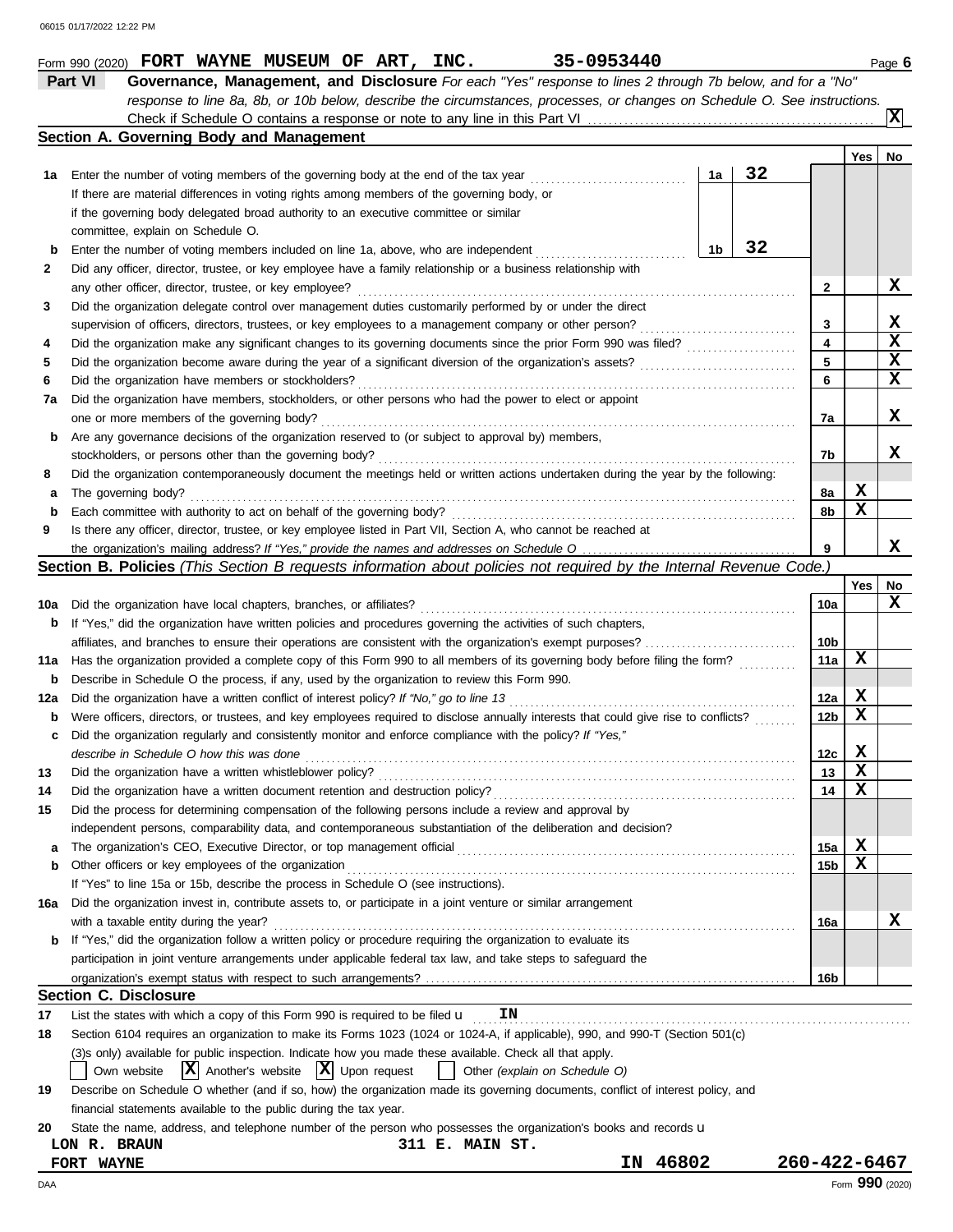| Form 990 (2020) FORT WAYNE MUSEUM OF ART, INC.                                                                                                                                                                                                                                                                    | 35-0953440<br>Page 7 |
|-------------------------------------------------------------------------------------------------------------------------------------------------------------------------------------------------------------------------------------------------------------------------------------------------------------------|----------------------|
| Compensation of Officers, Directors, Trustees, Key Employees, Highest Compensated Employees, and<br><b>Part VII</b>                                                                                                                                                                                               |                      |
| <b>Independent Contractors</b>                                                                                                                                                                                                                                                                                    |                      |
| Check if Schedule O contains a response or note to any line in this Part VII                                                                                                                                                                                                                                      |                      |
| Officers, Directors, Trustees, Key Employees, and Highest Compensated Employees<br>Section A.                                                                                                                                                                                                                     |                      |
| 1a Complete this table for all persons required to be listed. Report compensation for the calendar year ending with or within the<br>organization's tax year.                                                                                                                                                     |                      |
| • List all of the organization's <b>current</b> officers, directors, trustees (whether individuals or organizations), regardless of amount of<br>compensation. Enter -0- in columns (D), (E), and (F) if no compensation was paid.                                                                                |                      |
| • List all of the organization's <b>current</b> key employees, if any. See instructions for definition of "key employee."                                                                                                                                                                                         |                      |
| • List the organization's five <b>current</b> highest compensated employees (other than an officer, director, trustee, or key employee)<br>who received reportable compensation (Box 5 of Form W-2 and/or Box 7 of Form 1099-MISC) of more than \$100,000 from the<br>organization and any related organizations. |                      |

List all of the organization's **former** officers, key employees, and highest compensated employees who received more than • List all of the organization's **former** officers, key employees, and highest compensate \$100,000 of reportable compensation from the organization and any related organizations.

List all of the organization's **former directors or trustees** that received, in the capacity as a former director or trustee of the organization, more than \$10,000 of reportable compensation from the organization and any related organizations. See instructions for the order in which to list the persons above. **•**

Constructions to this box if neither the organization nor any related organization compensated any current officer, director, or trustee.

| (A)<br>Name and title            | (B)<br>Average         |                           |                      |             | (C)<br>Position |                                 |        | (D)<br>Reportable               | (E)<br>Reportable                | (F)<br>Estimated amount      |
|----------------------------------|------------------------|---------------------------|----------------------|-------------|-----------------|---------------------------------|--------|---------------------------------|----------------------------------|------------------------------|
|                                  | hours                  |                           |                      |             |                 | (do not check more than one     |        | compensation                    | compensation                     | of other                     |
|                                  | per week               |                           |                      |             |                 | box, unless person is both an   |        | from the                        | from related                     | compensation                 |
|                                  | (list any<br>hours for |                           |                      |             |                 | officer and a director/trustee) |        | organization<br>(W-2/1099-MISC) | organizations<br>(W-2/1099-MISC) | from the<br>organization and |
|                                  | related                | Individual<br>or director |                      | Officer     | Ķ®              |                                 | Former |                                 |                                  | related organizations        |
|                                  | organizations          |                           |                      |             |                 |                                 |        |                                 |                                  |                              |
|                                  | below                  |                           |                      |             | employee        |                                 |        |                                 |                                  |                              |
|                                  | dotted line)           | trustee                   | nstitutional trustee |             |                 |                                 |        |                                 |                                  |                              |
|                                  |                        |                           |                      |             |                 | Highest compensated<br>employee |        |                                 |                                  |                              |
| (1) ELLEN CUTTER                 |                        |                           |                      |             |                 |                                 |        |                                 |                                  |                              |
|                                  | 1.00                   |                           |                      |             |                 |                                 |        |                                 |                                  |                              |
| <b>CHAIR</b>                     | 0.00                   | $\mathbf x$               |                      | $\mathbf x$ |                 |                                 |        | 0                               | 0                                | 0                            |
| $(2)$ RYAN FOX                   |                        |                           |                      |             |                 |                                 |        |                                 |                                  |                              |
|                                  | 1.00                   |                           |                      |             |                 |                                 |        |                                 |                                  |                              |
| <b>VICE CHAIR</b>                | 0.00                   | $\mathbf x$               |                      | $\mathbf x$ |                 |                                 |        | 0                               | 0                                | 0                            |
| (3) JEFF RADKE                   |                        |                           |                      |             |                 |                                 |        |                                 |                                  |                              |
|                                  | 1.00                   |                           |                      |             |                 |                                 |        |                                 |                                  |                              |
|                                  |                        |                           |                      |             |                 |                                 |        |                                 |                                  |                              |
| <b>SECRETARY</b>                 | 0.00                   | X                         |                      | $\mathbf x$ |                 |                                 |        | 0                               | 0                                | 0                            |
| (4) JUDY ROY                     |                        |                           |                      |             |                 |                                 |        |                                 |                                  |                              |
|                                  | 1.00                   |                           |                      |             |                 |                                 |        |                                 |                                  |                              |
| <b>TREASURER</b>                 | 0.00                   | $\mathbf x$               |                      | $\mathbf x$ |                 |                                 |        | 0                               | 0                                | $\mathbf 0$                  |
| (5) MICHAEL<br><b>BARRANDA</b>   |                        |                           |                      |             |                 |                                 |        |                                 |                                  |                              |
|                                  | 1.00                   |                           |                      |             |                 |                                 |        |                                 |                                  |                              |
| <b>TRUSTEE</b>                   | 0.00                   | $\mathbf x$               |                      |             |                 |                                 |        | 0                               | 0                                | $\mathbf 0$                  |
| (6) KATHY CALLEN                 |                        |                           |                      |             |                 |                                 |        |                                 |                                  |                              |
|                                  | 1.00                   |                           |                      |             |                 |                                 |        |                                 |                                  |                              |
| <b>TRUSTEE</b>                   | 0.00                   | $\mathbf x$               |                      |             |                 |                                 |        | 0                               | 0                                | 0                            |
| <b>CARTWRIGHT</b><br>(7) RICK    |                        |                           |                      |             |                 |                                 |        |                                 |                                  |                              |
|                                  | 1.00                   |                           |                      |             |                 |                                 |        |                                 |                                  |                              |
| <b>TRUSTEE</b>                   | 0.00                   | X                         |                      |             |                 |                                 |        | 0                               | 0                                | 0                            |
| (8) BRITTAINY<br><b>CHAFFEE</b>  |                        |                           |                      |             |                 |                                 |        |                                 |                                  |                              |
|                                  | 1.00                   |                           |                      |             |                 |                                 |        |                                 |                                  |                              |
| <b>TRUSTEE</b>                   | 0.00                   | $\mathbf x$               |                      |             |                 |                                 |        | 0                               | 0                                | 0                            |
| (9) EVE-LYNN<br><b>CLARKE</b>    |                        |                           |                      |             |                 |                                 |        |                                 |                                  |                              |
|                                  | 1.00                   |                           |                      |             |                 |                                 |        |                                 |                                  |                              |
| <b>TRUSTEE</b>                   | 0.00                   | X                         |                      |             |                 |                                 |        | 0                               | 0                                | 0                            |
| <b>EARLY-ADEN</b><br>(10) SHERRY |                        |                           |                      |             |                 |                                 |        |                                 |                                  |                              |
|                                  | 1.00                   |                           |                      |             |                 |                                 |        |                                 |                                  |                              |
|                                  |                        |                           |                      |             |                 |                                 |        |                                 |                                  |                              |
| <b>TRUSTEE</b>                   | 0.00                   | $\mathbf x$               |                      |             |                 |                                 |        | 0                               | 0                                | 0                            |
| (11) SHARON<br><b>EISBART</b>    |                        |                           |                      |             |                 |                                 |        |                                 |                                  |                              |
|                                  | 1.00                   |                           |                      |             |                 |                                 |        |                                 |                                  |                              |
| <b>TRUSTEE</b>                   | 0.00                   | $\mathbf x$               |                      |             |                 |                                 |        | 0                               | 0                                | 0                            |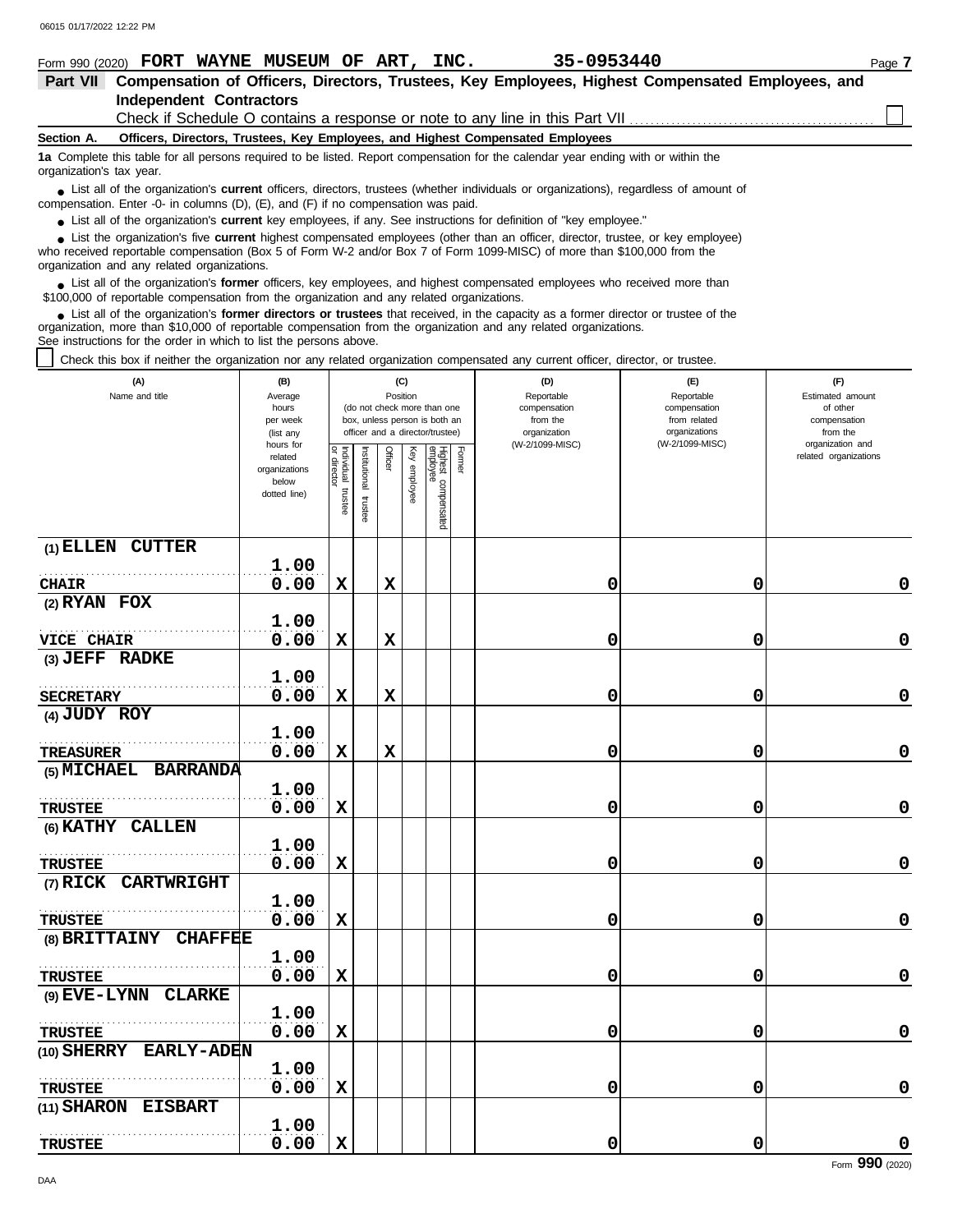| 06015 01/17/2022 12:22 PM<br>FORT WAYNE MUSEUM OF ART, INC.<br>Form 990 (2020)                                                                                                                                                                                                                                                                       |                                                                                                                                                                        |                                      |                         |         |                 |                                 |        | 35-0953440                                                                                                                                                              |                                                                    |  |                                                                 |                                           | Page 8 |
|------------------------------------------------------------------------------------------------------------------------------------------------------------------------------------------------------------------------------------------------------------------------------------------------------------------------------------------------------|------------------------------------------------------------------------------------------------------------------------------------------------------------------------|--------------------------------------|-------------------------|---------|-----------------|---------------------------------|--------|-------------------------------------------------------------------------------------------------------------------------------------------------------------------------|--------------------------------------------------------------------|--|-----------------------------------------------------------------|-------------------------------------------|--------|
| Part VII<br>(A)<br>Name and title                                                                                                                                                                                                                                                                                                                    | (C)<br>(B)<br>Position<br>Average<br>(do not check more than one<br>hours<br>box, unless person is both an<br>per week<br>officer and a director/trustee)<br>(list any |                                      |                         |         |                 |                                 |        | Section A. Officers, Directors, Trustees, Key Employees, and Highest Compensated Employees (continued)<br>(D)<br>Reportable<br>compensation<br>from the<br>organization | (E)<br>Reportable<br>compensation<br>from related<br>organizations |  | (F)<br>Estimated amount<br>of other<br>compensation<br>from the |                                           |        |
|                                                                                                                                                                                                                                                                                                                                                      | hours for<br>related<br>organizations<br>below<br>dotted line)                                                                                                         | Individual<br>or director<br>trustee | nstitutional<br>trustee | Officer | Ķey<br>employee | Highest compensated<br>employee | Former | (W-2/1099-MISC)                                                                                                                                                         | (W-2/1099-MISC)                                                    |  |                                                                 | organization and<br>related organizations |        |
| <b>KRISTIN GIANT</b><br>(12)                                                                                                                                                                                                                                                                                                                         |                                                                                                                                                                        |                                      |                         |         |                 |                                 |        |                                                                                                                                                                         |                                                                    |  |                                                                 |                                           |        |
| <b>TRUSTEE</b>                                                                                                                                                                                                                                                                                                                                       | 1.00<br>0.00                                                                                                                                                           | х                                    |                         |         |                 |                                 |        | 0                                                                                                                                                                       | 0                                                                  |  |                                                                 |                                           | 0      |
| <b>SEA GRANDON</b><br>(13)                                                                                                                                                                                                                                                                                                                           | 1.00                                                                                                                                                                   |                                      |                         |         |                 |                                 |        |                                                                                                                                                                         |                                                                    |  |                                                                 |                                           |        |
| <b>TRUSTEE</b>                                                                                                                                                                                                                                                                                                                                       | 0.00                                                                                                                                                                   | х                                    |                         |         |                 |                                 |        | 0                                                                                                                                                                       | 0                                                                  |  |                                                                 |                                           | 0      |
| MELANIE HALL<br>(14)                                                                                                                                                                                                                                                                                                                                 | 1.00                                                                                                                                                                   |                                      |                         |         |                 |                                 |        |                                                                                                                                                                         |                                                                    |  |                                                                 |                                           |        |
| <b>TRUSTEE</b>                                                                                                                                                                                                                                                                                                                                       | 0.00                                                                                                                                                                   | X                                    |                         |         |                 |                                 |        | 0                                                                                                                                                                       | 0                                                                  |  |                                                                 |                                           | 0      |
| TOM HERR<br>(15)                                                                                                                                                                                                                                                                                                                                     | 1.00                                                                                                                                                                   |                                      |                         |         |                 |                                 |        |                                                                                                                                                                         |                                                                    |  |                                                                 |                                           |        |
| <b>TRUSTEE</b><br><b>CATHERINE HILL</b><br>(16)                                                                                                                                                                                                                                                                                                      | 0.00                                                                                                                                                                   | X                                    |                         |         |                 |                                 |        | 0                                                                                                                                                                       | 0                                                                  |  |                                                                 |                                           | 0      |
| <b>TRUSTEE</b>                                                                                                                                                                                                                                                                                                                                       | 1.00<br>0.00                                                                                                                                                           | х                                    |                         |         |                 |                                 |        | 0                                                                                                                                                                       | 0                                                                  |  |                                                                 |                                           | 0      |
| TERRA HIPP<br>(17)                                                                                                                                                                                                                                                                                                                                   | 1.00                                                                                                                                                                   |                                      |                         |         |                 |                                 |        |                                                                                                                                                                         |                                                                    |  |                                                                 |                                           |        |
| <b>TRUSTEE</b>                                                                                                                                                                                                                                                                                                                                       | 0.00                                                                                                                                                                   | х                                    |                         |         |                 |                                 |        | 0                                                                                                                                                                       | 0                                                                  |  |                                                                 |                                           | 0      |
| <b>ALEC JOHNSON</b><br>(18)                                                                                                                                                                                                                                                                                                                          | 1.00                                                                                                                                                                   |                                      |                         |         |                 |                                 |        |                                                                                                                                                                         |                                                                    |  |                                                                 |                                           |        |
| <b>TRUSTEE</b><br>(19)                                                                                                                                                                                                                                                                                                                               | 0.00                                                                                                                                                                   | X                                    |                         |         |                 |                                 |        | 0                                                                                                                                                                       | 0                                                                  |  |                                                                 |                                           | 0      |
| <b>RAQUEL KLINE</b>                                                                                                                                                                                                                                                                                                                                  | 1.00                                                                                                                                                                   |                                      |                         |         |                 |                                 |        |                                                                                                                                                                         |                                                                    |  |                                                                 |                                           |        |
| <b>TRUSTEE</b><br>1b Subtotal                                                                                                                                                                                                                                                                                                                        | 0.00                                                                                                                                                                   | х                                    |                         |         |                 |                                 | u      | 0                                                                                                                                                                       | 0                                                                  |  |                                                                 |                                           | 0      |
| c Total from continuation sheets to Part VII. Section A                                                                                                                                                                                                                                                                                              |                                                                                                                                                                        |                                      |                         |         |                 |                                 | u      | 275,743                                                                                                                                                                 |                                                                    |  |                                                                 | 20,540                                    |        |
| d<br>Total number of individuals (including but not limited to those listed above) who received more than \$100,000 of<br>2                                                                                                                                                                                                                          |                                                                                                                                                                        |                                      |                         |         |                 |                                 |        | 275,743                                                                                                                                                                 |                                                                    |  |                                                                 | 20,540                                    |        |
| reportable compensation from the organization u                                                                                                                                                                                                                                                                                                      |                                                                                                                                                                        |                                      | ┸                       |         |                 |                                 |        |                                                                                                                                                                         |                                                                    |  |                                                                 | Yes                                       | No     |
| Did the organization list any former officer, director, trustee, key employee, or highest compensated<br>3<br>employee on line 1a? If "Yes," complete Schedule J for such individual manufactured content to the succession of the set of the employee on line 1a? If "Yes," complete Schedule J for such individual manufactured in the set         |                                                                                                                                                                        |                                      |                         |         |                 |                                 |        |                                                                                                                                                                         |                                                                    |  | 3                                                               |                                           | x      |
| For any individual listed on line 1a, is the sum of reportable compensation and other compensation from the<br>4<br>organization and related organizations greater than \$150,000? If "Yes," complete Schedule J for such                                                                                                                            |                                                                                                                                                                        |                                      |                         |         |                 |                                 |        |                                                                                                                                                                         |                                                                    |  |                                                                 |                                           |        |
| individual with a construction of the construction of the construction of the construction of the construction of the construction of the construction of the construction of the construction of the construction of the cons<br>Did any person listed on line 1a receive or accrue compensation from any unrelated organization or individual<br>5 |                                                                                                                                                                        |                                      |                         |         |                 |                                 |        |                                                                                                                                                                         |                                                                    |  | 4                                                               | X                                         |        |
| Section B. Independent Contractors                                                                                                                                                                                                                                                                                                                   |                                                                                                                                                                        |                                      |                         |         |                 |                                 |        |                                                                                                                                                                         |                                                                    |  | 5                                                               |                                           | X      |
| Complete this table for your five highest compensated independent contractors that received more than \$100,000 of<br>1<br>compensation from the organization. Report compensation for the calendar year ending with or within the organization's tax year.                                                                                          |                                                                                                                                                                        |                                      |                         |         |                 |                                 |        |                                                                                                                                                                         |                                                                    |  |                                                                 |                                           |        |
|                                                                                                                                                                                                                                                                                                                                                      | (A)<br>Name and business address                                                                                                                                       |                                      |                         |         |                 |                                 |        |                                                                                                                                                                         | (B)<br>Description of services                                     |  |                                                                 | (C)<br>Compensation                       |        |
|                                                                                                                                                                                                                                                                                                                                                      |                                                                                                                                                                        |                                      |                         |         |                 |                                 |        |                                                                                                                                                                         |                                                                    |  |                                                                 |                                           |        |
|                                                                                                                                                                                                                                                                                                                                                      |                                                                                                                                                                        |                                      |                         |         |                 |                                 |        |                                                                                                                                                                         |                                                                    |  |                                                                 |                                           |        |
|                                                                                                                                                                                                                                                                                                                                                      |                                                                                                                                                                        |                                      |                         |         |                 |                                 |        |                                                                                                                                                                         |                                                                    |  |                                                                 |                                           |        |
|                                                                                                                                                                                                                                                                                                                                                      |                                                                                                                                                                        |                                      |                         |         |                 |                                 |        |                                                                                                                                                                         |                                                                    |  |                                                                 |                                           |        |
|                                                                                                                                                                                                                                                                                                                                                      |                                                                                                                                                                        |                                      |                         |         |                 |                                 |        |                                                                                                                                                                         |                                                                    |  |                                                                 |                                           |        |
| Total number of independent contractors (including but not limited to those listed above) who<br>2                                                                                                                                                                                                                                                   |                                                                                                                                                                        |                                      |                         |         |                 |                                 |        |                                                                                                                                                                         |                                                                    |  |                                                                 |                                           |        |
| received more than \$100,000 of compensation from the organization $\mathbf u$                                                                                                                                                                                                                                                                       |                                                                                                                                                                        |                                      |                         |         |                 |                                 |        |                                                                                                                                                                         | 0                                                                  |  |                                                                 |                                           |        |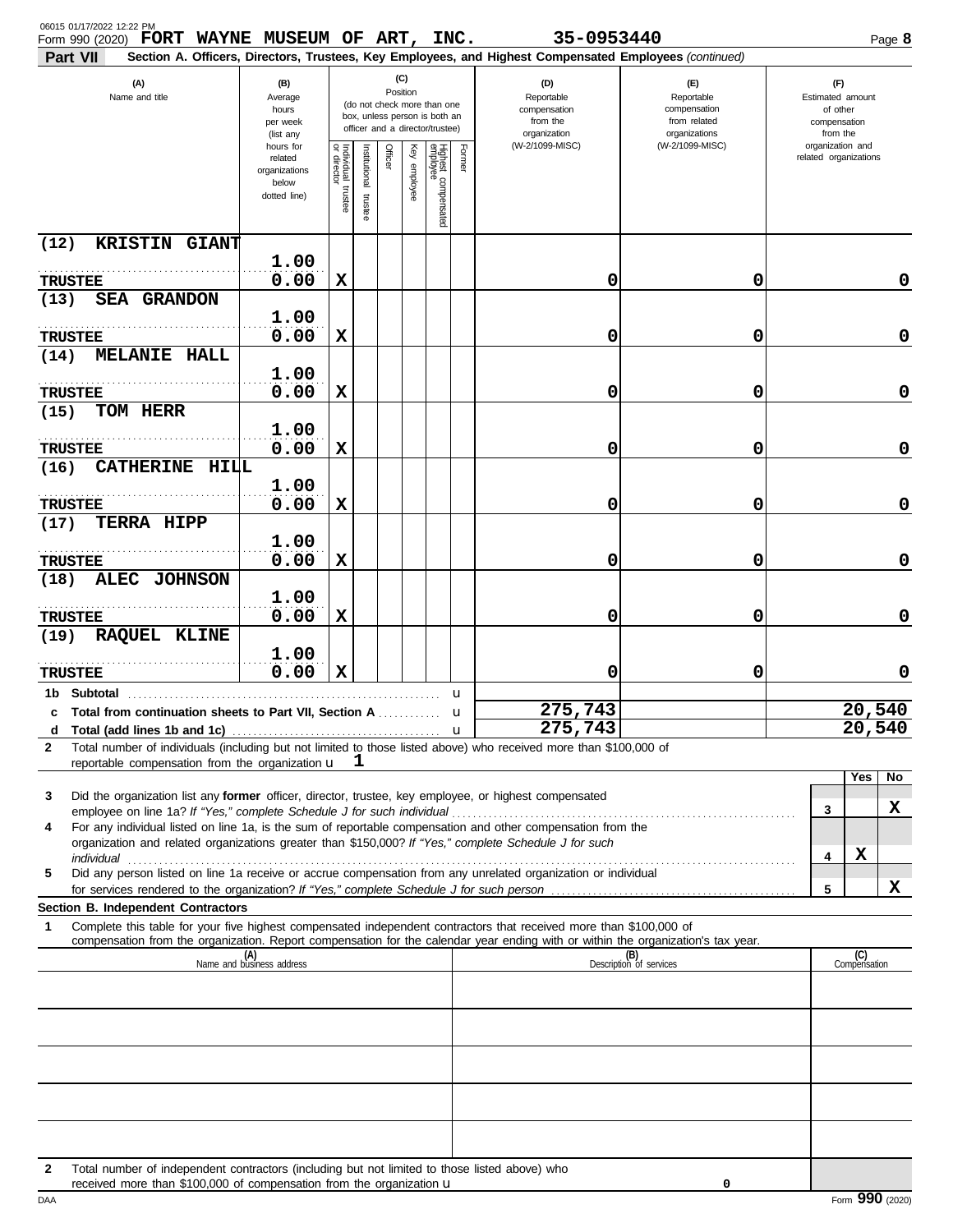# **Form 990 (2020) FORT WAYNE MUSEUM OF ART, INC.** 35-0953440 **Page 9** Page 9

|                                                                                                | Part VIII    |                                                                                                                                                                                                                                                                                                                                                                         |          | <b>Statement of Revenue</b> |                                                                      |            |                                                                                                                            |                                        |                                              |                                      |                                                               |
|------------------------------------------------------------------------------------------------|--------------|-------------------------------------------------------------------------------------------------------------------------------------------------------------------------------------------------------------------------------------------------------------------------------------------------------------------------------------------------------------------------|----------|-----------------------------|----------------------------------------------------------------------|------------|----------------------------------------------------------------------------------------------------------------------------|----------------------------------------|----------------------------------------------|--------------------------------------|---------------------------------------------------------------|
|                                                                                                |              |                                                                                                                                                                                                                                                                                                                                                                         |          |                             |                                                                      |            |                                                                                                                            | (A)<br>Total revenue                   | (B)<br>Related or exempt<br>function revenue | (C)<br>Unrelated<br>business revenue | (D)<br>Revenue excluded<br>from tax under<br>sections 512-514 |
| <b>Contributions, Gifts, Grants</b><br>and Other Similar Amounts<br>Program Service<br>Revenue | 2a<br>b<br>c | 1a Federated campaigns<br><b>b</b> Membership dues<br>c Fundraising events<br>d Related organizations<br>e Government grants (contributions)<br>f All other contributions, gifts, grants,<br>and similar amounts not included above<br><b>g</b> Noncash contributions included in lines $1a-1f$ $\parallel 1g \parallel$ \$<br>ADMISSION FEES<br>EXHIBITION RENTAL FEES |          | EXHIBITION PARTICIPANT FEES | 1a<br>1 <sub>b</sub><br>1 <sub>c</sub><br>1 <sub>d</sub><br>1e<br>1f | .          | 110,831<br>237,024<br>515,961<br>1,147,480<br>98,409<br>$\mathbf{u}$<br><b>Business Code</b><br>712110<br>712110<br>712110 | 2,011,296<br>48,194<br>12,173<br>2,000 | 48,194<br>12,173<br>2,000                    |                                      |                                                               |
|                                                                                                | d            |                                                                                                                                                                                                                                                                                                                                                                         |          |                             |                                                                      |            |                                                                                                                            |                                        |                                              |                                      |                                                               |
|                                                                                                |              | f All other program service revenue $\ldots$ , $\ldots$ , $\ldots$                                                                                                                                                                                                                                                                                                      |          |                             |                                                                      |            |                                                                                                                            |                                        |                                              |                                      |                                                               |
|                                                                                                | 3            |                                                                                                                                                                                                                                                                                                                                                                         |          |                             |                                                                      |            | $\mathbf{u}$                                                                                                               | 62,367                                 |                                              |                                      |                                                               |
|                                                                                                | 4<br>5       | Investment income (including dividends, interest, and<br>Income from investment of tax-exempt bond proceeds                                                                                                                                                                                                                                                             |          |                             |                                                                      |            |                                                                                                                            | 212,847                                |                                              |                                      | 212,847                                                       |
|                                                                                                |              |                                                                                                                                                                                                                                                                                                                                                                         |          | (i) Real                    |                                                                      |            | u<br>(ii) Personal                                                                                                         |                                        |                                              |                                      |                                                               |
|                                                                                                |              | 6a Gross rents<br><b>b</b> Less: rental expenses                                                                                                                                                                                                                                                                                                                        | 6a<br>6b |                             | 3,120                                                                |            |                                                                                                                            |                                        |                                              |                                      |                                                               |
|                                                                                                |              | 3,120<br>6c<br>C Rental inc. or (loss)                                                                                                                                                                                                                                                                                                                                  |          |                             |                                                                      |            |                                                                                                                            |                                        |                                              |                                      |                                                               |
|                                                                                                |              | <b>7a</b> Gross amount from                                                                                                                                                                                                                                                                                                                                             |          |                             |                                                                      |            | u                                                                                                                          | 3,120                                  |                                              |                                      | 3,120                                                         |
|                                                                                                |              | sales of assets<br>7a<br>other than inventory                                                                                                                                                                                                                                                                                                                           |          | (i) Securities<br>3,263,761 |                                                                      | (ii) Other |                                                                                                                            |                                        |                                              |                                      |                                                               |
| Revenue                                                                                        |              | <b>b</b> Less: cost or other<br>basis and sales exps.<br>c Gain or (loss)                                                                                                                                                                                                                                                                                               | 7b<br>7c | 2,717,203<br>546,558        |                                                                      |            |                                                                                                                            |                                        |                                              |                                      |                                                               |
| <u>ber</u>                                                                                     |              |                                                                                                                                                                                                                                                                                                                                                                         |          |                             |                                                                      |            | u                                                                                                                          | 546,558                                |                                              |                                      | 546,558                                                       |
| δ                                                                                              |              | 8a Gross income from fundraising events<br>(not including \$ 237,024<br>of contributions reported on line 1c).<br>See Part IV, line 18<br><b>b</b> Less: direct expenses <i>minimum</i>                                                                                                                                                                                 |          |                             | 8а<br>8b                                                             |            | 63,060<br>111,304                                                                                                          |                                        |                                              |                                      |                                                               |
|                                                                                                |              | c Net income or (loss) from fundraising events                                                                                                                                                                                                                                                                                                                          |          |                             |                                                                      |            | u                                                                                                                          | $-48,244$                              |                                              |                                      | $-48,244$                                                     |
|                                                                                                |              | 9a Gross income from gaming activities.                                                                                                                                                                                                                                                                                                                                 |          |                             |                                                                      |            |                                                                                                                            |                                        |                                              |                                      |                                                               |
|                                                                                                |              | See Part IV, line 19<br><b>b</b> Less: direct expenses <i>minimum</i>                                                                                                                                                                                                                                                                                                   |          |                             | 9а<br>9 <sub>b</sub>                                                 |            |                                                                                                                            |                                        |                                              |                                      |                                                               |
|                                                                                                |              |                                                                                                                                                                                                                                                                                                                                                                         |          |                             |                                                                      |            | u                                                                                                                          |                                        |                                              |                                      |                                                               |
|                                                                                                |              | c Net income or (loss) from gaming activities<br>10a Gross sales of inventory, less<br>returns and allowances<br>10a<br><b>b</b> Less: cost of goods sold<br>10 <sub>b</sub>                                                                                                                                                                                            |          |                             |                                                                      |            | 110,358<br>65,949                                                                                                          |                                        |                                              |                                      |                                                               |
|                                                                                                |              | <b>c</b> Net income or (loss) from sales of inventory                                                                                                                                                                                                                                                                                                                   |          |                             |                                                                      |            | $\mathbf{u}$                                                                                                               | 44,409                                 | 44,409                                       |                                      |                                                               |
| Miscellaneous<br>Revenue                                                                       | 11a          | <b>MISCELLANEOUS</b>                                                                                                                                                                                                                                                                                                                                                    |          |                             |                                                                      |            | <b>Business Code</b><br>900099                                                                                             | 6,246                                  | 6,246                                        |                                      |                                                               |
|                                                                                                | b            |                                                                                                                                                                                                                                                                                                                                                                         |          |                             |                                                                      |            |                                                                                                                            |                                        |                                              |                                      |                                                               |
|                                                                                                | c            |                                                                                                                                                                                                                                                                                                                                                                         |          |                             |                                                                      |            |                                                                                                                            |                                        |                                              |                                      |                                                               |
|                                                                                                |              |                                                                                                                                                                                                                                                                                                                                                                         |          |                             |                                                                      |            | $\mathbf u$                                                                                                                | 6,246                                  |                                              |                                      |                                                               |
|                                                                                                |              |                                                                                                                                                                                                                                                                                                                                                                         |          |                             |                                                                      |            | $\mathbf{u}$                                                                                                               | 2,838,599                              | 113,022                                      | 0                                    | 714,281                                                       |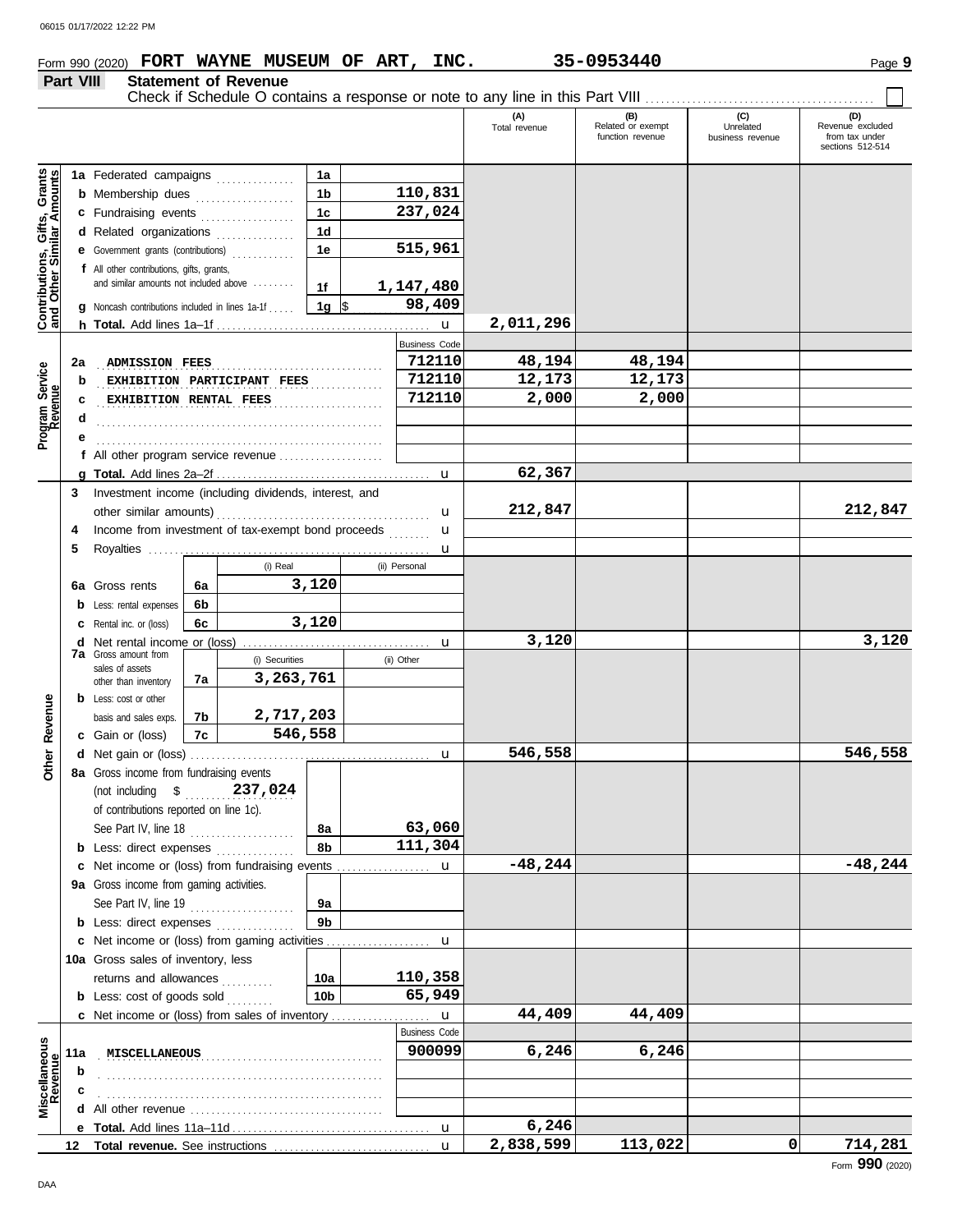# **Form 990 (2020) • FORT WAYNE MUSEUM OF ART, INC. 35-0953440** • Page 10

|                 | Part IX<br><b>Statement of Functional Expenses</b>                                                                                                                                                                                                                            |                   |                             |                                    |                         |
|-----------------|-------------------------------------------------------------------------------------------------------------------------------------------------------------------------------------------------------------------------------------------------------------------------------|-------------------|-----------------------------|------------------------------------|-------------------------|
|                 | Section 501(c)(3) and 501(c)(4) organizations must complete all columns. All other organizations must complete column (A).                                                                                                                                                    |                   |                             |                                    |                         |
|                 | Check if Schedule O contains a response or note to any line in this Part IX                                                                                                                                                                                                   | (A)               | (B)                         | (C)                                | (D)                     |
|                 | Do not include amounts reported on lines 6b,<br>7b, 8b, 9b, and 10b of Part VIII.                                                                                                                                                                                             | Total expenses    | Program service<br>expenses | Management and<br>general expenses | Fundraising<br>expenses |
| 1.              | Grants and other assistance to domestic organizations                                                                                                                                                                                                                         |                   |                             |                                    |                         |
|                 | and domestic governments. See Part IV, line 21                                                                                                                                                                                                                                |                   |                             |                                    |                         |
| 2               | Grants and other assistance to domestic                                                                                                                                                                                                                                       |                   |                             |                                    |                         |
|                 | individuals. See Part IV, line 22                                                                                                                                                                                                                                             |                   |                             |                                    |                         |
| 3               | Grants and other assistance to foreign                                                                                                                                                                                                                                        |                   |                             |                                    |                         |
|                 | organizations, foreign governments, and foreign                                                                                                                                                                                                                               |                   |                             |                                    |                         |
|                 | individuals. See Part IV, lines 15 and 16                                                                                                                                                                                                                                     |                   |                             |                                    |                         |
| 4               | Benefits paid to or for members                                                                                                                                                                                                                                               |                   |                             |                                    |                         |
| 5               | Compensation of current officers, directors,<br>trustees, and key employees                                                                                                                                                                                                   | 299,081           | 150,115                     | 104,537                            | 44,429                  |
| 6               | Compensation not included above to disqualified                                                                                                                                                                                                                               |                   |                             |                                    |                         |
|                 | persons (as defined under section 4958(f)(1)) and                                                                                                                                                                                                                             |                   |                             |                                    |                         |
|                 | persons described in section 4958(c)(3)(B)                                                                                                                                                                                                                                    |                   |                             |                                    |                         |
| 7               | Other salaries and wages                                                                                                                                                                                                                                                      | 886,557           | 444,979                     | 309,875                            | 131,703                 |
| 8               | Pension plan accruals and contributions (include                                                                                                                                                                                                                              |                   |                             |                                    |                         |
|                 | section 401(k) and 403(b) employer contributions)                                                                                                                                                                                                                             |                   | 6,377                       | 3,387                              |                         |
| 9               | Other employee benefits                                                                                                                                                                                                                                                       | 11,491<br>113,996 | 62,431                      | 34,461                             | $\frac{1,727}{17,104}$  |
| 10              |                                                                                                                                                                                                                                                                               | 84,972            | 44,085                      | 27,734                             | 13,153                  |
| 11              | Fees for services (nonemployees):                                                                                                                                                                                                                                             |                   |                             |                                    |                         |
| а               | Management                                                                                                                                                                                                                                                                    | 15,850            |                             | 15,850                             |                         |
| b               | Legal                                                                                                                                                                                                                                                                         | 38                |                             | 38                                 |                         |
| c               |                                                                                                                                                                                                                                                                               |                   |                             |                                    |                         |
| d               | Lobbying                                                                                                                                                                                                                                                                      |                   |                             |                                    |                         |
| е               | Professional fundraising services. See Part IV, line 17                                                                                                                                                                                                                       | 71,721            |                             | 71,721                             |                         |
| f<br>g          | Investment management fees<br>Other. (If line 11g amount exceeds 10% of line 25, column                                                                                                                                                                                       |                   |                             |                                    |                         |
|                 | (A) amount, list line 11g expenses on Schedule O.)                                                                                                                                                                                                                            |                   |                             |                                    |                         |
| 12              | Advertising and promotion                                                                                                                                                                                                                                                     | 24,114            | 19,291                      | 2,412                              | 2,411                   |
| 13              |                                                                                                                                                                                                                                                                               | 53,323            | 28,930                      | 17,739                             | 6,654                   |
| 14              | Information technology                                                                                                                                                                                                                                                        |                   |                             |                                    |                         |
| 15              | Royalties                                                                                                                                                                                                                                                                     |                   |                             |                                    |                         |
| 16              |                                                                                                                                                                                                                                                                               | 203,587           | 183,183                     | 10,202                             | 10,202                  |
| 17 <sub>2</sub> | Travel                                                                                                                                                                                                                                                                        | 487               | 487                         |                                    |                         |
| 18              | Payments of travel or entertainment expenses                                                                                                                                                                                                                                  |                   |                             |                                    |                         |
|                 | for any federal, state, or local public officials                                                                                                                                                                                                                             |                   |                             |                                    |                         |
| 19              | Conferences, conventions, and meetings                                                                                                                                                                                                                                        |                   |                             |                                    |                         |
| 20              | Interest                                                                                                                                                                                                                                                                      |                   |                             |                                    |                         |
| 21              | Payments to affiliates                                                                                                                                                                                                                                                        |                   |                             |                                    |                         |
| 22              | Depreciation, depletion, and amortization                                                                                                                                                                                                                                     | 209,158<br>30,754 | 127,053<br>26,486           | 54,288<br>2,134                    | 27,817<br>2,134         |
| 23<br>24        | Insurance with a continuum and the continuum of the continuum of the continuum of the continuum of the continuum of the continuum of the continuum of the continuum of the continuum of the continuum of the continuum of the<br>Other expenses. Itemize expenses not covered |                   |                             |                                    |                         |
|                 | above (List miscellaneous expenses on line 24e. If                                                                                                                                                                                                                            |                   |                             |                                    |                         |
|                 | line 24e amount exceeds 10% of line 25, column                                                                                                                                                                                                                                |                   |                             |                                    |                         |
|                 | (A) amount, list line 24e expenses on Schedule O.)                                                                                                                                                                                                                            |                   |                             |                                    |                         |
| a               | COLLECTION ITEMS                                                                                                                                                                                                                                                              | 323,756           | 323,756                     |                                    |                         |
| b               | PRODUCTION AND EXHIBIT                                                                                                                                                                                                                                                        | 200,569           | 200,569                     |                                    |                         |
| c               | <b>SUPPLIES</b>                                                                                                                                                                                                                                                               | 27,901            | 8,882                       | 13,095                             | 5,924                   |
| d               | EQUIPMENT LEASING                                                                                                                                                                                                                                                             | 16,208            | 13,778                      | 810                                | 1,620                   |
| е               | All other expenses                                                                                                                                                                                                                                                            | 28,360            | 20,495                      | 680                                | 7,185                   |
| 25              | Total functional expenses. Add lines 1 through 24e                                                                                                                                                                                                                            | 2,601,923         | 1,660,897                   | 668,963                            | 272,063                 |
| 26              | Joint costs. Complete this line only if the<br>organization reported in column (B) joint costs                                                                                                                                                                                |                   |                             |                                    |                         |
|                 | from a combined educational campaign and                                                                                                                                                                                                                                      |                   |                             |                                    |                         |
|                 | fundraising solicitation. Check here u<br>if                                                                                                                                                                                                                                  |                   |                             |                                    |                         |

following SOP 98-2 (ASC 958-720) . . . . . . . . . . . . . .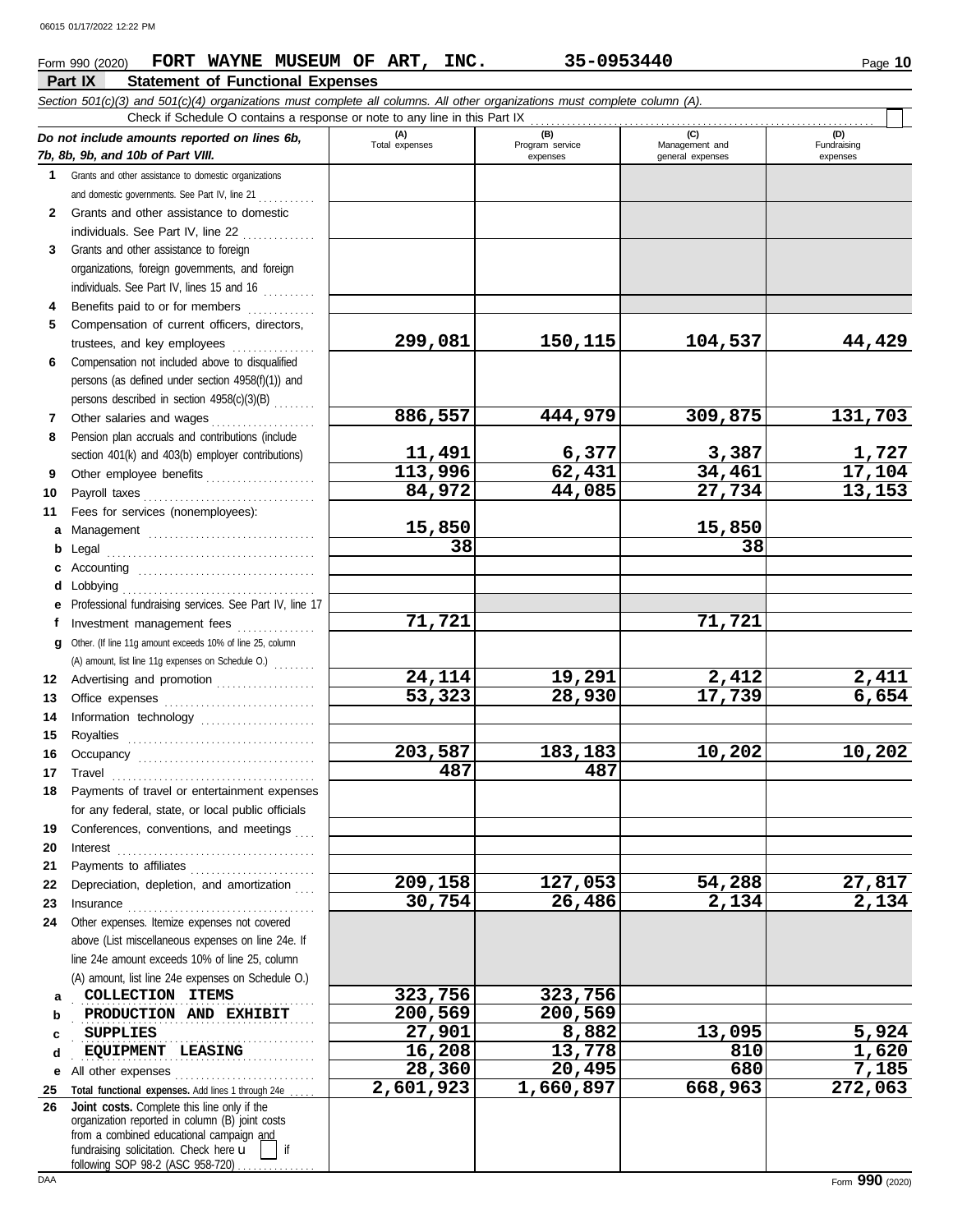## 06015 01/17/2022 12:22 PM

|                         |        | FORT WAYNE MUSEUM OF ART, INC.<br>Form 990 (2020)                                       |                 |                                                          | 35-0953440              |                         | Page 11      |
|-------------------------|--------|-----------------------------------------------------------------------------------------|-----------------|----------------------------------------------------------|-------------------------|-------------------------|--------------|
|                         | Part X | <b>Balance Sheet</b>                                                                    |                 |                                                          |                         |                         |              |
|                         |        |                                                                                         |                 |                                                          |                         |                         |              |
|                         |        |                                                                                         |                 |                                                          | (A)                     |                         | (B)          |
|                         |        |                                                                                         |                 |                                                          | Beginning of year       |                         | End of year  |
|                         | 1      | Cash-non-interest-bearing                                                               |                 |                                                          | 897,649                 | $\mathbf{1}$            | 1,147,618    |
|                         | 2      |                                                                                         |                 |                                                          | 92,438                  | $\overline{2}$          | 92,803       |
|                         | 3      |                                                                                         |                 |                                                          | 185,000                 | $\mathbf{3}$            | 242,500      |
|                         | 4      | Accounts receivable, net                                                                |                 |                                                          | 24,021                  | $\overline{\mathbf{4}}$ | 9,252        |
|                         | 5      | Loans and other receivables from any current or former officer, director,               |                 |                                                          |                         |                         |              |
|                         |        | trustee, key employee, creator or founder, substantial contributor, or 35%              |                 |                                                          |                         |                         |              |
|                         |        |                                                                                         |                 |                                                          |                         | 5                       |              |
|                         | 6      | Loans and other receivables from other disqualified persons (as defined                 |                 |                                                          |                         |                         |              |
|                         |        | under section $4958(f)(1)$ ), and persons described in section $4958(c)(3)(B)$          |                 |                                                          |                         | 6                       |              |
| Assets                  | 7      |                                                                                         |                 |                                                          | 7,220                   | $\overline{7}$          | 6,413        |
|                         | 8      | Inventories for sale or use                                                             |                 |                                                          | 18,118                  | 8                       | 22,628       |
|                         | 9      | Prepaid expenses and deferred charges                                                   |                 |                                                          | 84,482                  | 9                       | 77,801       |
|                         |        | 10a Land, buildings, and equipment: cost or other                                       |                 |                                                          |                         |                         |              |
|                         |        |                                                                                         |                 | 9,396,370                                                |                         |                         |              |
|                         |        | <b>b</b> Less: accumulated depreciation                                                 | 10 <sub>b</sub> | 4,740,491                                                | 4,771,936               | 10 <sub>c</sub>         | 4,655,879    |
|                         | 11     | Investments-publicly traded securities                                                  |                 |                                                          | $\sqrt{6,443,981}$      | 11                      | 7,352,995    |
|                         | 12     |                                                                                         |                 |                                                          | 197,348                 | 12                      | 260,890      |
|                         | 13     |                                                                                         |                 |                                                          |                         | 13                      |              |
|                         | 14     | Intangible assets                                                                       |                 |                                                          |                         | 14                      |              |
|                         | 15     |                                                                                         |                 |                                                          | 29,950                  | 15                      |              |
|                         | 16     |                                                                                         |                 |                                                          | 12,752,143              | 16                      | 13,868,779   |
|                         | 17     |                                                                                         |                 |                                                          | 106,038                 | 17                      | 126,949      |
|                         | 18     | Grants payable                                                                          |                 | 18                                                       |                         |                         |              |
|                         | 19     | Deferred revenue                                                                        |                 |                                                          | 110,604                 | 19                      | 38,878       |
|                         | 20     |                                                                                         |                 |                                                          |                         | 20                      |              |
|                         | 21     | Escrow or custodial account liability. Complete Part IV of Schedule D                   |                 | <u> 1999 - Johann Stoff, martin Amerikaansk kanton (</u> |                         | 21                      |              |
|                         | 22     | Loans and other payables to any current or former officer, director,                    |                 |                                                          |                         |                         |              |
| Liabilities             |        | trustee, key employee, creator or founder, substantial contributor, or 35%              |                 |                                                          |                         |                         |              |
|                         |        |                                                                                         |                 |                                                          |                         | 22                      |              |
|                         | 23     |                                                                                         |                 |                                                          |                         | 23                      |              |
|                         | 24     | Unsecured notes and loans payable to unrelated third parties                            |                 |                                                          | 40,200                  | 24                      | 30,200       |
|                         | 25     | Other liabilities (including federal income tax, payables to related third              |                 |                                                          |                         |                         |              |
|                         |        | parties, and other liabilities not included on lines 17-24). Complete Part X            |                 |                                                          |                         |                         |              |
|                         |        | of Schedule D                                                                           |                 |                                                          | 219,932                 | 25                      | 217, 475     |
|                         | 26     |                                                                                         |                 |                                                          | $\overline{476, 774}$   | 26                      | 413,502      |
|                         |        | Organizations that follow FASB ASC 958, check here $\mathbf{u}$ $\overline{\mathbf{X}}$ |                 |                                                          |                         |                         |              |
|                         |        | and complete lines 27, 28, 32, and 33.                                                  |                 |                                                          |                         |                         |              |
|                         | 27     | Net assets without donor restrictions                                                   |                 |                                                          | 8,110,464               | 27                      | 9,545,825    |
|                         | 28     | Net assets with donor restrictions                                                      |                 |                                                          | 4,164,905               | 28                      | 3,909,452    |
|                         |        | Organizations that do not follow FASB ASC 958, check here u                             |                 |                                                          |                         |                         |              |
|                         |        | and complete lines 29 through 33.                                                       |                 |                                                          |                         |                         |              |
|                         | 29     | Capital stock or trust principal, or current funds                                      |                 |                                                          |                         | 29                      |              |
| Assets or Fund Balances | 30     | Paid-in or capital surplus, or land, building, or equipment fund                        |                 |                                                          |                         | 30                      |              |
|                         | 31     | Retained earnings, endowment, accumulated income, or other funds                        |                 |                                                          | $\overline{12,275,369}$ | 31<br>32                | 13, 455, 277 |
| ğ                       | 32     | Total net assets or fund balances                                                       |                 |                                                          | 12,752,143              | 33                      | 13,868,779   |
|                         | 33     |                                                                                         |                 |                                                          |                         |                         |              |

Form **990** (2020)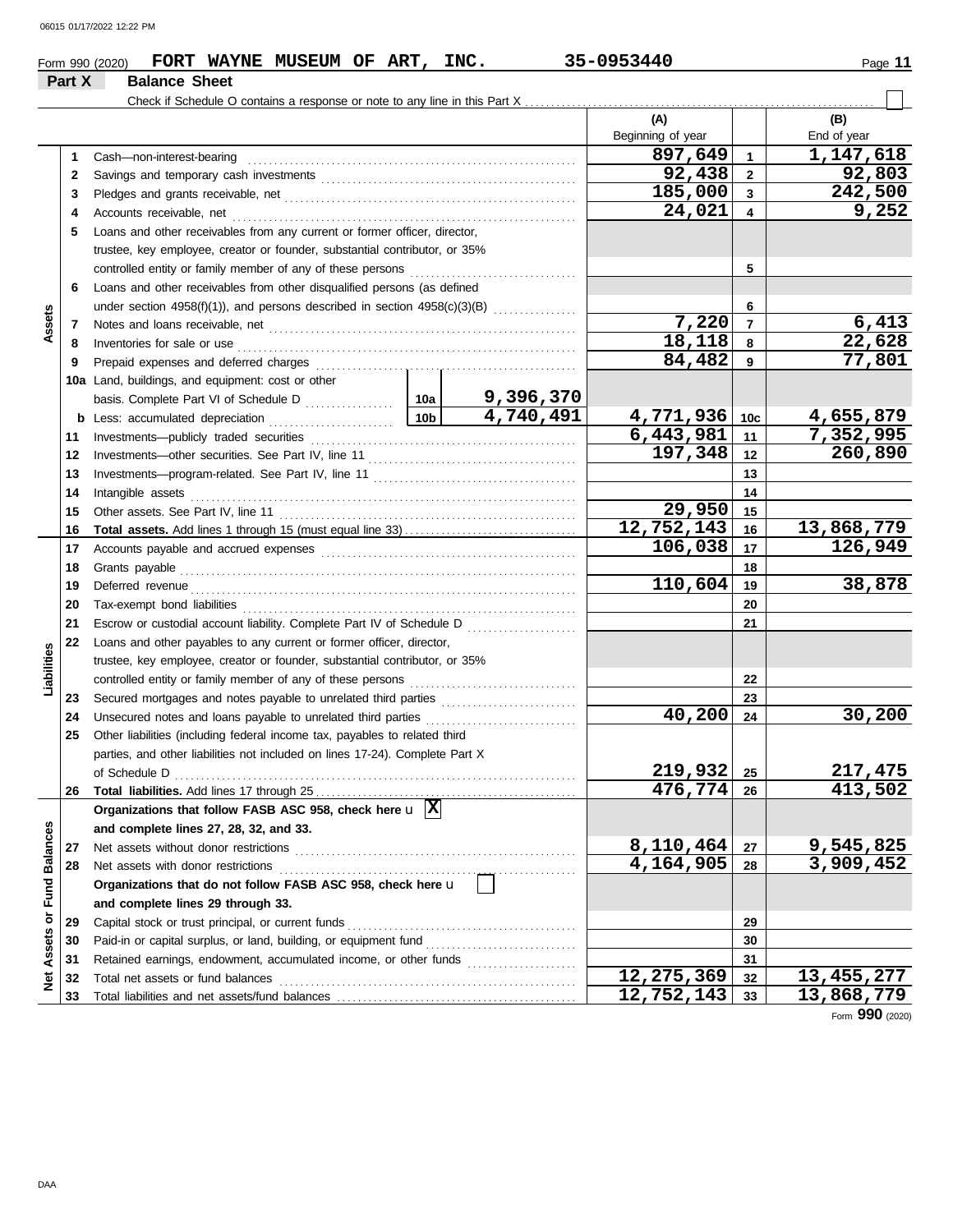06015 01/17/2022 12:22 PM

|    | 35-0953440<br>Form 990 (2020) FORT WAYNE MUSEUM OF ART, INC.                                                               |                |                |                        | Page 12 |
|----|----------------------------------------------------------------------------------------------------------------------------|----------------|----------------|------------------------|---------|
|    | Part XI<br><b>Reconciliation of Net Assets</b>                                                                             |                |                |                        |         |
|    |                                                                                                                            |                |                |                        |         |
| 1  |                                                                                                                            | $\mathbf{1}$   |                | $\overline{2,838,599}$ |         |
| 2  |                                                                                                                            | $\overline{2}$ |                | 2,601,923              |         |
| 3  | Revenue less expenses. Subtract line 2 from line 1                                                                         | $\overline{3}$ |                | 236,676                |         |
| 4  |                                                                                                                            | $\overline{4}$ |                | 12,275,369             |         |
| 5  |                                                                                                                            | 5              |                |                        | 943,232 |
| 6  | Donated services and use of facilities <b>constants and interview of the service of the services</b> and use of facilities | 6              |                |                        |         |
| 7  | Investment expenses <b>constant expenses</b>                                                                               | $\overline{7}$ |                |                        |         |
| 8  |                                                                                                                            | 8              |                |                        |         |
| 9  |                                                                                                                            | 9              |                |                        |         |
| 10 | Net assets or fund balances at end of year. Combine lines 3 through 9 (must equal Part X, line                             |                |                |                        |         |
|    |                                                                                                                            | 10             |                | 13,455,277             |         |
|    | <b>Financial Statements and Reporting</b><br><b>Part XII</b>                                                               |                |                |                        |         |
|    |                                                                                                                            |                |                |                        |         |
|    |                                                                                                                            |                |                | Yes                    | No      |
| 1  | X<br>Accounting method used to prepare the Form 990:<br>Cash<br>Accrual<br>Other                                           |                |                |                        |         |
|    | If the organization changed its method of accounting from a prior year or checked "Other," explain in                      |                |                |                        |         |
|    | Schedule O.                                                                                                                |                |                |                        |         |
|    | 2a Were the organization's financial statements compiled or reviewed by an independent accountant?                         |                | 2a             |                        | x       |
|    | If "Yes," check a box below to indicate whether the financial statements for the year were compiled or                     |                |                |                        |         |
|    | reviewed on a separate basis, consolidated basis, or both:                                                                 |                |                |                        |         |
|    | Separate basis<br>  Consolidated basis<br>Both consolidated and separate basis                                             |                |                |                        |         |
|    | <b>b</b> Were the organization's financial statements audited by an independent accountant?                                |                | 2 <sub>b</sub> | x                      |         |
|    | If "Yes," check a box below to indicate whether the financial statements for the year were audited on a                    |                |                |                        |         |
|    | separate basis, consolidated basis, or both:                                                                               |                |                |                        |         |
|    | x <br>Separate basis<br>Consolidated basis<br>Both consolidated and separate basis                                         |                |                |                        |         |
|    | c If "Yes" to line 2a or 2b, does the organization have a committee that assumes responsibility for oversight of           |                |                |                        |         |
|    | the audit, review, or compilation of its financial statements and selection of an independent accountant?                  |                | 2c             | X                      |         |
|    | If the organization changed either its oversight process or selection process during the tax year, explain on              |                |                |                        |         |
|    | Schedule O.                                                                                                                |                |                |                        |         |
|    | 3a As a result of a federal award, was the organization required to undergo an audit or audits as set forth in the         |                |                |                        |         |
|    | Single Audit Act and OMB Circular A-133?                                                                                   |                | За             |                        | x       |
|    | b If "Yes," did the organization undergo the required audit or audits? If the organization did not undergo the             |                |                |                        |         |
|    | required audit or audits, explain why on Schedule O and describe any steps taken to undergo such audits                    |                | 3 <sub>b</sub> |                        |         |

Form **990** (2020)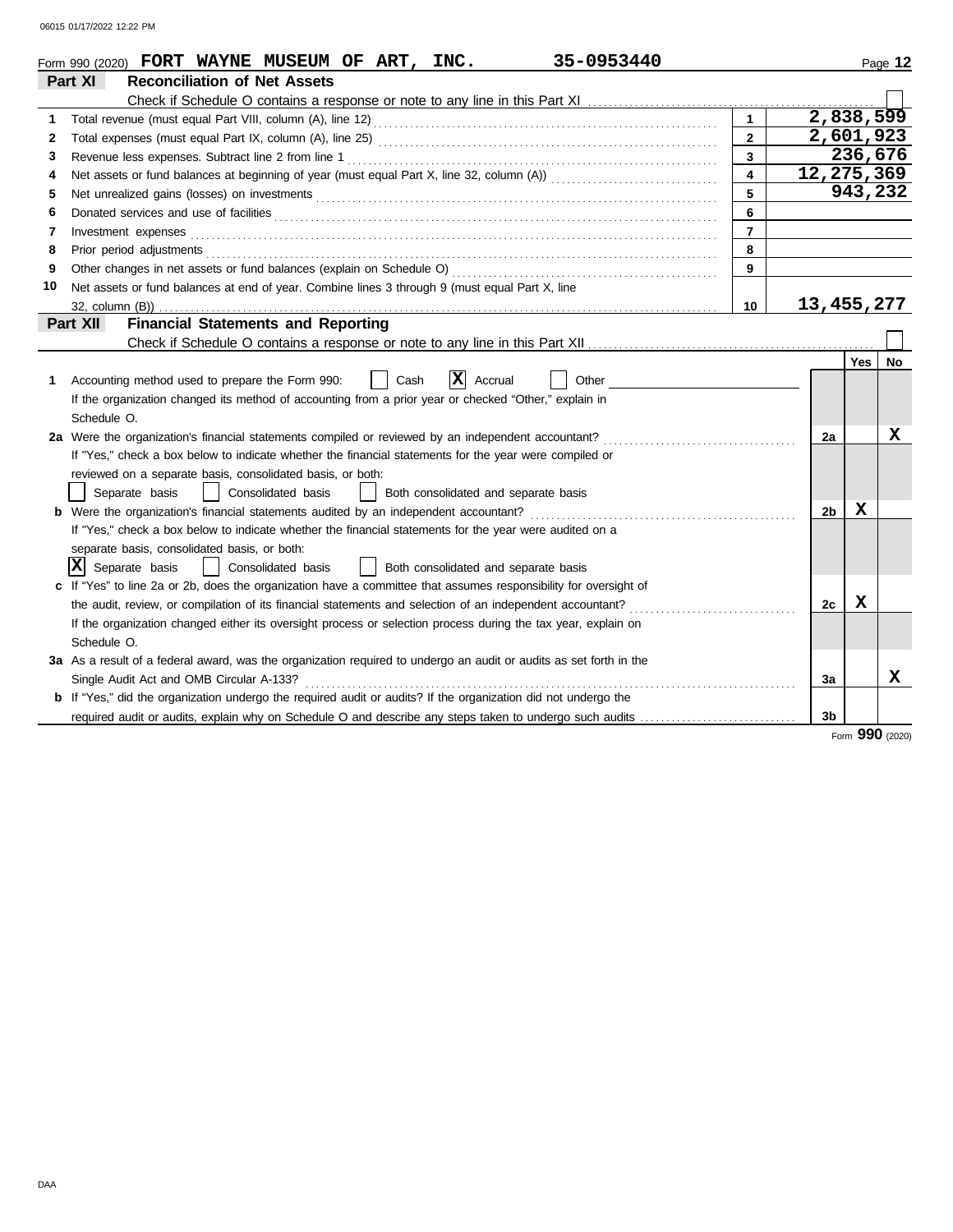| 06015 01/17/2022 12:22 PM<br>Form 990 (2020) FORT WAYNE MUSEUM OF ART, INC.                                                                                                                                               |                                                                |                                      |                          |         |                 |                                                                                                 |        | 35-0953440                                                                                             |                                                                    | Page 8                                                          |
|---------------------------------------------------------------------------------------------------------------------------------------------------------------------------------------------------------------------------|----------------------------------------------------------------|--------------------------------------|--------------------------|---------|-----------------|-------------------------------------------------------------------------------------------------|--------|--------------------------------------------------------------------------------------------------------|--------------------------------------------------------------------|-----------------------------------------------------------------|
| Part VII                                                                                                                                                                                                                  |                                                                |                                      |                          |         |                 |                                                                                                 |        | Section A. Officers, Directors, Trustees, Key Employees, and Highest Compensated Employees (continued) |                                                                    |                                                                 |
| (A)<br>Name and title                                                                                                                                                                                                     | (B)<br>Average<br>hours<br>per week<br>(list any               |                                      |                          |         | (C)<br>Position | (do not check more than one<br>box, unless person is both an<br>officer and a director/trustee) |        | (D)<br>Reportable<br>compensation<br>from the<br>organization                                          | (E)<br>Reportable<br>compensation<br>from related<br>organizations | (F)<br>Estimated amount<br>of other<br>compensation<br>from the |
|                                                                                                                                                                                                                           | hours for<br>related<br>organizations<br>below<br>dotted line) | Individual<br>or director<br>trustee | Institutional<br>trustee | Officer | Key employee    | Highest compensated<br>employee                                                                 | Former | (W-2/1099-MISC)                                                                                        | (W-2/1099-MISC)                                                    | organization and<br>related organizations                       |
| A.T. KOHOUT<br>(20)                                                                                                                                                                                                       |                                                                |                                      |                          |         |                 |                                                                                                 |        |                                                                                                        |                                                                    |                                                                 |
| <b>TRUSTEE</b>                                                                                                                                                                                                            | 1.00<br>0.00                                                   | $\mathbf x$                          |                          |         |                 |                                                                                                 |        | 0                                                                                                      | 0                                                                  | 0                                                               |
| BARBARA NOHINEK<br>(21)                                                                                                                                                                                                   | <b>ZEE-CHENG</b>                                               |                                      |                          |         |                 |                                                                                                 |        |                                                                                                        |                                                                    |                                                                 |
|                                                                                                                                                                                                                           | 1.00                                                           |                                      |                          |         |                 |                                                                                                 |        |                                                                                                        |                                                                    |                                                                 |
| <b>TRUSTEE</b>                                                                                                                                                                                                            | 0.00                                                           | X                                    |                          |         |                 |                                                                                                 |        | 0                                                                                                      | 0                                                                  | 0                                                               |
| MARITA O'NEIL<br>(22)                                                                                                                                                                                                     | <b>MALOLEY</b>                                                 |                                      |                          |         |                 |                                                                                                 |        |                                                                                                        |                                                                    |                                                                 |
| TRUSTEE                                                                                                                                                                                                                   | 1.00<br>0.00                                                   | $\mathbf x$                          |                          |         |                 |                                                                                                 |        | 0                                                                                                      | 0                                                                  | 0                                                               |
| PAT PASTERICK<br>(23)                                                                                                                                                                                                     |                                                                |                                      |                          |         |                 |                                                                                                 |        |                                                                                                        |                                                                    |                                                                 |
|                                                                                                                                                                                                                           | 1.00                                                           |                                      |                          |         |                 |                                                                                                 |        |                                                                                                        |                                                                    |                                                                 |
| <b>TRUSTEE</b>                                                                                                                                                                                                            | 0.00                                                           | X                                    |                          |         |                 |                                                                                                 |        | 0                                                                                                      | 0                                                                  | 0                                                               |
| <b>JANET GREENLEE</b><br>(24)                                                                                                                                                                                             | <b>ROE</b>                                                     |                                      |                          |         |                 |                                                                                                 |        |                                                                                                        |                                                                    |                                                                 |
|                                                                                                                                                                                                                           | 1.00<br>0.00                                                   | X                                    |                          |         |                 |                                                                                                 |        | 0                                                                                                      | 0                                                                  | 0                                                               |
| <b>TRUSTEE</b><br><b>MATTHEW ROWAN</b><br>(25)                                                                                                                                                                            |                                                                |                                      |                          |         |                 |                                                                                                 |        |                                                                                                        |                                                                    |                                                                 |
|                                                                                                                                                                                                                           | 1.00                                                           |                                      |                          |         |                 |                                                                                                 |        |                                                                                                        |                                                                    |                                                                 |
| <b>TRUSTEE</b>                                                                                                                                                                                                            | 0.00                                                           | X                                    |                          |         |                 |                                                                                                 |        | 0                                                                                                      | 0                                                                  | 0                                                               |
| <b>HEATHER SCHOEGLER</b><br>(26)                                                                                                                                                                                          |                                                                |                                      |                          |         |                 |                                                                                                 |        |                                                                                                        |                                                                    |                                                                 |
| <b>TRUSTEE</b>                                                                                                                                                                                                            | 1.00<br>0.00                                                   | X                                    |                          |         |                 |                                                                                                 |        | 0                                                                                                      | 0                                                                  | 0                                                               |
| STEVE SNODGRASS<br>(27)                                                                                                                                                                                                   |                                                                |                                      |                          |         |                 |                                                                                                 |        |                                                                                                        |                                                                    |                                                                 |
| <b>TRUSTEE</b>                                                                                                                                                                                                            | 1.00<br>0.00                                                   | $\mathbf x$                          |                          |         |                 |                                                                                                 |        | 0                                                                                                      | 0                                                                  | 0                                                               |
|                                                                                                                                                                                                                           |                                                                |                                      |                          |         |                 |                                                                                                 | u      |                                                                                                        |                                                                    |                                                                 |
| c Total from continuation sheets to Part VII, Section A                                                                                                                                                                   |                                                                |                                      |                          |         |                 |                                                                                                 | u      |                                                                                                        |                                                                    |                                                                 |
|                                                                                                                                                                                                                           |                                                                |                                      |                          |         |                 |                                                                                                 |        |                                                                                                        |                                                                    |                                                                 |
| Total number of individuals (including but not limited to those listed above) who received more than \$100,000 of<br>2<br>reportable compensation from the organization u                                                 |                                                                |                                      |                          |         |                 |                                                                                                 |        |                                                                                                        |                                                                    |                                                                 |
|                                                                                                                                                                                                                           |                                                                |                                      |                          |         |                 |                                                                                                 |        |                                                                                                        |                                                                    | Yes<br>No                                                       |
| Did the organization list any former officer, director, trustee, key employee, or highest compensated<br>3                                                                                                                |                                                                |                                      |                          |         |                 |                                                                                                 |        |                                                                                                        |                                                                    | 3                                                               |
| For any individual listed on line 1a, is the sum of reportable compensation and other compensation from the<br>4<br>organization and related organizations greater than \$150,000? If "Yes," complete Schedule J for such |                                                                |                                      |                          |         |                 |                                                                                                 |        |                                                                                                        |                                                                    | 4                                                               |
| Did any person listed on line 1a receive or accrue compensation from any unrelated organization or individual<br>5                                                                                                        |                                                                |                                      |                          |         |                 |                                                                                                 |        |                                                                                                        |                                                                    |                                                                 |
| Section B. Independent Contractors                                                                                                                                                                                        |                                                                |                                      |                          |         |                 |                                                                                                 |        |                                                                                                        |                                                                    | 5                                                               |
| 1<br>Complete this table for your five highest compensated independent contractors that received more than \$100,000 of                                                                                                   |                                                                |                                      |                          |         |                 |                                                                                                 |        |                                                                                                        |                                                                    |                                                                 |
| compensation from the organization. Report compensation for the calendar year ending with or within the organization's tax year.                                                                                          |                                                                |                                      |                          |         |                 |                                                                                                 |        |                                                                                                        |                                                                    | (C)                                                             |
|                                                                                                                                                                                                                           | (A)<br>Name and business address                               |                                      |                          |         |                 |                                                                                                 |        |                                                                                                        | (B)<br>Description of services                                     | Compensation                                                    |
|                                                                                                                                                                                                                           |                                                                |                                      |                          |         |                 |                                                                                                 |        |                                                                                                        |                                                                    |                                                                 |
|                                                                                                                                                                                                                           |                                                                |                                      |                          |         |                 |                                                                                                 |        |                                                                                                        |                                                                    |                                                                 |
|                                                                                                                                                                                                                           |                                                                |                                      |                          |         |                 |                                                                                                 |        |                                                                                                        |                                                                    |                                                                 |
|                                                                                                                                                                                                                           |                                                                |                                      |                          |         |                 |                                                                                                 |        |                                                                                                        |                                                                    |                                                                 |
|                                                                                                                                                                                                                           |                                                                |                                      |                          |         |                 |                                                                                                 |        |                                                                                                        |                                                                    |                                                                 |
|                                                                                                                                                                                                                           |                                                                |                                      |                          |         |                 |                                                                                                 |        |                                                                                                        |                                                                    |                                                                 |
| Total number of independent contractors (including but not limited to those listed above) who<br>$\mathbf{2}$                                                                                                             |                                                                |                                      |                          |         |                 |                                                                                                 |        |                                                                                                        |                                                                    |                                                                 |

received more than  $$100,000$  of compensation from the organization  $$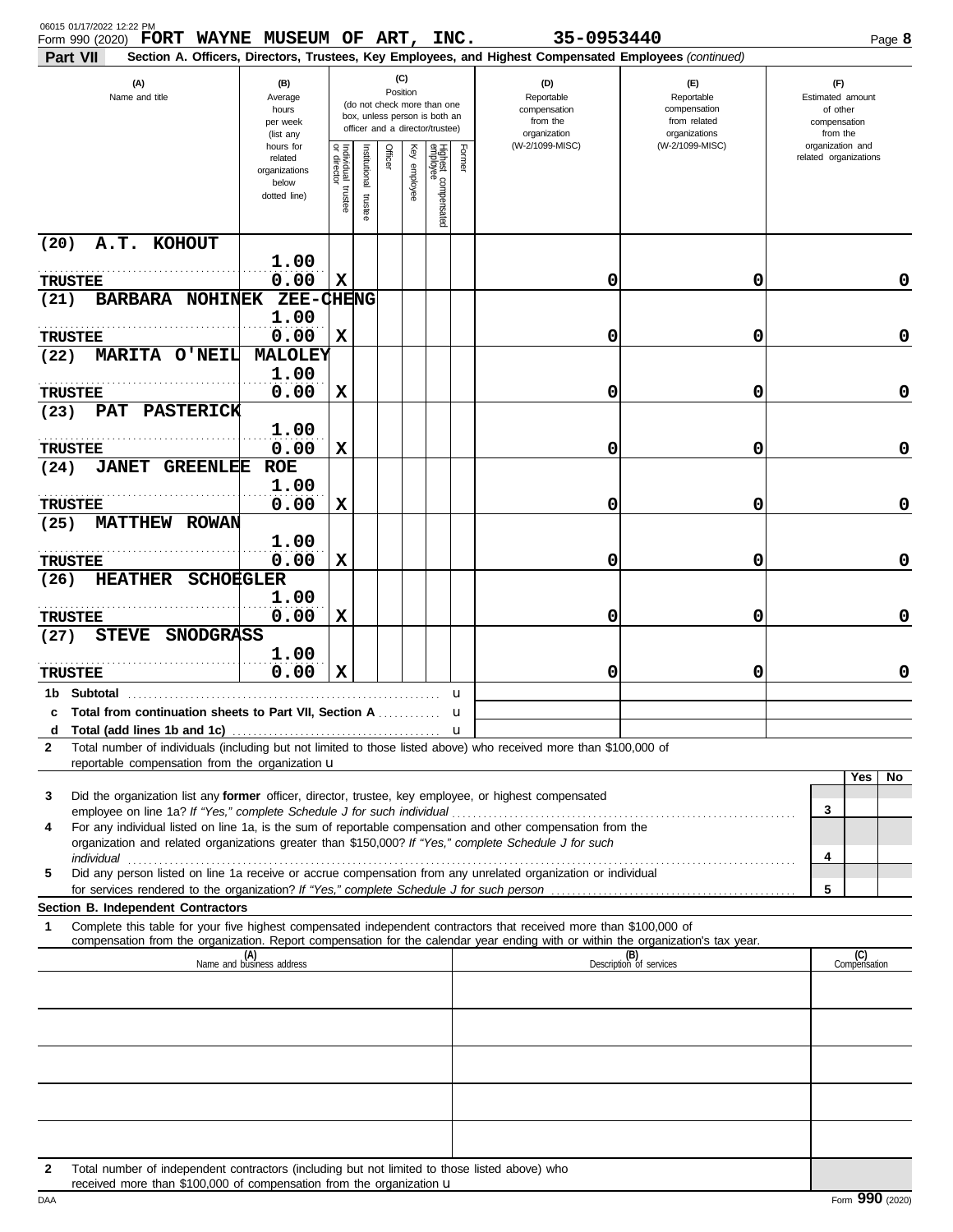| 06015 01/17/2022 12:22 PM<br>Form 990 (2020) FORT WAYNE MUSEUM OF ART, INC.                                                                                                                                                                                                                                                                         |                                                                |                                                                                                                    |                          |             |              |                                 |                                                               | 35-0953440                                                                                             |                                                                    | Page 8                                                          |
|-----------------------------------------------------------------------------------------------------------------------------------------------------------------------------------------------------------------------------------------------------------------------------------------------------------------------------------------------------|----------------------------------------------------------------|--------------------------------------------------------------------------------------------------------------------|--------------------------|-------------|--------------|---------------------------------|---------------------------------------------------------------|--------------------------------------------------------------------------------------------------------|--------------------------------------------------------------------|-----------------------------------------------------------------|
| Part VII                                                                                                                                                                                                                                                                                                                                            |                                                                |                                                                                                                    |                          |             |              |                                 |                                                               | Section A. Officers, Directors, Trustees, Key Employees, and Highest Compensated Employees (continued) |                                                                    |                                                                 |
| (A)<br>Name and title                                                                                                                                                                                                                                                                                                                               | (B)<br>Average<br>hours<br>per week<br>(list any               | (C)<br>Position<br>(do not check more than one<br>box, unless person is both an<br>officer and a director/trustee) |                          |             |              |                                 | (D)<br>Reportable<br>compensation<br>from the<br>organization |                                                                                                        | (E)<br>Reportable<br>compensation<br>from related<br>organizations | (F)<br>Estimated amount<br>of other<br>compensation<br>from the |
|                                                                                                                                                                                                                                                                                                                                                     | hours for<br>related<br>organizations<br>below<br>dotted line) | Individual trustee<br>or director                                                                                  | Institutional<br>trustee | Officer     | Key employee | Highest compensated<br>employee | Former                                                        | (W-2/1099-MISC)                                                                                        | (W-2/1099-MISC)                                                    | organization and<br>related organizations                       |
| LEXI STRABALA<br>(28)                                                                                                                                                                                                                                                                                                                               |                                                                |                                                                                                                    |                          |             |              |                                 |                                                               |                                                                                                        |                                                                    |                                                                 |
| <b>TRUSTEE</b>                                                                                                                                                                                                                                                                                                                                      | 1.00<br>0.00                                                   | X                                                                                                                  |                          |             |              |                                 |                                                               | 0                                                                                                      | 0                                                                  | 0                                                               |
| NANCY STEWART<br>(29)                                                                                                                                                                                                                                                                                                                               | 1.00                                                           |                                                                                                                    |                          |             |              |                                 |                                                               |                                                                                                        |                                                                    |                                                                 |
| <b>TRUSTEE</b>                                                                                                                                                                                                                                                                                                                                      | 0.00                                                           | X                                                                                                                  |                          |             |              |                                 |                                                               | 0                                                                                                      | 0                                                                  | 0                                                               |
| <b>CARMEN TSE</b><br>(30)                                                                                                                                                                                                                                                                                                                           | 1.00                                                           |                                                                                                                    |                          |             |              |                                 |                                                               |                                                                                                        |                                                                    |                                                                 |
| <b>TRUSTEE</b><br><b>JASON WAGNER</b><br>(31)                                                                                                                                                                                                                                                                                                       | 0.00                                                           | X                                                                                                                  |                          |             |              |                                 |                                                               | 0                                                                                                      | 0                                                                  | 0                                                               |
| <b>TRUSTEE</b>                                                                                                                                                                                                                                                                                                                                      | 1.00<br>0.00                                                   | X                                                                                                                  |                          |             |              |                                 |                                                               | 0                                                                                                      | 0                                                                  | 0                                                               |
| <b>SETH WHICKER</b><br>(32)                                                                                                                                                                                                                                                                                                                         |                                                                |                                                                                                                    |                          |             |              |                                 |                                                               |                                                                                                        |                                                                    |                                                                 |
| <b>TRUSTEE</b>                                                                                                                                                                                                                                                                                                                                      | 1.00<br>0.00                                                   | $\mathbf x$                                                                                                        |                          |             |              |                                 |                                                               | 0                                                                                                      | 0                                                                  | 0                                                               |
| CHARLES A.<br>(33)                                                                                                                                                                                                                                                                                                                                  | SHEPARD III<br>40.00                                           |                                                                                                                    |                          |             |              |                                 |                                                               |                                                                                                        |                                                                    |                                                                 |
| PRESIDENT & CEO<br>LON BRAUN<br>(34)                                                                                                                                                                                                                                                                                                                | 0.00                                                           |                                                                                                                    |                          | $\mathbf x$ |              |                                 |                                                               | 183,797                                                                                                | 0                                                                  | 12,234                                                          |
| VICE PRESIDENT & CFO                                                                                                                                                                                                                                                                                                                                | 40.00<br>0.00                                                  |                                                                                                                    |                          | $\mathbf x$ |              |                                 |                                                               | 91,946                                                                                                 | 0                                                                  | 8,306                                                           |
|                                                                                                                                                                                                                                                                                                                                                     |                                                                |                                                                                                                    |                          |             |              |                                 |                                                               |                                                                                                        |                                                                    |                                                                 |
|                                                                                                                                                                                                                                                                                                                                                     |                                                                |                                                                                                                    |                          |             |              |                                 |                                                               |                                                                                                        |                                                                    |                                                                 |
| c Total from continuation sheets to Part VII, Section A                                                                                                                                                                                                                                                                                             |                                                                |                                                                                                                    |                          |             |              |                                 | u<br>u                                                        | 275,743                                                                                                |                                                                    | 20,540                                                          |
|                                                                                                                                                                                                                                                                                                                                                     |                                                                |                                                                                                                    |                          |             |              |                                 |                                                               |                                                                                                        |                                                                    |                                                                 |
| Total number of individuals (including but not limited to those listed above) who received more than \$100,000 of<br>2<br>reportable compensation from the organization u                                                                                                                                                                           |                                                                |                                                                                                                    |                          |             |              |                                 |                                                               |                                                                                                        |                                                                    |                                                                 |
| Did the organization list any former officer, director, trustee, key employee, or highest compensated<br>3                                                                                                                                                                                                                                          |                                                                |                                                                                                                    |                          |             |              |                                 |                                                               |                                                                                                        |                                                                    | Yes<br>No                                                       |
|                                                                                                                                                                                                                                                                                                                                                     |                                                                |                                                                                                                    |                          |             |              |                                 |                                                               |                                                                                                        |                                                                    | 3                                                               |
| For any individual listed on line 1a, is the sum of reportable compensation and other compensation from the<br>4<br>organization and related organizations greater than \$150,000? If "Yes," complete Schedule J for such                                                                                                                           |                                                                |                                                                                                                    |                          |             |              |                                 |                                                               |                                                                                                        |                                                                    | 4                                                               |
| individual commutation of the contract of the contract of the contract of the contract of the contract of the contract of the contract of the contract of the contract of the contract of the contract of the contract of the<br>Did any person listed on line 1a receive or accrue compensation from any unrelated organization or individual<br>5 |                                                                |                                                                                                                    |                          |             |              |                                 |                                                               |                                                                                                        |                                                                    | 5                                                               |
| Section B. Independent Contractors                                                                                                                                                                                                                                                                                                                  |                                                                |                                                                                                                    |                          |             |              |                                 |                                                               |                                                                                                        |                                                                    |                                                                 |
| 1<br>Complete this table for your five highest compensated independent contractors that received more than \$100,000 of<br>compensation from the organization. Report compensation for the calendar year ending with or within the organization's tax year.                                                                                         |                                                                |                                                                                                                    |                          |             |              |                                 |                                                               |                                                                                                        |                                                                    |                                                                 |
|                                                                                                                                                                                                                                                                                                                                                     | (A)<br>Name and business address                               |                                                                                                                    |                          |             |              |                                 |                                                               |                                                                                                        | (B)<br>Description of services                                     | (C)<br>Compensation                                             |
|                                                                                                                                                                                                                                                                                                                                                     |                                                                |                                                                                                                    |                          |             |              |                                 |                                                               |                                                                                                        |                                                                    |                                                                 |
|                                                                                                                                                                                                                                                                                                                                                     |                                                                |                                                                                                                    |                          |             |              |                                 |                                                               |                                                                                                        |                                                                    |                                                                 |
|                                                                                                                                                                                                                                                                                                                                                     |                                                                |                                                                                                                    |                          |             |              |                                 |                                                               |                                                                                                        |                                                                    |                                                                 |
|                                                                                                                                                                                                                                                                                                                                                     |                                                                |                                                                                                                    |                          |             |              |                                 |                                                               |                                                                                                        |                                                                    |                                                                 |
|                                                                                                                                                                                                                                                                                                                                                     |                                                                |                                                                                                                    |                          |             |              |                                 |                                                               |                                                                                                        |                                                                    |                                                                 |
| Total number of independent contractors (including but not limited to those listed above) who<br>$\mathbf{2}$                                                                                                                                                                                                                                       |                                                                |                                                                                                                    |                          |             |              |                                 |                                                               |                                                                                                        |                                                                    |                                                                 |

received more than  $$100,000$  of compensation from the organization  $$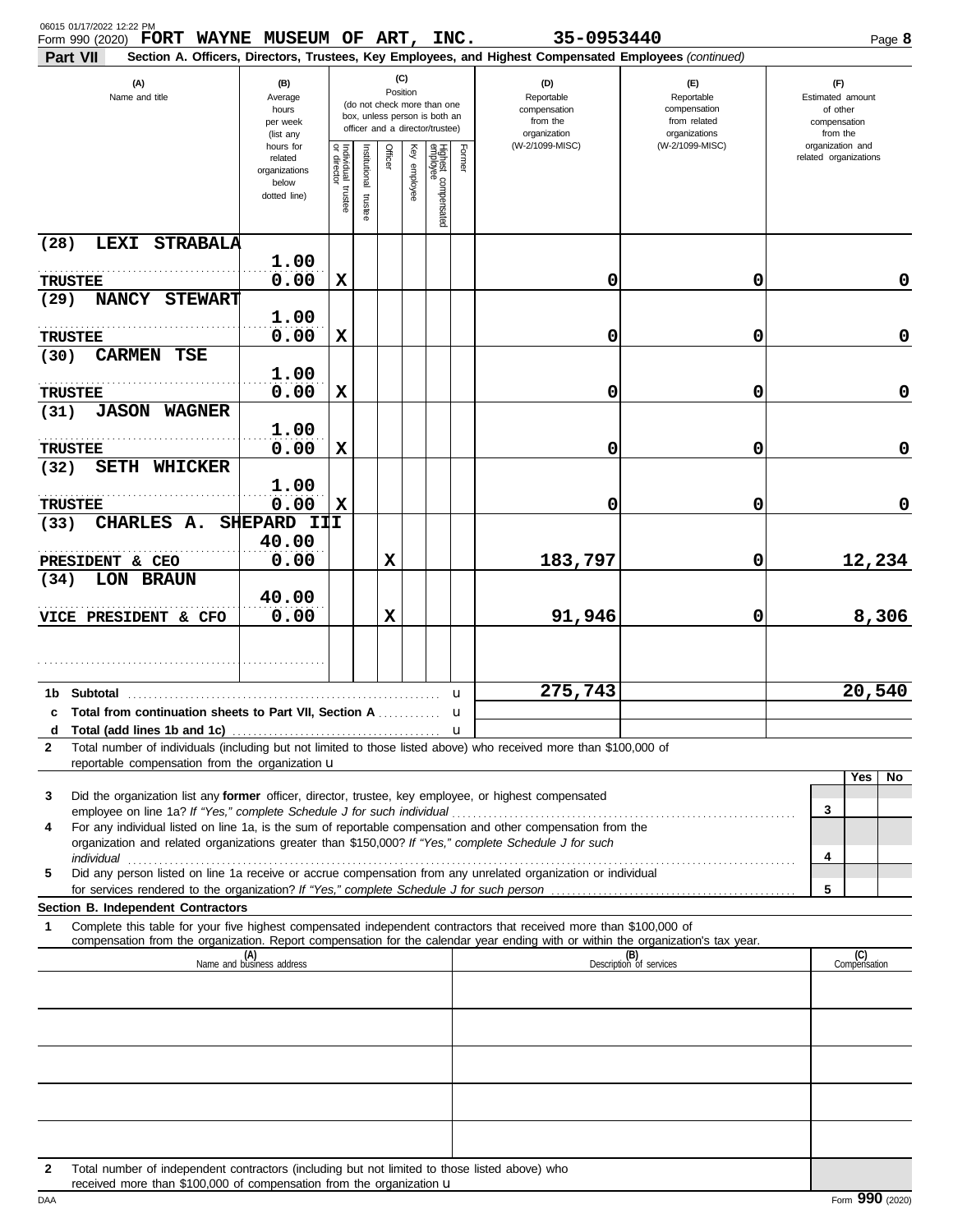06015 01/17/2022 12:22 PM

|        |                                                                                                                                            | <b>SCHEDULE A</b>                     |                                                                                  | <b>Public Charity Status and Public Support</b>                                                                                                                                                                                                                |     |                                                      |                                              | OMB No. 1545-0047                    |  |
|--------|--------------------------------------------------------------------------------------------------------------------------------------------|---------------------------------------|----------------------------------------------------------------------------------|----------------------------------------------------------------------------------------------------------------------------------------------------------------------------------------------------------------------------------------------------------------|-----|------------------------------------------------------|----------------------------------------------|--------------------------------------|--|
|        |                                                                                                                                            | (Form 990 or 990-EZ)                  |                                                                                  | Complete if the organization is a section 501(c)(3) organization or a section 4947(a)(1) nonexempt charitable trust.                                                                                                                                           |     |                                                      |                                              | <b>2020</b>                          |  |
|        |                                                                                                                                            | Department of the Treasury            |                                                                                  | La Attach to Form 990 or Form 990-EZ.                                                                                                                                                                                                                          |     |                                                      |                                              | Open to Public                       |  |
|        |                                                                                                                                            | Internal Revenue Service              |                                                                                  | <b>u</b> Go to <i>www.irs.gov/Form990</i> for instructions and the latest information.                                                                                                                                                                         |     |                                                      |                                              | <b>Inspection</b>                    |  |
|        |                                                                                                                                            | Name of the organization              |                                                                                  | FORT WAYNE MUSEUM OF ART, INC.                                                                                                                                                                                                                                 |     |                                                      | Employer identification number<br>35-0953440 |                                      |  |
|        | Part I                                                                                                                                     |                                       |                                                                                  | Reason for Public Charity Status. (All organizations must complete this part.) See instructions.                                                                                                                                                               |     |                                                      |                                              |                                      |  |
|        |                                                                                                                                            |                                       |                                                                                  | The organization is not a private foundation because it is: (For lines 1 through 12, check only one box.)                                                                                                                                                      |     |                                                      |                                              |                                      |  |
| 1      |                                                                                                                                            |                                       |                                                                                  | A church, convention of churches, or association of churches described in section 170(b)(1)(A)(i).                                                                                                                                                             |     |                                                      |                                              |                                      |  |
| 2      |                                                                                                                                            |                                       |                                                                                  | A school described in section 170(b)(1)(A)(ii). (Attach Schedule E (Form 990 or 990-EZ).)                                                                                                                                                                      |     |                                                      |                                              |                                      |  |
| 3      |                                                                                                                                            |                                       |                                                                                  | A hospital or a cooperative hospital service organization described in section 170(b)(1)(A)(iii).                                                                                                                                                              |     |                                                      |                                              |                                      |  |
| 4      | A medical research organization operated in conjunction with a hospital described in section 170(b)(1)(A)(iii). Enter the hospital's name, |                                       |                                                                                  |                                                                                                                                                                                                                                                                |     |                                                      |                                              |                                      |  |
| 5      |                                                                                                                                            | city, and state:                      |                                                                                  | An organization operated for the benefit of a college or university owned or operated by a governmental unit described in                                                                                                                                      |     |                                                      |                                              |                                      |  |
|        |                                                                                                                                            |                                       | section $170(b)(1)(A)(iv)$ . (Complete Part II.)                                 |                                                                                                                                                                                                                                                                |     |                                                      |                                              |                                      |  |
| 6      |                                                                                                                                            |                                       |                                                                                  | A federal, state, or local government or governmental unit described in section 170(b)(1)(A)(v).                                                                                                                                                               |     |                                                      |                                              |                                      |  |
| 7      | x                                                                                                                                          |                                       |                                                                                  | An organization that normally receives a substantial part of its support from a governmental unit or from the general public                                                                                                                                   |     |                                                      |                                              |                                      |  |
|        |                                                                                                                                            |                                       | described in section 170(b)(1)(A)(vi). (Complete Part II.)                       |                                                                                                                                                                                                                                                                |     |                                                      |                                              |                                      |  |
| 8<br>9 |                                                                                                                                            |                                       |                                                                                  | A community trust described in section 170(b)(1)(A)(vi). (Complete Part II.)<br>An agricultural research organization described in section 170(b)(1)(A)(ix) operated in conjunction with a land-grant college                                                  |     |                                                      |                                              |                                      |  |
|        |                                                                                                                                            | university:                           |                                                                                  | or university or a non-land-grant college of agriculture (see instructions). Enter the name, city, and state of the college or                                                                                                                                 |     |                                                      |                                              |                                      |  |
| 10     |                                                                                                                                            |                                       |                                                                                  | An organization that normally receives: (1) more than 33 1/3% of its support from contributions, membership fees, and gross                                                                                                                                    |     |                                                      |                                              |                                      |  |
|        |                                                                                                                                            |                                       |                                                                                  | receipts from activities related to its exempt functions, subject to certain exceptions; and (2) no more than 331/3% of its                                                                                                                                    |     |                                                      |                                              |                                      |  |
|        |                                                                                                                                            |                                       |                                                                                  | support from gross investment income and unrelated business taxable income (less section 511 tax) from businesses<br>acquired by the organization after June 30, 1975. See section 509(a)(2). (Complete Part III.)                                             |     |                                                      |                                              |                                      |  |
| 11     |                                                                                                                                            |                                       |                                                                                  | An organization organized and operated exclusively to test for public safety. See section 509(a)(4).                                                                                                                                                           |     |                                                      |                                              |                                      |  |
| 12     |                                                                                                                                            |                                       |                                                                                  | An organization organized and operated exclusively for the benefit of, to perform the functions of, or to carry out the purposes                                                                                                                               |     |                                                      |                                              |                                      |  |
|        |                                                                                                                                            |                                       |                                                                                  | of one or more publicly supported organizations described in section $509(a)(1)$ or section $509(a)(2)$ . See section $509(a)(3)$ .                                                                                                                            |     |                                                      |                                              |                                      |  |
|        | a                                                                                                                                          |                                       |                                                                                  | Check the box in lines 12a through 12d that describes the type of supporting organization and complete lines 12e, 12f, and 12g.<br>Type I. A supporting organization operated, supervised, or controlled by its supported organization(s), typically by giving |     |                                                      |                                              |                                      |  |
|        |                                                                                                                                            |                                       |                                                                                  | the supported organization(s) the power to regularly appoint or elect a majority of the directors or trustees of the<br>supporting organization. You must complete Part IV, Sections A and B.                                                                  |     |                                                      |                                              |                                      |  |
|        | b                                                                                                                                          |                                       |                                                                                  | Type II. A supporting organization supervised or controlled in connection with its supported organization(s), by having                                                                                                                                        |     |                                                      |                                              |                                      |  |
|        |                                                                                                                                            |                                       |                                                                                  | control or management of the supporting organization vested in the same persons that control or manage the supported                                                                                                                                           |     |                                                      |                                              |                                      |  |
|        |                                                                                                                                            |                                       | organization(s). You must complete Part IV, Sections A and C.                    |                                                                                                                                                                                                                                                                |     |                                                      |                                              |                                      |  |
|        | с                                                                                                                                          |                                       |                                                                                  | Type III functionally integrated. A supporting organization operated in connection with, and functionally integrated with,<br>its supported organization(s) (see instructions). You must complete Part IV, Sections A, D, and E.                               |     |                                                      |                                              |                                      |  |
|        | d                                                                                                                                          |                                       |                                                                                  | Type III non-functionally integrated. A supporting organization operated in connection with its supported organization(s)                                                                                                                                      |     |                                                      |                                              |                                      |  |
|        |                                                                                                                                            |                                       |                                                                                  | that is not functionally integrated. The organization generally must satisfy a distribution requirement and an attentiveness                                                                                                                                   |     |                                                      |                                              |                                      |  |
|        | е                                                                                                                                          |                                       |                                                                                  | requirement (see instructions). You must complete Part IV, Sections A and D, and Part V.<br>Check this box if the organization received a written determination from the IRS that it is a Type I, Type II, Type III                                            |     |                                                      |                                              |                                      |  |
|        |                                                                                                                                            |                                       |                                                                                  | functionally integrated, or Type III non-functionally integrated supporting organization.                                                                                                                                                                      |     |                                                      |                                              |                                      |  |
|        | f                                                                                                                                          |                                       | Enter the number of supported organizations                                      |                                                                                                                                                                                                                                                                |     |                                                      |                                              |                                      |  |
|        | g                                                                                                                                          |                                       | Provide the following information about the supported organization(s).           |                                                                                                                                                                                                                                                                |     |                                                      |                                              |                                      |  |
|        |                                                                                                                                            | (i) Name of supported<br>organization | (ii) EIN                                                                         | (iii) Type of organization<br>(described on lines 1-10                                                                                                                                                                                                         |     | (iv) Is the organization<br>listed in your governing | (v) Amount of monetary<br>support (see       | (vi) Amount of<br>other support (see |  |
|        |                                                                                                                                            |                                       |                                                                                  | above (see instructions))                                                                                                                                                                                                                                      |     | document?                                            | instructions)                                | instructions)                        |  |
|        |                                                                                                                                            |                                       |                                                                                  |                                                                                                                                                                                                                                                                | Yes | No                                                   |                                              |                                      |  |
| (A)    |                                                                                                                                            |                                       |                                                                                  |                                                                                                                                                                                                                                                                |     |                                                      |                                              |                                      |  |
| (B)    |                                                                                                                                            |                                       |                                                                                  |                                                                                                                                                                                                                                                                |     |                                                      |                                              |                                      |  |
|        |                                                                                                                                            |                                       |                                                                                  |                                                                                                                                                                                                                                                                |     |                                                      |                                              |                                      |  |
| (C)    |                                                                                                                                            |                                       |                                                                                  |                                                                                                                                                                                                                                                                |     |                                                      |                                              |                                      |  |
|        |                                                                                                                                            |                                       |                                                                                  |                                                                                                                                                                                                                                                                |     |                                                      |                                              |                                      |  |
| (D)    |                                                                                                                                            |                                       |                                                                                  |                                                                                                                                                                                                                                                                |     |                                                      |                                              |                                      |  |
|        |                                                                                                                                            |                                       |                                                                                  |                                                                                                                                                                                                                                                                |     |                                                      |                                              |                                      |  |
| (E)    |                                                                                                                                            |                                       |                                                                                  |                                                                                                                                                                                                                                                                |     |                                                      |                                              |                                      |  |
| Total  |                                                                                                                                            |                                       |                                                                                  |                                                                                                                                                                                                                                                                |     |                                                      |                                              |                                      |  |
|        |                                                                                                                                            |                                       | For Paperwork Reduction Act Notice, see the Instructions for Form 990 or 990-EZ. |                                                                                                                                                                                                                                                                |     |                                                      |                                              | Schedule A (Form 990 or 990-EZ) 2020 |  |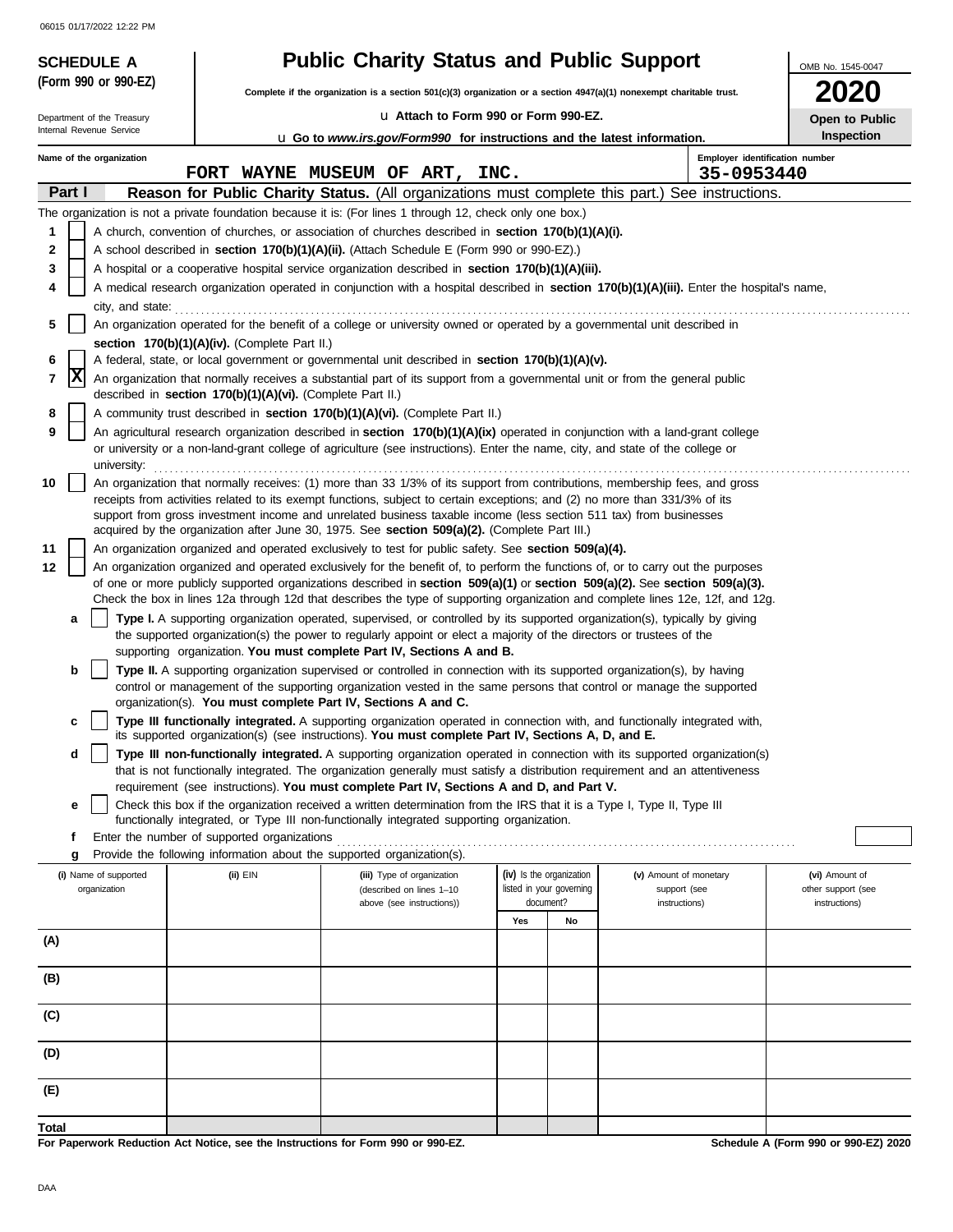#### Schedule A (Form 990 or 990-EZ) 2020 **FORT WAYNE MUSEUM OF ART, INC.** 35-0953440 Page 2 **Part II Support Schedule for Organizations Described in Sections 170(b)(1)(A)(iv) and 170(b)(1)(A)(vi)** (Complete only if you checked the box on line 5, 7, or 8 of Part I or if the organization failed to qualify under Part III. If the organization fails to qualify under the tests listed below, please complete Part III.) **Section A. Public Support Calendar year (or fiscal year beginning in) (f)** Total u **(a)** 2016 **(b)** 2017 **(c)** 2018 **(d)** 2019 **(e)** 2020 Gifts, grants, contributions, and **1** membership fees received. (Do not include any "unusual grants.") . . . . . . . . . . . **1,254,653 1,315,657 2,341,532 1,547,454 2,011,296 8,470,592 2** Tax revenues levied for the organization's benefit and either paid to or expended on its behalf ............ **3** The value of services or facilities furnished by a governmental unit to the organization without charge .............. **4 Total.** Add lines 1 through 3 **1,254,653 1,315,657 2,341,532 1,547,454 2,011,296 8,470,592 5** The portion of total contributions by each person (other than a governmental unit or publicly supported organization) included on line 1 that exceeds 2% of the amount **1,440,964** shown on line 11, column (f)  $\ldots$ Public support. Subtract line 5 from line 4... **7,029,628 6 Section B. Total Support Calendar year (or fiscal year beginning in) (f)** Total u **(b)** 2017 **(c)** 2018 **(d)** 2019 **(e)** 2020 **(a)** 2016 Amounts from line 4 . . . . . . . . . . . . . . . . . . . . . **7 1,254,653 1,315,657 2,341,532 1,547,454 2,011,296 8,470,592** Gross income from interest, dividends, **8** payments received on securities loans. rents, royalties, and income from similar sources . . . . . . . . . . . . . . . . . . . . . . . . . . **200,358 197,610 256,084 241,263 215,967 1,111,282 9** Net income from unrelated business activities, whether or not the business **68,741 68,741** is regularly carried on ................... Other income. Do not include gain or **10** loss from the sale of capital assets (Explain in Part VI.) . . . . . . . . . . . . . . . . . . . . . . **11 Total support.** Add lines 7 through 10 **9,650,615 12 12 1,705,277** Gross receipts from related activities, etc. (see instructions) . . . . . . . . . . . . . . . . . . . . . . . . . . . . . . . . . . . . . . . . . . . . . . . . . . . . . . . . . . . . . . . . . . . . . . **13** First 5 years. If the Form 990 is for the organization's first, second, third, fourth, or fifth tax year as a section 501(c)(3) organization, check this box and stop here ▶ **Section C. Computation of Public Support Percentage 14** Public support percentage for 2020 (line 6, column (f) divided by line 11, column (f)) . . . . . . . . . . . . . . . . . . . . . . . . . . . . . . . . . . . . . . . . . . . . . . **14** % **72.84 15** Public support percentage from 2019 Schedule A, Part II, line 14 . . . . . . . . . . . . . . . . . . . . . . . . . . . . . . . . . . . . . . . . . . . . . . . . . . . . . . . . . . . . . . . . . **15** % **71.31 16a 33 1/3% support test—2020.** If the organization did not check the box on line 13, and line 14 is 33 1/3% or more, check this box and **stop here.** The organization qualifies as a publicly supported organization . . . . . . . . . . . . . . . . . . . . . . . . . . . . . . . . . . . . . . . . . . . . . . . . . . . . . . . . . . . . . . . . . . . **X b 33 1/3% support test—2019.** If the organization did not check a box on line 13 or 16a, and line 15 is 33 1/3% or more, check this box and **stop here.** The organization qualifies as a publicly supported organization . . . . . . . . . . . . . . . . . . . . . . . . . . . . . . . . . . . . . . . . . . . . . . . . . . . . . . . . . . . . . . . **17a 10%-facts-and-circumstances test—2020.** If the organization did not check a box on line 13, 16a, or 16b, and line 14 is 10% or more, and if the organization meets the "facts-and-circumstances" test, check this box and **stop here.** Explain in Part VI how the organization meets the "facts-and-circumstances" test. The organization qualifies as a publicly supported organization www.commutation.com/www.commutation.com/www.commutation.com/www.commutation.com/www.commutation.com **b 10%-facts-and-circumstances test—2019.** If the organization did not check a box on line 13, 16a, 16b, or 17a, and line 15 is 10% or more, and if the organization meets the "facts-and-circumstances" test, check this box and **stop here.** Explain in Part VI how the organization meets the "facts-and-circumstances" test. The organization qualifies as a publicly supported

**18 Private foundation.** If the organization did not check a box on line 13, 16a, 16b, 17a, or 17b, check this box and see

organization www.commutation.com/www.commutation.com/www.commutation.com/www.commutation.com/www.commutation.com

**Schedule A (Form 990 or 990-EZ) 2020** instructions . . . . . . . . . . . . . . . . . . . . . . . . . . . . . . . . . . . . . . . . . . . . . . . . . . . . . . . . . . . . . . . . . . . . . . . . . . . . . . . . . . . . . . . . . . . . . . . . . . . . . . . . . . . . . . . . . . . . . . . . . . . . . . . . . . . . . . . . . . . .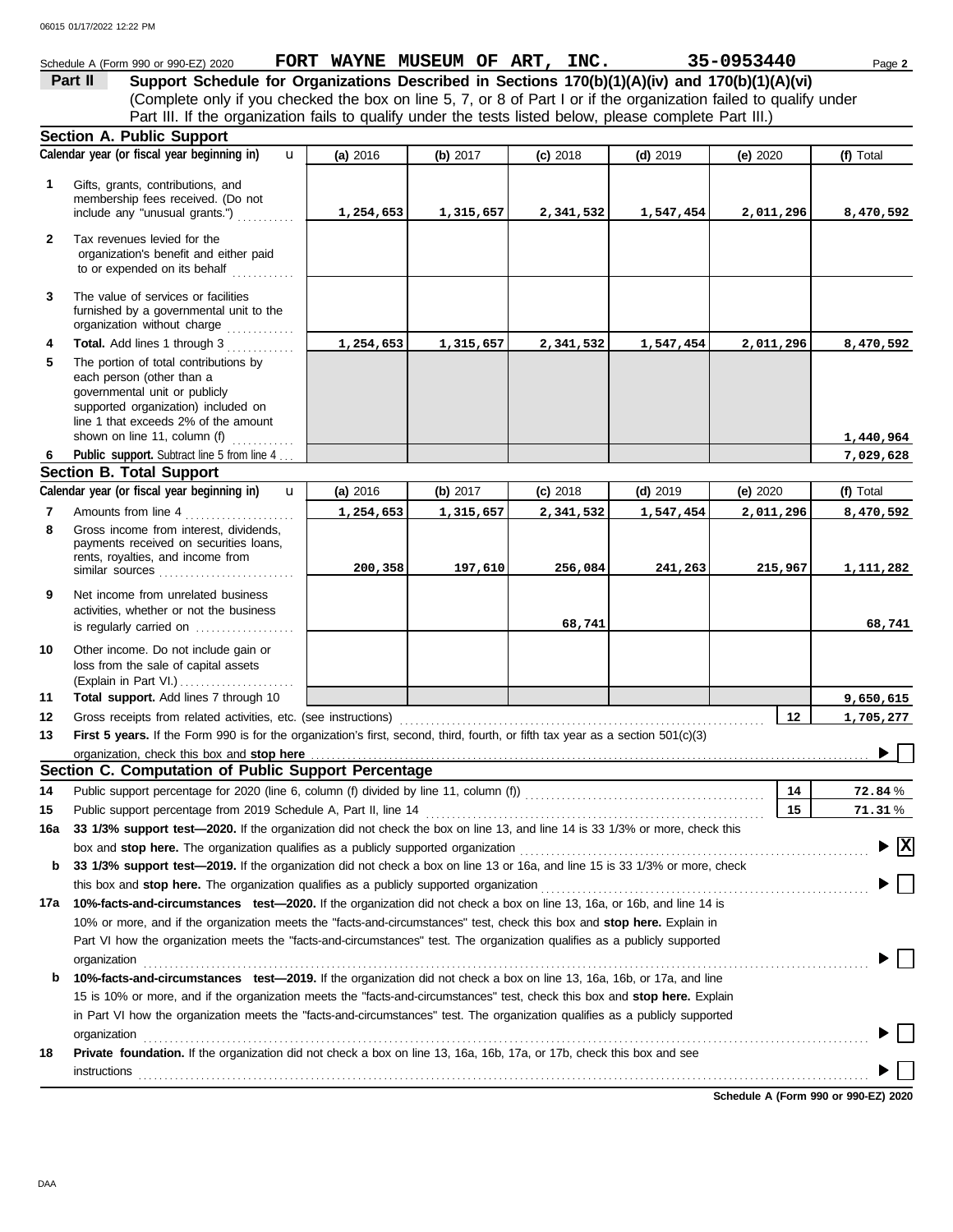|              | Schedule A (Form 990 or 990-EZ) 2020                                                                                                                                              |          | FORT WAYNE MUSEUM OF ART, INC. |            |            | 35-0953440 | Page 3    |
|--------------|-----------------------------------------------------------------------------------------------------------------------------------------------------------------------------------|----------|--------------------------------|------------|------------|------------|-----------|
|              | Support Schedule for Organizations Described in Section 509(a)(2)<br>Part III                                                                                                     |          |                                |            |            |            |           |
|              | (Complete only if you checked the box on line 10 of Part I or if the organization failed to qualify under Part II.                                                                |          |                                |            |            |            |           |
|              | If the organization fails to qualify under the tests listed below, please complete Part II.)                                                                                      |          |                                |            |            |            |           |
|              | <b>Section A. Public Support</b>                                                                                                                                                  |          |                                |            |            |            |           |
|              | Calendar year (or fiscal year beginning in)<br>u                                                                                                                                  | (a) 2016 | (b) 2017                       | $(c)$ 2018 | $(d)$ 2019 | (e) 2020   | (f) Total |
| 1.           | Gifts, grants, contributions, and membership fees<br>received. (Do not include any "unusual grants.")                                                                             |          |                                |            |            |            |           |
| $\mathbf{2}$ | Gross receipts from admissions, merchandise<br>sold or services performed, or facilities<br>furnished in any activity that is related to the<br>organization's tax-exempt purpose |          |                                |            |            |            |           |
| 3            | Gross receipts from activities that are not an<br>unrelated trade or business under section 513                                                                                   |          |                                |            |            |            |           |
| 4            | Tax revenues levied for the<br>organization's benefit and either paid<br>to or expended on its behalf<br>.                                                                        |          |                                |            |            |            |           |
| 5            | The value of services or facilities<br>furnished by a governmental unit to the<br>organization without charge                                                                     |          |                                |            |            |            |           |
| 6            | Total. Add lines 1 through 5                                                                                                                                                      |          |                                |            |            |            |           |
| 7а           | Amounts included on lines 1, 2, and 3<br>received from disqualified persons                                                                                                       |          |                                |            |            |            |           |
| b            | Amounts included on lines 2 and 3<br>received from other than disqualified<br>persons that exceed the greater of \$5,000<br>or 1% of the amount on line 13 for the year $\ldots$  |          |                                |            |            |            |           |
| c            | Add lines 7a and 7b                                                                                                                                                               |          |                                |            |            |            |           |
| 8            | Public support. (Subtract line 7c from                                                                                                                                            |          |                                |            |            |            |           |
|              | line $6.$ )                                                                                                                                                                       |          |                                |            |            |            |           |
|              | Section B. Total Support<br>Calendar year (or fiscal year beginning in)<br>$\mathbf{u}$                                                                                           | (a) 2016 | (b) 2017                       | $(c)$ 2018 | $(d)$ 2019 |            | (f) Total |
| 9            |                                                                                                                                                                                   |          |                                |            |            | (e) $2020$ |           |
|              | Amounts from line 6                                                                                                                                                               |          |                                |            |            |            |           |
| 10a          | Gross income from interest, dividends,<br>payments received on securities loans, rents,<br>royalties, and income from similar sources                                             |          |                                |            |            |            |           |
|              | Unrelated business taxable income (less<br>section 511 taxes) from businesses<br>acquired after June 30, 1975                                                                     |          |                                |            |            |            |           |
| c            | Add lines 10a and 10b                                                                                                                                                             |          |                                |            |            |            |           |
| 11           | Net income from unrelated business<br>activities not included in line 10b, whether<br>or not the business is regularly carried on                                                 |          |                                |            |            |            |           |
| 12           | Other income. Do not include gain or<br>loss from the sale of capital assets<br>(Explain in Part VI.)                                                                             |          |                                |            |            |            |           |
| 13           | Total support. (Add lines 9, 10c, 11,                                                                                                                                             |          |                                |            |            |            |           |
|              | and 12.) $\ldots$                                                                                                                                                                 |          |                                |            |            |            |           |
| 14           | First 5 years. If the Form 990 is for the organization's first, second, third, fourth, or fifth tax year as a section 501(c)(3)                                                   |          |                                |            |            |            |           |
|              | organization, check this box and stop here                                                                                                                                        |          |                                |            |            |            |           |
|              | Section C. Computation of Public Support Percentage                                                                                                                               |          |                                |            |            |            |           |
| 15           |                                                                                                                                                                                   |          |                                |            |            | 15         | %         |
| 16           |                                                                                                                                                                                   |          |                                |            |            | 16         | $\%$      |
|              | Section D. Computation of Investment Income Percentage                                                                                                                            |          |                                |            |            |            |           |
| 17           |                                                                                                                                                                                   |          |                                |            |            | 17         | %         |
| 18           | Investment income percentage from 2019 Schedule A, Part III, line 17                                                                                                              |          |                                |            |            | 18         | %         |
| 19a          | 33 1/3% support tests—2020. If the organization did not check the box on line 14, and line 15 is more than 33 1/3%, and line                                                      |          |                                |            |            |            |           |

**b 33 1/3% support tests—2019.** If the organization did not check a box on line 14 or line 19a, and line 16 is more than 33 1/3%, and line 18 is not more than 33 1/3%, check this box and **stop here.** The organization qualifies as a publicly supported organization . . . . . . . . . . . . . . . . . . . . **20 Private foundation.** If the organization did not check a box on line 14, 19a, or 19b, check this box and see instructions . . . . . . . . . . . . . . . . . . . . . . . . . . . . .  $\blacktriangleright$ 

**Schedule A (Form 990 or 990-EZ) 2020**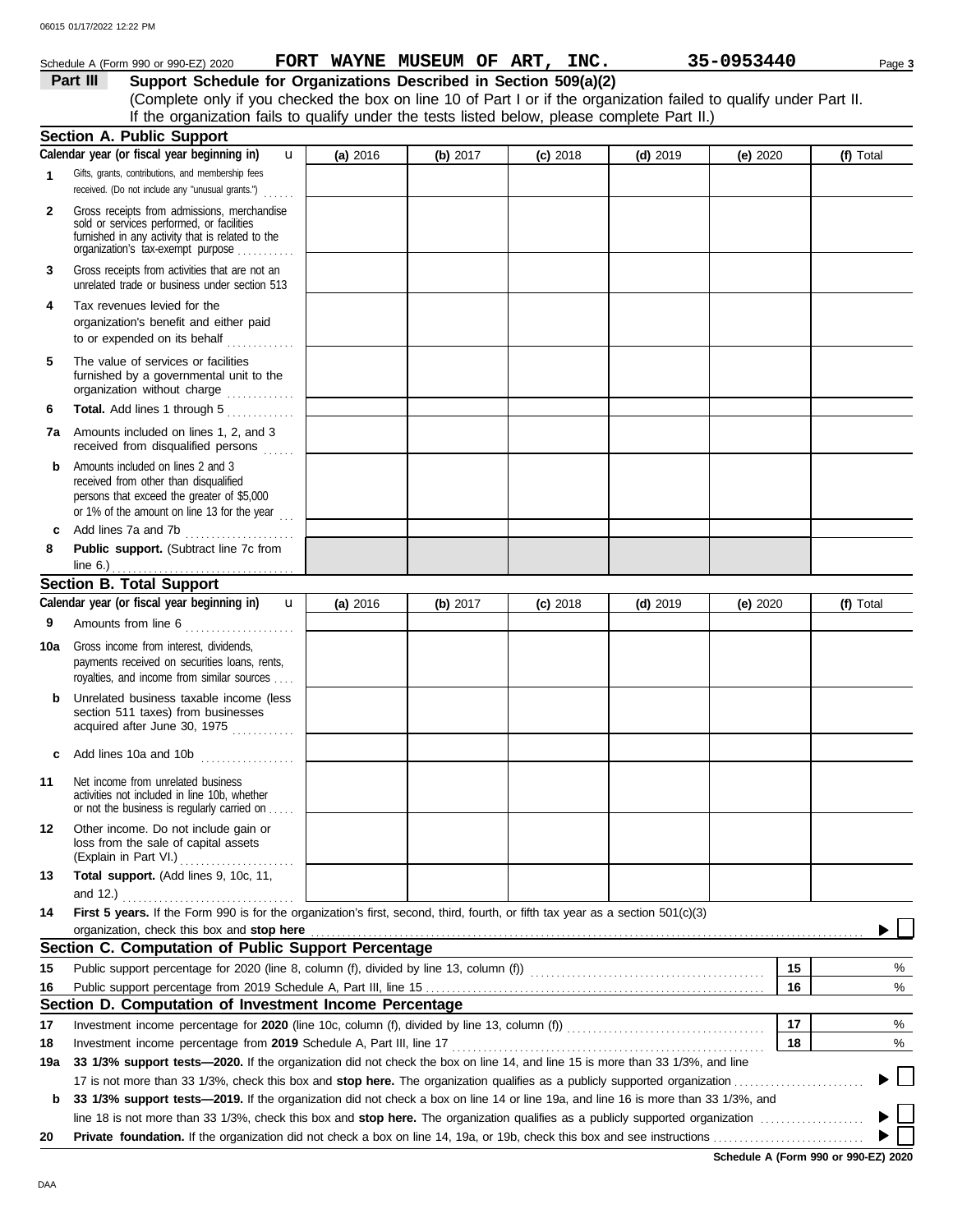|     | FORT WAYNE MUSEUM OF ART, INC.<br>Schedule A (Form 990 or 990-EZ) 2020                                              | 35-0953440      |     | Page 4 |
|-----|---------------------------------------------------------------------------------------------------------------------|-----------------|-----|--------|
|     | Part IV<br><b>Supporting Organizations</b>                                                                          |                 |     |        |
|     | (Complete only if you checked a box in line 12 on Part I. If you checked box 12a, Part I, complete Sections A       |                 |     |        |
|     | and B. If you checked box 12b, Part I, complete Sections A and C. If you checked box 12c, Part I, complete          |                 |     |        |
|     | Sections A, D, and E. If you checked box 12d, Part I, complete Sections A and D, and complete Part V.)              |                 |     |        |
|     | Section A. All Supporting Organizations                                                                             |                 |     |        |
|     |                                                                                                                     |                 | Yes | No     |
| 1   | Are all of the organization's supported organizations listed by name in the organization's governing                |                 |     |        |
|     | documents? If "No," describe in Part VI how the supported organizations are designated. If designated by            |                 |     |        |
|     | class or purpose, describe the designation. If historic and continuing relationship, explain.                       | 1               |     |        |
| 2   | Did the organization have any supported organization that does not have an IRS determination of status              |                 |     |        |
|     | under section 509(a)(1) or (2)? If "Yes," explain in Part VI how the organization determined that the supported     |                 |     |        |
|     | organization was described in section 509(a)(1) or (2).                                                             | $\mathbf{2}$    |     |        |
| За  | Did the organization have a supported organization described in section $501(c)(4)$ , (5), or (6)? If "Yes," answer |                 |     |        |
|     | lines 3b and 3c below.                                                                                              | 3a              |     |        |
| b   | Did the organization confirm that each supported organization qualified under section $501(c)(4)$ , (5), or (6) and |                 |     |        |
|     | satisfied the public support tests under section $509(a)(2)$ ? If "Yes," describe in Part VI when and how the       |                 |     |        |
|     | organization made the determination.                                                                                | 3b              |     |        |
|     |                                                                                                                     |                 |     |        |
| c   | Did the organization ensure that all support to such organizations was used exclusively for section $170(c)(2)(B)$  |                 |     |        |
|     | purposes? If "Yes," explain in Part VI what controls the organization put in place to ensure such use.              | 3c              |     |        |
| 4a  | Was any supported organization not organized in the United States ("foreign supported organization")? If            |                 |     |        |
|     | "Yes," and if you checked 12a or 12b in Part I, answer (b) and (c) below.                                           | 4a              |     |        |
| b   | Did the organization have ultimate control and discretion in deciding whether to make grants to the foreign         |                 |     |        |
|     | supported organization? If "Yes," describe in Part VI how the organization had such control and discretion          |                 |     |        |
|     | despite being controlled or supervised by or in connection with its supported organizations.                        | 4b              |     |        |
| c   | Did the organization support any foreign supported organization that does not have an IRS determination             |                 |     |        |
|     | under sections $501(c)(3)$ and $509(a)(1)$ or (2)? If "Yes," explain in Part VI what controls the organization used |                 |     |        |
|     | to ensure that all support to the foreign supported organization was used exclusively for section $170(c)(2)(B)$    |                 |     |        |
|     | purposes.                                                                                                           | 4c              |     |        |
| 5a  | Did the organization add, substitute, or remove any supported organizations during the tax year? If "Yes,"          |                 |     |        |
|     | answer lines 5b and 5c below (if applicable). Also, provide detail in Part VI, including (i) the names and EIN      |                 |     |        |
|     | numbers of the supported organizations added, substituted, or removed; (ii) the reasons for each such action;       |                 |     |        |
|     | (iii) the authority under the organization's organizing document authorizing such action; and (iv) how the action   |                 |     |        |
|     | was accomplished (such as by amendment to the organizing document).                                                 | 5a              |     |        |
| b   | Type I or Type II only. Was any added or substituted supported organization part of a class already                 |                 |     |        |
|     | designated in the organization's organizing document?                                                               | 5 <sub>b</sub>  |     |        |
|     | Substitutions only. Was the substitution the result of an event beyond the organization's control?                  | 5 <sub>c</sub>  |     |        |
|     | Did the organization provide support (whether in the form of grants or the provision of services or facilities) to  |                 |     |        |
|     | anyone other than (i) its supported organizations, (ii) individuals that are part of the charitable class benefited |                 |     |        |
|     | by one or more of its supported organizations, or (iii) other supporting organizations that also support or         |                 |     |        |
|     | benefit one or more of the filing organization's supported organizations? If "Yes," provide detail in Part VI.      | 6               |     |        |
| 7   | Did the organization provide a grant, loan, compensation, or other similar payment to a substantial contributor     |                 |     |        |
|     | (as defined in section $4958(c)(3)(C)$ ), a family member of a substantial contributor, or a 35% controlled entity  |                 |     |        |
|     | with regard to a substantial contributor? If "Yes," complete Part I of Schedule L (Form 990 or 990-EZ).             | 7               |     |        |
| 8   | Did the organization make a loan to a disqualified person (as defined in section 4958) not described in line 7?     |                 |     |        |
|     | If "Yes," complete Part I of Schedule L (Form 990 or 990-EZ).                                                       | 8               |     |        |
| 9a  | Was the organization controlled directly or indirectly at any time during the tax year by one or more               |                 |     |        |
|     | disqualified persons, as defined in section 4946 (other than foundation managers and organizations                  |                 |     |        |
|     | described in section 509(a)(1) or (2))? If "Yes," provide detail in Part VI.                                        | 9а              |     |        |
| b   | Did one or more disqualified persons (as defined in line 9a) hold a controlling interest in any entity in which     |                 |     |        |
|     | the supporting organization had an interest? If "Yes," provide detail in Part VI.                                   | 9b              |     |        |
| c   | Did a disqualified person (as defined in line 9a) have an ownership interest in, or derive any personal benefit     |                 |     |        |
|     | from, assets in which the supporting organization also had an interest? If "Yes," provide detail in Part VI.        | 9с              |     |        |
|     |                                                                                                                     |                 |     |        |
| 10a | Was the organization subject to the excess business holdings rules of section 4943 because of section               |                 |     |        |
|     | 4943(f) (regarding certain Type II supporting organizations, and all Type III non-functionally integrated           |                 |     |        |
|     | supporting organizations)? If "Yes," answer line 10b below.                                                         | 10a             |     |        |
| b   | Did the organization have any excess business holdings in the tax year? (Use Schedule C, Form 4720, to              |                 |     |        |
|     | determine whether the organization had excess business holdings.)                                                   | 10 <sub>b</sub> |     |        |

**Schedule A (Form 990 or 990-EZ) 2020**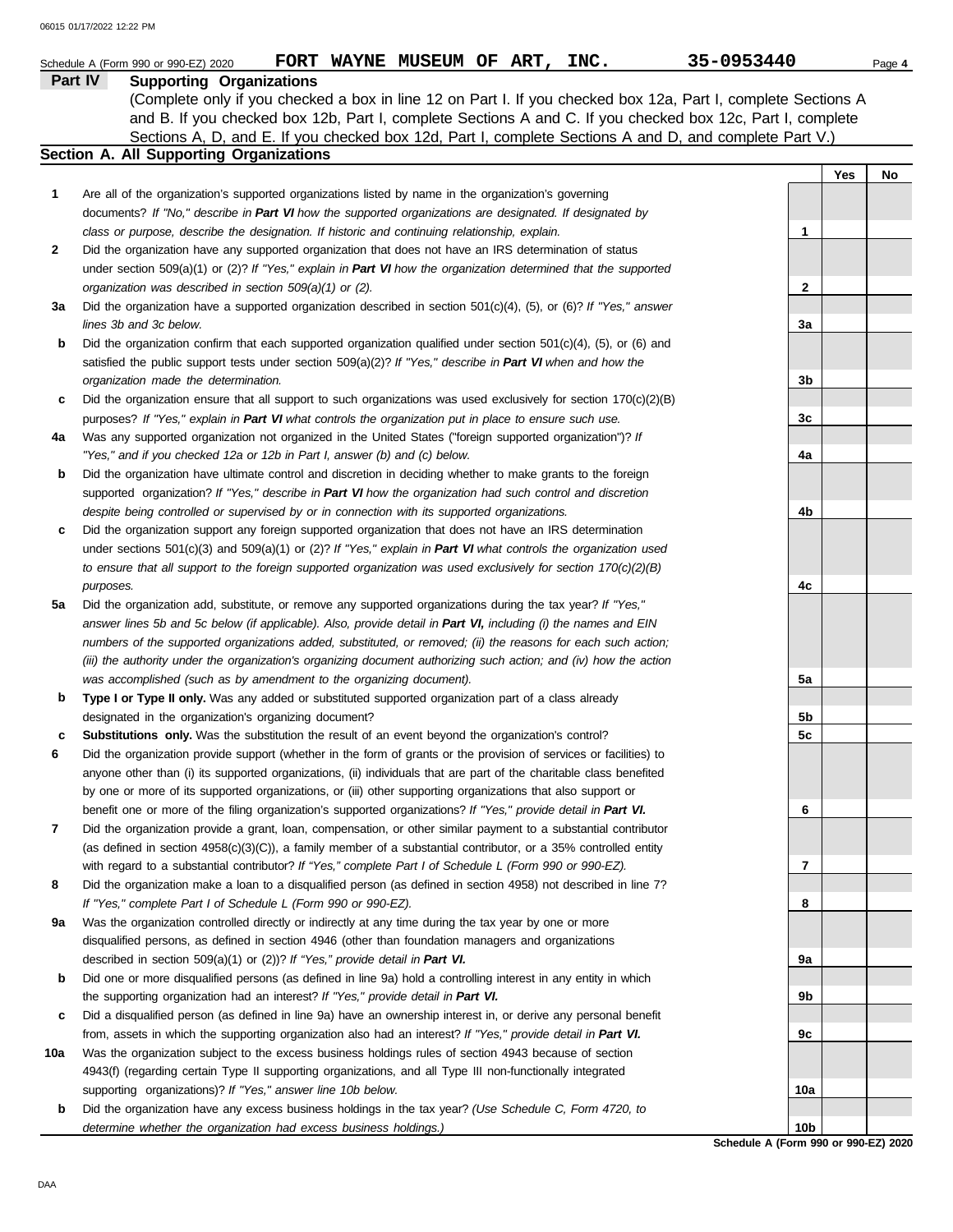|              | 06015 01/17/2022 12:22 PM                                                                                                                         |                 |     |           |
|--------------|---------------------------------------------------------------------------------------------------------------------------------------------------|-----------------|-----|-----------|
|              | 35-0953440<br>FORT WAYNE MUSEUM OF ART,<br>INC.<br>Schedule A (Form 990 or 990-EZ) 2020<br><b>Supporting Organizations (continued)</b><br>Part IV |                 |     | Page 5    |
|              |                                                                                                                                                   |                 | Yes | <b>No</b> |
| 11           | Has the organization accepted a gift or contribution from any of the following persons?                                                           |                 |     |           |
| a            | A person who directly or indirectly controls, either alone or together with persons described in lines 11b and                                    |                 |     |           |
|              | 11c below, the governing body of a supported organization?                                                                                        | 11a             |     |           |
| b            | A family member of a person described in line 11a above?                                                                                          | 11 <sub>b</sub> |     |           |
| с            | A 35% controlled entity of a person described in line 11a or 11b above? If "Yes" to line 11a, 11b, or 11c, provide                                |                 |     |           |
|              | detail in Part VI.                                                                                                                                | 11c             |     |           |
|              | <b>Section B. Type I Supporting Organizations</b>                                                                                                 |                 |     |           |
|              |                                                                                                                                                   |                 | Yes | <b>No</b> |
| 1            | Did the governing body, members of the governing body, officers acting in their official capacity, or membership of one or                        |                 |     |           |
|              | more supported organizations have the power to regularly appoint or elect at least a majority of the organization's officers,                     |                 |     |           |
|              | directors, or trustees at all times during the tax year? If "No," describe in Part VI how the supported organization(s)                           |                 |     |           |
|              | effectively operated, supervised, or controlled the organization's activities. If the organization had more than one supported                    |                 |     |           |
|              | organization, describe how the powers to appoint and/or remove officers, directors, or trustees were allocated among the                          |                 |     |           |
|              | supported organizations and what conditions or restrictions, if any, applied to such powers during the tax year.                                  | 1               |     |           |
| $\mathbf{2}$ | Did the organization operate for the benefit of any supported organization other than the supported                                               |                 |     |           |
|              | organization(s) that operated, supervised, or controlled the supporting organization? If "Yes," explain in Part                                   |                 |     |           |
|              | VI how providing such benefit carried out the purposes of the supported organization(s) that operated,                                            |                 |     |           |
|              | supervised, or controlled the supporting organization.                                                                                            | $\mathbf{2}$    |     |           |
|              | Section C. Type II Supporting Organizations                                                                                                       |                 |     |           |
|              |                                                                                                                                                   |                 | Yes | No        |
| 1            | Were a majority of the organization's directors or trustees during the tax year also a majority of the directors                                  |                 |     |           |
|              | or trustees of each of the organization's supported organization(s)? If "No," describe in Part VI how control                                     |                 |     |           |
|              | or management of the supporting organization was vested in the same persons that controlled or managed                                            |                 |     |           |
|              | the supported organization(s).                                                                                                                    | 1               |     |           |

# **Section D. All Type III Supporting Organizations**

|                |                                                                                                                        |          | Yes | No |
|----------------|------------------------------------------------------------------------------------------------------------------------|----------|-----|----|
| 1              | Did the organization provide to each of its supported organizations, by the last day of the fifth month of the         |          |     |    |
|                | organization's tax year, (i) a written notice describing the type and amount of support provided during the prior tax  |          |     |    |
|                | year, (ii) a copy of the Form 990 that was most recently filed as of the date of notification, and (iii) copies of the |          |     |    |
|                | organization's governing documents in effect on the date of notification, to the extent not previously provided?       |          |     |    |
| $\overline{2}$ | Were any of the organization's officers, directors, or trustees either (i) appointed or elected by the supported       |          |     |    |
|                | organization(s) or (ii) serving on the governing body of a supported organization? If "No," explain in Part VI how     |          |     |    |
|                | the organization maintained a close and continuous working relationship with the supported organization(s).            | <u>ົ</u> |     |    |
| $\mathbf{3}$   | By reason of the relationship described in line 2, above, did the organization's supported organizations have          |          |     |    |
|                | a significant voice in the organization's investment policies and in directing the use of the organization's           |          |     |    |
|                | income or assets at all times during the tax year? If "Yes," describe in Part VI the role the organization's           |          |     |    |
|                | supported organizations played in this regard.                                                                         | 3        |     |    |

# **Section E. Type III Functionally-Integrated Supporting Organizations**

|  |  |  |  |  |  |  | Check the box next to the method that the organization used to satisfy the Integral Part Test during the year (see instructions). |
|--|--|--|--|--|--|--|-----------------------------------------------------------------------------------------------------------------------------------|
|--|--|--|--|--|--|--|-----------------------------------------------------------------------------------------------------------------------------------|

The organization satisfied the Activities Test. *Complete line 2 below.* **a**

The organization is the parent of each of its supported organizations. *Complete line 3 below.* **b**

The organization supported a governmental entity. *Describe in Part VI how you supported a governmental entity (see instructions).* **c**

- **2** Activities Test. *Answer lines 2a and 2b below.*
- **a** Did substantially all of the organization's activities during the tax year directly further the exempt purposes of the supported organization(s) to which the organization was responsive? *If "Yes," then in Part VI identify those supported organizations and explain how these activities directly furthered their exempt purposes,*  how the organization was responsive to those supported organizations, and how the organization determined *that these activities constituted substantially all of its activities.*
- **b** Did the activities described in line 2a, above, constitute activities that, but for the organization's involvement, one or more of the organization's supported organization(s) would have been engaged in? If "Yes," explain in *Part VI the reasons for the organization's position that its supported organization(s) would have engaged in these activities but for the organization's involvement.*
- **3** Parent of Supported Organizations. *Answer lines 3a and 3b below.*
- **a** Did the organization have the power to regularly appoint or elect a majority of the officers, directors, or trustees of each of the supported organizations? *If "Yes" or "No," provide details in Part VI.*
- **b** Did the organization exercise a substantial degree of direction over the policies, programs, and activities of each of its supported organizations? *If "Yes," describe in Part VI the role played by the organization in this regard.*

**Yes No 2a 2b 3a 3b**

DAA **Schedule A (Form 990 or 990-EZ) 2020**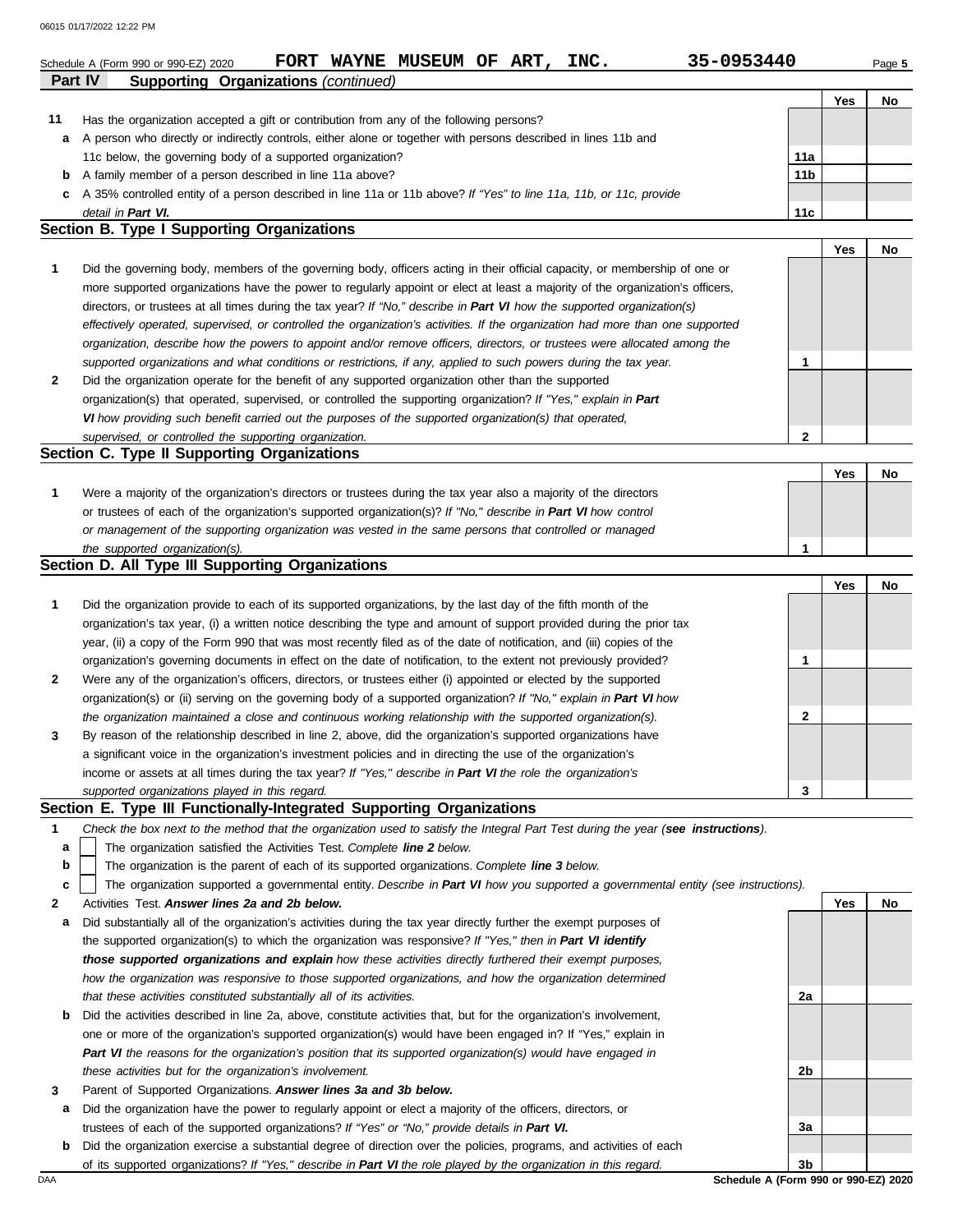|                | FORT WAYNE MUSEUM OF ART, INC.<br>Schedule A (Form 990 or 990-EZ) 2020                                                           |                | 35-0953440     | Page 6                         |
|----------------|----------------------------------------------------------------------------------------------------------------------------------|----------------|----------------|--------------------------------|
| <b>Part V</b>  | Type III Non-Functionally Integrated 509(a)(3) Supporting Organizations                                                          |                |                |                                |
| 1              | Check here if the organization satisfied the Integral Part Test as a qualifying trust on Nov. 20, 1970 (explain in Part VI). See |                |                |                                |
|                | <b>instructions.</b> All other Type III non-functionally integrated supporting organizations must complete Sections A through E. |                |                |                                |
|                | Section A - Adjusted Net Income                                                                                                  |                | (A) Prior Year | (B) Current Year               |
|                |                                                                                                                                  |                |                | (optional)                     |
| 1.             | Net short-term capital gain                                                                                                      | $\mathbf{1}$   |                |                                |
| $\mathbf{2}$   | Recoveries of prior-year distributions                                                                                           | $\overline{2}$ |                |                                |
| 3              | Other gross income (see instructions)                                                                                            | $\mathbf{3}$   |                |                                |
| 4              | Add lines 1 through 3.                                                                                                           | 4              |                |                                |
| 5              | Depreciation and depletion                                                                                                       | 5              |                |                                |
| 6              | Portion of operating expenses paid or incurred for production or collection of                                                   |                |                |                                |
|                | gross income or for management, conservation, or maintenance of property                                                         |                |                |                                |
|                | held for production of income (see instructions)                                                                                 | 6              |                |                                |
| $\overline{7}$ | Other expenses (see instructions)                                                                                                | $\overline{7}$ |                |                                |
| 8              | Adjusted Net Income (subtract lines 5, 6, and 7 from line 4)                                                                     | 8              |                |                                |
|                | Section B - Minimum Asset Amount                                                                                                 |                | (A) Prior Year | (B) Current Year<br>(optional) |
| 1              | Aggregate fair market value of all non-exempt-use assets (see                                                                    |                |                |                                |
|                | instructions for short tax year or assets held for part of year):                                                                |                |                |                                |
|                | a Average monthly value of securities                                                                                            | 1a             |                |                                |
|                | <b>b</b> Average monthly cash balances                                                                                           | 1b             |                |                                |
|                | <b>c</b> Fair market value of other non-exempt-use assets                                                                        | 1c             |                |                                |
|                | <b>d Total</b> (add lines 1a, 1b, and 1c)                                                                                        | 1d             |                |                                |
|                | e Discount claimed for blockage or other factors                                                                                 |                |                |                                |
|                | (explain in detail in Part VI):                                                                                                  |                |                |                                |
| 2              | Acquisition indebtedness applicable to non-exempt-use assets                                                                     | $\mathbf 2$    |                |                                |
| 3              | Subtract line 2 from line 1d.                                                                                                    | 3              |                |                                |
| 4              | Cash deemed held for exempt use. Enter 0.015 of line 3 (for greater amount,                                                      |                |                |                                |
|                | see instructions).                                                                                                               | 4              |                |                                |
| 5.             | Net value of non-exempt-use assets (subtract line 4 from line 3)                                                                 | 5              |                |                                |
| 6              | Multiply line 5 by 0.035.                                                                                                        | 6              |                |                                |
| $\overline{7}$ | Recoveries of prior-year distributions                                                                                           | $\overline{7}$ |                |                                |
| 8              | <b>Minimum Asset Amount</b> (add line 7 to line 6)                                                                               | 8              |                |                                |
|                | Section C - Distributable Amount                                                                                                 |                |                | <b>Current Year</b>            |
| 1.             | Adjusted net income for prior year (from Section A, line 8, column A)                                                            | 1              |                |                                |
| $\mathbf{2}$   | Enter 0.85 of line 1.                                                                                                            | $\overline{2}$ |                |                                |
| 3              | Minimum asset amount for prior year (from Section B, line 8, column A)                                                           | 3              |                |                                |
| 4              | Enter greater of line 2 or line 3.                                                                                               | 4              |                |                                |
| 5              | Income tax imposed in prior year                                                                                                 | 5              |                |                                |
| 6              | <b>Distributable Amount.</b> Subtract line 5 from line 4, unless subject to                                                      |                |                |                                |
|                | emergency temporary reduction (see instructions).                                                                                | 6              |                |                                |

**7** | Check here if the current year is the organization's first as a non-functionally integrated Type III supporting organization (see instructions).

**Schedule A (Form 990 or 990-EZ) 2020**

DAA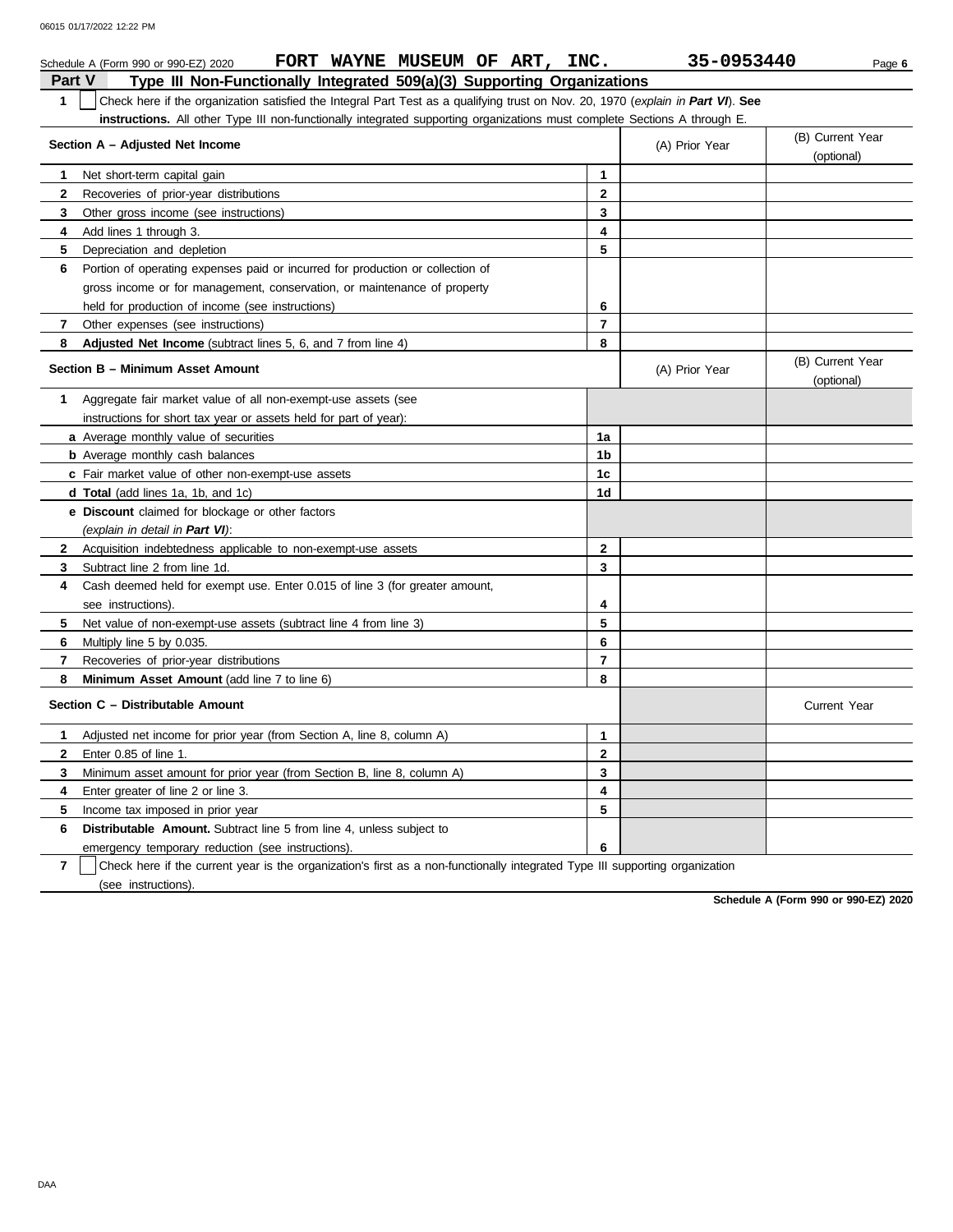|               | FORT WAYNE MUSEUM OF ART, INC.<br>Schedule A (Form 990 or 990-EZ) 2020                                                      |                                    | 35-0953440                                    | Page 7                                           |
|---------------|-----------------------------------------------------------------------------------------------------------------------------|------------------------------------|-----------------------------------------------|--------------------------------------------------|
| <b>Part V</b> | Type III Non-Functionally Integrated 509(a)(3) Supporting Organizations (continued)                                         |                                    |                                               |                                                  |
|               | Section D - Distributions                                                                                                   |                                    |                                               | <b>Current Year</b>                              |
| 1             | Amounts paid to supported organizations to accomplish exempt purposes                                                       |                                    |                                               |                                                  |
| $\mathbf{2}$  | Amounts paid to perform activity that directly furthers exempt purposes of supported                                        |                                    |                                               |                                                  |
|               | organizations, in excess of income from activity                                                                            |                                    |                                               |                                                  |
| 3             | Administrative expenses paid to accomplish exempt purposes of supported organizations                                       |                                    |                                               |                                                  |
| 4             | Amounts paid to acquire exempt-use assets                                                                                   |                                    |                                               |                                                  |
| 5             | Qualified set-aside amounts (prior IRS approval required— <i>provide details in Part VI</i> )                               |                                    |                                               |                                                  |
| 6             | Other distributions (describe in Part VI). See instructions.                                                                |                                    |                                               |                                                  |
| 7             | Total annual distributions. Add lines 1 through 6.                                                                          |                                    |                                               |                                                  |
| 8             | Distributions to attentive supported organizations to which the organization is responsive                                  |                                    |                                               |                                                  |
|               | (provide details in Part VI). See instructions.                                                                             |                                    |                                               |                                                  |
| 9             | Distributable amount for 2020 from Section C, line 6                                                                        |                                    |                                               |                                                  |
| 10            | Line 8 amount divided by line 9 amount                                                                                      |                                    |                                               |                                                  |
|               | <b>Section E - Distribution Allocations (see instructions)</b>                                                              | (i)<br><b>Excess Distributions</b> | (ii)<br><b>Underdistributions</b><br>Pre-2020 | (iii)<br><b>Distributable</b><br>Amount for 2020 |
| 1             | Distributable amount for 2020 from Section C, line 6                                                                        |                                    |                                               |                                                  |
| 2             | Underdistributions, if any, for years prior to 2020<br>(reasonable cause required-explain in Part VI). See<br>instructions. |                                    |                                               |                                                  |
| 3             | Excess distributions carryover, if any, to 2020                                                                             |                                    |                                               |                                                  |
|               | <b>a</b> From 2015                                                                                                          |                                    |                                               |                                                  |
|               | <b>b</b> From 2016 <u></u>                                                                                                  |                                    |                                               |                                                  |
|               |                                                                                                                             |                                    |                                               |                                                  |
|               |                                                                                                                             |                                    |                                               |                                                  |
|               |                                                                                                                             |                                    |                                               |                                                  |
|               | f Total of lines 3a through 3e                                                                                              |                                    |                                               |                                                  |
|               | g Applied to underdistributions of prior years                                                                              |                                    |                                               |                                                  |
|               | h Applied to 2020 distributable amount                                                                                      |                                    |                                               |                                                  |
|               | <i>i</i> Carryover from 2015 not applied (see instructions)                                                                 |                                    |                                               |                                                  |
|               | Remainder. Subtract lines 3g, 3h, and 3i from line 3f.                                                                      |                                    |                                               |                                                  |
| 4             | Distributions for 2020 from                                                                                                 |                                    |                                               |                                                  |
|               | \$<br>Section D, line 7:                                                                                                    |                                    |                                               |                                                  |
|               | a Applied to underdistributions of prior years                                                                              |                                    |                                               |                                                  |
|               | <b>b</b> Applied to 2020 distributable amount                                                                               |                                    |                                               |                                                  |
|               | c Remainder. Subtract lines 4a and 4b from line 4.                                                                          |                                    |                                               |                                                  |
| 5             | Remaining underdistributions for years prior to 2020, if                                                                    |                                    |                                               |                                                  |
|               | any. Subtract lines 3g and 4a from line 2. For result                                                                       |                                    |                                               |                                                  |
|               | greater than zero, explain in Part VI. See instructions.                                                                    |                                    |                                               |                                                  |
| 6             | Remaining underdistributions for 2020 Subtract lines 3h                                                                     |                                    |                                               |                                                  |
|               | and 4b from line 1. For result greater than zero, explain in                                                                |                                    |                                               |                                                  |
|               | Part VI. See instructions.                                                                                                  |                                    |                                               |                                                  |
| 7             | Excess distributions carryover to 2021. Add lines 3j                                                                        |                                    |                                               |                                                  |
|               | and 4c.                                                                                                                     |                                    |                                               |                                                  |
| 8             | Breakdown of line 7:                                                                                                        |                                    |                                               |                                                  |
|               | <b>a</b> Excess from 2016                                                                                                   |                                    |                                               |                                                  |
|               |                                                                                                                             |                                    |                                               |                                                  |
|               |                                                                                                                             |                                    |                                               |                                                  |
|               | d Excess from 2019                                                                                                          |                                    |                                               |                                                  |
|               | e Excess from 2020                                                                                                          |                                    |                                               | Schodule A (Form 000 or 000-F7) 2020             |

**Schedule A (Form 990 or 990-EZ) 2020**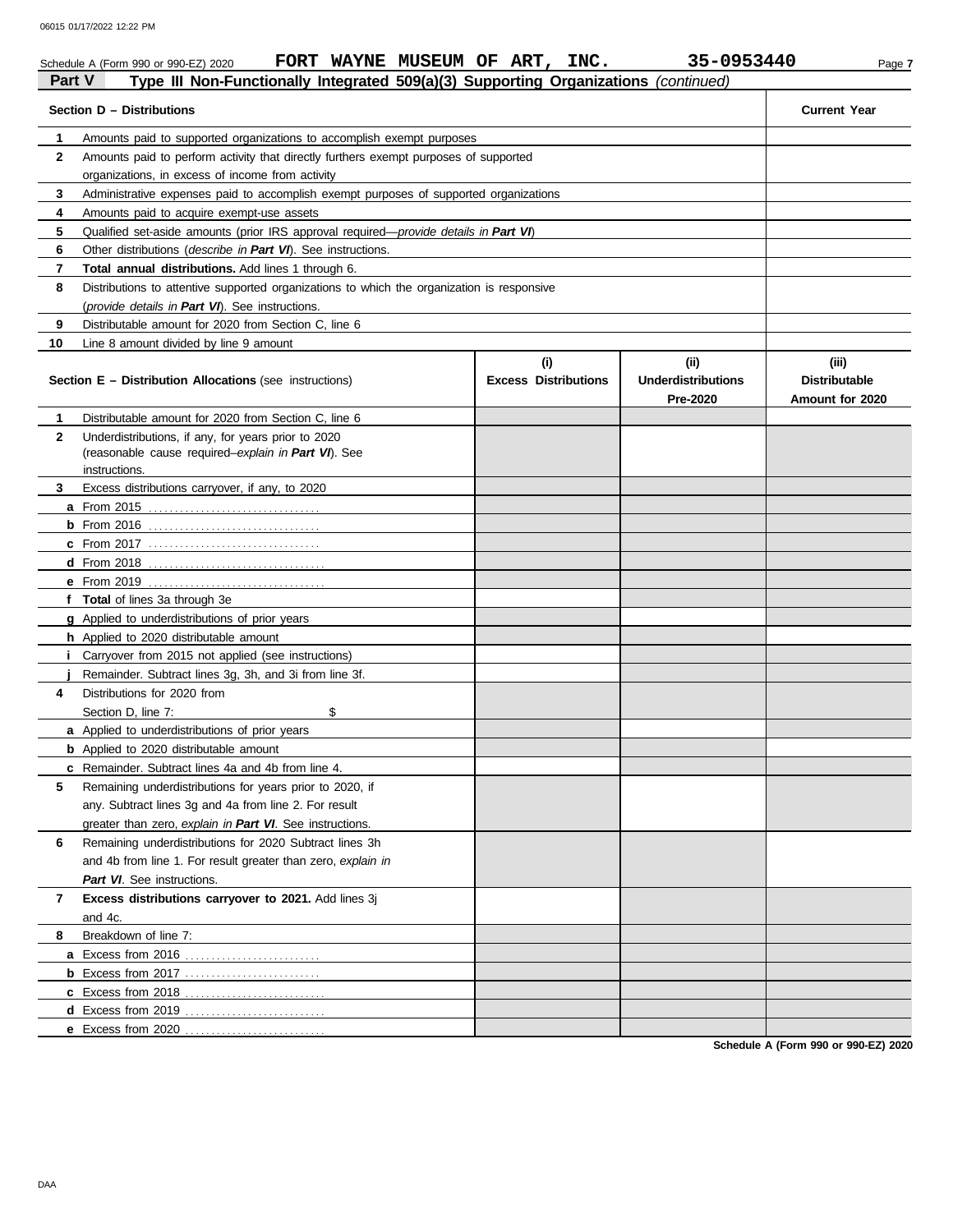|         | Schedule A (Form 990 or 990-EZ) 2020 |  | FORT WAYNE MUSEUM OF ART, INC. |  | 35-0953440                                                                                                                                                                                                                                                                                                                                                                                                                                                                                                                                                                                  | Page 8 |
|---------|--------------------------------------|--|--------------------------------|--|---------------------------------------------------------------------------------------------------------------------------------------------------------------------------------------------------------------------------------------------------------------------------------------------------------------------------------------------------------------------------------------------------------------------------------------------------------------------------------------------------------------------------------------------------------------------------------------------|--------|
| Part VI |                                      |  |                                |  | Supplemental Information. Provide the explanations required by Part II, line 10; Part II, line 17a or 17b; Part<br>III, line 12; Part IV, Section A, lines 1, 2, 3b, 3c, 4b, 4c, 5a, 6, 9a, 9b, 9c, 11a, 11b, and 11c; Part IV, Section<br>B, lines 1 and 2; Part IV, Section C, line 1; Part IV, Section D, lines 2 and 3; Part IV, Section E, lines 1c, 2a, 2b,<br>3a, and 3b; Part V, line 1; Part V, Section B, line 1e; Part V, Section D, lines 5, 6, and 8; and Part V, Section E,<br>lines 2, 5, and 6. Also complete this part for any additional information. (See instructions.) |        |
|         |                                      |  |                                |  |                                                                                                                                                                                                                                                                                                                                                                                                                                                                                                                                                                                             |        |
|         |                                      |  |                                |  |                                                                                                                                                                                                                                                                                                                                                                                                                                                                                                                                                                                             |        |
|         |                                      |  |                                |  |                                                                                                                                                                                                                                                                                                                                                                                                                                                                                                                                                                                             |        |
|         |                                      |  |                                |  |                                                                                                                                                                                                                                                                                                                                                                                                                                                                                                                                                                                             |        |
|         |                                      |  |                                |  |                                                                                                                                                                                                                                                                                                                                                                                                                                                                                                                                                                                             |        |
|         |                                      |  |                                |  |                                                                                                                                                                                                                                                                                                                                                                                                                                                                                                                                                                                             |        |
|         |                                      |  |                                |  |                                                                                                                                                                                                                                                                                                                                                                                                                                                                                                                                                                                             |        |
|         |                                      |  |                                |  |                                                                                                                                                                                                                                                                                                                                                                                                                                                                                                                                                                                             |        |
|         |                                      |  |                                |  |                                                                                                                                                                                                                                                                                                                                                                                                                                                                                                                                                                                             |        |
|         |                                      |  |                                |  |                                                                                                                                                                                                                                                                                                                                                                                                                                                                                                                                                                                             |        |
|         |                                      |  |                                |  |                                                                                                                                                                                                                                                                                                                                                                                                                                                                                                                                                                                             |        |
|         |                                      |  |                                |  |                                                                                                                                                                                                                                                                                                                                                                                                                                                                                                                                                                                             |        |
|         |                                      |  |                                |  |                                                                                                                                                                                                                                                                                                                                                                                                                                                                                                                                                                                             |        |
|         |                                      |  |                                |  |                                                                                                                                                                                                                                                                                                                                                                                                                                                                                                                                                                                             |        |
|         |                                      |  |                                |  |                                                                                                                                                                                                                                                                                                                                                                                                                                                                                                                                                                                             |        |
|         |                                      |  |                                |  |                                                                                                                                                                                                                                                                                                                                                                                                                                                                                                                                                                                             |        |
|         |                                      |  |                                |  |                                                                                                                                                                                                                                                                                                                                                                                                                                                                                                                                                                                             |        |
|         |                                      |  |                                |  |                                                                                                                                                                                                                                                                                                                                                                                                                                                                                                                                                                                             |        |
|         |                                      |  |                                |  |                                                                                                                                                                                                                                                                                                                                                                                                                                                                                                                                                                                             |        |
|         |                                      |  |                                |  |                                                                                                                                                                                                                                                                                                                                                                                                                                                                                                                                                                                             |        |
|         |                                      |  |                                |  |                                                                                                                                                                                                                                                                                                                                                                                                                                                                                                                                                                                             |        |
|         |                                      |  |                                |  |                                                                                                                                                                                                                                                                                                                                                                                                                                                                                                                                                                                             |        |
|         |                                      |  |                                |  |                                                                                                                                                                                                                                                                                                                                                                                                                                                                                                                                                                                             |        |
|         |                                      |  |                                |  |                                                                                                                                                                                                                                                                                                                                                                                                                                                                                                                                                                                             |        |
|         |                                      |  |                                |  |                                                                                                                                                                                                                                                                                                                                                                                                                                                                                                                                                                                             |        |
|         |                                      |  |                                |  |                                                                                                                                                                                                                                                                                                                                                                                                                                                                                                                                                                                             |        |
|         |                                      |  |                                |  |                                                                                                                                                                                                                                                                                                                                                                                                                                                                                                                                                                                             |        |
|         |                                      |  |                                |  |                                                                                                                                                                                                                                                                                                                                                                                                                                                                                                                                                                                             |        |
|         |                                      |  |                                |  |                                                                                                                                                                                                                                                                                                                                                                                                                                                                                                                                                                                             |        |
|         |                                      |  |                                |  |                                                                                                                                                                                                                                                                                                                                                                                                                                                                                                                                                                                             |        |
|         |                                      |  |                                |  |                                                                                                                                                                                                                                                                                                                                                                                                                                                                                                                                                                                             |        |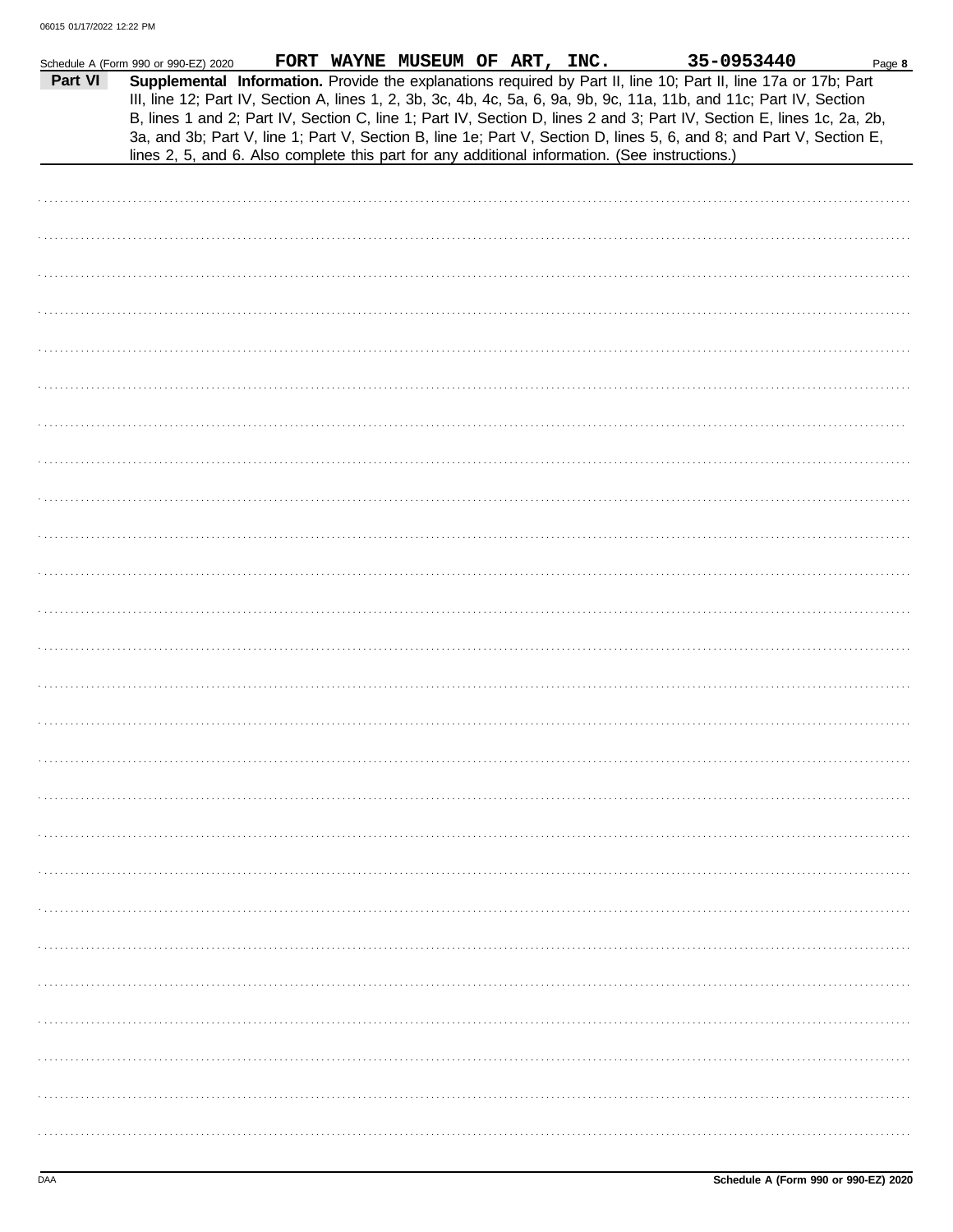# OMB No. 1545-0047 Department of the Treasury Internal Revenue Service Name of the organization **2020 Schedule of Contributors Schedule B (Form 990, 990-EZ, or 990-PF)** u **Attach to Form 990, Form 990-EZ, or Form 990-PF. Employer identification number Organization type** (check one): **Filers of: Section:** Form 990 or 990-EZ  $|\mathbf{X}|$  501(c)( 3) (enter number) organization 4947(a)(1) nonexempt charitable trust **not** treated as a private foundation u **Go to** *www.irs.gov/Form990* **for the latest information. FORT WAYNE MUSEUM OF ART, INC. 35-0953440**  $|\mathbf{X}|$  501(c)(

Check if your organization is covered by the **General Rule** or a **Special Rule. Note:** Only a section 501(c)(7), (8), or (10) organization can check boxes for both the General Rule and a Special Rule. See instructions.

501(c)(3) taxable private foundation

527 political organization

Form 990-PF 1501(c)(3) exempt private foundation

#### **General Rule**

For an organization filing Form 990, 990-EZ, or 990-PF that received, during the year, contributions totaling \$5,000 or more (in money or property) from any one contributor. Complete Parts I and II. See instructions for determining a contributor's total contributions.

4947(a)(1) nonexempt charitable trust treated as a private foundation

#### **Special Rules**

| $\overline{X}$ For an organization described in section 501(c)(3) filing Form 990 or 990-EZ that met the 33 <sup>1</sup> /3% support test of the |
|--------------------------------------------------------------------------------------------------------------------------------------------------|
| regulations under sections 509(a)(1) and 170(b)(1)(A)(vi), that checked Schedule A (Form 990 or 990-EZ), Part II, line                           |
| 13, 16a, or 16b, and that received from any one contributor, during the year, total contributions of the greater of (1)                          |
| \$5,000; or (2) 2% of the amount on (i) Form 990, Part VIII, line 1h; or (ii) Form 990-EZ, line 1. Complete Parts I and II.                      |

literary, or educational purposes, or for the prevention of cruelty to children or animals. Complete Parts I (entering For an organization described in section 501(c)(7), (8), or (10) filing Form 990 or 990-EZ that received from any one contributor, during the year, total contributions of more than \$1,000 *exclusively* for religious, charitable, scientific, "N/A" in column (b) instead of the contributor name and address), II, and III.

For an organization described in section 501(c)(7), (8), or (10) filing Form 990 or 990-EZ that received from any one contributor, during the year, contributions *exclusively* for religious, charitable, etc., purposes, but no such contributions totaled more than \$1,000. If this box is checked, enter here the total contributions that were received during the year for an *exclusively* religious, charitable, etc., purpose. Don't complete any of the parts unless the **General Rule** applies to this organization because it received *nonexclusively* religious, charitable, etc., contributions totaling \$5,000 or more during the year . . . . . . . . . . . . . . . . . . . . . . . . . . . . . . . . . . . . . . . . . . . . . . . . . . . . . . . . . . . . . . . . . . . . . . . . . . . . . . . . .

990-EZ, or 990-PF), but it **must** answer "No" on Part IV, line 2, of its Form 990; or check the box on line H of its Form 990-EZ or on its Form 990-PF, Part I, line 2, to certify that it doesn't meet the filing requirements of Schedule B (Form 990, 990-EZ, or 990-PF). **Caution:** An organization that isn't covered by the General Rule and/or the Special Rules doesn't file Schedule B (Form 990,

**For Paperwork Reduction Act Notice, see the instructions for Form 990, 990-EZ, or 990-PF.**

 $\blacktriangleright$  \$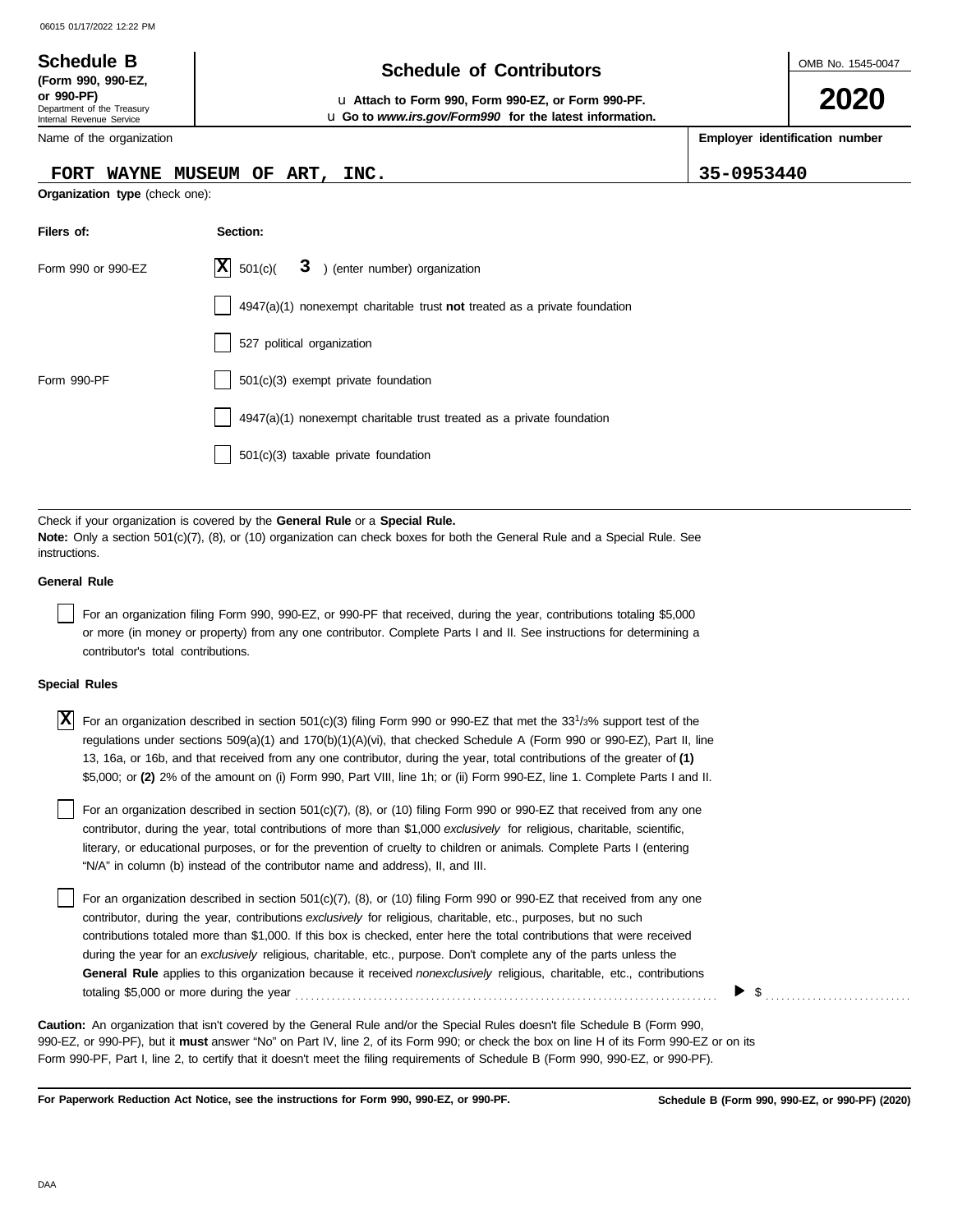Schedule B (Form 990, 990-EZ, or 990-PF) (2020) Name of organization **Employer identification number** Page **2 FORT WAYNE MUSEUM OF ART, INC. PAGE 1 OF 2 35-0953440**

**Part I Contributors** (see instructions). Use duplicate copies of Part I if additional space is needed.

| (a)<br>No.     | (b)<br>Name, address, and ZIP + 4                                                     | (c)<br><b>Total contributions</b> | (d)<br>Type of contribution                                                                         |
|----------------|---------------------------------------------------------------------------------------|-----------------------------------|-----------------------------------------------------------------------------------------------------|
| $\mathbf{1}$   | ARTS UNITED OF GREATER FORT WAYNE<br>300 E. MAIN STREET<br>IN 46802<br>FORT WAYNE     | 257,737<br>$\mathsf{\$}$          | x<br><b>Person</b><br>Payroll<br>Noncash<br>(Complete Part II for<br>noncash contributions.)        |
| (a)<br>No.     | (b)<br>Name, address, and ZIP + 4                                                     | (c)<br><b>Total contributions</b> | (d)<br>Type of contribution                                                                         |
| $\mathbf{2}$   | EDWARD D. & IONE AUER FOUNDATION<br>127 W. BERRY STREET<br>IN 46802<br>FORT WAYNE     | 50,000<br>$\mathsf{\$}$           | x<br><b>Person</b><br>Payroll<br><b>Noncash</b><br>(Complete Part II for<br>noncash contributions.) |
| (a)            | (b)                                                                                   | (c)                               | (d)                                                                                                 |
| No.            | Name, address, and ZIP + 4                                                            | <b>Total contributions</b>        | Type of contribution                                                                                |
| $\overline{3}$ | EAST ALLEN COUNTY SCHOOLS<br>1240 STATE ROAD 930 EAST<br>IN 46774<br><b>NEW HAVEN</b> | 45,000<br>$\mathsf{\$}$           | x<br><b>Person</b><br>Payroll<br><b>Noncash</b><br>(Complete Part II for<br>noncash contributions.) |
|                |                                                                                       |                                   |                                                                                                     |
| (a)            | (b)                                                                                   | (c)                               | (d)                                                                                                 |
| No.            | Name, address, and ZIP + 4                                                            | <b>Total contributions</b>        | Type of contribution                                                                                |
| 4              | ENGLISH, BONTER, MITCHELL FOUNDATION<br>110 W. BERRY STREET<br>IN 46802<br>FORT WAYNE | 100,000<br>$\$\$                  | X<br>Person<br>Payroll<br><b>Noncash</b><br>(Complete Part II for<br>noncash contributions.)        |
| (a)            | (b)                                                                                   | (c)                               | (d)                                                                                                 |
| No.            | Name, address, and $ZIP + 4$                                                          | <b>Total contributions</b>        | Type of contribution                                                                                |
| 5              | THE JUNE E. ENOCH FOUNDATION<br>116 E. BERRY STREET<br>IN 46802<br>FORT WAYNE         | 100,000<br>$\mathcal{S}$          | X<br>Person<br>Payroll<br><b>Noncash</b><br>(Complete Part II for<br>noncash contributions.)        |
| (a)            | (b)                                                                                   | (c)                               | (d)                                                                                                 |
| No.            | Name, address, and ZIP + 4                                                            | <b>Total contributions</b>        | Type of contribution                                                                                |

**Schedule B (Form 990, 990-EZ, or 990-PF) (2020)**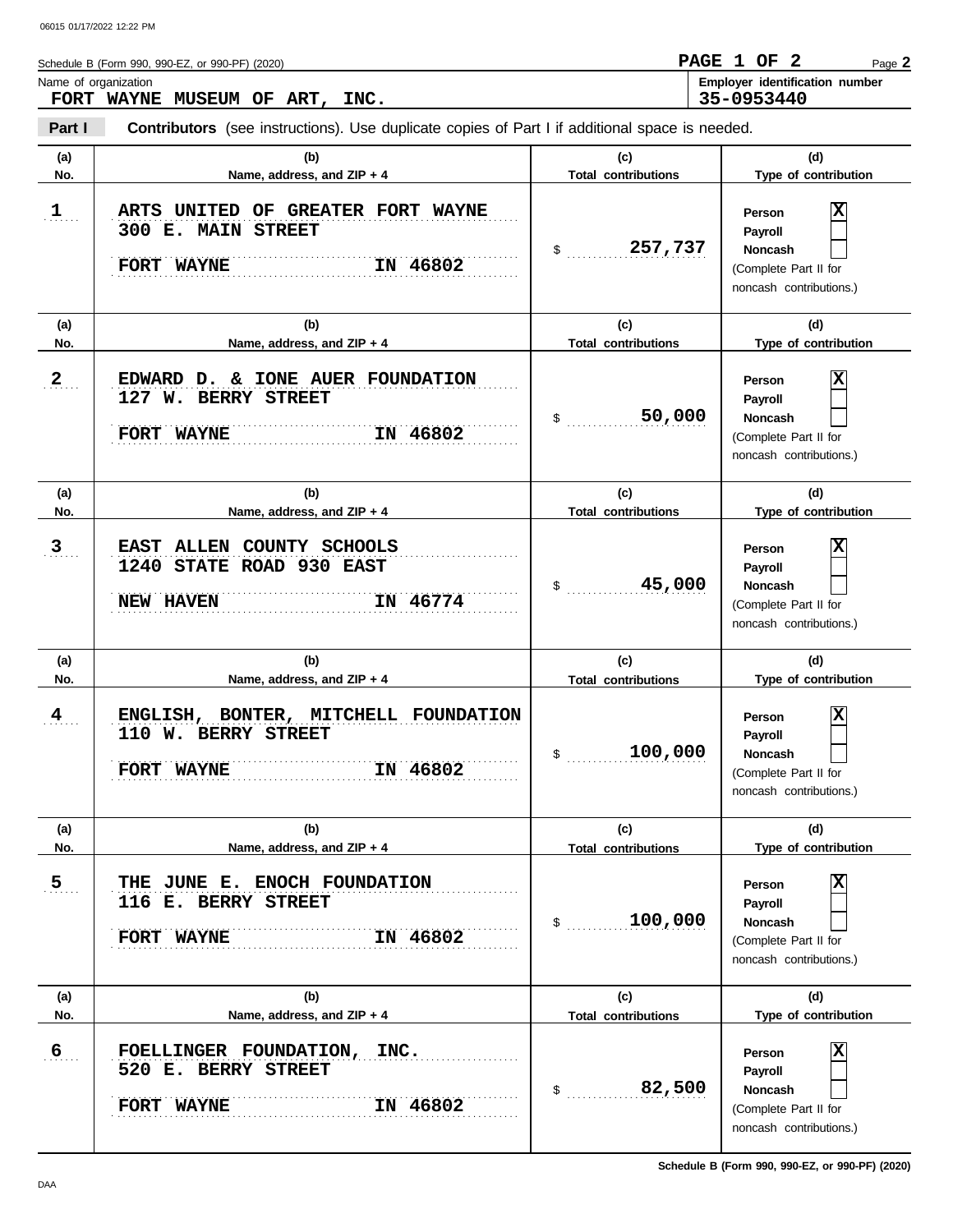|                                                                         |                                       | Page 2 |
|-------------------------------------------------------------------------|---------------------------------------|--------|
| Name of organization<br>35-0953440<br>INC.<br>FORT WAYNE MUSEUM OF ART, | <b>Employer identification number</b> |        |

**Part I Contributors** (see instructions). Use duplicate copies of Part I if additional space is needed.

| (a)<br>No. | (b)<br>Name, address, and ZIP + 4                                                        | (c)<br><b>Total contributions</b> | (d)<br>Type of contribution                                                             |
|------------|------------------------------------------------------------------------------------------|-----------------------------------|-----------------------------------------------------------------------------------------|
| 7          | FORT WAYNE COMMUNITY SCHOOLS<br>1200 S. CLINTON STREET<br>IN 46802<br>FORT WAYNE         | 160,000<br>\$                     | Person<br>Payroll<br>Noncash<br>(Complete Part II for<br>noncash contributions.)        |
| (a)<br>No. | (b)<br>Name, address, and ZIP + 4                                                        | (c)<br><b>Total contributions</b> | (d)<br>Type of contribution                                                             |
| 8          | INDIANA ARTS COMMISSION<br>100 N. SENATE AVENUE<br>IN 46204<br><b>INDIANAPOLIS</b>       | 81,029<br>\$                      | Person<br>Payroll<br><b>Noncash</b><br>(Complete Part II for<br>noncash contributions.) |
| (a)        | (b)                                                                                      | (c)                               | (d)                                                                                     |
| No.        | Name, address, and ZIP + 4                                                               | <b>Total contributions</b>        | Type of contribution                                                                    |
| 9          | U.S. SMALL BUSINESS ADMINISTRATION<br>409 3RD STREET SW<br>DC 20416<br><b>WASHINGTON</b> | 219,932<br>\$                     | Person<br>Payroll<br><b>Noncash</b><br>(Complete Part II for<br>noncash contributions.) |
|            |                                                                                          |                                   |                                                                                         |
| (a)        | (b)                                                                                      | (c)                               | (d)                                                                                     |
| No.        | Name, address, and ZIP + 4                                                               | <b>Total contributions</b>        | Type of contribution                                                                    |
|            |                                                                                          | \$                                | Person<br>Payroll<br><b>Noncash</b><br>(Complete Part II for<br>noncash contributions.) |
| (a)        | (b)                                                                                      | (c)                               | (d)                                                                                     |
| No.        | Name, address, and ZIP + 4                                                               | <b>Total contributions</b>        | Type of contribution                                                                    |
| 1.1.1.1.1  |                                                                                          | \$                                | Person<br>Payroll<br><b>Noncash</b><br>(Complete Part II for<br>noncash contributions.) |
| (a)        | (b)                                                                                      | (c)                               | (d)                                                                                     |
| No.        | Name, address, and ZIP + 4                                                               | <b>Total contributions</b>        | Type of contribution                                                                    |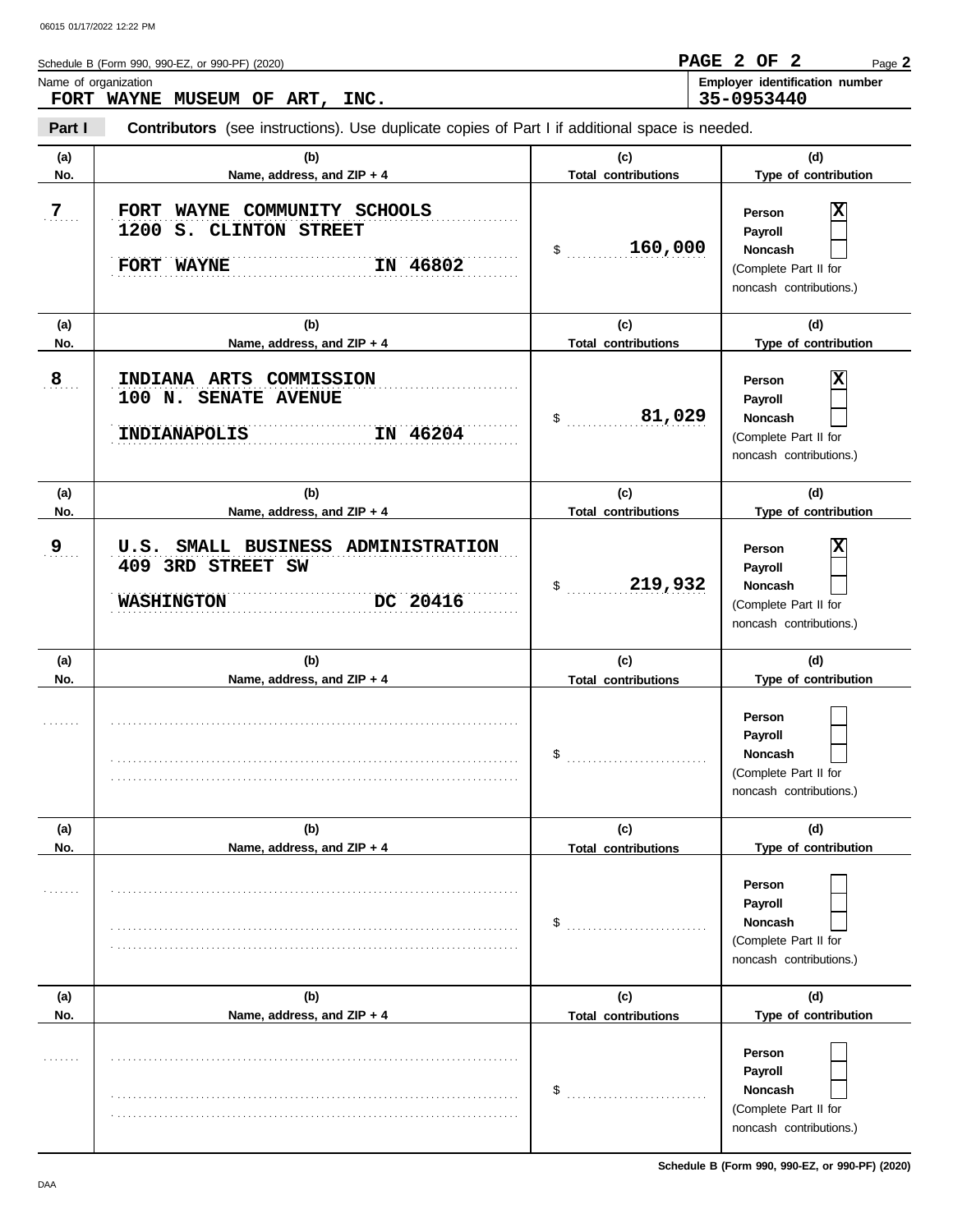Department of the Treasury Internal Revenue Service

**(Form 990)**

# **SCHEDULE D Supplemental Financial Statements**

**Part IV, line 6, 7, 8, 9, 10, 11a, 11b, 11c, 11d, 11e, 11f, 12a, or 12b.** u **Complete if the organization answered "Yes" on Form 990,**

u **Attach to Form 990.** 

u **Go to** *www.irs.gov/Form990* **for instructions and the latest information.**

**2020 Open to Public Inspection**

OMB No. 1545-0047

|    | Name of the organization                                                                                                                                                 |                                                    |                | Employer identification number  |
|----|--------------------------------------------------------------------------------------------------------------------------------------------------------------------------|----------------------------------------------------|----------------|---------------------------------|
|    | FORT WAYNE MUSEUM OF ART, INC.                                                                                                                                           |                                                    |                | 35-0953440                      |
|    | Organizations Maintaining Donor Advised Funds or Other Similar Funds or Accounts.<br>Part I<br>Complete if the organization answered "Yes" on Form 990, Part IV, line 6. |                                                    |                |                                 |
|    |                                                                                                                                                                          | (a) Donor advised funds                            |                | (b) Funds and other accounts    |
| 1. |                                                                                                                                                                          |                                                    |                |                                 |
| 2  | Aggregate value of contributions to (during year)                                                                                                                        |                                                    |                |                                 |
| 3  |                                                                                                                                                                          |                                                    |                |                                 |
| 4  |                                                                                                                                                                          |                                                    |                |                                 |
| 5  | Did the organization inform all donors and donor advisors in writing that the assets held in donor advised                                                               |                                                    |                |                                 |
|    |                                                                                                                                                                          |                                                    |                | Yes<br>No                       |
| 6  | Did the organization inform all grantees, donors, and donor advisors in writing that grant funds can be used                                                             |                                                    |                |                                 |
|    | only for charitable purposes and not for the benefit of the donor or donor advisor, or for any other purpose                                                             |                                                    |                |                                 |
|    |                                                                                                                                                                          |                                                    |                | Yes<br>No                       |
|    | <b>Conservation Easements.</b><br><b>Part II</b>                                                                                                                         |                                                    |                |                                 |
|    | Complete if the organization answered "Yes" on Form 990, Part IV, line 7.                                                                                                |                                                    |                |                                 |
| 1. | Purpose(s) of conservation easements held by the organization (check all that apply).                                                                                    |                                                    |                |                                 |
|    | Preservation of land for public use (for example, recreation or education)                                                                                               | Preservation of a historically important land area |                |                                 |
|    | Protection of natural habitat                                                                                                                                            | Preservation of a certified historic structure     |                |                                 |
|    | Preservation of open space                                                                                                                                               |                                                    |                |                                 |
| 2  | Complete lines 2a through 2d if the organization held a qualified conservation contribution in the form of a conservation                                                |                                                    |                |                                 |
|    | easement on the last day of the tax year.                                                                                                                                |                                                    |                | Held at the End of the Tax Year |
| a  |                                                                                                                                                                          |                                                    | 2a             |                                 |
| b  |                                                                                                                                                                          |                                                    | 2 <sub>b</sub> |                                 |
| с  | Number of conservation easements on a certified historic structure included in (a) conservation conservation exercises                                                   |                                                    | 2c             |                                 |
|    | Number of conservation easements included in (c) acquired after 7/25/06, and not on a                                                                                    |                                                    |                |                                 |
|    |                                                                                                                                                                          |                                                    | 2d             |                                 |
| 3  | Number of conservation easements modified, transferred, released, extinguished, or terminated by the organization during the                                             |                                                    |                |                                 |
|    | tax year $\mathbf u$                                                                                                                                                     |                                                    |                |                                 |
|    | Number of states where property subject to conservation easement is located <b>u</b>                                                                                     |                                                    |                |                                 |
| 5  | Does the organization have a written policy regarding the periodic monitoring, inspection, handling of                                                                   |                                                    |                |                                 |
|    |                                                                                                                                                                          |                                                    |                | Yes<br><b>No</b>                |
| 6  | Staff and volunteer hours devoted to monitoring, inspecting, handling of violations, and enforcing conservation easements during the year                                |                                                    |                |                                 |
|    | u <sub></sub>                                                                                                                                                            |                                                    |                |                                 |
|    | Amount of expenses incurred in monitoring, inspecting, handling of violations, and enforcing conservation easements during the year                                      |                                                    |                |                                 |
|    | Does each conservation easement reported on line $2(d)$ above satisfy the requirements of section $170(h)(4)(B)(i)$                                                      |                                                    |                |                                 |
|    |                                                                                                                                                                          |                                                    |                | Yes<br>No                       |
| 9  | In Part XIII, describe how the organization reports conservation easements in its revenue and expense statement and                                                      |                                                    |                |                                 |
|    | balance sheet, and include, if applicable, the text of the footnote to the organization's financial statements that describes the                                        |                                                    |                |                                 |
|    | organization's accounting for conservation easements.                                                                                                                    |                                                    |                |                                 |
|    | Organizations Maintaining Collections of Art, Historical Treasures, or Other Similar Assets.<br>Part III                                                                 |                                                    |                |                                 |
|    | Complete if the organization answered "Yes" on Form 990, Part IV, line 8.                                                                                                |                                                    |                |                                 |
|    | 1a If the organization elected, as permitted under FASB ASC 958, not to report in its revenue statement and balance sheet works                                          |                                                    |                |                                 |
|    | of art, historical treasures, or other similar assets held for public exhibition, education, or research in furtherance of public                                        |                                                    |                |                                 |
|    | service, provide in Part XIII the text of the footnote to its financial statements that describes these items.                                                           |                                                    |                |                                 |
| b  | If the organization elected, as permitted under FASB ASC 958, to report in its revenue statement and balance sheet works of                                              |                                                    |                |                                 |
|    | art, historical treasures, or other similar assets held for public exhibition, education, or research in furtherance of public service,                                  |                                                    |                |                                 |
|    | provide the following amounts relating to these items:                                                                                                                   |                                                    |                |                                 |
|    |                                                                                                                                                                          |                                                    |                |                                 |
|    |                                                                                                                                                                          |                                                    |                |                                 |
| 2  | If the organization received or held works of art, historical treasures, or other similar assets for financial gain, provide the                                         |                                                    |                |                                 |
|    | following amounts required to be reported under FASB ASC 958 relating to these items:                                                                                    |                                                    |                |                                 |
| а  |                                                                                                                                                                          |                                                    |                |                                 |
|    |                                                                                                                                                                          |                                                    |                | u <sub>s</sub>                  |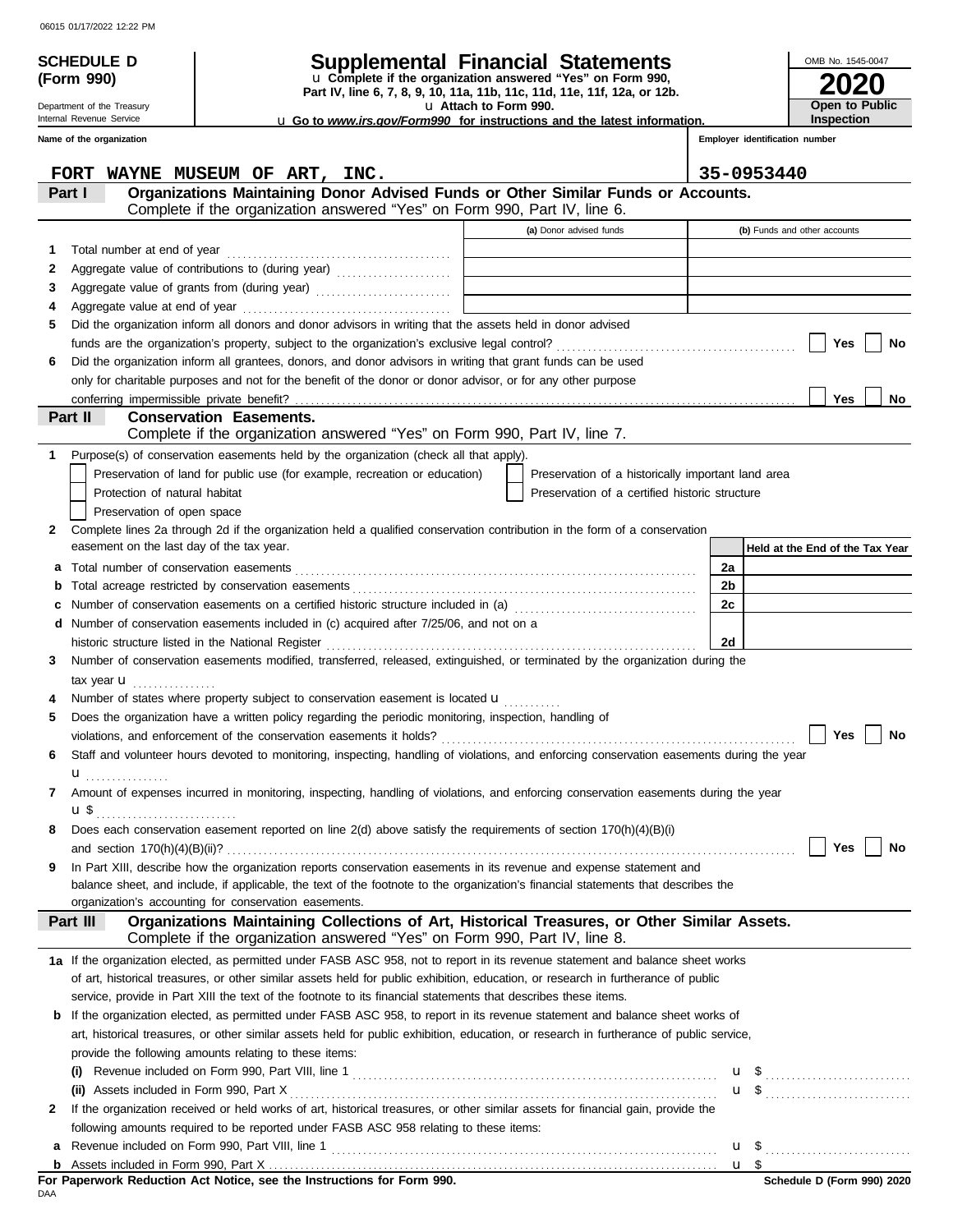|                                                                                                                         | Schedule D (Form 990) 2020                                                                                                                                                                                                           | FORT WAYNE MUSEUM OF ART, INC. |                                         |                         | 35-0953440         |                 |                      |           |                | Page 2              |
|-------------------------------------------------------------------------------------------------------------------------|--------------------------------------------------------------------------------------------------------------------------------------------------------------------------------------------------------------------------------------|--------------------------------|-----------------------------------------|-------------------------|--------------------|-----------------|----------------------|-----------|----------------|---------------------|
|                                                                                                                         | Organizations Maintaining Collections of Art, Historical Treasures, or Other Similar Assets (continued)<br>Part III                                                                                                                  |                                |                                         |                         |                    |                 |                      |           |                |                     |
|                                                                                                                         | 3 Using the organization's acquisition, accession, and other records, check any of the following that make significant use of its<br>collection items (check all that apply):                                                        |                                |                                         |                         |                    |                 |                      |           |                |                     |
| a                                                                                                                       | x <br>Public exhibition                                                                                                                                                                                                              |                                | $d \mathbf{X}$ Loan or exchange program |                         |                    |                 |                      |           |                |                     |
| b                                                                                                                       | $\mathbf{e}$ $\overline{\mathbf{X}}$ Other <b>EDUCATION</b><br> x <br>Scholarly research                                                                                                                                             |                                |                                         |                         |                    |                 |                      |           |                |                     |
| c                                                                                                                       | $ \mathbf{X} $ Preservation for future generations                                                                                                                                                                                   |                                |                                         |                         |                    |                 |                      |           |                |                     |
|                                                                                                                         | Provide a description of the organization's collections and explain how they further the organization's exempt purpose in Part                                                                                                       |                                |                                         |                         |                    |                 |                      |           |                |                     |
|                                                                                                                         | XIII.                                                                                                                                                                                                                                |                                |                                         |                         |                    |                 |                      |           |                |                     |
| 5.<br>During the year, did the organization solicit or receive donations of art, historical treasures, or other similar |                                                                                                                                                                                                                                      |                                |                                         |                         |                    |                 |                      |           |                |                     |
|                                                                                                                         |                                                                                                                                                                                                                                      |                                |                                         |                         |                    |                 |                      |           | Yes $X$ No     |                     |
|                                                                                                                         | <b>Part IV</b><br><b>Escrow and Custodial Arrangements.</b>                                                                                                                                                                          |                                |                                         |                         |                    |                 |                      |           |                |                     |
|                                                                                                                         | Complete if the organization answered "Yes" on Form 990, Part IV, line 9, or reported an amount on Form                                                                                                                              |                                |                                         |                         |                    |                 |                      |           |                |                     |
|                                                                                                                         | 990, Part X, line 21.                                                                                                                                                                                                                |                                |                                         |                         |                    |                 |                      |           |                |                     |
|                                                                                                                         | 1a Is the organization an agent, trustee, custodian or other intermediary for contributions or other assets not                                                                                                                      |                                |                                         |                         |                    |                 |                      |           |                |                     |
|                                                                                                                         |                                                                                                                                                                                                                                      |                                |                                         |                         |                    |                 |                      |           | Yes            | No                  |
|                                                                                                                         | <b>b</b> If "Yes," explain the arrangement in Part XIII and complete the following table:                                                                                                                                            |                                |                                         |                         |                    |                 |                      |           |                |                     |
|                                                                                                                         |                                                                                                                                                                                                                                      |                                |                                         |                         |                    |                 |                      |           | Amount         |                     |
|                                                                                                                         | c Beginning balance <b>contract the contract of the contract of the contract of the contract of the contract of the contract of the contract of the contract of the contract of the contract of the contract of the contract of </b> |                                |                                         |                         |                    |                 | 1 <sub>c</sub>       |           |                |                     |
|                                                                                                                         |                                                                                                                                                                                                                                      |                                |                                         |                         |                    |                 | 1d                   |           |                |                     |
|                                                                                                                         |                                                                                                                                                                                                                                      |                                |                                         |                         |                    |                 | 1е                   |           |                |                     |
| f                                                                                                                       | Ending balance <b>constructs</b> and constructs and constructs and constructs and constructs and constructs and constructs and constructs and constructs and constructs and constructs and constructs and constructs and constructs  |                                |                                         |                         |                    |                 | 1f                   |           |                |                     |
|                                                                                                                         |                                                                                                                                                                                                                                      |                                |                                         |                         |                    |                 |                      |           | <b>Yes</b>     | No                  |
|                                                                                                                         |                                                                                                                                                                                                                                      |                                |                                         |                         |                    |                 |                      |           |                |                     |
|                                                                                                                         | <b>Endowment Funds.</b><br><b>Part V</b>                                                                                                                                                                                             |                                |                                         |                         |                    |                 |                      |           |                |                     |
|                                                                                                                         | Complete if the organization answered "Yes" on Form 990, Part IV, line 10.                                                                                                                                                           |                                |                                         |                         |                    |                 |                      |           |                |                     |
|                                                                                                                         |                                                                                                                                                                                                                                      | (a) Current year               | (b) Prior year                          |                         | (c) Two years back |                 | (d) Three years back |           |                | (e) Four years back |
|                                                                                                                         | 1a Beginning of year balance                                                                                                                                                                                                         | 6,115,231                      | 6, 265, 362                             |                         | 6,251,711          |                 |                      | 6,014,685 |                | 5,611,722           |
|                                                                                                                         | <b>b</b> Contributions <b>contributions</b>                                                                                                                                                                                          | 9,000                          |                                         |                         |                    |                 |                      |           |                |                     |
|                                                                                                                         | c Net investment earnings, gains, and                                                                                                                                                                                                | 1,551,146                      |                                         | 162,704                 | 307,175            |                 |                      | 525,789   |                | 697,119             |
|                                                                                                                         | d Grants or scholarships                                                                                                                                                                                                             |                                |                                         |                         |                    |                 |                      |           |                |                     |
|                                                                                                                         | e Other expenditures for facilities and                                                                                                                                                                                              |                                |                                         |                         |                    |                 |                      |           |                |                     |
|                                                                                                                         |                                                                                                                                                                                                                                      | 308, 143                       |                                         | 312,835                 | 293,524            |                 |                      | 288,763   |                | 294,156             |
|                                                                                                                         | f Administrative expenses                                                                                                                                                                                                            |                                |                                         |                         |                    |                 |                      |           |                |                     |
| g                                                                                                                       | End of year balance                                                                                                                                                                                                                  | 7,367,234                      | 6, 115, 231                             |                         | 6, 265, 362        |                 |                      | 6,251,711 |                | 6,014,685           |
|                                                                                                                         | 2 Provide the estimated percentage of the current year end balance (line 1g, column (a)) held as:                                                                                                                                    |                                |                                         |                         |                    |                 |                      |           |                |                     |
|                                                                                                                         | a Board designated or quasi-endowment u                                                                                                                                                                                              | 53.49%                         |                                         |                         |                    |                 |                      |           |                |                     |
|                                                                                                                         | <b>b</b> Permanent endowment $\mathbf{u} = 45.82$ %                                                                                                                                                                                  |                                |                                         |                         |                    |                 |                      |           |                |                     |
|                                                                                                                         | c Term endowment <b>u</b><br>0.69%                                                                                                                                                                                                   |                                |                                         |                         |                    |                 |                      |           |                |                     |
|                                                                                                                         | The percentages on lines 2a, 2b, and 2c should equal 100%.                                                                                                                                                                           |                                |                                         |                         |                    |                 |                      |           |                |                     |
|                                                                                                                         | 3a Are there endowment funds not in the possession of the organization that are held and administered for the                                                                                                                        |                                |                                         |                         |                    |                 |                      |           |                |                     |
|                                                                                                                         | organization by:                                                                                                                                                                                                                     |                                |                                         |                         |                    |                 |                      |           |                | Yes<br>No           |
|                                                                                                                         |                                                                                                                                                                                                                                      |                                |                                         |                         |                    |                 |                      |           | 3a(i)          | x                   |
|                                                                                                                         | (ii) Related organizations <b>contracts</b> and contracts are contracted as a contract of the contract of the contract or contract of the contract of the contract of the contract of the contract of the contract of the contract   |                                |                                         |                         |                    |                 |                      |           | 3a(ii)         | $\mathbf x$         |
|                                                                                                                         |                                                                                                                                                                                                                                      |                                |                                         |                         |                    |                 |                      |           | 3 <sub>b</sub> |                     |
|                                                                                                                         | Describe in Part XIII the intended uses of the organization's endowment funds.                                                                                                                                                       |                                |                                         |                         |                    |                 |                      |           |                |                     |
|                                                                                                                         | Land, Buildings, and Equipment.<br><b>Part VI</b>                                                                                                                                                                                    |                                |                                         |                         |                    |                 |                      |           |                |                     |
|                                                                                                                         | Complete if the organization answered "Yes" on Form 990, Part IV, line 11a. See Form 990, Part X, line 10.                                                                                                                           |                                |                                         |                         |                    |                 |                      |           |                |                     |
|                                                                                                                         | Description of property                                                                                                                                                                                                              | (a) Cost or other basis        |                                         | (b) Cost or other basis |                    | (c) Accumulated |                      |           | (d) Book value |                     |
|                                                                                                                         |                                                                                                                                                                                                                                      | (investment)                   |                                         | (other)                 |                    | depreciation    |                      |           |                |                     |
|                                                                                                                         |                                                                                                                                                                                                                                      |                                |                                         |                         |                    |                 |                      |           |                |                     |
|                                                                                                                         |                                                                                                                                                                                                                                      |                                |                                         | 8,316,488               |                    | 3,745,582       |                      |           |                | 4,570,906           |
|                                                                                                                         | c Leasehold improvements                                                                                                                                                                                                             |                                |                                         |                         |                    |                 |                      |           |                |                     |
|                                                                                                                         |                                                                                                                                                                                                                                      |                                |                                         | 1,057,095               |                    | 977,409         |                      |           |                | 79,686              |
|                                                                                                                         |                                                                                                                                                                                                                                      |                                |                                         |                         | 22,787             |                 | 17,500               |           |                | 5,287               |
|                                                                                                                         | Total. Add lines 1a through 1e. (Column (d) must equal Form 990, Part X, column (B), line 10c.)                                                                                                                                      |                                |                                         |                         |                    |                 | u                    |           |                | 4,655,879           |

**Schedule D (Form 990) 2020**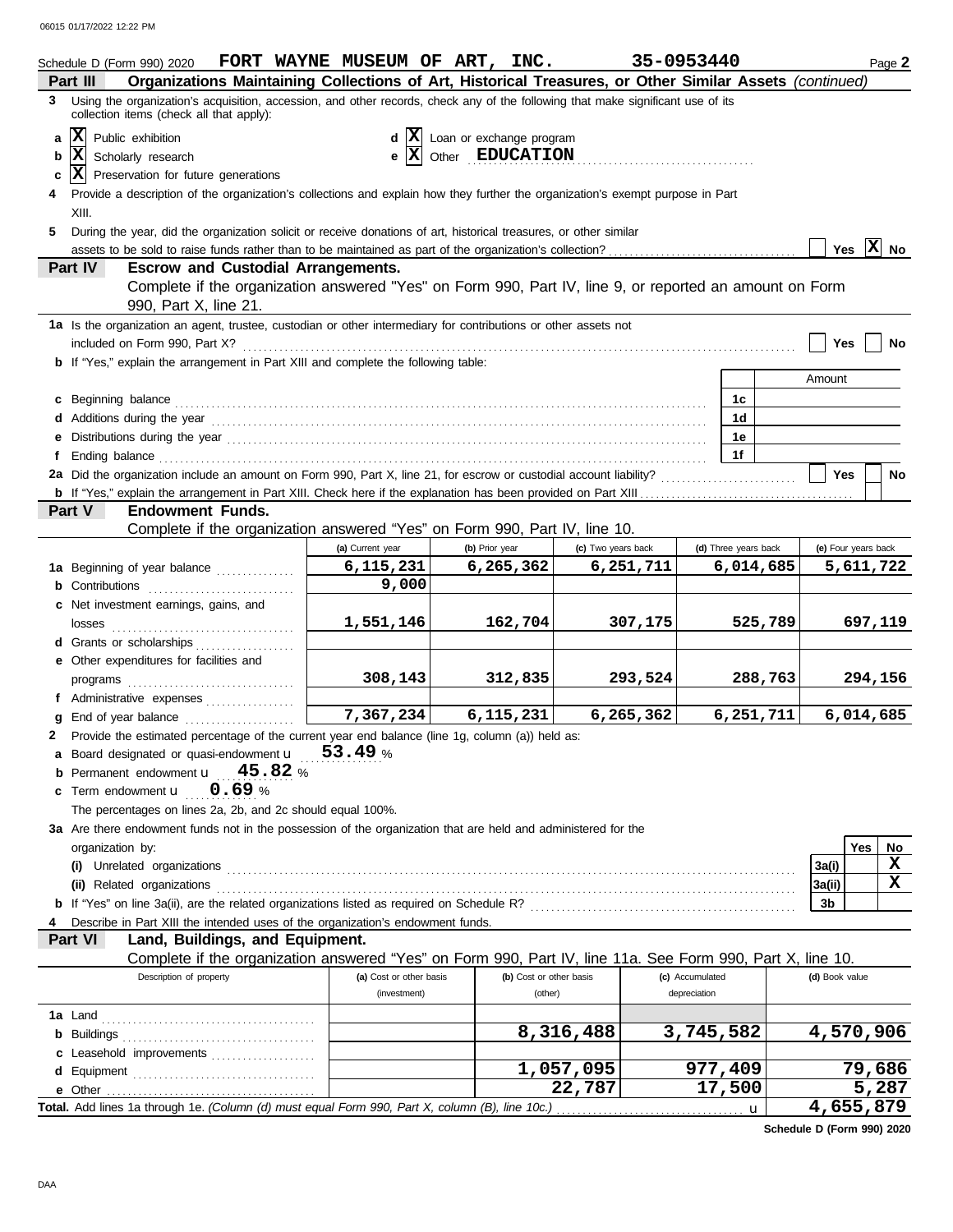| Schedule D (Form 990) 2020 |                                                                                                                                                                                                                                     |                                         | FORT WAYNE MUSEUM OF ART, INC. |   |                | 35-0953440                                                                                                 | Page 3         |
|----------------------------|-------------------------------------------------------------------------------------------------------------------------------------------------------------------------------------------------------------------------------------|-----------------------------------------|--------------------------------|---|----------------|------------------------------------------------------------------------------------------------------------|----------------|
| Part VII                   | <b>Investments - Other Securities.</b>                                                                                                                                                                                              |                                         |                                |   |                |                                                                                                            |                |
|                            |                                                                                                                                                                                                                                     |                                         |                                |   |                | Complete if the organization answered "Yes" on Form 990, Part IV, line 11b. See Form 990, Part X, line 12. |                |
|                            |                                                                                                                                                                                                                                     | (a) Description of security or category |                                |   | (b) Book value | (c) Method of valuation:                                                                                   |                |
|                            |                                                                                                                                                                                                                                     | (including name of security)            |                                |   |                | Cost or end-of-year market value                                                                           |                |
| (1) Financial derivatives  |                                                                                                                                                                                                                                     |                                         |                                |   |                |                                                                                                            |                |
|                            |                                                                                                                                                                                                                                     |                                         |                                |   |                |                                                                                                            |                |
| $(3)$ Other                |                                                                                                                                                                                                                                     |                                         |                                |   |                |                                                                                                            |                |
| (A)<br>(B)                 |                                                                                                                                                                                                                                     |                                         |                                |   |                |                                                                                                            |                |
| (C)                        |                                                                                                                                                                                                                                     |                                         |                                |   |                |                                                                                                            |                |
| (D)                        |                                                                                                                                                                                                                                     |                                         |                                |   |                |                                                                                                            |                |
|                            |                                                                                                                                                                                                                                     |                                         |                                |   |                |                                                                                                            |                |
| (F)                        | $\overline{E}$ (E) and the contract of the contract of the contract of the contract of the contract of the contract of the contract of the contract of the contract of the contract of the contract of the contract of the contract |                                         |                                |   |                |                                                                                                            |                |
| (G)                        |                                                                                                                                                                                                                                     |                                         |                                |   |                |                                                                                                            |                |
| (H)                        |                                                                                                                                                                                                                                     |                                         |                                |   |                |                                                                                                            |                |
|                            | Total. (Column (b) must equal Form 990, Part X, col. (B) line 12.)                                                                                                                                                                  |                                         |                                | u |                |                                                                                                            |                |
| Part VIII                  | Investments - Program Related.                                                                                                                                                                                                      |                                         |                                |   |                |                                                                                                            |                |
|                            |                                                                                                                                                                                                                                     |                                         |                                |   |                | Complete if the organization answered "Yes" on Form 990, Part IV, line 11c. See Form 990, Part X, line 13. |                |
|                            |                                                                                                                                                                                                                                     | (a) Description of investment           |                                |   | (b) Book value | (c) Method of valuation:                                                                                   |                |
|                            |                                                                                                                                                                                                                                     |                                         |                                |   |                | Cost or end-of-year market value                                                                           |                |
| (1)                        |                                                                                                                                                                                                                                     |                                         |                                |   |                |                                                                                                            |                |
| (2)                        |                                                                                                                                                                                                                                     |                                         |                                |   |                |                                                                                                            |                |
| (3)                        |                                                                                                                                                                                                                                     |                                         |                                |   |                |                                                                                                            |                |
| (4)                        |                                                                                                                                                                                                                                     |                                         |                                |   |                |                                                                                                            |                |
| (5)                        |                                                                                                                                                                                                                                     |                                         |                                |   |                |                                                                                                            |                |
| (6)                        |                                                                                                                                                                                                                                     |                                         |                                |   |                |                                                                                                            |                |
| (7)                        |                                                                                                                                                                                                                                     |                                         |                                |   |                |                                                                                                            |                |
| (8)                        |                                                                                                                                                                                                                                     |                                         |                                |   |                |                                                                                                            |                |
| (9)                        |                                                                                                                                                                                                                                     |                                         |                                |   |                |                                                                                                            |                |
| Part IX                    | Total. (Column (b) must equal Form 990, Part X, col. (B) line 13.) $\dots \dots u$<br>Other Assets.                                                                                                                                 |                                         |                                |   |                |                                                                                                            |                |
|                            |                                                                                                                                                                                                                                     |                                         |                                |   |                | Complete if the organization answered "Yes" on Form 990, Part IV, line 11d. See Form 990, Part X, line 15. |                |
|                            |                                                                                                                                                                                                                                     |                                         | (a) Description                |   |                |                                                                                                            | (b) Book value |
| (1)                        |                                                                                                                                                                                                                                     |                                         |                                |   |                |                                                                                                            |                |
| (2)                        |                                                                                                                                                                                                                                     |                                         |                                |   |                |                                                                                                            |                |
| (3)                        |                                                                                                                                                                                                                                     |                                         |                                |   |                |                                                                                                            |                |
| (4)                        |                                                                                                                                                                                                                                     |                                         |                                |   |                |                                                                                                            |                |
| (5)                        |                                                                                                                                                                                                                                     |                                         |                                |   |                |                                                                                                            |                |
| (6)                        |                                                                                                                                                                                                                                     |                                         |                                |   |                |                                                                                                            |                |
| (7)                        |                                                                                                                                                                                                                                     |                                         |                                |   |                |                                                                                                            |                |
| (8)                        |                                                                                                                                                                                                                                     |                                         |                                |   |                |                                                                                                            |                |
| (9)                        |                                                                                                                                                                                                                                     |                                         |                                |   |                |                                                                                                            |                |
|                            | Total. (Column (b) must equal Form 990, Part X, col. (B) line 15.)                                                                                                                                                                  |                                         |                                |   |                | u                                                                                                          |                |
| Part X                     | Other Liabilities.                                                                                                                                                                                                                  |                                         |                                |   |                |                                                                                                            |                |
|                            |                                                                                                                                                                                                                                     |                                         |                                |   |                | Complete if the organization answered "Yes" on Form 990, Part IV, line 11e or 11f. See Form 990, Part X,   |                |
|                            | line $25$ .                                                                                                                                                                                                                         |                                         |                                |   |                |                                                                                                            |                |
| 1.                         |                                                                                                                                                                                                                                     | (a) Description of liability            |                                |   |                |                                                                                                            | (b) Book value |
| (1)                        | Federal income taxes                                                                                                                                                                                                                |                                         |                                |   |                |                                                                                                            |                |
| (2)                        | REFUNDABLE<br><b>ADVANCE</b>                                                                                                                                                                                                        |                                         |                                |   |                |                                                                                                            | 217,475        |
| (3)                        |                                                                                                                                                                                                                                     |                                         |                                |   |                |                                                                                                            |                |
| (4)                        |                                                                                                                                                                                                                                     |                                         |                                |   |                |                                                                                                            |                |
| (5)                        |                                                                                                                                                                                                                                     |                                         |                                |   |                |                                                                                                            |                |
| (6)                        |                                                                                                                                                                                                                                     |                                         |                                |   |                |                                                                                                            |                |
| (7)                        |                                                                                                                                                                                                                                     |                                         |                                |   |                |                                                                                                            |                |
| (8)<br>(9)                 |                                                                                                                                                                                                                                     |                                         |                                |   |                |                                                                                                            |                |
|                            | <b>Total.</b> (Column (b) must equal Form 990, Part X, col. (B) line 25.)                                                                                                                                                           |                                         |                                |   |                | u                                                                                                          | 217,475        |
|                            | 2. Lightlify for uncertain tax positions. In Part YIII, provide the toyt of the feetnets to the examization's financial statements                                                                                                  |                                         |                                |   |                |                                                                                                            |                |

Liability for uncertain tax positions. In Part XIII, provide the text of the footnote to the organization's financial statements that reports the **2.** organization's liability for uncertain tax positions under FASB ASC 740. Check here if the text of the footnote has been provided in Part XIII

**X**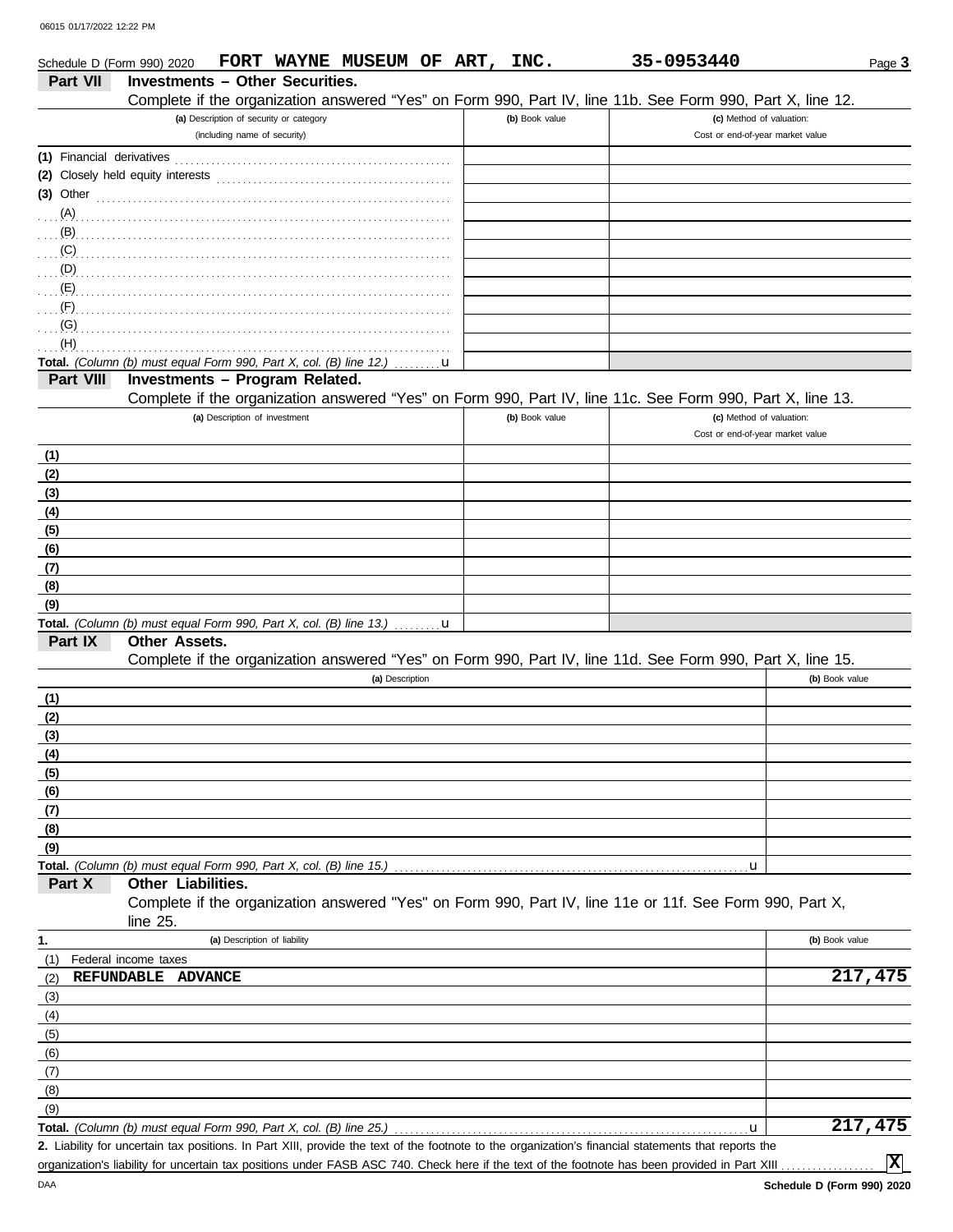|    | Schedule D (Form 990) 2020 FORT WAYNE MUSEUM OF ART, INC.<br>Reconciliation of Revenue per Audited Financial Statements With Revenue per Return.                                                                               |                | 35-0953440 |             | Page 4    |
|----|--------------------------------------------------------------------------------------------------------------------------------------------------------------------------------------------------------------------------------|----------------|------------|-------------|-----------|
|    | Part XI<br>Complete if the organization answered "Yes" on Form 990, Part IV, line 12a.                                                                                                                                         |                |            |             |           |
| 1  |                                                                                                                                                                                                                                |                |            | $\mathbf 1$ | 3,748,697 |
| 2  | Amounts included on line 1 but not on Form 990, Part VIII, line 12:                                                                                                                                                            |                |            |             |           |
| a  |                                                                                                                                                                                                                                | 2a             | 943,232    |             |           |
| b  |                                                                                                                                                                                                                                | 2 <sub>b</sub> | 25,692     |             |           |
| c  |                                                                                                                                                                                                                                | 2c             |            |             |           |
|    |                                                                                                                                                                                                                                | 2d             | 12,895     |             |           |
| е  |                                                                                                                                                                                                                                |                |            | 2e          | 981,819   |
| 3  | Add lines 2a through 2d [11] Add [12] Add [12] Add lines 2a through 2d [12] Add lines 2a through 2d                                                                                                                            |                |            | 3           | 2,766,878 |
| 4  | Amounts included on Form 990, Part VIII, line 12, but not on line 1:                                                                                                                                                           |                |            |             |           |
|    |                                                                                                                                                                                                                                | 4a             | 71,721     |             |           |
|    |                                                                                                                                                                                                                                | 4 <sub>b</sub> |            |             |           |
|    | c Add lines 4a and 4b                                                                                                                                                                                                          |                |            | 4c          | 71,721    |
| 5  |                                                                                                                                                                                                                                |                |            | 5           | 2,838,599 |
|    | Reconciliation of Expenses per Audited Financial Statements With Expenses per Return.<br>Part XII                                                                                                                              |                |            |             |           |
|    | Complete if the organization answered "Yes" on Form 990, Part IV, line 12a.                                                                                                                                                    |                |            |             |           |
| 1  |                                                                                                                                                                                                                                |                |            | 1           | 2,568,789 |
| 2  | Amounts included on line 1 but not on Form 990, Part IX, line 25:                                                                                                                                                              |                |            |             |           |
| a  |                                                                                                                                                                                                                                | 2a             | 25,692     |             |           |
|    |                                                                                                                                                                                                                                | 2 <sub>b</sub> |            |             |           |
| b  |                                                                                                                                                                                                                                | 2c             |            |             |           |
|    |                                                                                                                                                                                                                                | 2d             | 12,895     |             |           |
|    |                                                                                                                                                                                                                                |                |            |             | 38,587    |
| е  | Add lines 2a through 2d [11] Additional Additional Additional Additional Additional Additional Additional Additional Additional Additional Additional Additional Additional Additional Additional Additional Additional Additi |                |            | 2e<br>3     | 2,530,202 |
| 3  |                                                                                                                                                                                                                                |                |            |             |           |
| 4  | Amounts included on Form 990, Part IX, line 25, but not on line 1:                                                                                                                                                             | 4a             | 71,721     |             |           |
|    |                                                                                                                                                                                                                                | 4b             |            |             |           |
|    |                                                                                                                                                                                                                                |                |            |             | 71,721    |
|    | c Add lines 4a and 4b                                                                                                                                                                                                          |                |            | 4c<br>5     | 2,601,923 |
| 5. |                                                                                                                                                                                                                                |                |            |             |           |
|    | Part XIII<br>Supplemental Information.                                                                                                                                                                                         |                |            |             |           |
|    | Provide the descriptions required for Part II, lines 3, 5, and 9; Part III, lines 1a and 4; Part IV, lines 1b and 2b; Part V, line 4; Part X, line                                                                             |                |            |             |           |
|    | 2; Part XI, lines 2d and 4b; and Part XII, lines 2d and 4b. Also complete this part to provide any additional information.<br>PART III, LINE 1A - TERMS FOR NOT REPORTING ASSETS PER SFAS 116                                  |                |            |             |           |
|    |                                                                                                                                                                                                                                |                |            |             |           |
|    | THE MUSEUM MAINTAINS AN EXTENSIVE COLLECTION OF ART. THE COLLECTIONS, WHICH                                                                                                                                                    |                |            |             |           |
|    |                                                                                                                                                                                                                                |                |            |             |           |
|    | WERE ACQUIRED VIA PURCHASES AND CONTRIBUTIONS, ARE NOT RECOGNIZED AS ASSETS                                                                                                                                                    |                |            |             |           |
|    |                                                                                                                                                                                                                                |                |            |             |           |
|    | ON THE STATEMENTS OF FINANCIAL POSITION. EXPENDITURES FOR THE ACQUISITION                                                                                                                                                      |                |            |             |           |
|    |                                                                                                                                                                                                                                |                |            |             |           |
|    | OF ART OBJECTS ARE RECORDED AS COLLECTION ITEMS PURCHASED IN THE STATEMENTS                                                                                                                                                    |                |            |             |           |
|    |                                                                                                                                                                                                                                |                |            |             |           |
|    | OF ACTIVITIES AND CHANGES IN NET ASSETS IN THE YEAR THE OBJECTS ARE                                                                                                                                                            |                |            |             |           |
|    |                                                                                                                                                                                                                                |                |            |             |           |
|    |                                                                                                                                                                                                                                |                |            |             |           |
|    | PURCHASED. THE MUSEUM PROVIDES A CLEAN, SAFE, AND STABLE STORAGE                                                                                                                                                               |                |            |             |           |
|    |                                                                                                                                                                                                                                |                |            |             |           |
|    | ENVIRONMENT FOR ITS PERMANENT COLLECTIONS. THERE WERE NO DEACCESSIONS IN                                                                                                                                                       |                |            |             |           |
|    |                                                                                                                                                                                                                                |                |            |             |           |
|    | THE YEARS ENDED JUNE 30, 2021 AND 2020.                                                                                                                                                                                        |                |            |             |           |
|    |                                                                                                                                                                                                                                |                |            |             |           |
|    |                                                                                                                                                                                                                                |                |            |             |           |
|    |                                                                                                                                                                                                                                |                |            |             |           |
|    | PART III, LINE 4 - COLLECTIONS AND RELATION TO EXEMPT PURPOSE                                                                                                                                                                  |                |            |             |           |
|    |                                                                                                                                                                                                                                |                |            |             |           |
|    | THE COLLECTIONS CONSIST OF ART OBJECTS IN FURTHERANCE OF THE MUSEUM'S                                                                                                                                                          |                |            |             |           |
|    |                                                                                                                                                                                                                                |                |            |             |           |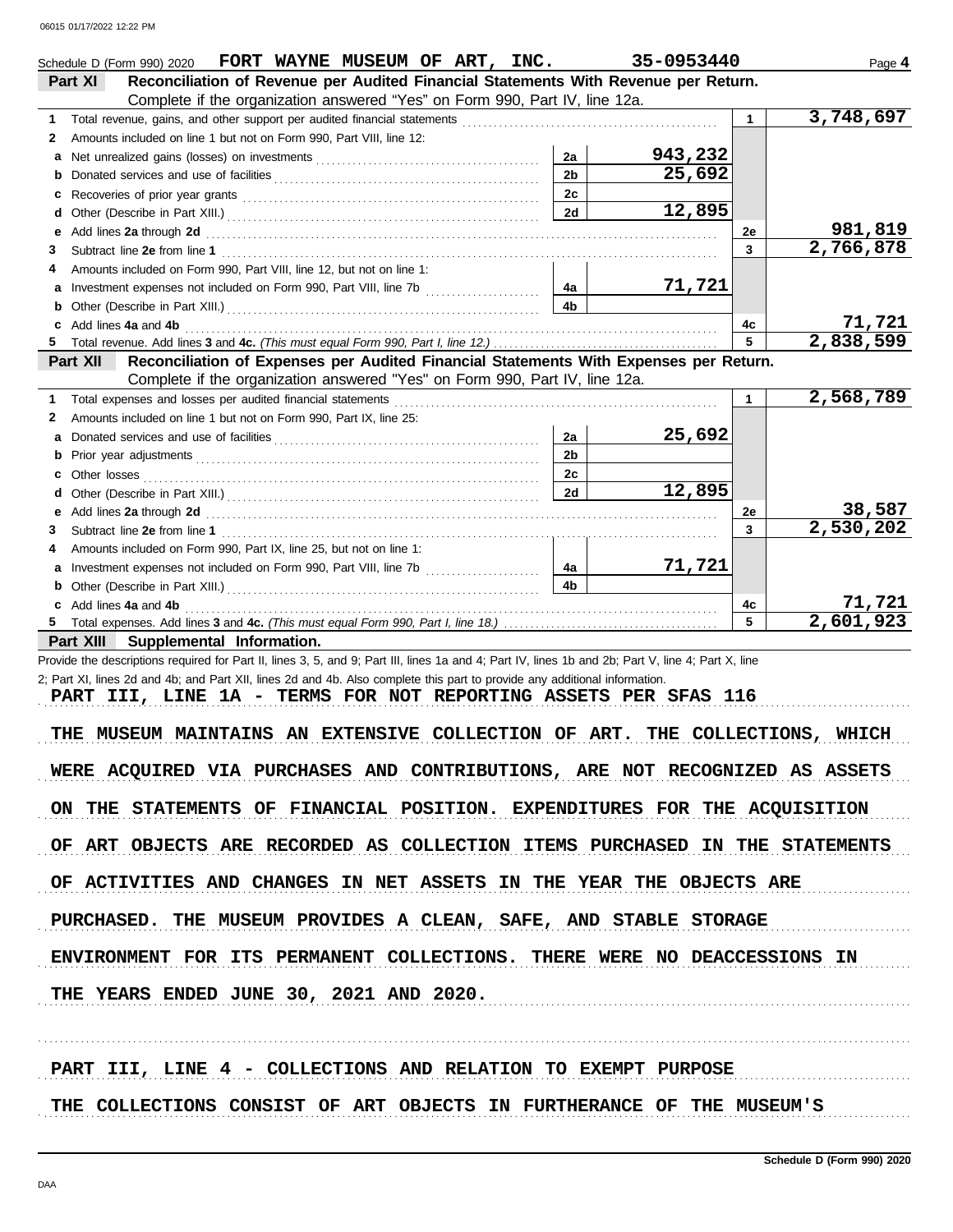| 35-0953440<br>FORT WAYNE MUSEUM OF ART,<br>INC.<br>Schedule D (Form 990) 2020<br>Supplemental Information (continued)<br><b>Part XIII</b> | Page 5    |
|-------------------------------------------------------------------------------------------------------------------------------------------|-----------|
| MISSION TO COLLECT, PRESERVE AND PRESENT AMERICAN AND RELATED ART TO ENGAGE                                                               |           |
| AND EDUCATE BROAD AND DIVERSE AUDIENCES THROUGHOUT THE REGION TO ADD VALUE                                                                |           |
| TO THEIR LIVES.                                                                                                                           |           |
|                                                                                                                                           |           |
| PART V, LINE 4 - INTENDED USES FOR ENDOWMENT FUNDS                                                                                        |           |
| THE ENDOWMENT FUNDS WILL BE USED FOR OPERATING PURPOSES AND TO SERVE THE                                                                  |           |
| ORGANIZATION'S NEEDS OVER THE LONG-TERM.                                                                                                  |           |
|                                                                                                                                           |           |
| PART X - FIN 48 FOOTNOTE                                                                                                                  |           |
| THE MUSEUM IS EXEMPT FROM INCOME TAXES UNDER SECTION 501(C) (3) OF THE                                                                    |           |
| UNITED STATES<br>INTERNAL REVENUE CODE AND QUALIFIES FOR THE CHARITABLE                                                                   |           |
| CONTRIBUTION DEDUCTION.<br>THE MUSEUM HAS BEEN CLASSIFIED AS AN ORGANIZATION                                                              |           |
| THAT IS NOT A PRIVATE FOUNDATION UNDER SECTION 509(A) OF THE INTERNAL                                                                     |           |
| REVENUE CODE. THE MUSEUM IS ALSO EXEMPT FROM STATE INCOME TAXES.                                                                          |           |
|                                                                                                                                           |           |
| THE MUSEUM IS SUBJECT TO FEDERAL INCOME TAX ON ANY UNRELATED<br>HOWEVER,                                                                  |           |
| <b>TAXABLE</b><br>INCOME. ACCOUNTING PRINCIPLES GENERALLY ACCEPTED<br><b>BUSINESS</b>                                                     | IN<br>THE |
| UNITED STATES OF AMERICA REQUIRE MANAGEMENT TO EVALUATE TAX POSITIONS TAKEN                                                               |           |
| BY THE MUSEUM AND RECOGNIZE A TAX LIABILITY (OR ASSET) IF THE MUSEUM HAS                                                                  |           |
| TAKEN AN UNCERTAIN POSITION THAT MORE LIKELY THAN NOT WOULD NOT BE                                                                        |           |
| SUSTAINED UPON EXAMINATION BY THE TAXING AUTHORITIES. MANAGEMENT BELIEVES                                                                 |           |
| THAT IT HAS APPROPRIATE SUPPORT FOR ANY TAX POSITIONS IT HAS TAKEN OR                                                                     |           |
| EXPECTS TO TAKE AND AS SUCH, DOES NOT HAVE ANY UNCERTAIN TAX POSITIONS THAT                                                               |           |
| SHOULD BE RECOGNIZED, MEASURED, OR DISCLOSED IN THE FINANCIAL STATEMENTS.                                                                 |           |
| MANAGEMENT BELIEVES THE MUSEUM IS NO LONGER SUBJECT TO EXAMINATION BY                                                                     |           |
| TAXING AUTHORITIES FOR YEARS BEFORE JUNE 30, 2018.                                                                                        |           |
|                                                                                                                                           |           |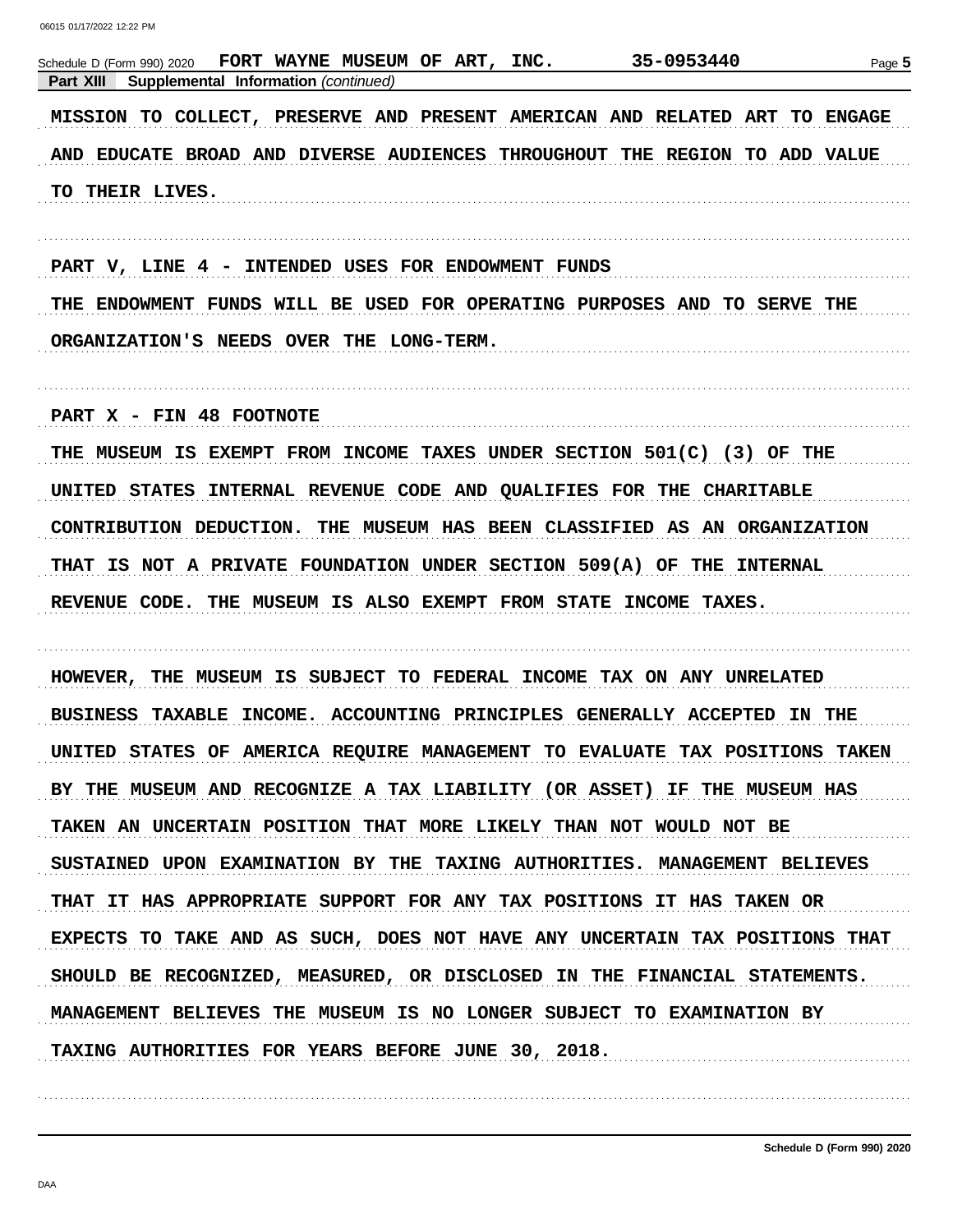| FORT WAYNE MUSEUM OF ART, INC.<br>Schedule D (Form 990) 2020<br>Part XIII<br>Supplemental Information (continued) | 35-0953440 | Page 5 |
|-------------------------------------------------------------------------------------------------------------------|------------|--------|
| PART XI, LINE 2D - REVENUE AMOUNTS INCLUDED IN FINANCIALS - OTHER                                                 |            |        |
| GALA DIRECT EXPENSES                                                                                              | \$         | 12,895 |
| PART XII, LINE 2D - EXPENSE AMOUNTS INCLUDED IN FINANCIALS - OTHER                                                |            |        |
| GALA DIRECT EXPENSES                                                                                              | \$         | 12,895 |
|                                                                                                                   |            |        |
|                                                                                                                   |            |        |
|                                                                                                                   |            |        |
|                                                                                                                   |            |        |
|                                                                                                                   |            |        |
|                                                                                                                   |            |        |
|                                                                                                                   |            |        |
|                                                                                                                   |            |        |
|                                                                                                                   |            |        |
|                                                                                                                   |            |        |
|                                                                                                                   |            |        |
|                                                                                                                   |            |        |
|                                                                                                                   |            | .      |
|                                                                                                                   |            |        |
|                                                                                                                   |            |        |
|                                                                                                                   |            | .      |
|                                                                                                                   |            |        |
|                                                                                                                   |            | .      |
|                                                                                                                   |            | .      |
|                                                                                                                   |            | .      |
|                                                                                                                   |            |        |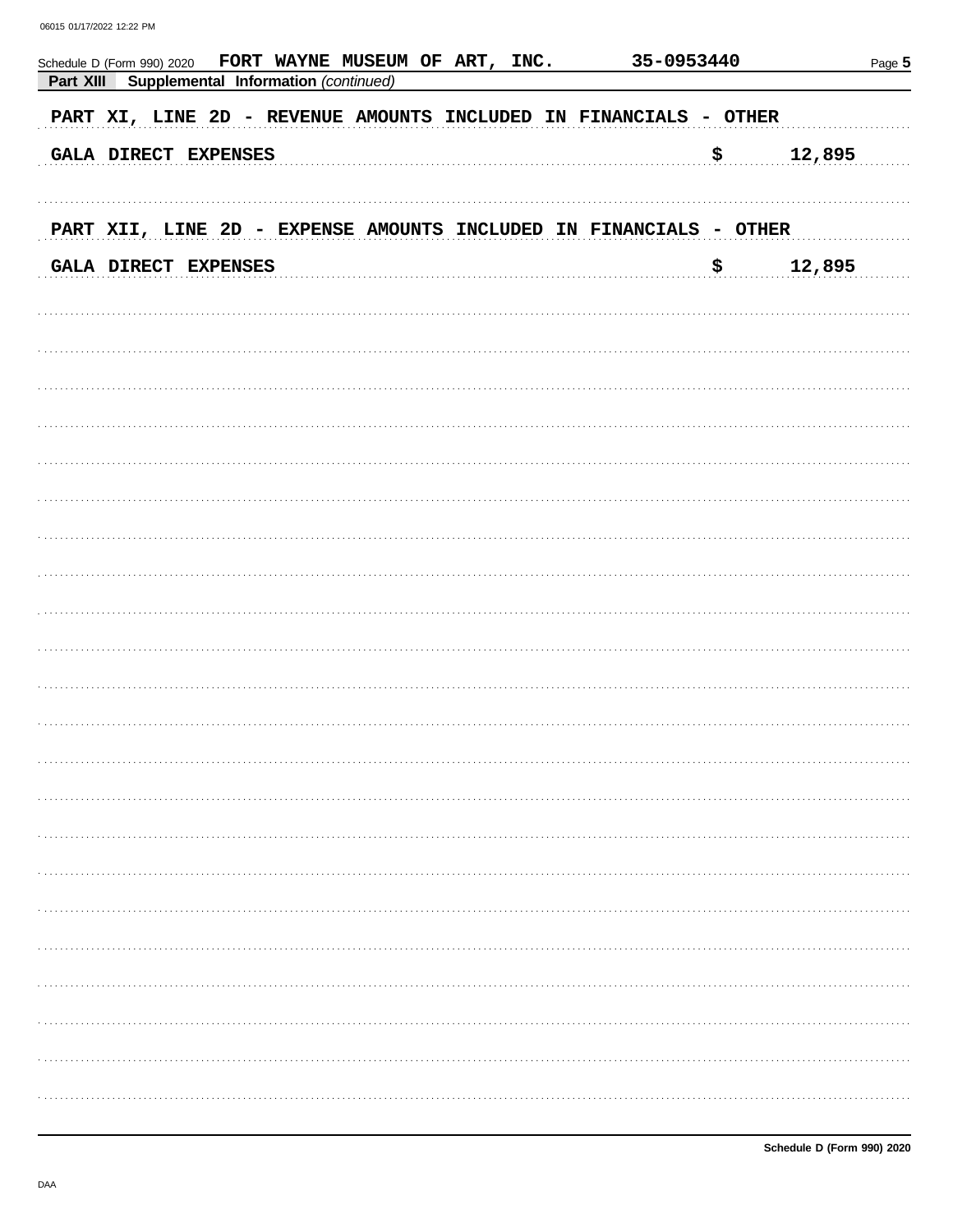| <b>SCHEDULE G</b>                                                                                                                                                                                                                                                                                                   |                                |   |                                       |     |                                | Supplemental Information Regarding Fundraising or Gaming Activities                                                                                                 |                                              | OMB No. 1545-0047                   |
|---------------------------------------------------------------------------------------------------------------------------------------------------------------------------------------------------------------------------------------------------------------------------------------------------------------------|--------------------------------|---|---------------------------------------|-----|--------------------------------|---------------------------------------------------------------------------------------------------------------------------------------------------------------------|----------------------------------------------|-------------------------------------|
| (Form 990 or 990-EZ)                                                                                                                                                                                                                                                                                                |                                |   |                                       |     |                                | Complete if the organization answered "Yes" on Form 990, Part IV, line 17, 18, or 19, or if the<br>organization entered more than \$15,000 on Form 990-EZ, line 6a. |                                              |                                     |
| Department of the Treasury<br>Internal Revenue Service                                                                                                                                                                                                                                                              |                                |   | LI Attach to Form 990 or Form 990-EZ. |     |                                | <b>u</b> Go to www.irs.gov/Form990 for instructions and the latest information.                                                                                     |                                              | <b>Open to Public</b><br>Inspection |
| Name of the organization                                                                                                                                                                                                                                                                                            | FORT WAYNE MUSEUM OF ART, INC. |   |                                       |     |                                |                                                                                                                                                                     | Employer identification number<br>35-0953440 |                                     |
| Part I                                                                                                                                                                                                                                                                                                              |                                |   |                                       |     |                                | Fundraising Activities. Complete if the organization answered "Yes" on Form 990, Part IV, line 17.                                                                  |                                              |                                     |
| Form 990-EZ filers are not required to complete this part.                                                                                                                                                                                                                                                          |                                |   |                                       |     |                                |                                                                                                                                                                     |                                              |                                     |
| Indicate whether the organization raised funds through any of the following activities. Check all that apply.<br>1.                                                                                                                                                                                                 |                                |   |                                       |     |                                |                                                                                                                                                                     |                                              |                                     |
| Mail solicitations<br>a                                                                                                                                                                                                                                                                                             |                                | e |                                       |     |                                | Solicitation of non-government grants                                                                                                                               |                                              |                                     |
| Internet and email solicitations<br>b                                                                                                                                                                                                                                                                               |                                |   | Solicitation of government grants     |     |                                |                                                                                                                                                                     |                                              |                                     |
| Phone solicitations<br>C                                                                                                                                                                                                                                                                                            |                                | g | Special fundraising events            |     |                                |                                                                                                                                                                     |                                              |                                     |
| In-person solicitations                                                                                                                                                                                                                                                                                             |                                |   |                                       |     |                                |                                                                                                                                                                     |                                              |                                     |
| 2a Did the organization have a written or oral agreement with any individual (including officers, directors, trustees,                                                                                                                                                                                              |                                |   |                                       |     |                                |                                                                                                                                                                     |                                              |                                     |
| or key employees listed in Form 990, Part VII) or entity in connection with professional fundraising services?<br><b>b</b> If "Yes," list the 10 highest paid individuals or entities (fundraisers) pursuant to agreements under which the fundraiser is to be<br>compensated at least \$5,000 by the organization. |                                |   |                                       |     |                                |                                                                                                                                                                     |                                              | Yes<br>No                           |
|                                                                                                                                                                                                                                                                                                                     |                                |   |                                       |     | (iii) Did fund-<br>raiser have |                                                                                                                                                                     | (v) Amount paid to                           | (vi) Amount paid to                 |
| (i) Name and address of individual<br>or entity (fundraiser)                                                                                                                                                                                                                                                        |                                |   | (ii) Activity                         |     | custody or                     | (iv) Gross receipts<br>from activity                                                                                                                                | (or retained by)<br>fundraiser listed in     | (or retained by)<br>organization    |
|                                                                                                                                                                                                                                                                                                                     |                                |   |                                       |     | control of<br>contributions?   |                                                                                                                                                                     | col. (i)                                     |                                     |
|                                                                                                                                                                                                                                                                                                                     |                                |   |                                       | Yes | No                             |                                                                                                                                                                     |                                              |                                     |
| 1                                                                                                                                                                                                                                                                                                                   |                                |   |                                       |     |                                |                                                                                                                                                                     |                                              |                                     |
| $\mathbf{2}$                                                                                                                                                                                                                                                                                                        |                                |   |                                       |     |                                |                                                                                                                                                                     |                                              |                                     |
|                                                                                                                                                                                                                                                                                                                     |                                |   |                                       |     |                                |                                                                                                                                                                     |                                              |                                     |
|                                                                                                                                                                                                                                                                                                                     |                                |   |                                       |     |                                |                                                                                                                                                                     |                                              |                                     |
| 3                                                                                                                                                                                                                                                                                                                   |                                |   |                                       |     |                                |                                                                                                                                                                     |                                              |                                     |
|                                                                                                                                                                                                                                                                                                                     |                                |   |                                       |     |                                |                                                                                                                                                                     |                                              |                                     |
| 4                                                                                                                                                                                                                                                                                                                   |                                |   |                                       |     |                                |                                                                                                                                                                     |                                              |                                     |
|                                                                                                                                                                                                                                                                                                                     |                                |   |                                       |     |                                |                                                                                                                                                                     |                                              |                                     |
|                                                                                                                                                                                                                                                                                                                     |                                |   |                                       |     |                                |                                                                                                                                                                     |                                              |                                     |
| 5                                                                                                                                                                                                                                                                                                                   |                                |   |                                       |     |                                |                                                                                                                                                                     |                                              |                                     |
|                                                                                                                                                                                                                                                                                                                     |                                |   |                                       |     |                                |                                                                                                                                                                     |                                              |                                     |
| 6                                                                                                                                                                                                                                                                                                                   |                                |   |                                       |     |                                |                                                                                                                                                                     |                                              |                                     |
|                                                                                                                                                                                                                                                                                                                     |                                |   |                                       |     |                                |                                                                                                                                                                     |                                              |                                     |
|                                                                                                                                                                                                                                                                                                                     |                                |   |                                       |     |                                |                                                                                                                                                                     |                                              |                                     |
| 7                                                                                                                                                                                                                                                                                                                   |                                |   |                                       |     |                                |                                                                                                                                                                     |                                              |                                     |
|                                                                                                                                                                                                                                                                                                                     |                                |   |                                       |     |                                |                                                                                                                                                                     |                                              |                                     |
| 8                                                                                                                                                                                                                                                                                                                   |                                |   |                                       |     |                                |                                                                                                                                                                     |                                              |                                     |
|                                                                                                                                                                                                                                                                                                                     |                                |   |                                       |     |                                |                                                                                                                                                                     |                                              |                                     |
|                                                                                                                                                                                                                                                                                                                     |                                |   |                                       |     |                                |                                                                                                                                                                     |                                              |                                     |
| 9                                                                                                                                                                                                                                                                                                                   |                                |   |                                       |     |                                |                                                                                                                                                                     |                                              |                                     |
|                                                                                                                                                                                                                                                                                                                     |                                |   |                                       |     |                                |                                                                                                                                                                     |                                              |                                     |
| 10                                                                                                                                                                                                                                                                                                                  |                                |   |                                       |     |                                |                                                                                                                                                                     |                                              |                                     |
|                                                                                                                                                                                                                                                                                                                     |                                |   |                                       |     |                                |                                                                                                                                                                     |                                              |                                     |
| Total                                                                                                                                                                                                                                                                                                               |                                |   |                                       |     |                                |                                                                                                                                                                     |                                              |                                     |
| List all states in which the organization is registered or licensed to solicit contributions or has been notified it is exempt from<br>3                                                                                                                                                                            |                                |   |                                       |     |                                |                                                                                                                                                                     |                                              |                                     |
| registration or licensing.                                                                                                                                                                                                                                                                                          |                                |   |                                       |     |                                |                                                                                                                                                                     |                                              |                                     |
|                                                                                                                                                                                                                                                                                                                     |                                |   |                                       |     |                                |                                                                                                                                                                     |                                              |                                     |
|                                                                                                                                                                                                                                                                                                                     |                                |   |                                       |     |                                |                                                                                                                                                                     |                                              |                                     |
|                                                                                                                                                                                                                                                                                                                     |                                |   |                                       |     |                                |                                                                                                                                                                     |                                              |                                     |
|                                                                                                                                                                                                                                                                                                                     |                                |   |                                       |     |                                |                                                                                                                                                                     |                                              |                                     |
|                                                                                                                                                                                                                                                                                                                     |                                |   |                                       |     |                                |                                                                                                                                                                     |                                              |                                     |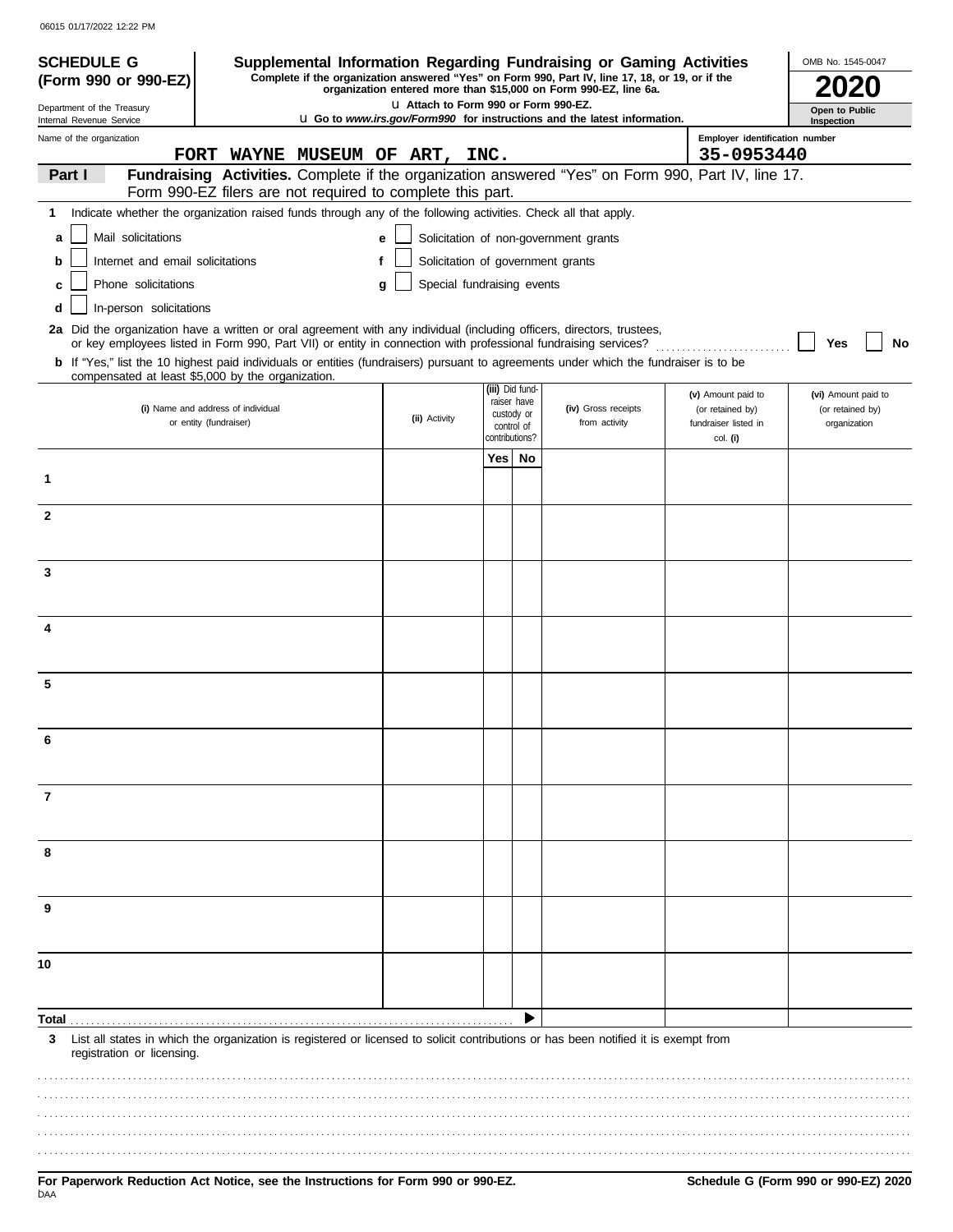|                 |         | Schedule G (Form 990 or 990-EZ) 2020 | FORT WAYNE MUSEUM OF ART, INC.                                                                                                                                                                                         |                         |   |                  | 35-0953440 | Page 2                     |
|-----------------|---------|--------------------------------------|------------------------------------------------------------------------------------------------------------------------------------------------------------------------------------------------------------------------|-------------------------|---|------------------|------------|----------------------------|
|                 | Part II |                                      | Fundraising Events. Complete if the organization answered "Yes" on Form 990, Part IV, line 18, or reported more                                                                                                        |                         |   |                  |            |                            |
|                 |         |                                      | than \$15,000 of fundraising event contributions and gross income on Form 990-EZ, lines 1 and 6b. List events with                                                                                                     |                         |   |                  |            |                            |
|                 |         |                                      | gross receipts greater than \$5,000.                                                                                                                                                                                   |                         |   |                  |            |                            |
|                 |         |                                      | (a) Event #1                                                                                                                                                                                                           | (b) Event #2            |   | (c) Other events |            | (d) Total events           |
|                 |         |                                      | <b>GALA</b>                                                                                                                                                                                                            |                         |   | <b>NONE</b>      |            | (add col. (a) through      |
|                 |         |                                      | (event type)                                                                                                                                                                                                           | (event type)            |   | (total number)   |            | col. (c)                   |
|                 |         |                                      |                                                                                                                                                                                                                        |                         |   |                  |            |                            |
| Revenue         |         | 1 Gross receipts                     | 300,084                                                                                                                                                                                                                |                         |   |                  |            | 300,084                    |
|                 |         |                                      |                                                                                                                                                                                                                        |                         |   |                  |            |                            |
|                 |         | 2 Less: Contributions                | 237,024                                                                                                                                                                                                                |                         |   |                  |            | 237,024                    |
|                 |         | 3 Gross income (line 1 minus         |                                                                                                                                                                                                                        |                         |   |                  |            |                            |
|                 |         |                                      | 63,060                                                                                                                                                                                                                 |                         |   |                  |            | 63,060                     |
|                 |         |                                      |                                                                                                                                                                                                                        |                         |   |                  |            |                            |
|                 |         | 4 Cash prizes                        |                                                                                                                                                                                                                        |                         |   |                  |            |                            |
|                 |         | 5 Noncash prizes                     | 98,409                                                                                                                                                                                                                 |                         |   |                  |            | 98,409                     |
|                 |         |                                      |                                                                                                                                                                                                                        |                         |   |                  |            |                            |
|                 |         | 6 Rent/facility costs                |                                                                                                                                                                                                                        |                         |   |                  |            |                            |
|                 |         |                                      |                                                                                                                                                                                                                        |                         |   |                  |            |                            |
|                 |         | 7 Food and beverages                 |                                                                                                                                                                                                                        |                         |   |                  |            |                            |
| Direct Expenses |         | 8 Entertainment                      |                                                                                                                                                                                                                        |                         |   |                  |            |                            |
|                 |         |                                      |                                                                                                                                                                                                                        |                         |   |                  |            |                            |
|                 |         | 9 Other direct expenses              | 12,895                                                                                                                                                                                                                 |                         |   |                  |            | 12,895                     |
|                 |         |                                      |                                                                                                                                                                                                                        |                         |   |                  |            |                            |
|                 |         |                                      |                                                                                                                                                                                                                        |                         |   |                  |            | 111,304                    |
|                 |         |                                      |                                                                                                                                                                                                                        |                         |   |                  |            | $-48,244$                  |
|                 |         | Part III                             | Gaming. Complete if the organization answered "Yes" on Form 990, Part IV, line 19, or reported more than<br>\$15,000 on Form 990-EZ, line 6a.                                                                          |                         |   |                  |            |                            |
|                 |         |                                      |                                                                                                                                                                                                                        | (b) Pull tabs/instant   |   |                  |            | (d) Total gaming (add      |
|                 |         |                                      | (a) Bingo                                                                                                                                                                                                              | bingo/progressive bingo |   | (c) Other gaming |            | col. (a) through col. (c)) |
| Revenue         |         |                                      |                                                                                                                                                                                                                        |                         |   |                  |            |                            |
|                 | 1       | Gross revenue                        |                                                                                                                                                                                                                        |                         |   |                  |            |                            |
|                 |         |                                      |                                                                                                                                                                                                                        |                         |   |                  |            |                            |
| <b>ses</b>      |         | 2 Cash prizes                        |                                                                                                                                                                                                                        |                         |   |                  |            |                            |
| Expens          |         | 3 Noncash prizes                     |                                                                                                                                                                                                                        |                         |   |                  |            |                            |
|                 |         |                                      |                                                                                                                                                                                                                        |                         |   |                  |            |                            |
| Direct          |         | 4 Rent/facility costs                |                                                                                                                                                                                                                        |                         |   |                  |            |                            |
|                 |         |                                      |                                                                                                                                                                                                                        |                         |   |                  |            |                            |
|                 |         | 5 Other direct expenses              |                                                                                                                                                                                                                        |                         |   |                  |            |                            |
|                 |         |                                      | %<br>Yes                                                                                                                                                                                                               | <b>Yes</b>              | % | Yes              | $\%$       |                            |
|                 |         | 6 Volunteer labor                    | No                                                                                                                                                                                                                     | No                      |   | <b>No</b>        |            |                            |
|                 |         |                                      |                                                                                                                                                                                                                        |                         |   |                  |            |                            |
|                 |         |                                      |                                                                                                                                                                                                                        |                         |   |                  |            |                            |
|                 |         |                                      |                                                                                                                                                                                                                        |                         |   |                  |            |                            |
|                 |         |                                      |                                                                                                                                                                                                                        |                         |   |                  |            |                            |
| 9               |         |                                      |                                                                                                                                                                                                                        |                         |   |                  |            |                            |
|                 |         |                                      |                                                                                                                                                                                                                        |                         |   |                  |            | Yes<br>No                  |
|                 |         | <b>b</b> If "No," explain:           |                                                                                                                                                                                                                        |                         |   |                  |            |                            |
|                 |         |                                      |                                                                                                                                                                                                                        |                         |   |                  |            |                            |
|                 |         |                                      | 10a Were any of the organization's gaming licenses revoked, suspended, or terminated during the tax year?<br>10a Were any of the organization's gaming licenses revoked, suspended, or terminated during the tax year? |                         |   |                  |            | Yes<br>No                  |
|                 |         | <b>b</b> If "Yes," explain:          |                                                                                                                                                                                                                        |                         |   |                  |            |                            |
|                 |         |                                      |                                                                                                                                                                                                                        |                         |   |                  |            |                            |
|                 |         |                                      |                                                                                                                                                                                                                        |                         |   |                  |            |                            |
|                 |         |                                      |                                                                                                                                                                                                                        |                         |   |                  |            |                            |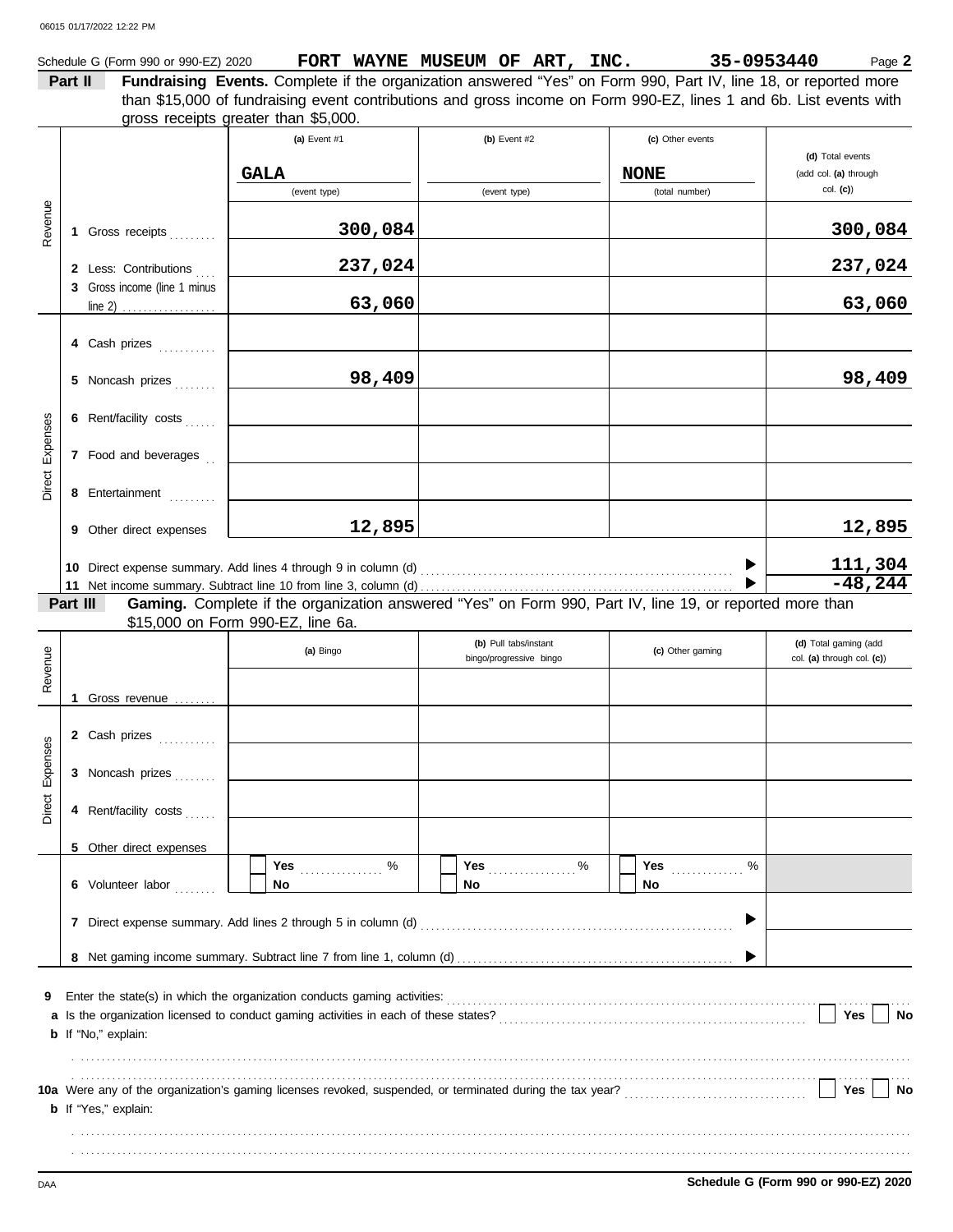|    | 35-0953440<br>Schedule G (Form 990 or 990-EZ) 2020 FORT WAYNE MUSEUM OF ART, INC.                                                                                                                                                  |                 |     | Page 3 |
|----|------------------------------------------------------------------------------------------------------------------------------------------------------------------------------------------------------------------------------------|-----------------|-----|--------|
| 11 |                                                                                                                                                                                                                                    |                 | Yes | No     |
| 12 | Is the organization a grantor, beneficiary or trustee of a trust, or a member of a partnership or other entity                                                                                                                     |                 |     |        |
|    |                                                                                                                                                                                                                                    |                 | Yes | No     |
| 13 | Indicate the percentage of gaming activity conducted in:                                                                                                                                                                           |                 |     |        |
| a  | The organization's facility [11] with the contract of the contract of the contract of the contract of the contract of the contract of the contract of the contract of the contract of the contract of the contract of the cont     | 13a             |     | %      |
| b  | An outside facility <b>contained an activity of the facility contained and activity of the contained and activity of the contained and activity of the contained activity of the contained activity of the contained activity </b> | 13 <sub>b</sub> |     | %      |
| 14 | Enter the name and address of the person who prepares the organization's gaming/special events books and<br>records:                                                                                                               |                 |     |        |
|    |                                                                                                                                                                                                                                    |                 |     |        |
|    | Address <b>u</b>                                                                                                                                                                                                                   |                 |     |        |
|    | 15a Does the organization have a contract with a third party from whom the organization receives gaming<br>revenue?                                                                                                                |                 | Yes | No     |
| b  | If "Yes," enter the amount of gaming revenue received by the organization u<br>$\frac{1}{2}$ , and the                                                                                                                             |                 |     |        |
|    |                                                                                                                                                                                                                                    |                 |     |        |
|    | If "Yes," enter name and address of the third party:                                                                                                                                                                               |                 |     |        |
|    |                                                                                                                                                                                                                                    |                 |     |        |
|    |                                                                                                                                                                                                                                    |                 |     |        |
|    | Address <b>u</b>                                                                                                                                                                                                                   |                 |     |        |
| 16 | Gaming manager information:                                                                                                                                                                                                        |                 |     |        |
|    |                                                                                                                                                                                                                                    |                 |     |        |
|    |                                                                                                                                                                                                                                    |                 |     |        |
|    | Description of services provided <b>u</b> entertainment contains and all the series of the services provided <b>u</b>                                                                                                              |                 |     |        |
|    | Director/officer<br>Employee<br>Independent contractor                                                                                                                                                                             |                 |     |        |
| 17 | Mandatory distributions:                                                                                                                                                                                                           |                 |     |        |
| a  | Is the organization required under state law to make charitable distributions from the gaming proceeds to                                                                                                                          |                 |     |        |
|    | retain the state gaming license?                                                                                                                                                                                                   |                 | Yes | No     |
| b  | Enter the amount of distributions required under state law to be distributed to other exempt organizations or                                                                                                                      |                 |     |        |
|    | spent in the organization's own exempt activities during the tax year u<br>\$                                                                                                                                                      |                 |     |        |
|    | Supplemental Information. Provide the explanations required by Part I, line 2b, columns (iii) and (v); and<br>Part IV                                                                                                              |                 |     |        |
|    | Part III, lines 9, 9b, 10b, 15b, 15c, 16, and 17b, as applicable. Also provide any additional information.                                                                                                                         |                 |     |        |
|    | See instructions.                                                                                                                                                                                                                  |                 |     |        |
|    |                                                                                                                                                                                                                                    |                 |     |        |
|    |                                                                                                                                                                                                                                    |                 |     |        |
|    |                                                                                                                                                                                                                                    |                 |     |        |
|    |                                                                                                                                                                                                                                    |                 |     |        |
|    |                                                                                                                                                                                                                                    |                 |     |        |
|    |                                                                                                                                                                                                                                    |                 |     |        |
|    |                                                                                                                                                                                                                                    |                 |     |        |
|    |                                                                                                                                                                                                                                    |                 |     |        |
|    |                                                                                                                                                                                                                                    |                 |     |        |
|    |                                                                                                                                                                                                                                    |                 |     |        |
|    |                                                                                                                                                                                                                                    |                 |     |        |
|    |                                                                                                                                                                                                                                    |                 |     |        |

Schedule G (Form 990 or 990-EZ) 2020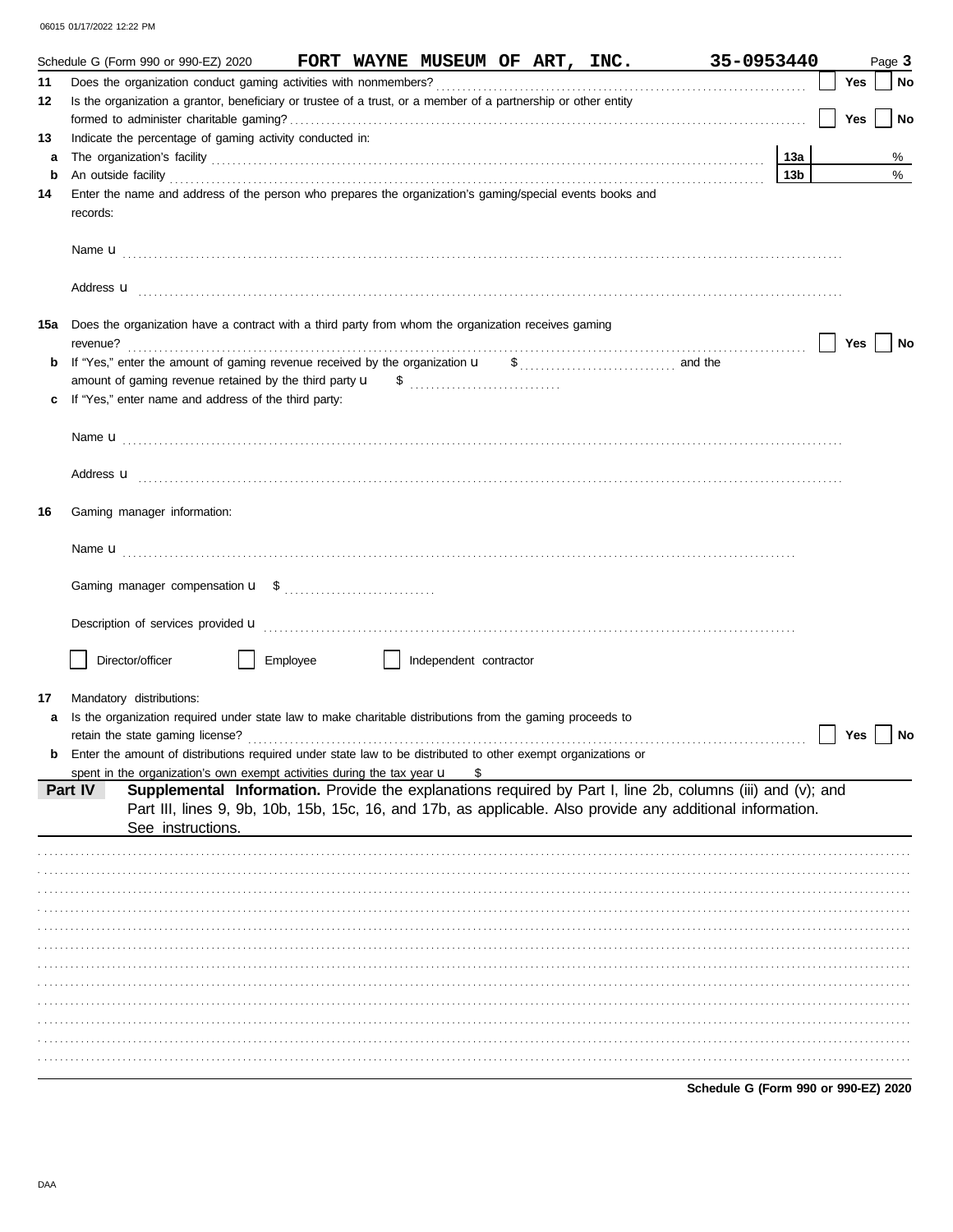| <b>SCHEDULE J</b>                                |                                                                                                                     | <b>Compensation Information</b>                                                                                                                                                                                                      |                                | OMB No. 1545-0047          |
|--------------------------------------------------|---------------------------------------------------------------------------------------------------------------------|--------------------------------------------------------------------------------------------------------------------------------------------------------------------------------------------------------------------------------------|--------------------------------|----------------------------|
| (Form 990)                                       |                                                                                                                     | For certain Officers, Directors, Trustees, Key Employees, and Highest                                                                                                                                                                |                                |                            |
|                                                  |                                                                                                                     | <b>Compensated Employees</b><br>u Complete if the organization answered "Yes" on Form 990, Part IV, line 23.                                                                                                                         |                                | <b>2020</b>                |
| Department of the Treasury                       |                                                                                                                     | u Attach to Form 990.                                                                                                                                                                                                                |                                | Open to Public             |
| Internal Revenue Service                         |                                                                                                                     | <b>uGo to www.irs.gov/Form990 for instructions and the latest information.</b>                                                                                                                                                       |                                | Inspection                 |
| Name of the organization                         |                                                                                                                     |                                                                                                                                                                                                                                      | Employer identification number |                            |
|                                                  | FORT WAYNE MUSEUM OF ART, INC.                                                                                      |                                                                                                                                                                                                                                      | 35-0953440                     |                            |
| Part I                                           | Questions Regarding Compensation                                                                                    |                                                                                                                                                                                                                                      |                                |                            |
|                                                  |                                                                                                                     | 1a Check the appropriate box(es) if the organization provided any of the following to or for a person listed on Form                                                                                                                 |                                | Yes<br>No                  |
|                                                  |                                                                                                                     | 990, Part VII, Section A, line 1a. Complete Part III to provide any relevant information regarding these items.                                                                                                                      |                                |                            |
| First-class or charter travel                    |                                                                                                                     | Housing allowance or residence for personal use                                                                                                                                                                                      |                                |                            |
| Travel for companions                            |                                                                                                                     | Payments for business use of personal residence                                                                                                                                                                                      |                                |                            |
|                                                  | Tax indemnification and gross-up payments                                                                           | Health or social club dues or initiation fees                                                                                                                                                                                        |                                |                            |
| Discretionary spending account                   |                                                                                                                     | Personal services (such as maid, chauffeur, chef)                                                                                                                                                                                    |                                |                            |
|                                                  |                                                                                                                     |                                                                                                                                                                                                                                      |                                |                            |
|                                                  | <b>b</b> If any of the boxes on line 1a are checked, did the organization follow a written policy regarding payment |                                                                                                                                                                                                                                      |                                |                            |
|                                                  | or reimbursement or provision of all of the expenses described above? If "No," complete Part III to                 |                                                                                                                                                                                                                                      |                                |                            |
|                                                  |                                                                                                                     | explain <b>contract and the contract of the contract of the contract of the contract of the contract of the contract of the contract of the contract of the contract of the contract of the contract of the contract of the cont</b> | 1b                             |                            |
| 2                                                | Did the organization require substantiation prior to reimbursing or allowing expenses incurred by all               |                                                                                                                                                                                                                                      |                                |                            |
|                                                  |                                                                                                                     | directors, trustees, and officers, including the CEO/Executive Director, regarding the items checked on line                                                                                                                         |                                |                            |
|                                                  |                                                                                                                     |                                                                                                                                                                                                                                      | 2                              |                            |
|                                                  |                                                                                                                     |                                                                                                                                                                                                                                      |                                |                            |
| 3                                                | Indicate which, if any, of the following the organization used to establish the compensation of the                 |                                                                                                                                                                                                                                      |                                |                            |
|                                                  |                                                                                                                     | organization's CEO/Executive Director. Check all that apply. Do not check any boxes for methods used by a                                                                                                                            |                                |                            |
|                                                  | related organization to establish compensation of the CEO/Executive Director, but explain in Part III.              |                                                                                                                                                                                                                                      |                                |                            |
| Compensation committee                           |                                                                                                                     | IХ<br>Written employment contract                                                                                                                                                                                                    |                                |                            |
|                                                  | Independent compensation consultant                                                                                 | Compensation survey or study                                                                                                                                                                                                         |                                |                            |
| Form 990 of other organizations                  |                                                                                                                     | X<br>Approval by the board or compensation committee                                                                                                                                                                                 |                                |                            |
| 4                                                | During the year, did any person listed on Form 990, Part VII, Section A, line 1a, with respect to the filing        |                                                                                                                                                                                                                                      |                                |                            |
| organization or a related organization:          |                                                                                                                     |                                                                                                                                                                                                                                      |                                |                            |
|                                                  | a Receive a severance payment or change-of-control payment?                                                         |                                                                                                                                                                                                                                      | 4a                             | X                          |
| b                                                |                                                                                                                     |                                                                                                                                                                                                                                      | 4b                             | X                          |
| c                                                |                                                                                                                     |                                                                                                                                                                                                                                      | 4c                             | X                          |
|                                                  |                                                                                                                     | "Yes" to any of lines 4a-c, list the persons and provide the applicable amounts for each item in Part III.                                                                                                                           |                                |                            |
|                                                  |                                                                                                                     |                                                                                                                                                                                                                                      |                                |                            |
|                                                  | Only section $501(c)(3)$ , $501(c)(4)$ , and $501(c)(29)$ organizations must complete lines 5-9.                    |                                                                                                                                                                                                                                      |                                |                            |
| 5                                                | For persons listed on Form 990, Part VII, Section A, line 1a, did the organization pay or accrue any                |                                                                                                                                                                                                                                      |                                |                            |
| compensation contingent on the revenues of:      |                                                                                                                     |                                                                                                                                                                                                                                      |                                | X                          |
| a The organization?                              |                                                                                                                     |                                                                                                                                                                                                                                      | 5a<br>5b                       | x                          |
| If "Yes" on line 5a or 5b, describe in Part III. |                                                                                                                     |                                                                                                                                                                                                                                      |                                |                            |
|                                                  |                                                                                                                     |                                                                                                                                                                                                                                      |                                |                            |
| 6                                                | For persons listed on Form 990, Part VII, Section A, line 1a, did the organization pay or accrue any                |                                                                                                                                                                                                                                      |                                |                            |
|                                                  | compensation contingent on the net earnings of:                                                                     |                                                                                                                                                                                                                                      |                                |                            |
| <b>a</b> The organization?                       |                                                                                                                     |                                                                                                                                                                                                                                      | 6a                             | X                          |
|                                                  |                                                                                                                     |                                                                                                                                                                                                                                      | 6b                             | x                          |
| If "Yes" on line 6a or 6b, describe in Part III. |                                                                                                                     |                                                                                                                                                                                                                                      |                                |                            |
|                                                  |                                                                                                                     |                                                                                                                                                                                                                                      |                                |                            |
| 7                                                | For persons listed on Form 990, Part VII, Section A, line 1a, did the organization provide any nonfixed             |                                                                                                                                                                                                                                      |                                | x                          |
| 8                                                | payments not described on lines 5 and 6? If "Yes," describe in Part III                                             | Were any amounts reported on Form 990, Part VII, paid or accrued pursuant to a contract that was subject                                                                                                                             | $\overline{7}$                 |                            |
|                                                  | to the initial contract exception described in Regulations section 53.4958-4(a)(3)? If "Yes," describe              |                                                                                                                                                                                                                                      |                                |                            |
|                                                  |                                                                                                                     | $\ $ n Part III $\ $                                                                                                                                                                                                                 | 8                              | x                          |
|                                                  |                                                                                                                     |                                                                                                                                                                                                                                      |                                |                            |
| 9                                                | If "Yes" on line 8, did the organization also follow the rebuttable presumption procedure described in              |                                                                                                                                                                                                                                      |                                |                            |
|                                                  |                                                                                                                     |                                                                                                                                                                                                                                      | 9                              |                            |
|                                                  | For Paperwork Reduction Act Notice, see the Instructions for Form 990.                                              |                                                                                                                                                                                                                                      |                                | Schedule J (Form 990) 2020 |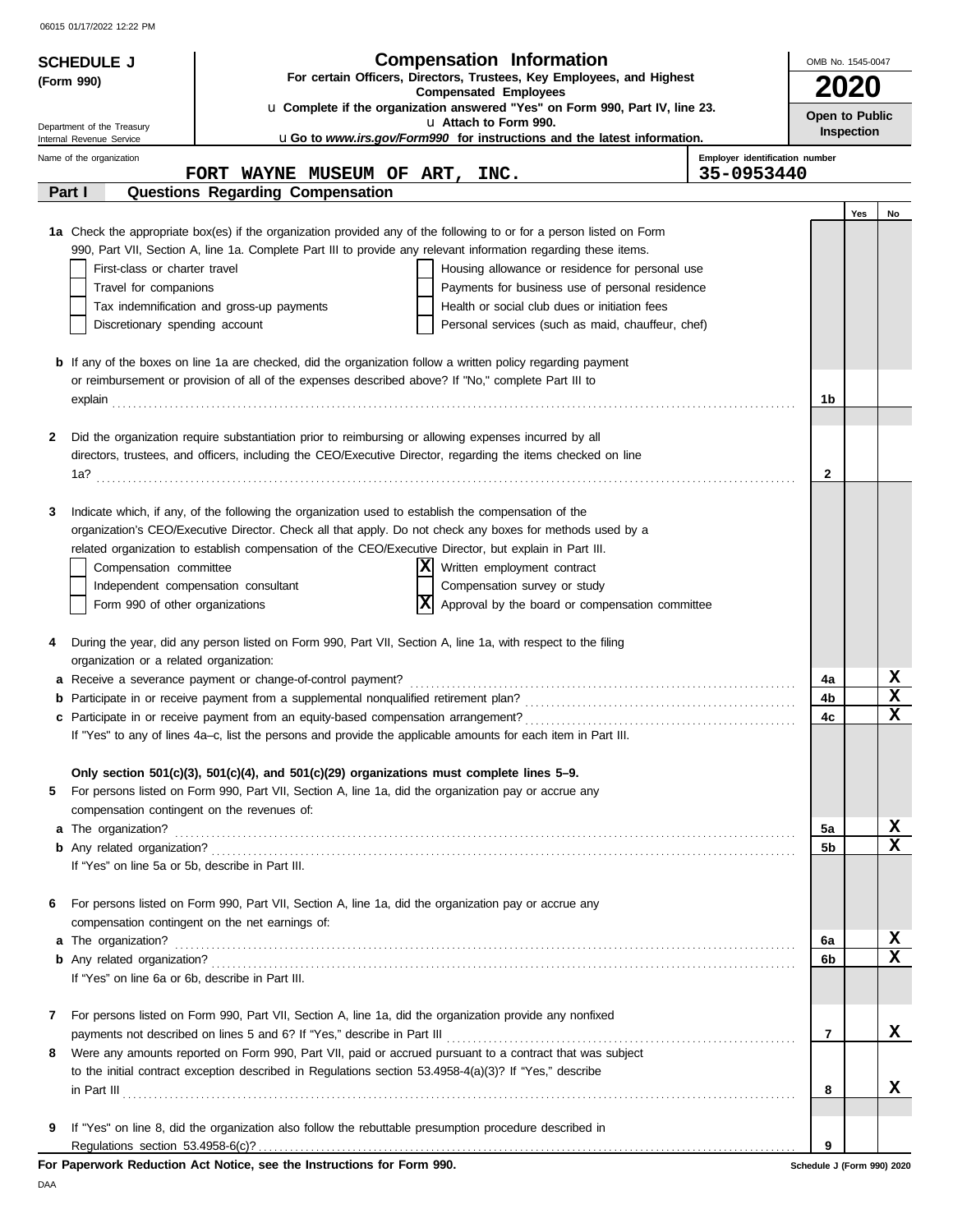#### 35-0953440 Schedule J (Form 990) 2020 FORT WAYNE MUSEUM OF ART, INC. Page 2

#### Part II Officers, Directors, Trustees, Key Employees, and Highest Compensated Employees. Use duplicate copies if additional space is needed.

For each individual whose compensation must be reported on Schedule J, report compensation from the organization on row (i) and from related organizations, described in the instructions, on row (ii). Do not list any individuals that aren't listed on Form 990, Part VII.

Note: The sum of columns (B)(i)-(iii) for each listed individual must equal the total amount of Form 990, Part VII, Section A, line 1a, applicable column (D) and (E) amounts for that individual.

|                               |                          | (B) Breakdown of W-2 and/or 1099-MISC compensation |                                           | (C) Retirement and             | (D) Nontaxable | (E) Total of columns | (F) Compensation                                           |  |
|-------------------------------|--------------------------|----------------------------------------------------|-------------------------------------------|--------------------------------|----------------|----------------------|------------------------------------------------------------|--|
| (A) Name and Title            | (i) Base<br>compensation | (ii) Bonus & incentive<br>compensation             | (iii) Other<br>reportable<br>compensation | other deferred<br>compensation | benefits       | $(B)(i)$ - $(D)$     | in column (B) reported<br>as deferred on prior<br>Form 990 |  |
| CHARLES A. SHEPARD III<br>(i) | 183,797                  |                                                    |                                           | 2,000                          | 10,234         | 196,031              | 0                                                          |  |
| 1 PRESIDENT & CEO<br>l (ii)   | 0                        |                                                    |                                           | O                              | $\Omega$       | n                    | 0                                                          |  |
| (i)                           |                          |                                                    |                                           |                                |                |                      |                                                            |  |
|                               |                          |                                                    |                                           |                                |                |                      |                                                            |  |
| (i)                           |                          |                                                    |                                           |                                |                |                      |                                                            |  |
|                               |                          |                                                    |                                           |                                |                |                      |                                                            |  |
| (i)                           |                          |                                                    |                                           |                                |                |                      |                                                            |  |
| (i)                           |                          |                                                    |                                           |                                |                |                      |                                                            |  |
|                               |                          |                                                    |                                           |                                |                |                      |                                                            |  |
| (i)                           |                          |                                                    |                                           |                                |                |                      |                                                            |  |
| 6                             |                          |                                                    |                                           |                                |                |                      |                                                            |  |
| (i)                           |                          |                                                    |                                           |                                |                |                      |                                                            |  |
| $\overline{7}$                |                          |                                                    |                                           |                                |                |                      |                                                            |  |
| (i)                           |                          |                                                    |                                           |                                |                |                      |                                                            |  |
| 8                             |                          |                                                    |                                           |                                |                |                      |                                                            |  |
| (i)                           |                          |                                                    |                                           |                                |                |                      |                                                            |  |
| l (ii)                        |                          |                                                    |                                           |                                |                |                      |                                                            |  |
| (i)                           |                          |                                                    |                                           |                                |                |                      |                                                            |  |
| l (ii)<br>10                  |                          |                                                    |                                           |                                |                |                      |                                                            |  |
| (i)                           |                          |                                                    |                                           |                                |                |                      |                                                            |  |
| 11                            |                          |                                                    |                                           |                                |                |                      |                                                            |  |
| (i)                           |                          |                                                    |                                           |                                |                |                      |                                                            |  |
| 12                            |                          |                                                    |                                           |                                |                |                      |                                                            |  |
| (i)                           |                          |                                                    |                                           |                                |                |                      |                                                            |  |
| 13                            |                          |                                                    |                                           |                                |                |                      |                                                            |  |
| (i)                           |                          |                                                    |                                           |                                |                |                      |                                                            |  |
|                               |                          |                                                    |                                           |                                |                |                      |                                                            |  |
| (i)                           |                          |                                                    |                                           |                                |                |                      |                                                            |  |
| l (ii)<br>15                  |                          |                                                    |                                           |                                |                |                      |                                                            |  |
| (i)                           |                          |                                                    |                                           |                                |                |                      |                                                            |  |
| 16                            |                          |                                                    |                                           |                                |                |                      |                                                            |  |

Schedule J (Form 990) 2020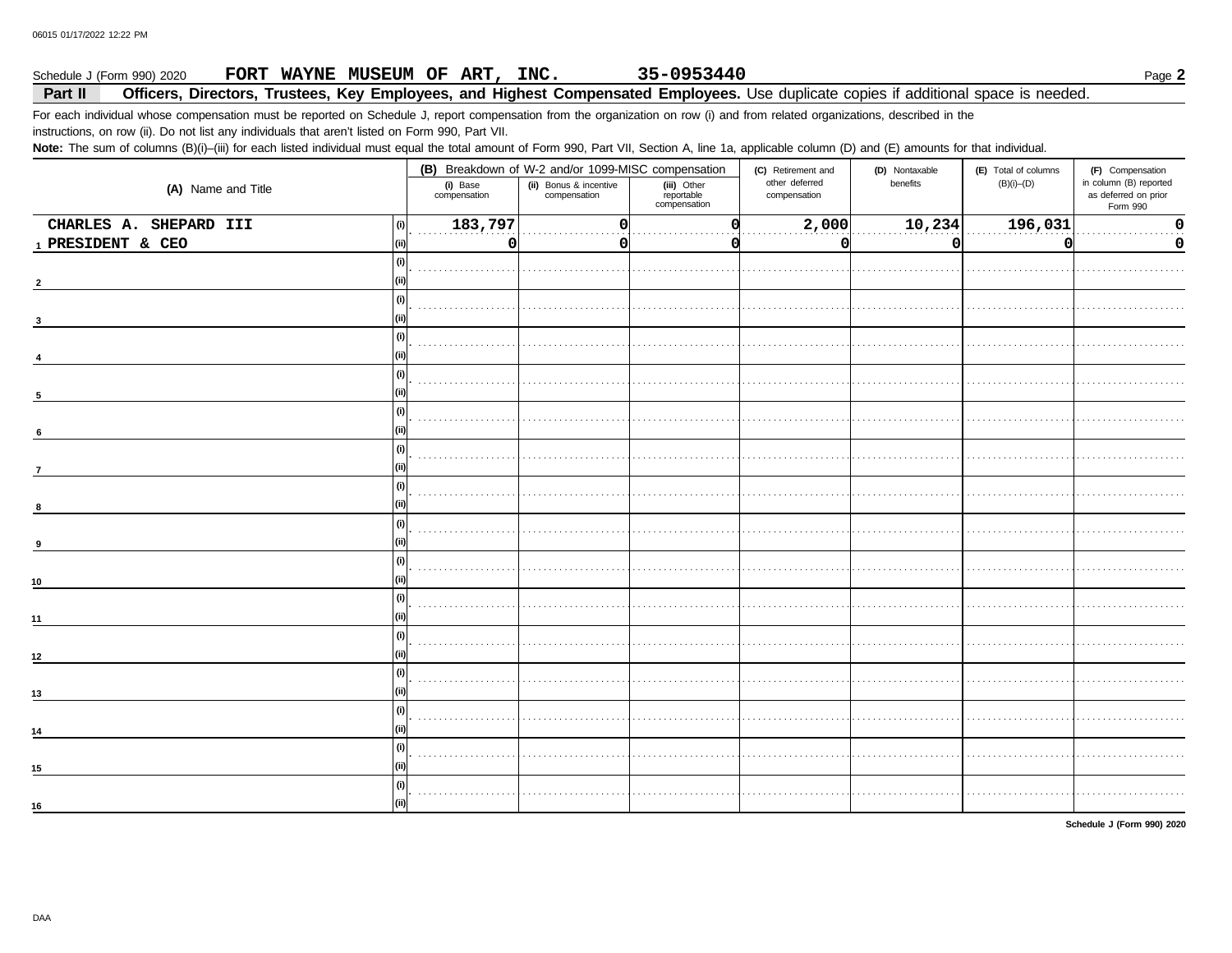|          | Schedule J (Form 990) 2020      | FORT WAYNE MUSEUM OF ART, INC.                                                                                                                                             |  | 35-0953440 |  | Page 3                     |
|----------|---------------------------------|----------------------------------------------------------------------------------------------------------------------------------------------------------------------------|--|------------|--|----------------------------|
| Part III |                                 | Supplemental Information                                                                                                                                                   |  |            |  |                            |
|          |                                 | Provide the information, explanation, or descriptions required for Part I, lines 1a, 1b, 3, 4a, 4b, 4c, 5a, 5b, 6a, 6b, 7, and 8, and for Part II. Also complete this part |  |            |  |                            |
|          | for any additional information. |                                                                                                                                                                            |  |            |  |                            |
|          |                                 |                                                                                                                                                                            |  |            |  |                            |
|          |                                 |                                                                                                                                                                            |  |            |  |                            |
|          |                                 |                                                                                                                                                                            |  |            |  |                            |
|          |                                 |                                                                                                                                                                            |  |            |  |                            |
|          |                                 |                                                                                                                                                                            |  |            |  |                            |
|          |                                 |                                                                                                                                                                            |  |            |  |                            |
|          |                                 |                                                                                                                                                                            |  |            |  |                            |
|          |                                 |                                                                                                                                                                            |  |            |  |                            |
|          |                                 |                                                                                                                                                                            |  |            |  |                            |
|          |                                 |                                                                                                                                                                            |  |            |  |                            |
|          |                                 |                                                                                                                                                                            |  |            |  |                            |
|          |                                 |                                                                                                                                                                            |  |            |  |                            |
|          |                                 |                                                                                                                                                                            |  |            |  |                            |
|          |                                 |                                                                                                                                                                            |  |            |  |                            |
|          |                                 |                                                                                                                                                                            |  |            |  |                            |
|          |                                 |                                                                                                                                                                            |  |            |  |                            |
|          |                                 |                                                                                                                                                                            |  |            |  |                            |
|          |                                 |                                                                                                                                                                            |  |            |  |                            |
|          |                                 |                                                                                                                                                                            |  |            |  |                            |
|          |                                 |                                                                                                                                                                            |  |            |  |                            |
|          |                                 |                                                                                                                                                                            |  |            |  |                            |
|          |                                 |                                                                                                                                                                            |  |            |  |                            |
|          |                                 |                                                                                                                                                                            |  |            |  |                            |
|          |                                 |                                                                                                                                                                            |  |            |  |                            |
|          |                                 |                                                                                                                                                                            |  |            |  |                            |
|          |                                 |                                                                                                                                                                            |  |            |  |                            |
|          |                                 |                                                                                                                                                                            |  |            |  |                            |
|          |                                 |                                                                                                                                                                            |  |            |  |                            |
|          |                                 |                                                                                                                                                                            |  |            |  |                            |
|          |                                 |                                                                                                                                                                            |  |            |  |                            |
|          |                                 |                                                                                                                                                                            |  |            |  |                            |
|          |                                 |                                                                                                                                                                            |  |            |  |                            |
|          |                                 |                                                                                                                                                                            |  |            |  |                            |
|          |                                 |                                                                                                                                                                            |  |            |  |                            |
|          |                                 |                                                                                                                                                                            |  |            |  |                            |
|          |                                 |                                                                                                                                                                            |  |            |  |                            |
|          |                                 |                                                                                                                                                                            |  |            |  |                            |
|          |                                 |                                                                                                                                                                            |  |            |  |                            |
|          |                                 |                                                                                                                                                                            |  |            |  |                            |
|          |                                 |                                                                                                                                                                            |  |            |  | Schedule J (Form 990) 2020 |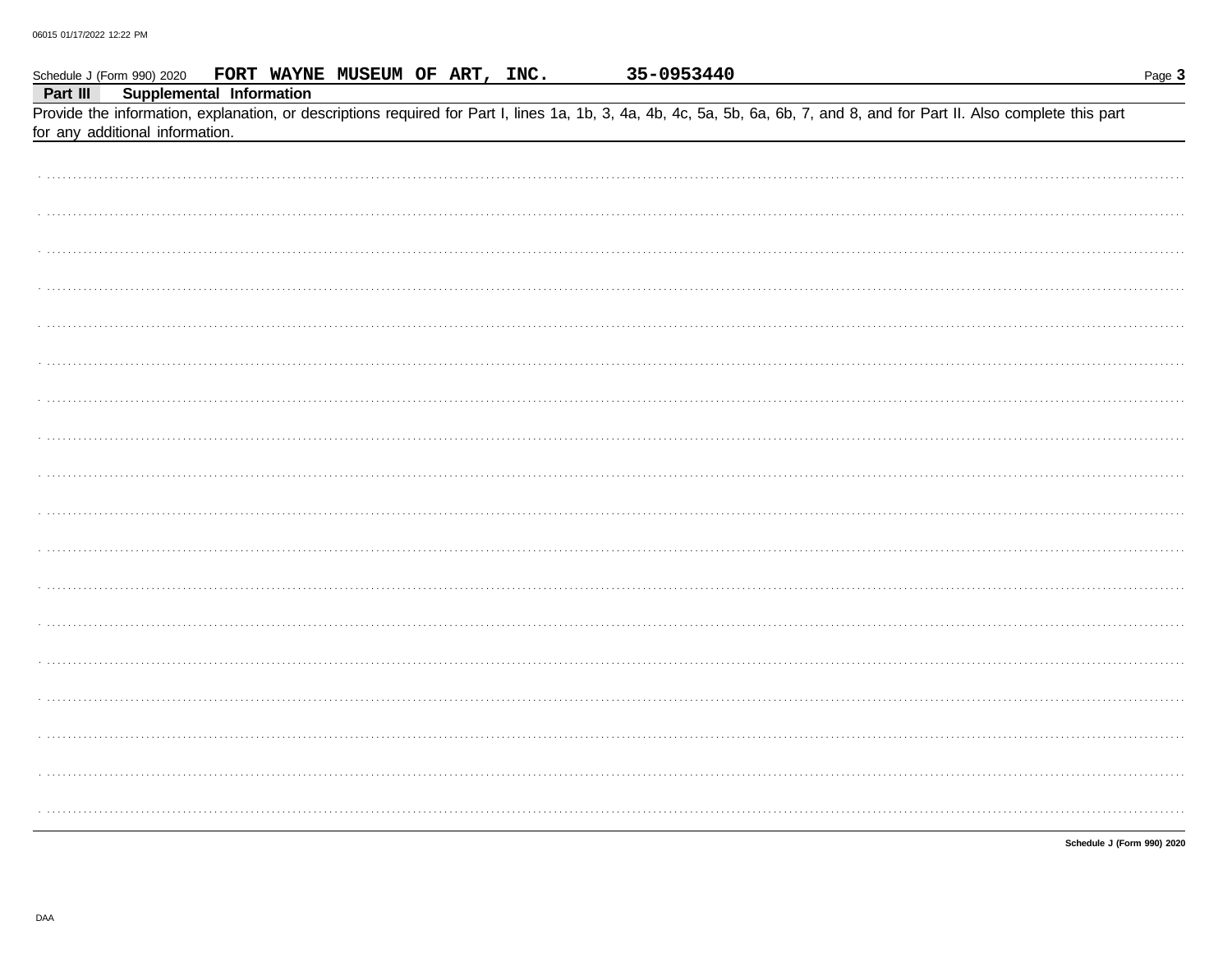|  | 06015 01/17/2022 12:22 PM |  |  |
|--|---------------------------|--|--|
|--|---------------------------|--|--|

## **SCHEDULE M Noncash Contributions**

OMB No. 1545-0047 **2020**

| (Form 990) |  |
|------------|--|

### u **Complete if the organizations answered "Yes" on Form 990, Part IV, lines 29 or 30.** u **Attach to Form 990.**

u **Go to** *www.irs.gov/Form990* **for instructions and the latest information.**

**Inspection Open To Public**

Name of the organization **Employer identification number Employer identification number** Department of the Treasury<br>Internal Revenue Service

### **FORT WAYNE MUSEUM OF ART, INC. 35-0953440**

|     | <b>Types of Property</b><br>Part I                                                                                 |            |                            |                                             |    |                          |                              |     |     |     |
|-----|--------------------------------------------------------------------------------------------------------------------|------------|----------------------------|---------------------------------------------|----|--------------------------|------------------------------|-----|-----|-----|
|     |                                                                                                                    | (a)        | (b)                        | (c)                                         |    |                          | (d)                          |     |     |     |
|     |                                                                                                                    | Check if   | Number of contributions or | Noncash contribution<br>amounts reported on |    |                          | Method of determining        |     |     |     |
|     |                                                                                                                    | applicable | items contributed          | Form 990, Part VIII, line 1g                |    |                          | noncash contribution amounts |     |     |     |
| 1   | Art - Works of art                                                                                                 |            |                            |                                             |    |                          |                              |     |     |     |
| 2   | Art - Historical treasures                                                                                         |            |                            |                                             |    |                          |                              |     |     |     |
| 3   | Art - Fractional interests                                                                                         |            |                            |                                             |    |                          |                              |     |     |     |
| 4   | Books and publications                                                                                             |            |                            |                                             |    |                          |                              |     |     |     |
| 5   | Clothing and household                                                                                             |            |                            |                                             |    |                          |                              |     |     |     |
|     | goods<br><i>compare in the set of the set of the set of the set of the set of the set of</i>                       |            |                            |                                             |    |                          |                              |     |     |     |
| 6   | Cars and other vehicles                                                                                            |            |                            |                                             |    |                          |                              |     |     |     |
| 7   | Boats and planes                                                                                                   |            |                            |                                             |    |                          |                              |     |     |     |
| 8   | Intellectual property                                                                                              |            |                            |                                             |    |                          |                              |     |     |     |
| 9   | Securities - Publicly traded                                                                                       |            |                            |                                             |    |                          |                              |     |     |     |
| 10  | Securities - Closely held stock                                                                                    |            |                            |                                             |    |                          |                              |     |     |     |
| 11  | Securities - Partnership, LLC,                                                                                     |            |                            |                                             |    |                          |                              |     |     |     |
|     | or trust interests                                                                                                 |            |                            |                                             |    |                          |                              |     |     |     |
| 12  | Securities - Miscellaneous [11]                                                                                    |            |                            |                                             |    |                          |                              |     |     |     |
| 13  | Qualified conservation                                                                                             |            |                            |                                             |    |                          |                              |     |     |     |
|     | contribution - Historic                                                                                            |            |                            |                                             |    |                          |                              |     |     |     |
|     | structures                                                                                                         |            |                            |                                             |    |                          |                              |     |     |     |
| 14  | Qualified conservation                                                                                             |            |                            |                                             |    |                          |                              |     |     |     |
|     | contribution - Other                                                                                               |            |                            |                                             |    |                          |                              |     |     |     |
| 15  | Real estate - Residential                                                                                          |            |                            |                                             |    |                          |                              |     |     |     |
| 16  | Real estate - Commercial                                                                                           |            |                            |                                             |    |                          |                              |     |     |     |
| 17  | Real estate - Other                                                                                                |            |                            |                                             |    |                          |                              |     |     |     |
| 18  | Collectibles                                                                                                       |            |                            |                                             |    |                          |                              |     |     |     |
| 19  | Food inventory                                                                                                     |            |                            |                                             |    |                          |                              |     |     |     |
| 20  | Drugs and medical supplies                                                                                         |            |                            |                                             |    |                          |                              |     |     |     |
| 21  | Taxidermy                                                                                                          |            |                            |                                             |    |                          |                              |     |     |     |
| 22  | Historical artifacts                                                                                               |            |                            |                                             |    |                          |                              |     |     |     |
| 23  | Scientific specimens                                                                                               |            |                            |                                             |    |                          |                              |     |     |     |
| 24  | Archeological artifacts                                                                                            |            |                            |                                             |    |                          |                              |     |     |     |
| 25  | Other <b>u</b> ( <b>AUCTION ITEMS</b>                                                                              | X          | 336                        | 98,409                                      |    | <b>FAIR MARKET VALUE</b> |                              |     |     |     |
| 26  |                                                                                                                    |            |                            |                                             |    |                          |                              |     |     |     |
| 27  |                                                                                                                    |            |                            |                                             |    |                          |                              |     |     |     |
| 28  | Other $\mathbf{u}$ (                                                                                               |            |                            |                                             |    |                          |                              |     |     |     |
| 29  | Number of Forms 8283 received by the organization during the tax year for contributions for                        |            |                            |                                             |    |                          |                              |     |     |     |
|     | which the organization completed Form 8283, Part IV, Donee Acknowledgement                                         |            |                            |                                             | 29 |                          |                              |     |     |     |
|     |                                                                                                                    |            |                            |                                             |    |                          |                              |     | Yes | No. |
| 30a | During the year, did the organization receive by contribution any property reported in Part I, lines 1 through     |            |                            |                                             |    |                          |                              |     |     |     |
|     | 28, that it must hold for at least three years from the date of the initial contribution, and which isn't required |            |                            |                                             |    |                          |                              |     |     |     |
|     |                                                                                                                    |            |                            |                                             |    |                          |                              | 30a |     | X   |
| b   | If "Yes," describe the arrangement in Part II.                                                                     |            |                            |                                             |    |                          |                              |     |     |     |
| 31  | Does the organization have a gift acceptance policy that requires the review of any nonstandard                    |            |                            |                                             |    |                          |                              |     |     |     |
|     | contributions?                                                                                                     |            |                            |                                             |    |                          |                              | 31  | X   |     |
| 32a | Does the organization hire or use third parties or related organizations to solicit, process, or sell noncash      |            |                            |                                             |    |                          |                              |     |     |     |
|     | contributions?                                                                                                     |            |                            |                                             |    |                          |                              | 32a |     | X   |
| b   | If "Yes," describe in Part II.                                                                                     |            |                            |                                             |    |                          |                              |     |     |     |
| 33  | If the organization didn't report an amount in column (c) for a type of property for which column (a) is checked,  |            |                            |                                             |    |                          |                              |     |     |     |
|     | describe in Part II.                                                                                               |            |                            |                                             |    |                          |                              |     |     |     |

**For Paperwork Reduction Act Notice, see the Instructions for Form 990. Schedule M (Form 990) 2020**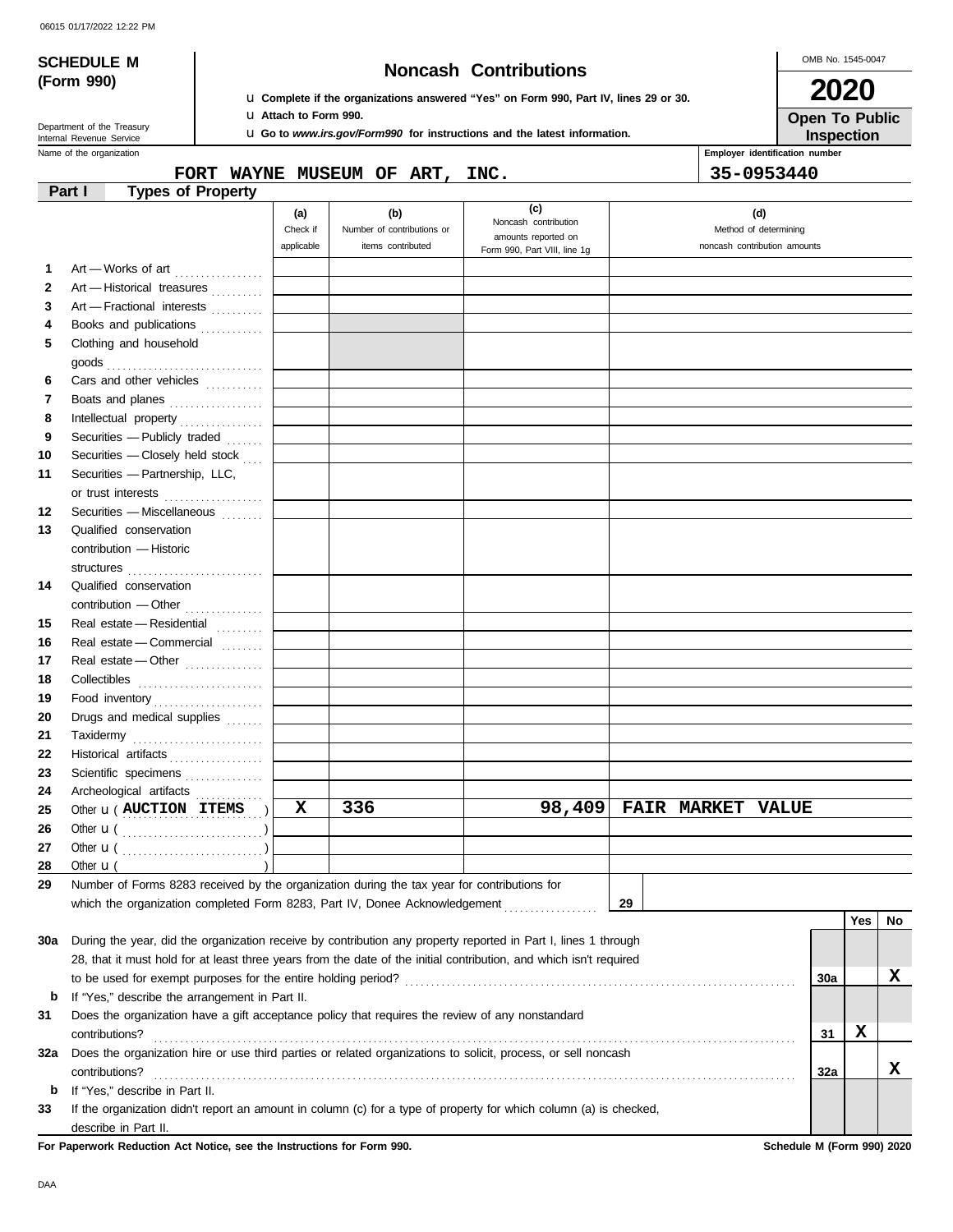| Schedule M (Form 990) 2020 FORT WAYNE MUSEUM OF ART, INC. |  |  |  |  |                                                                                   | 35-0953440 |                                                                                                                                                                                                                              |  | Page 2 |
|-----------------------------------------------------------|--|--|--|--|-----------------------------------------------------------------------------------|------------|------------------------------------------------------------------------------------------------------------------------------------------------------------------------------------------------------------------------------|--|--------|
| Part II                                                   |  |  |  |  | or a combination of both. Also complete this part for any additional information. |            | Supplemental Information. Provide the information required by Part I, lines 30b, 32b, and 33, and whether<br>the organization is reporting in Part I, column (b), the number of contributions, the number of items received, |  |        |
| SCHEDULE M - SUPPLEMENTAL INFORMATION                     |  |  |  |  |                                                                                   |            |                                                                                                                                                                                                                              |  |        |
|                                                           |  |  |  |  |                                                                                   |            | THE AMOUNT REPORTED IN PART I, COLUMN (B) REPRESENTS THE NUMBER OF ITEMS                                                                                                                                                     |  |        |
| RECEIVED.                                                 |  |  |  |  |                                                                                   |            |                                                                                                                                                                                                                              |  |        |
|                                                           |  |  |  |  |                                                                                   |            |                                                                                                                                                                                                                              |  |        |
|                                                           |  |  |  |  |                                                                                   |            |                                                                                                                                                                                                                              |  |        |
|                                                           |  |  |  |  |                                                                                   |            |                                                                                                                                                                                                                              |  |        |
|                                                           |  |  |  |  |                                                                                   |            |                                                                                                                                                                                                                              |  |        |
|                                                           |  |  |  |  |                                                                                   |            |                                                                                                                                                                                                                              |  |        |
|                                                           |  |  |  |  |                                                                                   |            |                                                                                                                                                                                                                              |  |        |
|                                                           |  |  |  |  |                                                                                   |            |                                                                                                                                                                                                                              |  |        |
|                                                           |  |  |  |  |                                                                                   |            |                                                                                                                                                                                                                              |  |        |
|                                                           |  |  |  |  |                                                                                   |            |                                                                                                                                                                                                                              |  |        |
|                                                           |  |  |  |  |                                                                                   |            |                                                                                                                                                                                                                              |  |        |
|                                                           |  |  |  |  |                                                                                   |            |                                                                                                                                                                                                                              |  |        |
|                                                           |  |  |  |  |                                                                                   |            |                                                                                                                                                                                                                              |  |        |
|                                                           |  |  |  |  |                                                                                   |            |                                                                                                                                                                                                                              |  |        |
|                                                           |  |  |  |  |                                                                                   |            |                                                                                                                                                                                                                              |  |        |
|                                                           |  |  |  |  |                                                                                   |            |                                                                                                                                                                                                                              |  |        |
|                                                           |  |  |  |  |                                                                                   |            |                                                                                                                                                                                                                              |  |        |
|                                                           |  |  |  |  |                                                                                   |            |                                                                                                                                                                                                                              |  |        |
|                                                           |  |  |  |  |                                                                                   |            |                                                                                                                                                                                                                              |  |        |
|                                                           |  |  |  |  |                                                                                   |            |                                                                                                                                                                                                                              |  |        |
|                                                           |  |  |  |  |                                                                                   |            |                                                                                                                                                                                                                              |  |        |
|                                                           |  |  |  |  |                                                                                   |            |                                                                                                                                                                                                                              |  |        |
|                                                           |  |  |  |  |                                                                                   |            |                                                                                                                                                                                                                              |  |        |
|                                                           |  |  |  |  |                                                                                   |            |                                                                                                                                                                                                                              |  |        |
|                                                           |  |  |  |  |                                                                                   |            |                                                                                                                                                                                                                              |  |        |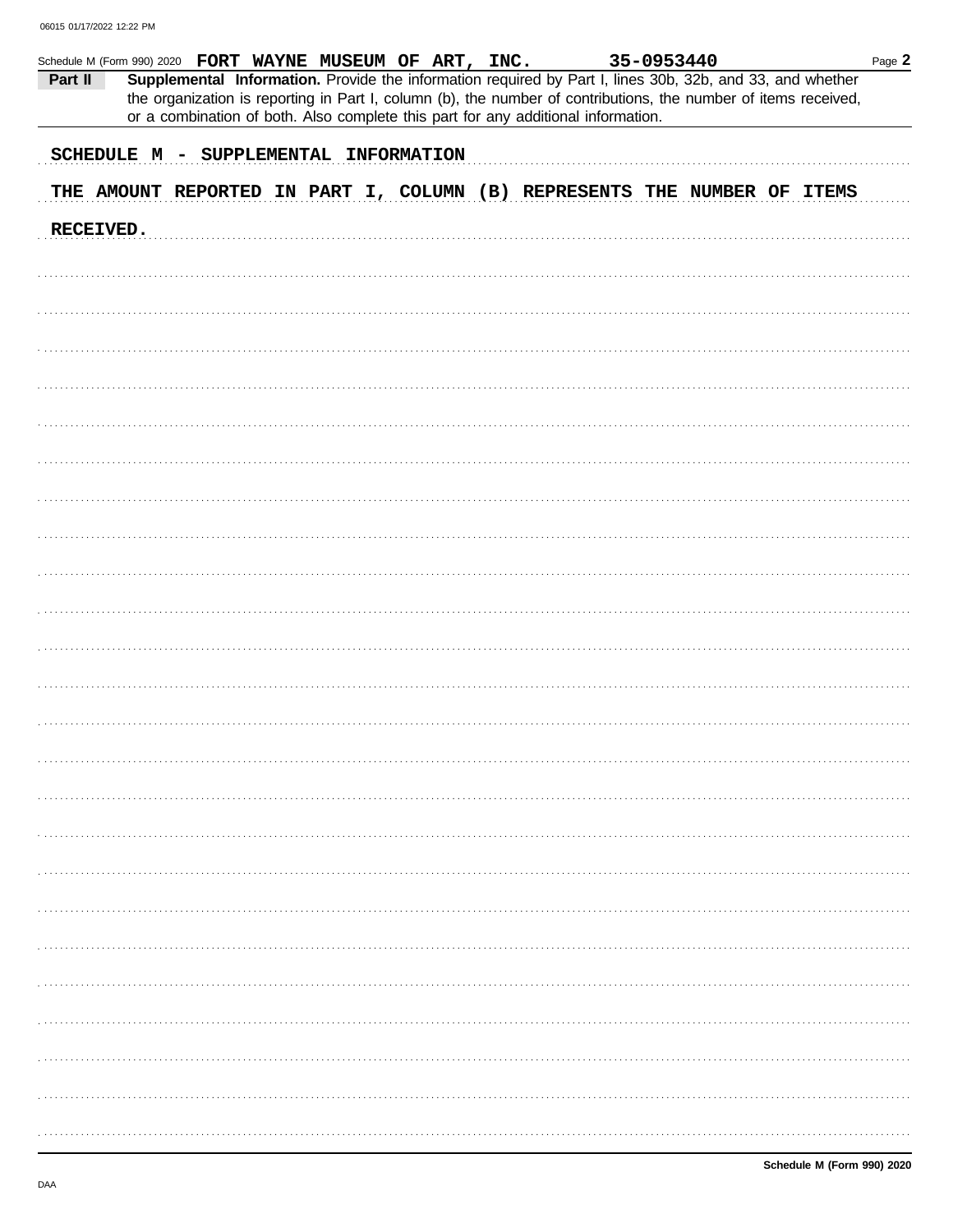**SCHEDULE O** (Form 990 or 990-EZ)

### Supplemental Information to Form 990 or 990-EZ

Complete to provide information for responses to specific questions on Form 990 or 990-EZ or to provide any additional information. u Attach to Form 990 or 990-EZ.

u Go to www.irs.gov/Form990 for the latest information.

2020

**Open to Public** Inspection

OMB No. 1545-0047

Department of the Treasury Internal Revenue Service Name of the organization

FORT WAYNE MUSEUM OF ART, INC.

Employer identification number 35-0953440

FORM 990, PART VI, LINE 11B - ORGANIZATION'S PROCESS TO REVIEW FORM 990 A COPY OF THE FORM 990 WAS SENT OUT IN ADVANCE TO THE FINANCE COMMITTEE FOR REVIEW. THE FORM 990 WAS APPROVED BY THE FINANCE COMMITTEE AND FOWARDED TO THE BOARD OF TRUSTEES. THE FORM 990 WAS REVIEWED AND APPROVED BY THE BOARD **TRUSTEES.** OF

FORM 990, PART VI, LINE 12C - ENFORCEMENT OF CONFLICTS POLICY KEY STAFF MEMBERS, VOLUNTEERS, BOARD OF TRUSTEES MEMBERS OF THE FORT WAYNE MUSEUM OF ART ARE REQUIRED TO DISCLOSE ANNUALLY INTEREST THAT COULD GIVE RISE TO CONFLICTS. THIS IS ACCOMPLISHED BY COMPLETION OF AN INTERNAL DISCLOSURE STATEMENT ON A YEARLY BASIS AT THE FIRST BOARD OF TRUSTEES MEETING IN SEPTEMBER OF EACH YEAR.

FORM 990, PART VI, LINE 15A - COMPENSATION PROCESS FOR TOP OFFICIAL THE CEO'S COMPENSATION IS DETERMINED FOLLOWING AN EXTENSIVE BOARD EVALUATION AND SALARY COMPARISONS WITH OTHER MUSEUMS OUR SIZE.

FORM 990, PART VI, LINE 15B - COMPENSATION PROCESS FOR OFFICERS THE CEO DETERMINES THE COMPENSATION FOR THE OTHER OFFICERS. THE COMPENSATION IS DETERMINED AFTER AN EVALUATION BY THE CEO AND A REVIEW OF COMPARABLE SALARIES OF MUSEUMS OUR SIZE.

FORM 990, PART VI, LINE 19 - GOVERNING DOCUMENTS DISCLOSURE EXPLANATION THE FINANCIAL STATEMENTS, FORM 990 AND OTHER GOVERNING DOCUMENTS INCLUDING CONFLICT OF INTEREST POLICY ARE AVAILABLE TO THE PUBLIC UPON REQUEST EITHER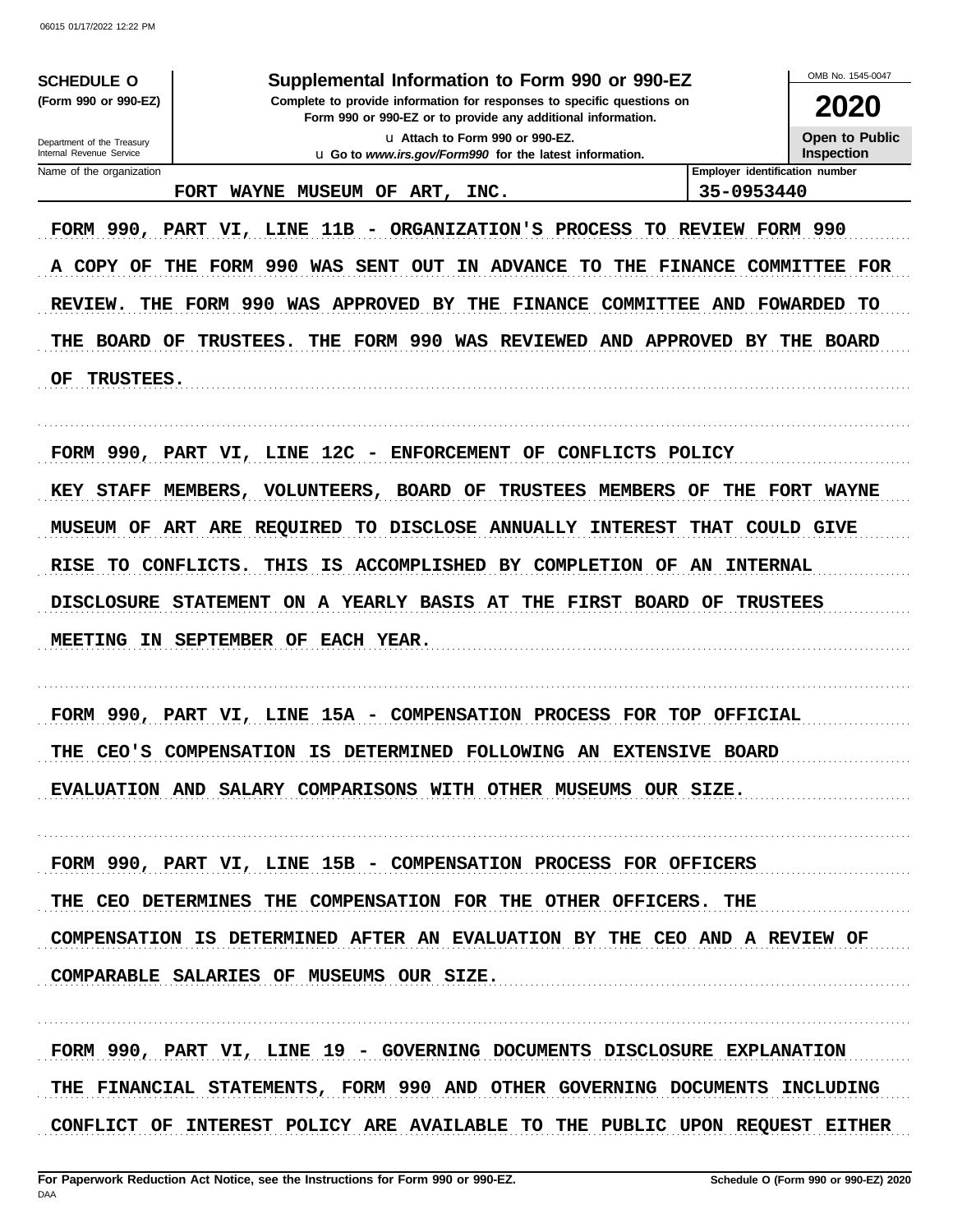| Schedule O (Form 990 or 990-EZ) 2020 | Page 2                                       |
|--------------------------------------|----------------------------------------------|
| Name of the organization             | Employer identification number<br>35-0953440 |
| FORT WAYNE MUSEUM OF ART, INC.       |                                              |
| BY MAIL, EMAIL, OR IN PERSON.        |                                              |
|                                      |                                              |
|                                      |                                              |
|                                      |                                              |
|                                      |                                              |
|                                      |                                              |
|                                      |                                              |
|                                      |                                              |
|                                      |                                              |
|                                      |                                              |
|                                      |                                              |
|                                      |                                              |
|                                      |                                              |
|                                      |                                              |
|                                      |                                              |
|                                      |                                              |
|                                      |                                              |
|                                      |                                              |
|                                      |                                              |
|                                      |                                              |
|                                      |                                              |
|                                      |                                              |
|                                      |                                              |
|                                      |                                              |
|                                      |                                              |
|                                      |                                              |
|                                      |                                              |
|                                      |                                              |
|                                      |                                              |
|                                      |                                              |
|                                      |                                              |
|                                      |                                              |
|                                      |                                              |
|                                      |                                              |
|                                      |                                              |
|                                      |                                              |
|                                      |                                              |
|                                      |                                              |
|                                      |                                              |

| <b>PAGE</b> |  |  |  |
|-------------|--|--|--|
|-------------|--|--|--|